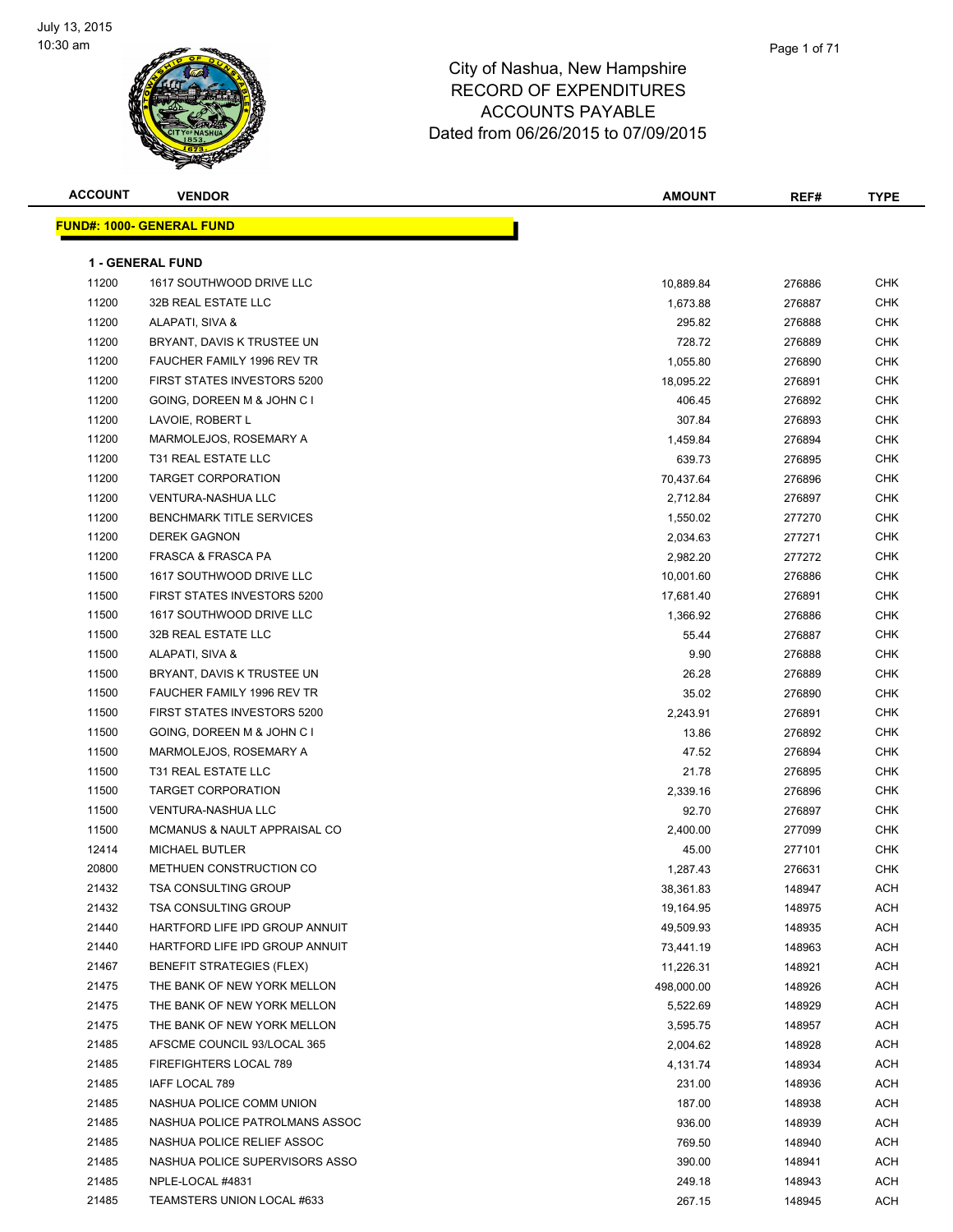

| <b>ACCOUNT</b> | <b>VENDOR</b>                    | <b>AMOUNT</b> | REF#   | <b>TYPE</b> |
|----------------|----------------------------------|---------------|--------|-------------|
|                | <b>FUND#: 1000- GENERAL FUND</b> |               |        |             |
|                |                                  |               |        |             |
|                | <b>1 - GENERAL FUND</b>          |               |        |             |
| 21485          | TREAS NASHUA TEACHERS UNION      | 16,761.51     | 148946 | <b>ACH</b>  |
| 21485          | UAW LOCAL 2322                   | 755.90        | 148948 | <b>ACH</b>  |
| 21485          | AFSCME COUNCIL 93/LOCAL 365      | 1,986.62      | 148956 | <b>ACH</b>  |
| 21485          | FIREFIGHTERS LOCAL 789           | 4,131.74      | 148962 | <b>ACH</b>  |
| 21485          | IAFF LOCAL 789                   | 231.00        | 148964 | <b>ACH</b>  |
| 21485          | NASHUA POLICE COMM UNION         | 176.00        | 148966 | <b>ACH</b>  |
| 21485          | NASHUA POLICE PATROLMANS ASSOC   | 896.00        | 148967 | <b>ACH</b>  |
| 21485          | NASHUA POLICE RELIEF ASSOC       | 769.50        | 148968 | <b>ACH</b>  |
| 21485          | NASHUA POLICE SUPERVISORS ASSO   | 403.00        | 148969 | ACH         |
| 21485          | NPLE-LOCAL #4831                 | 249.18        | 148971 | <b>ACH</b>  |
| 21485          | TEAMSTERS UNION LOCAL #633       | 267.15        | 148973 | <b>ACH</b>  |
| 21485          | TREAS NASHUA TEACHERS UNION      | 908.68        | 148974 | <b>ACH</b>  |
| 21485          | UAW LOCAL 2322                   | 775.75        | 148976 | <b>ACH</b>  |
| 21485          | AMERICAN FEDERATION OF TEACHER   | 87.50         | 276438 | <b>CHK</b>  |
| 21485          | AMERICAN FEDERATION OF TEACHER   | 2.00          | 276945 | <b>CHK</b>  |
| 21490          | UNITED WAY OF GREATER NASHUA     | 434.26        | 276448 | <b>CHK</b>  |
| 21490          | UNITED WAY OF GREATER NASHUA     | 203.26        | 276954 | CHK         |
| 21495          | <b>WAGE ASSIGNMENT</b>           | 150.00        | 148930 | <b>ACH</b>  |
| 21495          | WAGE ASSIGNMENT                  | 594.00        | 148931 | <b>ACH</b>  |
| 21495          | <b>WAGE ASSIGNMENT</b>           | 175.00        | 148932 | <b>ACH</b>  |
| 21495          | <b>WAGE ASSIGNMENT</b>           | 188.00        | 148933 | <b>ACH</b>  |
| 21495          | <b>WAGE ASSIGNMENT</b>           | 300.00        | 148937 | <b>ACH</b>  |
| 21495          | <b>WAGE ASSIGNMENT</b>           | 259.00        | 148944 | <b>ACH</b>  |
| 21495          | <b>WAGE ASSIGNMENT</b>           | 150.00        | 148958 | <b>ACH</b>  |
| 21495          | <b>WAGE ASSIGNMENT</b>           | 175.00        | 148960 | <b>ACH</b>  |
| 21495          | <b>WAGE ASSIGNMENT</b>           | 188.00        | 148961 | ACH         |
| 21495          | <b>WAGE ASSIGNMENT</b>           | 300.00        | 148965 | <b>ACH</b>  |
| 21495          | <b>WAGE ASSIGNMENT</b>           | 259.00        | 148972 | <b>ACH</b>  |
| 21495          | <b>WAGE ASSIGNMENT</b>           | 1,303.00      | 276439 | CHK         |
| 21495          | <b>WAGE ASSIGNMENT</b>           | 56.25         | 276440 | <b>CHK</b>  |
| 21495          | <b>WAGE ASSIGNMENT</b>           | 104.00        | 276441 | <b>CHK</b>  |
| 21495          | WAGE ASSIGNMENT                  | 1,379.39      | 276442 | CHK         |
| 21495          | <b>WAGE ASSIGNMENT</b>           | 11.54         | 276443 | <b>CHK</b>  |
| 21495          | <b>WAGE ASSIGNMENT</b>           | 311.88        | 276444 | <b>CHK</b>  |
| 21495          | <b>WAGE ASSIGNMENT</b>           | 207.18        | 276445 | <b>CHK</b>  |
| 21495          | <b>WAGE ASSIGNMENT</b>           | 237.00        | 276446 | <b>CHK</b>  |
| 21495          | <b>WAGE ASSIGNMENT</b>           | 50.00         | 276447 | <b>CHK</b>  |
| 21495          | <b>WAGE ASSIGNMENT</b>           | 232.61        | 276449 | <b>CHK</b>  |
| 21495          | <b>WAGE ASSIGNMENT</b>           | 1,303.00      | 276946 | <b>CHK</b>  |
| 21495          | <b>WAGE ASSIGNMENT</b>           | 56.25         | 276947 | CHK         |
| 21495          | <b>WAGE ASSIGNMENT</b>           | 104.00        | 276948 | CHK         |
| 21495          | <b>WAGE ASSIGNMENT</b>           | 1,379.39      | 276949 | <b>CHK</b>  |
| 21495          | <b>WAGE ASSIGNMENT</b>           | 11.54         | 276950 | <b>CHK</b>  |
| 21495          | <b>WAGE ASSIGNMENT</b>           | 311.88        | 276951 | <b>CHK</b>  |
| 21495          | <b>WAGE ASSIGNMENT</b>           | 237.00        | 276952 | <b>CHK</b>  |
| 21495          | <b>WAGE ASSIGNMENT</b>           | 25.00         | 276953 | CHK         |
| 21538          | NASHUA TEACHERS UNION            | 2,539.00      | 148942 | <b>ACH</b>  |
| 21538          | NASHUA TEACHERS UNION            | 84.56         | 148970 | <b>ACH</b>  |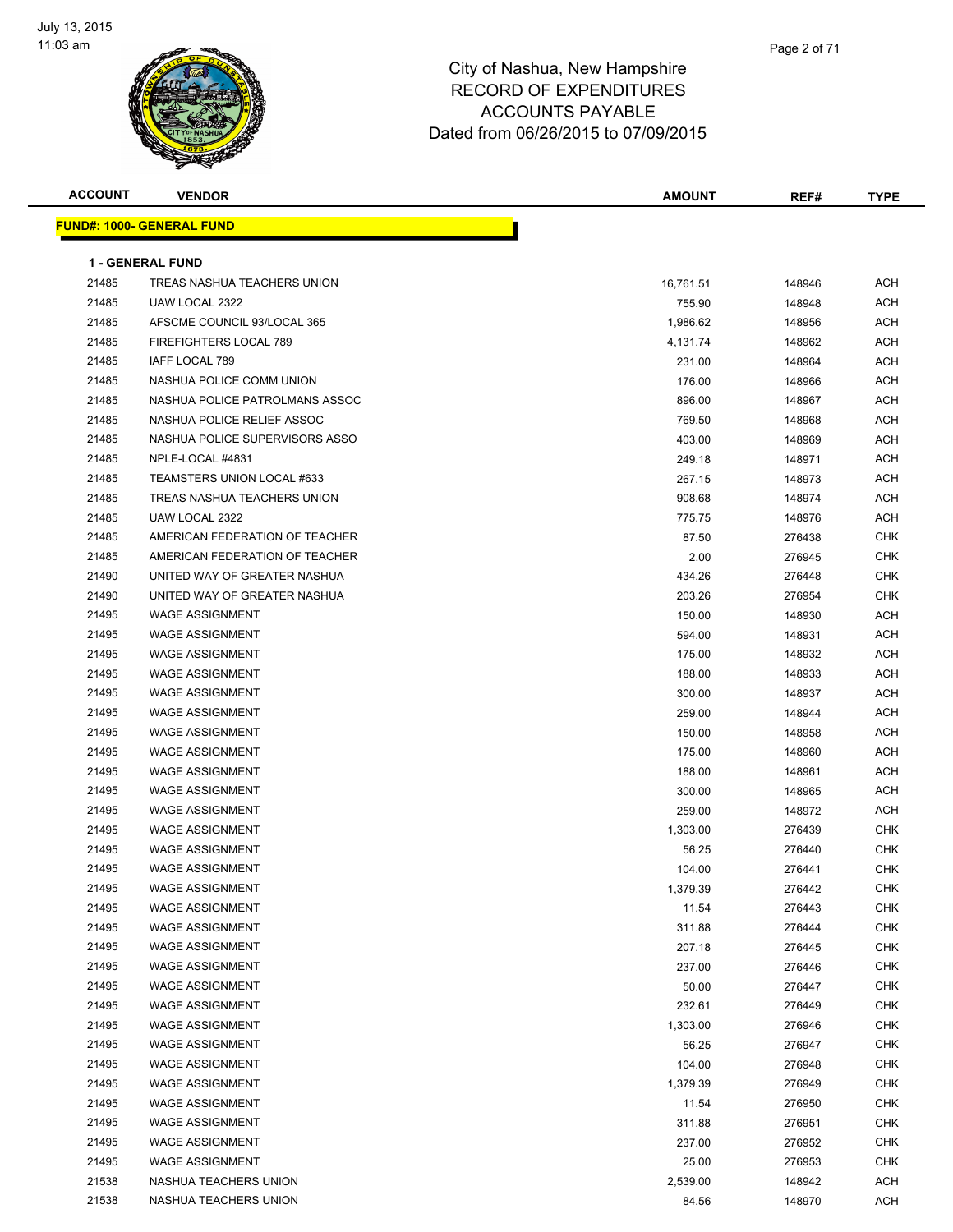

| <b>ACCOUNT</b>     | <b>VENDOR</b>                            |                | <b>AMOUNT</b>  | REF#    | <b>TYPE</b> |
|--------------------|------------------------------------------|----------------|----------------|---------|-------------|
|                    | <b>FUND#: 1000- GENERAL FUND</b>         |                |                |         |             |
|                    | <b>1 - GENERAL FUND</b>                  |                |                |         |             |
| 21921              | STATE OF NH-MV                           |                | 22,146.56      | 148917  | <b>ACH</b>  |
| 21921              | STATE OF NH-MV                           |                | 21,690.54      | 148918  | <b>ACH</b>  |
| 21921              | STATE OF NH-MV                           |                | 23,298.11      | 148919  | <b>ACH</b>  |
| 21921              | STATE OF NH-MV                           |                | 31,173.89      | 148924  | <b>ACH</b>  |
| 21921              | STATE OF NH-MV                           |                | 16,536.47      | 148949  | <b>ACH</b>  |
| 21921              | STATE OF NH-MV                           |                | 18,286.60      | 148952  | ACH         |
| 21921              | STATE OF NH-MV                           |                | 23,560.67      | 148954  | <b>ACH</b>  |
| 21921              | STATE OF NH-MV                           |                | 16,362.29      | 148955  | <b>ACH</b>  |
| 21921              | STATE OF NH-MV                           |                | 9,895.93       | 148977  | ACH         |
| 21922              | STATE OF NH DEPT OF SAFETY               |                | 14.75          | 276511  | <b>CHK</b>  |
| 21922              | STATE OF NH DEPT OF SAFETY               |                | 29.50          | 277000  | <b>CHK</b>  |
|                    | <b>TOTAL 1 - GENERAL FUND</b>            |                | \$1,085,644.06 |         |             |
| <b>101 - MAYOR</b> |                                          |                |                |         |             |
| 61299              | ANCO SIGNS & STAMPS INC                  |                | 22.25          | 276537  | <b>CHK</b>  |
| 61910              | GREATER NASHUA CHAMBER OF COMM           |                | 25.00          | 276992  | <b>CHK</b>  |
| 68300              | CITIZENS BANK CREDIT CARD                | Beckonings Inc | 39.00          | 9201516 | ACH         |
| 71800              | OFFICE ALTERNATIVES LLC                  |                | 229.00         | 276437  | <b>CHK</b>  |
| 61100              | <b>102 - BOARD OF ALDERMEN</b><br>AMAZON |                | 12.19          | 276484  | <b>CHK</b>  |
| 61100              | WB MASON CO INC                          |                | 29.30          | 276711  | <b>CHK</b>  |
| 61650              | WB MASON CO INC                          |                | 116.12         | 276711  | <b>CHK</b>  |
|                    | TOTAL 102 - BOARD OF ALDERMEN            |                | \$157.61       |         |             |
| <b>103 - LEGAL</b> |                                          |                |                |         |             |
| 55607              | UNITED PARCEL SERVICE                    |                | 75.09          | 277003  | <b>CHK</b>  |
| 55614              | PETTY CASH                               |                | 42.49          | 276479  | <b>CHK</b>  |
|                    | <b>TOTAL 103 - LEGAL</b>                 |                | \$117.58       |         |             |
|                    | 107 - CITY CLERK                         |                |                |         |             |
| 53435              | CROSSWAY CHRISTIAN CHURCH                |                | 400.00         | 276562  | <b>CHK</b>  |
| 53435              | FIRST BAPTIST CHURCH                     |                | 400.00         | 276582  | <b>CHK</b>  |
| 53435              | LHS ASSOC INC                            |                | 535.00         | 277082  | <b>CHK</b>  |
| 55307              | PAUL BERGERON                            |                | 352.48         | 276478  | <b>CHK</b>  |
| 55400              | PAUL BERGERON                            |                | 1,771.97       | 276478  | <b>CHK</b>  |
| 55400              | PATRICIA PIECUCH                         |                | 1,895.00       | 276977  | <b>CHK</b>  |
| 55607              | CONWAY OFFICE SOLUTIONS                  |                | 10.35          | 277034  | <b>CHK</b>  |
| 55607              | LHS ASSOC INC                            |                | 19.00          | 277082  | <b>CHK</b>  |
| 55699              | OCCUPATIONAL DRUG TESTING LLC            |                | 65.00          | 276650  | <b>CHK</b>  |
|                    | <b>TOTAL 107 - CITY CLERK</b>            |                | \$5,448.80     |         |             |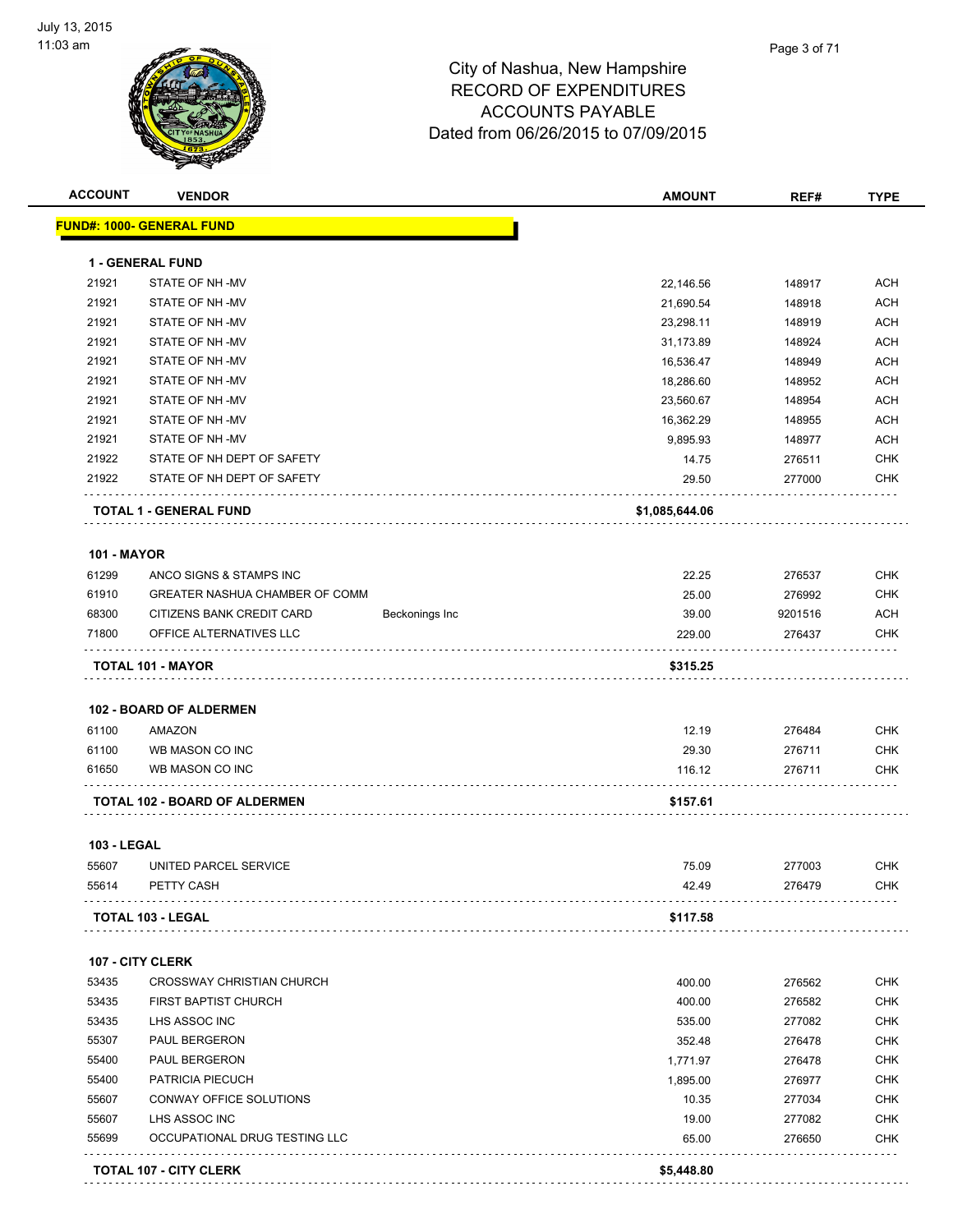

| <b>ACCOUNT</b> | <b>VENDOR</b>                                                  |                             | <b>AMOUNT</b> | REF#    | <b>TYPE</b> |
|----------------|----------------------------------------------------------------|-----------------------------|---------------|---------|-------------|
|                | <u> FUND#: 1000- GENERAL FUND</u>                              |                             |               |         |             |
|                | <b>109 - CIVIC &amp; COMMUNITY ACTIVITIES</b>                  |                             |               |         |             |
| 56200          | ACADEMY FOR SCIENCE AND DESIGN                                 |                             | 250.00        | 276450  | CHK         |
| 56200          | NASHUA SCHOOL DISTRICT                                         |                             | 1,000.00      | 276474  | CHK         |
| 56207          | NEW HAMPSHIRE GAY MENS CHORUS                                  |                             | 800.00        | 276645  | CHK         |
| 56250          | COMMUNITY MEDIA SERVICES GRP L                                 |                             | 21,250.00     | 276959  | CHK         |
|                |                                                                |                             |               |         |             |
|                | <b>TOTAL 109 - CIVIC &amp; COMMUNITY ACTIVITIES</b>            |                             | \$23,300.00   |         |             |
|                | <b>111 - HUMAN RESOURCES</b>                                   |                             |               |         |             |
| 55425          | STATE OF NH CRIMINAL RECORDS                                   |                             | 2,000.00      | 276510  | CHK         |
|                | <b>TOTAL 111 - HUMAN RESOURCES</b>                             |                             | \$2,000.00    |         |             |
|                | <b>120 - TELECOMMUNICATIONS</b>                                |                             |               |         |             |
| 55109          | <b>FAIRPOINT COMMUNICATIONS</b>                                |                             | 1,941.31      | 276491  | CHK         |
| 55109          | <b>FAIRPOINT COMMUNICATIONS</b>                                |                             | 495.93        | 276990  | <b>CHK</b>  |
| 55109          | PAETEC COMMUNICATIONS INC                                      |                             | 693.53        | 276995  | <b>CHK</b>  |
| 55109          | PAETEC COMMUNICATIONS INC                                      |                             | 2,063.07      | 276996  | <b>CHK</b>  |
| 55109          | <b>SUSAN LOVERING</b>                                          |                             | 33.00         | 277085  | CHK         |
|                | .<br><b>TOTAL 120 - TELECOMMUNICATIONS</b>                     |                             | \$5,226.84    |         |             |
|                |                                                                |                             |               |         |             |
| 54407          | <b>122 - INFORMATION TECHNOLOGY</b><br>INTELLIGOV SOFTWARE INC |                             | 12,000.00     | 277072  | <b>CHK</b>  |
| 54407          | NAMESCAPE CORP                                                 |                             | 328.00        | 277105  | <b>CHK</b>  |
| 54407          | CITIZENS BANK CREDIT CARD                                      | ADY*EVERNOTE                | 5.00          | 9201516 | <b>ACH</b>  |
| 54407          | CITIZENS BANK CREDIT CARD                                      | CTO*CITRIX ONLINE.COM       | 55.00         | 9201516 | <b>ACH</b>  |
| 54407          | CITIZENS BANK CREDIT CARD                                      | ADMIN ARSENAL INC           | 267.30        | 9201516 | <b>ACH</b>  |
| 54407          | CITIZENS BANK CREDIT CARD                                      | CTO*CITRIX ONLINE.COM       | 55.00         | 9201516 | ACH         |
| 54407          | CITIZENS BANK CREDIT CARD                                      | NLI*SHAREFILE               | 69.95         | 9201516 | <b>ACH</b>  |
| 55118          | VERIZON WIRELESS-985557535                                     |                             | 40.01         | 277004  | CHK         |
| 61100          | <b>CONWAY OFFICE SOLUTIONS</b>                                 |                             | 10.24         | 277034  | CHK         |
| 61607          | AMAZON                                                         |                             | 6.49          | 276484  | <b>CHK</b>  |
| 61607          | <b>DELL MARKETING LP</b>                                       |                             | 188.66        | 277036  | CHK         |
| 61807          | AMAZON                                                         |                             | 20.59         | 276484  | <b>CHK</b>  |
| 71221          | AMAZON                                                         |                             | 3,867.74      | 276484  | CHK         |
| 71221          | CITIZENS BANK CREDIT CARD                                      | <b>FIBERSTORE</b>           | 568.03        | 9201516 | <b>ACH</b>  |
| 71221          | CITIZENS BANK CREDIT CARD                                      | <b>FOREIGN EXCHANGE FEE</b> | 15.91         | 9201516 | ACH         |
|                | <b>TOTAL 122 - INFORMATION TECHNOLOGY</b>                      |                             | \$17,497.92   |         |             |
|                |                                                                |                             |               |         |             |
|                | <b>126 - FINANCIAL SERVICES</b>                                |                             |               |         |             |
| 41307          | HILLSBOROUGH COUNTY REGISTRY                                   |                             | 62.45         | 277062  | <b>CHK</b>  |
| 42200          | DAVID BELLIVEAU                                                |                             | 102.00        | 276567  | CHK         |
| 42200          | <b>OLGA KATSOUPIS</b>                                          |                             | 64.20         | 276613  | <b>CHK</b>  |
| 42200          | LAWN DAWG INC                                                  |                             | 175.16        | 276618  | <b>CHK</b>  |
| 42200          | ROBERT B FILLEBROWN                                            |                             | 31.00         | 276665  | <b>CHK</b>  |
| 42200          | KATHERINE I SHRIEVES                                           |                             | 8.00          | 276672  | CHK         |
| 42200          | PHILIP G TROMBLY                                               |                             | 114.80        | 276695  | <b>CHK</b>  |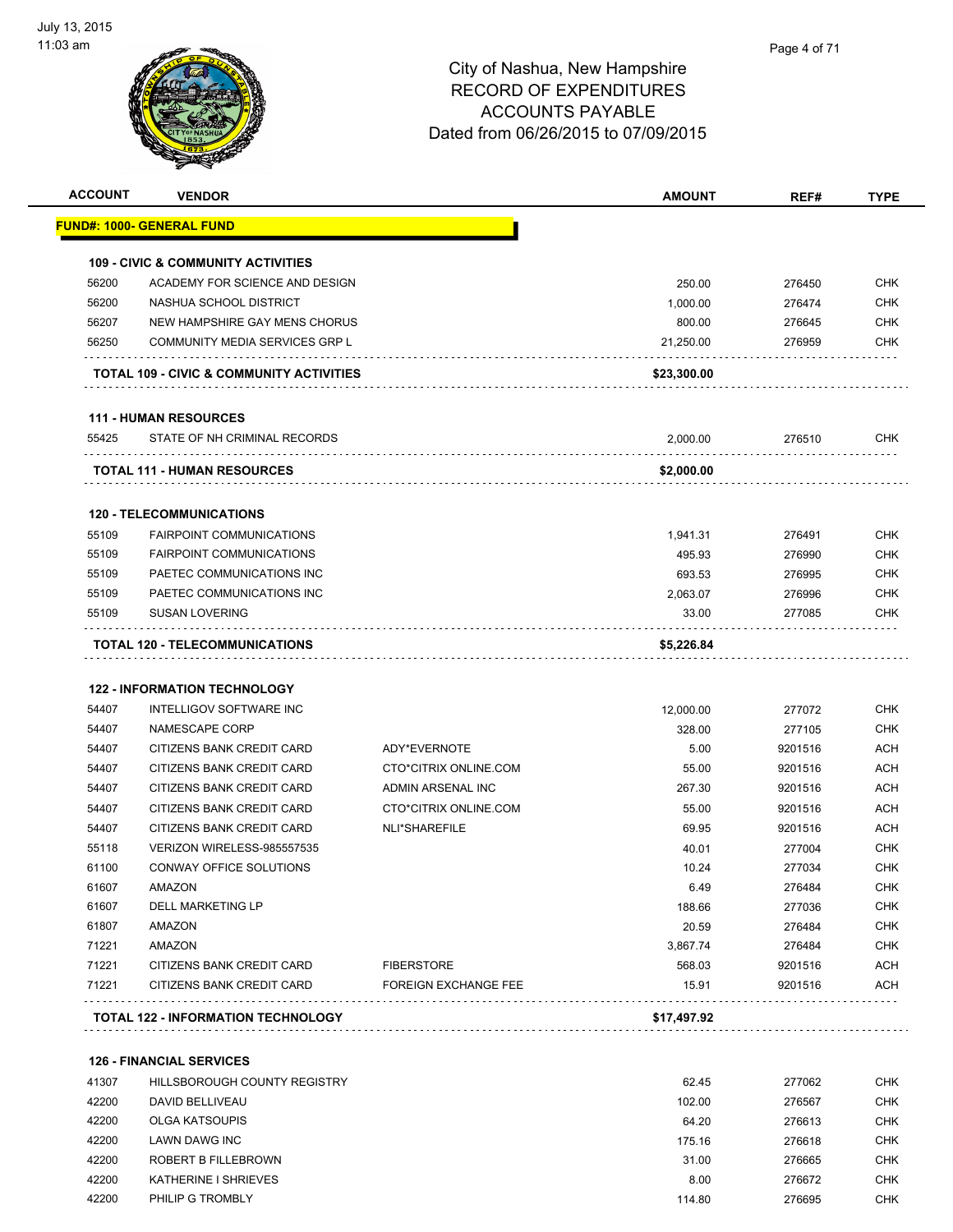

| <b>ACCOUNT</b> | <b>VENDOR</b>                         | <b>AMOUNT</b> | REF#   | <b>TYPE</b> |
|----------------|---------------------------------------|---------------|--------|-------------|
|                | <b>FUND#: 1000- GENERAL FUND</b>      |               |        |             |
|                | <b>126 - FINANCIAL SERVICES</b>       |               |        |             |
| 42200          | <b>RICHARD T HASKINS SR</b>           | 8.00          | 277060 | <b>CHK</b>  |
| 42200          | DAVID A MILLER                        | 50.00         | 277103 | <b>CHK</b>  |
| 42200          | <b>WILLIAM PARKER</b>                 | 4.00          | 277119 | <b>CHK</b>  |
| 42200          | PAUL F CONNOLY                        | 10.00         | 277120 | <b>CHK</b>  |
| 42200          | <b>SARA E PENN</b>                    | 101.20        | 277121 | <b>CHK</b>  |
| 42200          | <b>KIMBREL SHEA</b>                   | 92.20         | 277134 | <b>CHK</b>  |
| 42200          | <b>JESSICA N SMITH</b>                | 167.20        | 277137 | <b>CHK</b>  |
| 42200          | YEVGENIY VOLOVOY                      | 405.20        | 277152 | <b>CHK</b>  |
| 42200          | CAROL J WEST                          | 57.00         | 277157 | <b>CHK</b>  |
| 42200          | <b>DAVID YATES</b>                    | 99.00         | 277158 | <b>CHK</b>  |
| 42200          | <b>HARISH YEDLAPALLI</b>              | 707.70        | 277159 | <b>CHK</b>  |
| 53467          | <b>MAILINGS UNLIMITED</b>             | 788.26        | 277091 | <b>CHK</b>  |
| 55307          | <b>DAVID FREDETTE</b>                 | 174.00        | 276965 | <b>CHK</b>  |
| 55421          | <b>JANET GRAZIANO</b>                 | 404.48        | 276967 | <b>CHK</b>  |
| 55607          | MAILINGS UNLIMITED - MVR              | 1,260.00      | 148953 | <b>ACH</b>  |
| 55607          | <b>MAILINGS UNLIMITED</b>             | 40.81         | 277091 | <b>CHK</b>  |
| 61100          | OFFICE ALTERNATIVES LLC               | 2,241.00      | 276437 | <b>CHK</b>  |
|                | <b>TOTAL 126 - FINANCIAL SERVICES</b> | \$7,167.66    |        |             |
|                |                                       |               |        |             |
|                | <b>129 - CITY BUILDINGS</b>           |               |        |             |

| 54100 | <b>EVERSOURCE</b>                 |                               | 294.49     | 276489  | <b>CHK</b> |
|-------|-----------------------------------|-------------------------------|------------|---------|------------|
| 54100 | <b>EVERSOURCE</b>                 |                               | 1,894.38   | 276989  | <b>CHK</b> |
| 54114 | <b>LIBERTY UTILITIES - NH</b>     |                               | 191.81     | 276939  | <b>CHK</b> |
| 54141 | PENNICHUCK WATER WORKS INC        |                               | 503.10     | 276508  | <b>CHK</b> |
| 54243 | <b>FAY ELECTRIC MOTORS</b>        |                               | 434.00     | 276580  | <b>CHK</b> |
| 54243 | HOME DEPOT CREDIT SERVICE 3065    |                               | 58.27      | 277065  | <b>CHK</b> |
| 54280 | <b>CINTAS FIRE PROTECTION</b>     |                               | 1,658.30   | 277029  | <b>CHK</b> |
| 54280 | <b>KERRY FIRE PROTECTION INC</b>  |                               | 403.50     | 277080  | <b>CHK</b> |
| 54280 | M & M ELECTRICAL SUPPLY CO INC    |                               | 4.92       | 277087  | <b>CHK</b> |
| 54280 | PROTECTION ONE ALARM MONTORING    |                               | 928.96     | 277126  | <b>CHK</b> |
| 54280 | CITIZENS BANK CREDIT CARD         | Michco Inc.                   | 88.94      | 9201516 | <b>ACH</b> |
| 54487 | HILLYARD/MANCHESTER               |                               | 37.08      | 277063  | <b>CHK</b> |
| 54487 | <b>HUFF &amp; GAUTHIER INC</b>    |                               | 167.92     | 277068  | <b>CHK</b> |
| 54487 | CITIZENS BANK CREDIT CARD         | Special Made Goods & Services | 30.09      | 9201516 | ACH        |
| 61428 | NEW ENGLAND PAPER & SUPPLY        |                               | 558.40     | 277111  | <b>CHK</b> |
| 61499 | <b>CLASSIC SIGNS INC</b>          |                               | 472.00     | 277031  | <b>CHK</b> |
|       | <b>TOTAL 129 - CITY BUILDINGS</b> |                               | \$7,726.16 |         |            |

**130 - PURCHASING**

| 130 - PURUNASING              |                              |          |        |     |  |
|-------------------------------|------------------------------|----------|--------|-----|--|
| 61100                         | AMAZON                       | 431.00   | 276484 | CHK |  |
| <b>TOTAL 130 - PURCHASING</b> |                              | \$431.00 |        |     |  |
|                               | <b>132 - ASSESSING</b>       |          |        |     |  |
| 55200                         | STATE OF NH CRIMINAL RECORDS | 25.00    | 276999 | снк |  |

ANDREW G LEMAY 26.45 276971 CHK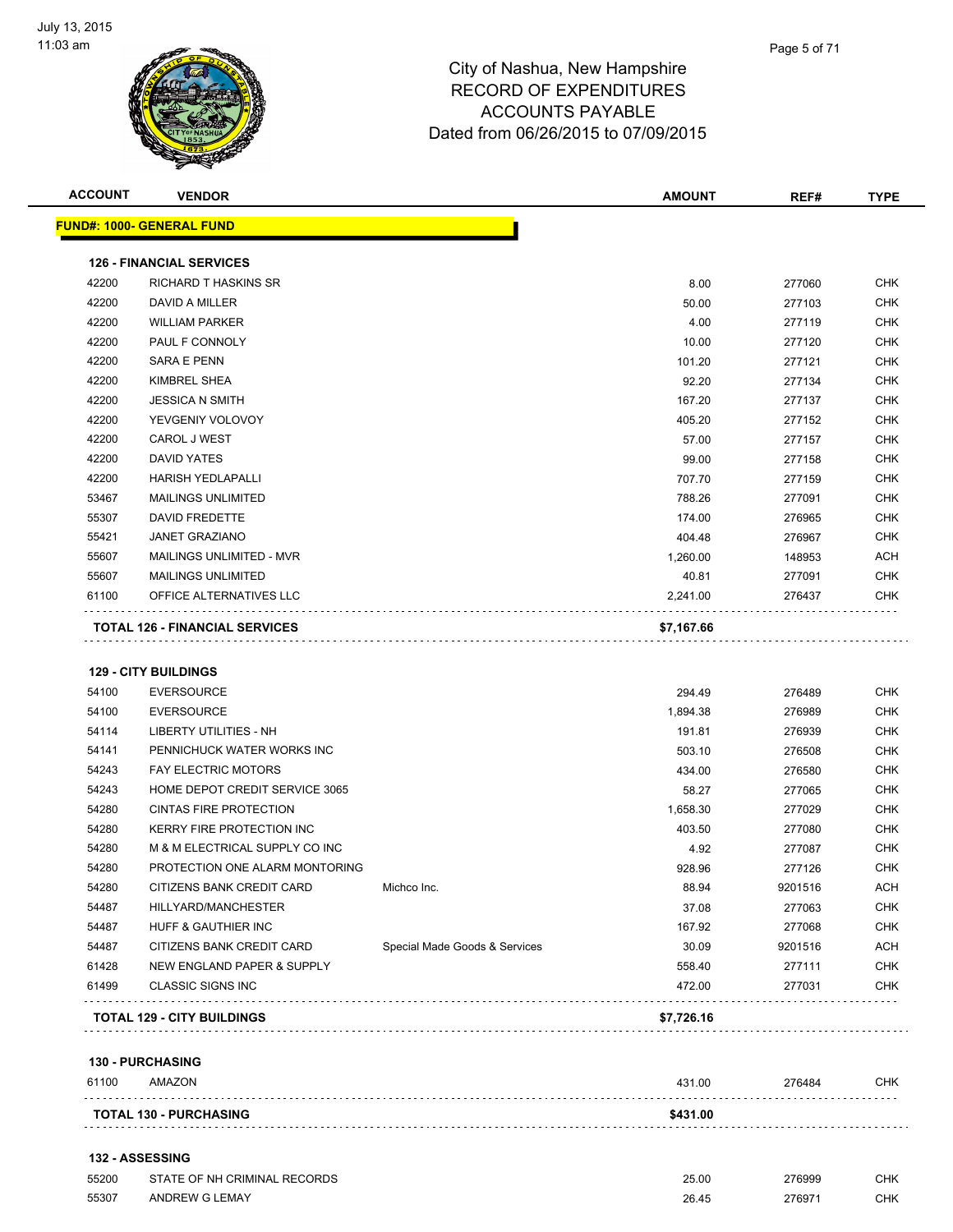

| <b>ACCOUNT</b> | <b>VENDOR</b>                                   | <b>AMOUNT</b> | REF#   | <b>TYPE</b> |
|----------------|-------------------------------------------------|---------------|--------|-------------|
|                | <u> FUND#: 1000- GENERAL FUND</u>               |               |        |             |
|                | 132 - ASSESSING                                 |               |        |             |
| 55307          | <b>GREG TURGISS</b>                             | 115.00        | 276983 | <b>CHK</b>  |
| 55307          | <b>LOUISE BROWN</b>                             | 23.23         | 277024 | <b>CHK</b>  |
| 55307          | <b>GARY TURGISS</b>                             | 106.95        | 277147 | <b>CHK</b>  |
|                | <b>TOTAL 132 - ASSESSING</b>                    | \$296.63      |        |             |
| 134 - GIS      |                                                 |               |        |             |
| 54407          | <b>ESRI INC</b>                                 | 25,000.00     | 277043 | CHK         |
|                | TOTAL 134 - GIS                                 | \$25,000.00   |        |             |
|                | <b>140 - PINEWOOD CEMETERY</b>                  |               |        |             |
| 54280          | NORTHERN SAFETY CO INC                          | 22.92         | 276648 | <b>CHK</b>  |
|                | <b>TOTAL 140 - PINEWOOD CEMETERY</b>            | \$22.92       |        |             |
|                | <b>142 - WOODLAWN CEMETERY</b>                  |               |        |             |
| 54100          | <b>EVERSOURCE</b>                               | 436.76        | 276989 | <b>CHK</b>  |
| 54107          | MCLAUGHLIN OIL CO                               | 517.71        | 276629 | <b>CHK</b>  |
| 54280          | CVS SYSTEMS INC.                                | 85.55         | 276565 | <b>CHK</b>  |
| 54280          | SKILLINGS & SONS INC                            | 270.50        | 277136 | <b>CHK</b>  |
| 54487          | <b>HOWARD SYSTEMS LLC</b>                       | 450.00        | 277067 | <b>CHK</b>  |
| 54487          | J LAWRENCE HALL INC                             | 688.51        | 277073 | <b>CHK</b>  |
| 55109          | PAETEC COMMUNICATIONS INC                       | 12.86         | 276996 | <b>CHK</b>  |
| 61100          | AMAZON                                          | 38.78         | 276484 | <b>CHK</b>  |
| 61100          | WB MASON CO INC                                 | 31.00         | 277156 | <b>CHK</b>  |
| 61300          | DENNIS K BURKE INC                              | 478.88        | 276568 | <b>CHK</b>  |
| 61428          | NEW ENGLAND PAPER & SUPPLY                      | 123.69        | 276643 | <b>CHK</b>  |
|                | <b>TOTAL 142 - WOODLAWN CEMETERY</b>            | \$3,134.24    |        |             |
|                | <b>144 - EDGEWOOD &amp; SUBURBAN CEMETERIES</b> |               |        |             |
| 54100          | <b>EVERSOURCE</b>                               | 92.03         | 276989 | <b>CHK</b>  |
| 54280          | <b>HAMPSHIRE FLAGPOLES /</b>                    | 625.00        | 277059 | <b>CHK</b>  |
| 54280          | HOME DEPOT CREDIT SERVICE 3065                  | 14.82         | 277065 | <b>CHK</b>  |
| 54487          | NASHUA OUTDOOR POWER EQUIPMENT                  | 20.92         | 277110 | <b>CHK</b>  |
| 54600          | MAFFEES GARAGE INC                              | 360.00        | 277090 | <b>CHK</b>  |
| 61300          | DENNIS K BURKE INC                              | 493.88        | 277037 | <b>CHK</b>  |
| 61307          | SHATTUCK MALONE OIL CO                          | 186.36        | 276998 | <b>CHK</b>  |
| 61428          | NEW ENGLAND PAPER & SUPPLY                      | 32.86         | 277111 | <b>CHK</b>  |
| 61705          | MAYNARD & LESIEUR, INC.                         | 20.00         | 277096 | <b>CHK</b>  |
|                | TOTAL 144 - EDGEWOOD & SUBURBAN CEMETERIES      | \$1,845.87    |        |             |

#### **150 - POLICE**

| 45999 | <b>LAUREN MORENCY</b>  | 60.00    | 276972 | CHK |
|-------|------------------------|----------|--------|-----|
| 52800 | <b>WILLIAM ADAMSON</b> | 1.665.50 | 276451 | CHK |
| 52800 | <b>DAVID BAILEY</b>    | 480.00   | 276453 | CHK |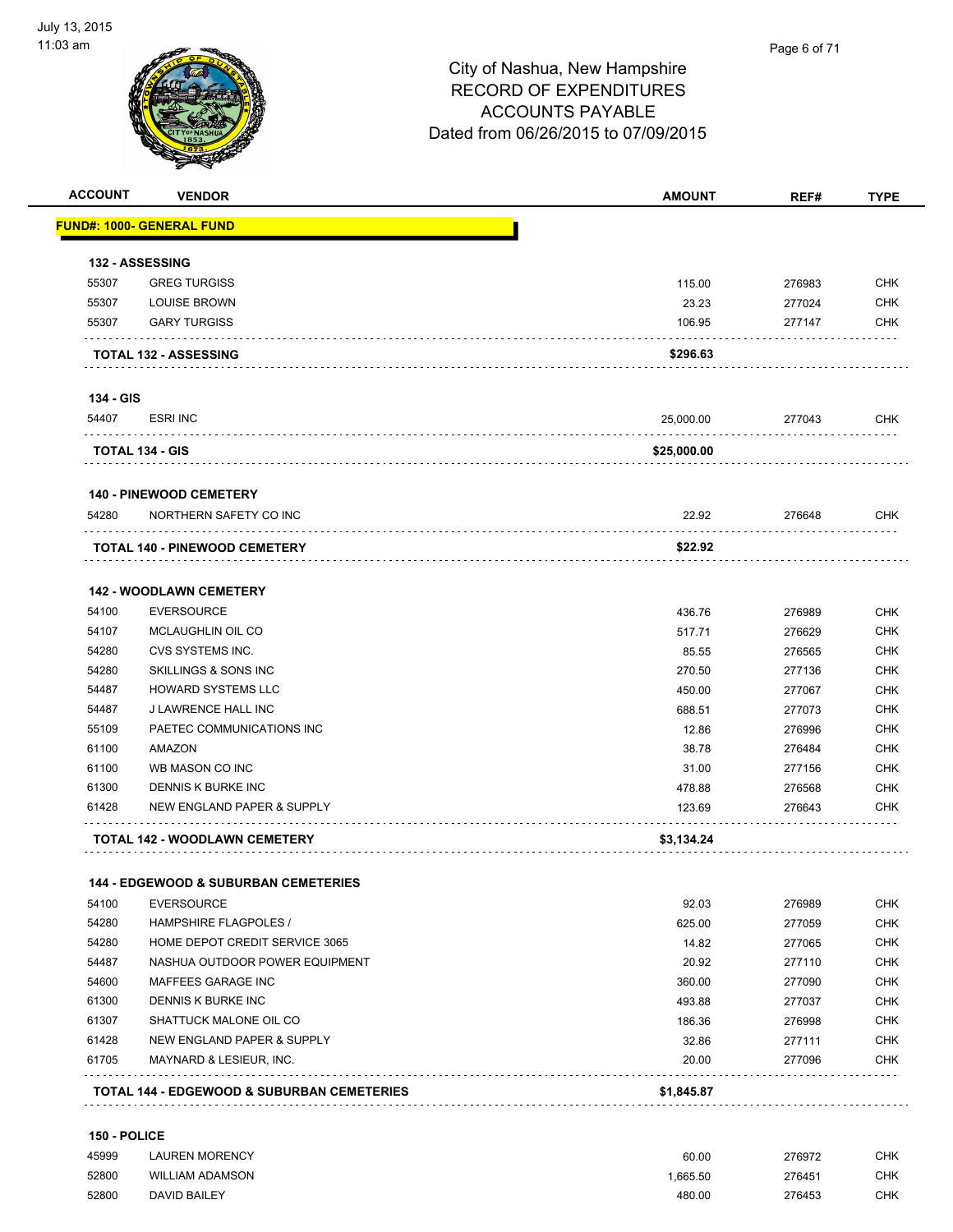

| <b>ACCOUNT</b> | <b>VENDOR</b>                       |                               | <b>AMOUNT</b>      | REF#             | <b>TYPE</b>              |
|----------------|-------------------------------------|-------------------------------|--------------------|------------------|--------------------------|
|                | <b>FUND#: 1000- GENERAL FUND</b>    |                               |                    |                  |                          |
|                |                                     |                               |                    |                  |                          |
| 150 - POLICE   |                                     |                               |                    |                  |                          |
| 52800          | NICOLE M CLAY                       |                               | 900.00             | 276455           | CHK                      |
| 52800          | <b>SHAWN HILL</b>                   |                               | 1,800.00           | 276464           | <b>CHK</b>               |
| 52800          | DANIEL HODGES                       |                               | 100.00             | 276465           | <b>CHK</b>               |
| 52800          | <b>TODD MARTYNY</b>                 |                               | 1,570.00           | 276470           | <b>CHK</b>               |
| 52809          | <b>MICHAEL DORE</b>                 |                               | 200.00             | 276458           | <b>CHK</b>               |
| 52809          | ADALBERTO GARCIA                    |                               | 130.00             | 276461           | CHK                      |
| 52809          | MICHAEL HATZIPETROS                 |                               | 200.00             | 276462           | CHK                      |
| 52809          | <b>ANDREW KARLIS</b>                |                               | 250.00             | 276466           | <b>CHK</b>               |
| 52809          | <b>JAMES LIMA</b>                   |                               | 179.88             | 276468           | <b>CHK</b>               |
| 52809          | ROBERT MACLEOD                      |                               | 239.40             | 276469           | <b>CHK</b>               |
| 52809          | <b>KEVIN O'BRIEN</b>                |                               | 250.00             | 276476           | <b>CHK</b>               |
| 53450          | <b>IPMA-HR</b>                      |                               | 2,235.50           | 276607           | <b>CHK</b>               |
| 54100          | <b>EVERSOURCE</b>                   |                               | 13,026.09          | 276989           | <b>CHK</b>               |
| 54114          | <b>DIRECT ENERGY BUSINESS</b>       |                               | 2,133.16           | 276569           | <b>CHK</b>               |
| 54141          | PENNICHUCK WATER WORKS INC          |                               | 1,035.84           | 276997           | <b>CHK</b>               |
| 54280          | HOME DEPOT CREDIT SERVICE 3073      |                               | 22.26              | 276602           | <b>CHK</b>               |
| 54280          | <b>REXEL</b>                        |                               | 110.08             | 276663           | CHK                      |
| 54487          | ASAP FIRE & SAFETY CORP             |                               | 901.00             | 276540           | CHK                      |
| 54487          | ASAP FIRE & SAFETY CORP             |                               | 3,536.77           | 277015           | <b>CHK</b>               |
| 54849          | <b>FAIRPOINT COMMUNICATIONS</b>     |                               | 35.00              | 276491           | <b>CHK</b>               |
| 54849          | COMCAST CABLE COMMUNICATIONS I      |                               | 217.85             | 276987           | <b>CHK</b>               |
| 55109          | PAETEC COMMUNICATIONS INC           |                               | 189.01             | 276995           | <b>CHK</b>               |
| 55300          | CITIZENS BANK CREDIT CARD           | Hotels.com                    | 199.60             | 9201516          | <b>ACH</b><br><b>ACH</b> |
| 55307          | CITIZENS BANK CREDIT CARD           | NH Turnpike EZ Pass           | 760.00             | 9201516          |                          |
| 55400          | <b>ANDREW LANE</b><br><b>NEACHA</b> |                               | 802.24             | 276467           | <b>CHK</b><br><b>CHK</b> |
| 55400<br>55400 | TREASURER STATE OF NH               |                               | 475.00             | 276501           | CHK                      |
| 55400          | ROGER WILLIAMS UNIVERSITY           |                               | 100.00             | 276513<br>276666 | CHK                      |
| 55400          | CITIZENS BANK CREDIT CARD           | Resort & Conference           | 1,630.00<br>558.52 | 9201516          | <b>ACH</b>               |
| 55400          | CITIZENS BANK CREDIT CARD           | Smith & Wesson                | 200.00             | 9201516          | ACH                      |
| 55400          | CITIZENS BANK CREDIT CARD           | <b>JWU Radisson Hotel</b>     | 369.51             | 9201516          | <b>ACH</b>               |
| 55400          | CITIZENS BANK CREDIT CARD           | <b>JWU Radisson Hotel</b>     | 369.51             | 9201516          | <b>ACH</b>               |
| 55400          | CITIZENS BANK CREDIT CARD           | <b>Taser Training Academy</b> | 200.00             | 9201516          | <b>ACH</b>               |
| 55607          | UNITED PARCEL SERVICE               |                               | 10.98              | 276516           | <b>CHK</b>               |
| 55699          | CINTAS DOCUMENT MANAGEMENT          |                               | 64.20              |                  | <b>CHK</b>               |
| 55699          | SHRED-IT USA-NEW YORK               |                               | 64.20              | 276553<br>277135 | CHK                      |
| 61100          | <b>CVS FLAGS</b>                    |                               | 134.00             | 276564           | <b>CHK</b>               |
| 61100          | <b>GRANITE STATE STAMPS INC</b>     |                               | 6.87               | 276594           | <b>CHK</b>               |
| 61100          | PITNEY BOWES                        |                               | 104.53             | 276655           | <b>CHK</b>               |
| 61100          | <b>GRANITE STATE STAMPS INC</b>     |                               | 13.74              | 277055           | <b>CHK</b>               |
| 61100          | OFFICE DEPOT                        |                               | 263.76             | 277117           | <b>CHK</b>               |
| 61100          | WB MASON CO INC                     |                               | 406.20             | 277156           | <b>CHK</b>               |
| 61107          | ALL SPORTS HEROES UNIFORMS          |                               | 38.00              | 276528           | <b>CHK</b>               |
| 61107          | <b>BEN'S UNIFORMS</b>               |                               | 546.05             | 276545           | <b>CHK</b>               |
| 61107          | <b>GEORGE'S APPAREL</b>             |                               | 190.00             | 276587           | <b>CHK</b>               |
| 61107          | <b>BEN'S UNIFORMS</b>               |                               | 623.99             | 277021           | <b>CHK</b>               |
| 61110          | ALECS SHOE STORE INC                |                               | 74.95              | 276527           | CHK                      |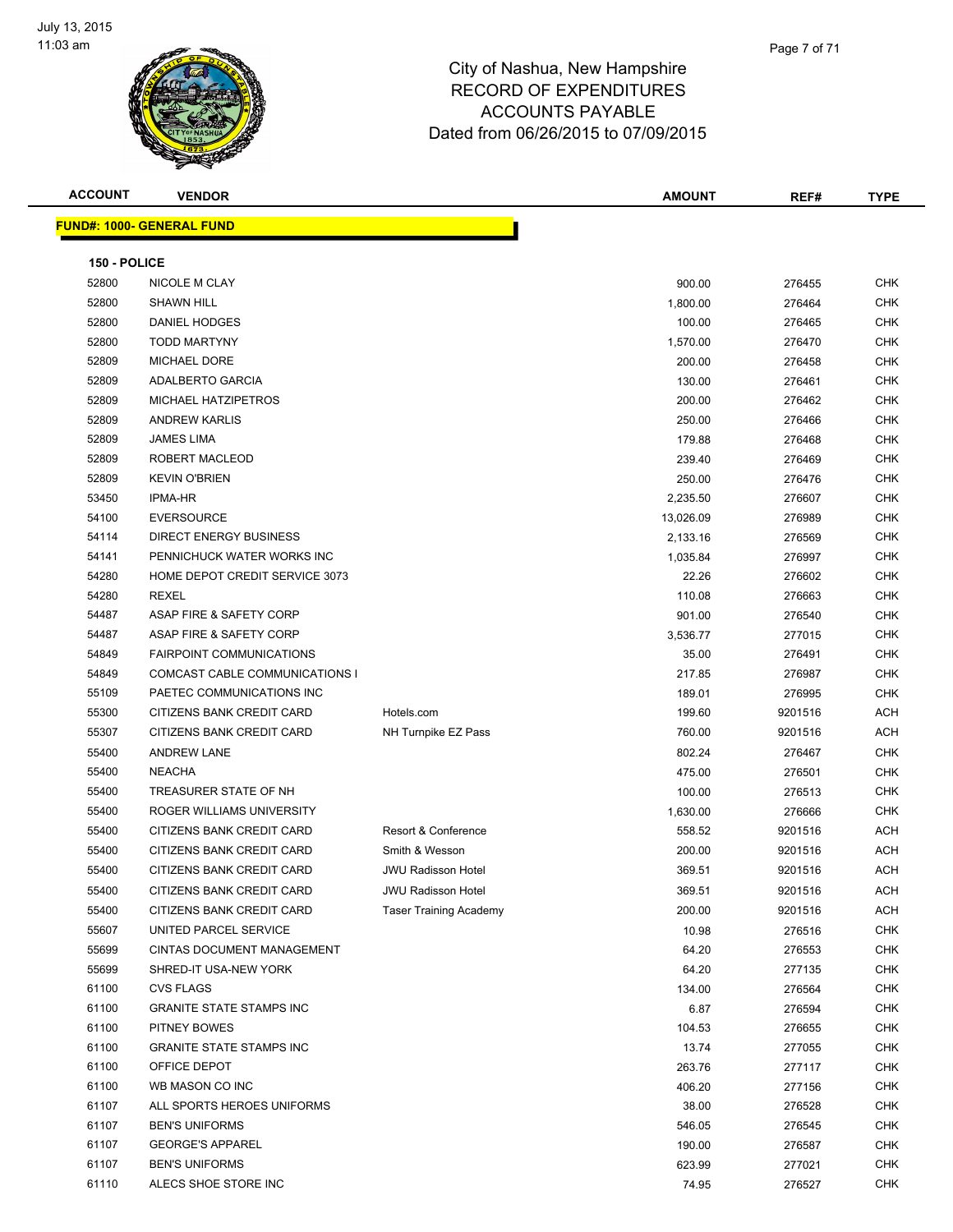

| <b>ACCOUNT</b> | <b>VENDOR</b>                        |                           | <b>AMOUNT</b> | REF#    | <b>TYPE</b> |
|----------------|--------------------------------------|---------------------------|---------------|---------|-------------|
|                | <u> FUND#: 1000- GENERAL FUND</u>    |                           |               |         |             |
| 150 - POLICE   |                                      |                           |               |         |             |
| 61110          | RILEYS SPORT SHOP INC                |                           | 732.00        | 276664  | <b>CHK</b>  |
| 61121          | RILEYS SPORT SHOP INC                |                           | 540.00        | 276664  | CHK         |
| 61142          | AIRGAS USA LLC                       |                           | 105.20        | 276525  | <b>CHK</b>  |
| 61185          | NAT'L LAW ENFORCEMENT SUPPLY         |                           | 239.70        | 276641  | <b>CHK</b>  |
| 61299          | LAFAYETTE INSTRUMENT CO INC          |                           | 138.00        | 277081  | <b>CHK</b>  |
| 61428          | <b>BELLETETES INC</b>                |                           | 32.90         | 276544  | <b>CHK</b>  |
| 61428          | THE DURKIN CO INC                    |                           | 448.57        | 277042  | <b>CHK</b>  |
| 61607          | <b>GOVCONNECTION INC</b>             |                           | 23.70         | 276591  | <b>CHK</b>  |
| 61607          | <b>ID TECHNOLOGY LLC</b>             |                           | 498.01        | 276605  | <b>CHK</b>  |
| 61607          | <b>ID TECHNOLOGY LLC</b>             |                           | 312.02        | 277069  | <b>CHK</b>  |
| 61607          | CITIZENS BANK CREDIT CARD            | <b>Heartland Services</b> | 66.40         | 9201516 | <b>ACH</b>  |
| 61650          | WB MASON CO INC                      |                           | 1,241.67      | 277156  | <b>CHK</b>  |
| 61705          | GOODYEAR TIRE & RUBBER CO            |                           | 3,755.70      | 276590  | <b>CHK</b>  |
| 61705          | <b>MAYNARD &amp; LESIEUR INC</b>     |                           | 389.08        | 276626  | <b>CHK</b>  |
| 61799          | ADAMSON INDUSTRIES CORP              |                           | 39.95         | 276524  | <b>CHK</b>  |
| 61799          | <b>BEST FORD</b>                     |                           | 35.19         | 276546  | CHK         |
| 61799          | <b>CARPARTS OF NASHUA</b>            |                           | 251.98        | 276551  | <b>CHK</b>  |
| 61799          | HOME DEPOT CREDIT SERVICE 3073       |                           | 189.05        | 276602  | <b>CHK</b>  |
| 61799          | <b>MACMULKIN CHEVROLET INC</b>       |                           | 166.33        | 276623  | <b>CHK</b>  |
| 61799          | <b>MHQ MUNICIPAL VEHICLES</b>        |                           | 867.60        | 276632  | <b>CHK</b>  |
| 61799          | <b>NEW ENGLAND PARTS WAREHOUSE</b>   |                           | 170.58        | 276644  | <b>CHK</b>  |
| 61799          | <b>QUIRK GM PARTS DEPOT</b>          |                           | 63.00         | 276658  | <b>CHK</b>  |
| 61799          | TOWERS MOTOR PARTS CORP              |                           | 46.14         | 276694  | CHK         |
| 61799          | ADAMSON INDUSTRIES CORP              |                           | 74.85         | 277010  | <b>CHK</b>  |
| 61799          | NYTECH SUPPLY CO                     |                           | 74.57         | 277114  | <b>CHK</b>  |
| 61807          | <b>THOMPSON INFORMATION SERVICES</b> |                           | 1,073.98      | 276692  | <b>CHK</b>  |
| 61807          | <b>WEST PAYMENT CENTER</b>           |                           | 493.00        | 276712  | <b>CHK</b>  |
| 71025          | SNAP ON TOOLS                        |                           | 720.95        | 276675  | CHK         |
| 71025          | HOME DEPOT CREDIT SERVICE 3073       |                           | 428.87        | 277066  | <b>CHK</b>  |
| 71025          | LOWE'S - 3502                        |                           | 569.05        | 277086  | <b>CHK</b>  |
|                | <b>TOTAL 150 - POLICE</b>            |                           | \$53,461.23   |         |             |

**152 - FIRE**

| 54100 | <b>EVERSOURCE</b>            | 8,015.09 | 276989 | <b>CHK</b> |
|-------|------------------------------|----------|--------|------------|
| 54114 | LIBERTY UTILITIES - NH       | 74.68    | 276497 | <b>CHK</b> |
| 54114 | LIBERTY UTILITIES - NH       | 94.91    | 276498 | <b>CHK</b> |
| 54114 | DIRECT ENERGY BUSINESS       | 598.53   | 276569 | <b>CHK</b> |
| 54114 | LIBERTY UTILITIES - NH       | 235.01   | 276941 | <b>CHK</b> |
| 54114 | DIRECT ENERGY BUSINESS       | 145.15   | 277038 | <b>CHK</b> |
| 54141 | PENNICHUCK WATER WORKS INC   | 905.51   | 276508 | <b>CHK</b> |
| 54141 | PENNICHUCK WATER WORKS INC   | 277.91   | 276997 | <b>CHK</b> |
| 54228 | <b>JP PEST SERVICES</b>      | 158.00   | 276610 | <b>CHK</b> |
| 54487 | R WHITE EQUIPMENT CENTER INC | 515.00   | 276659 | <b>CHK</b> |
| 55118 | VERIZON WIRELESS-842015493   | 80.02    | 276519 | <b>CHK</b> |
| 55118 | PAETEC COMMUNICATIONS INC    | 10.75    | 276996 | <b>CHK</b> |
| 55699 | TRUE BLUE CLEANERS           | 152.72   | 276696 | <b>CHK</b> |
| 55699 | TRUE BLUE CLEANERS           | 63.01    | 276697 | <b>CHK</b> |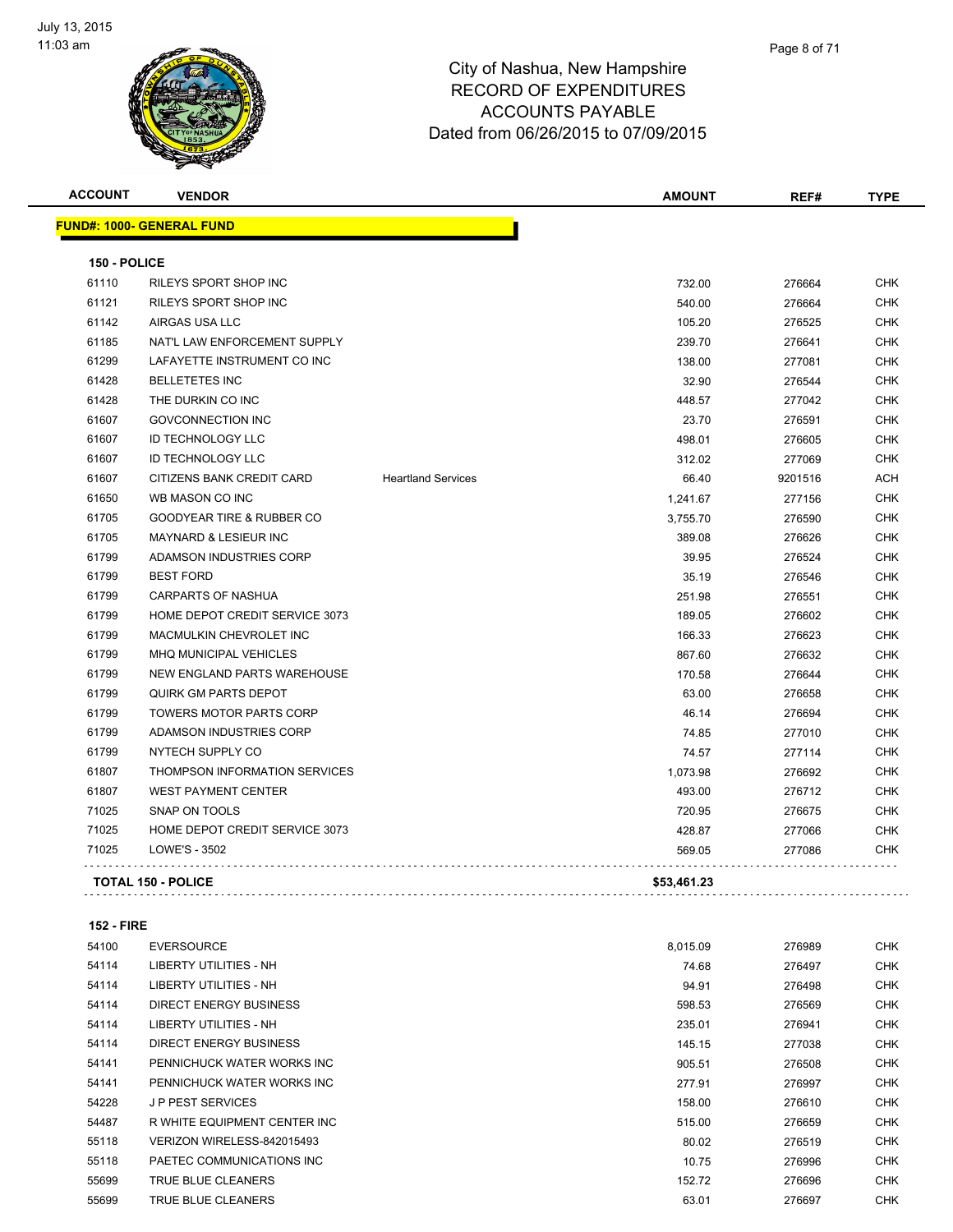

| <b>ACCOUNT</b>    | <b>VENDOR</b>                          |            | <b>AMOUNT</b> | REF#    | <b>TYPE</b> |
|-------------------|----------------------------------------|------------|---------------|---------|-------------|
|                   | <u> FUND#: 1000- GENERAL FUND</u>      |            |               |         |             |
| <b>152 - FIRE</b> |                                        |            |               |         |             |
| 55699             | <b>TRUE BLUE CLEANERS</b>              |            | 120.64        | 276698  | <b>CHK</b>  |
| 55699             | UNITED SITE SERVICES                   |            | 64.97         | 276705  | <b>CHK</b>  |
| 55699             | TRUE BLUE CLEANERS                     |            | 52.78         | 277144  | <b>CHK</b>  |
| 55699             | TRUE BLUE CLEANERS                     |            | 30.16         | 277145  | <b>CHK</b>  |
| 55699             | TRUE BLUE CLEANERS                     |            | 75.40         | 277146  | <b>CHK</b>  |
| 61100             | CONWAY OFFICE SOLUTIONS                |            | 11.72         | 277034  | <b>CHK</b>  |
| 61299             | <b>GRANITE CITY ELECTRIC SUPPLY</b>    |            | 12.56         | 276593  | <b>CHK</b>  |
| 61428             | NEW ENGLAND PAPER & SUPPLY             |            | 213.13        | 276643  | <b>CHK</b>  |
| 61428             | <b>WAL-MART</b>                        |            | 59.82         | 277153  | CHK         |
| 61699             | <b>FASTENAL CO</b>                     |            | 41.90         | 276579  | CHK         |
| 61709             | <b>TEXAS REFINERY CORP</b>             |            | 638.40        | 276690  | CHK         |
| 61799             | SANEL AUTO PARTS CO                    |            | 28.35         | 276668  | CHK         |
| 71800             | PRECISION FITNESS EQUIPMENT            |            | 180.00        | 276656  | CHK         |
|                   | <b>TOTAL 152 - FIRE</b>                |            | \$12,856.12   |         |             |
|                   |                                        |            |               |         |             |
|                   | <b>153 - BUILDING INSPECTION</b>       |            |               |         |             |
| 42314             | <b>FENCES UNLIMITED</b>                |            | 12.00         | 277046  | <b>CHK</b>  |
| 55118             | VERIZON WIRELESS-642044677             |            | 80.02         | 277007  | <b>CHK</b>  |
| 55307             | <b>MARK COLLINS</b>                    |            | 26.85         | 276958  | <b>CHK</b>  |
| 55307             | <b>WILLIAM CONDRA</b>                  |            | 269.10        | 276960  | <b>CHK</b>  |
| 55307             | <b>TIMOTHY DUPONT</b>                  |            | 399.30        | 276964  | <b>CHK</b>  |
| 55307             | <b>JEFFREY RICHARD</b>                 |            | 332.35        | 276979  | <b>CHK</b>  |
| 55307             | <b>WILLIAM MCKINNEY</b>                |            | 113.79        | 276986  | <b>CHK</b>  |
| 55307             | <b>RUSS MARCUM</b>                     |            | 400.01        | 277092  | <b>CHK</b>  |
| 71900             | CITIZENS BANK CREDIT CARD              | Cardreader | (309.00)      | 9201516 | <b>ACH</b>  |
| 71900             | CITIZENS BANK CREDIT CARD              | Cardreader | 326.06        | 9201516 | ACH         |
|                   | <b>TOTAL 153 - BUILDING INSPECTION</b> |            | \$1,650.48    |         |             |
|                   | <b>155 - CODE ENFORCEMENT</b>          |            |               |         |             |
|                   | 55307 KYLE METCALF                     |            | 368.00        | 276471  | <b>CHK</b>  |
| 55307             | <b>NELSON ORTEGA</b>                   |            | 234.60        | 276477  | <b>CHK</b>  |
| 61299             | EDUCATIONAL OUTFITTERS OF NH           |            | 221.00        | 276575  | <b>CHK</b>  |
| 61299             | CITIZENS BANK CREDIT CARD              | Best Buy   | 108.98        | 9201516 | <b>ACH</b>  |
| 71900             | WB MASON CO INC                        |            | 199.98        | 277156  | <b>CHK</b>  |
|                   | <b>TOTAL 155 - CODE ENFORCEMENT</b>    |            | \$1,132.56    |         |             |
|                   | <b>157 - CITYWIDE COMMUNICATIONS</b>   |            |               |         |             |
| 54100             | <b>EVERSOURCE</b>                      |            | 461.80        | 276490  | <b>CHK</b>  |
|                   |                                        |            |               |         |             |

#### 54835 PENNICHUCK WATER WORKS INC 220,085.74 276997 CHK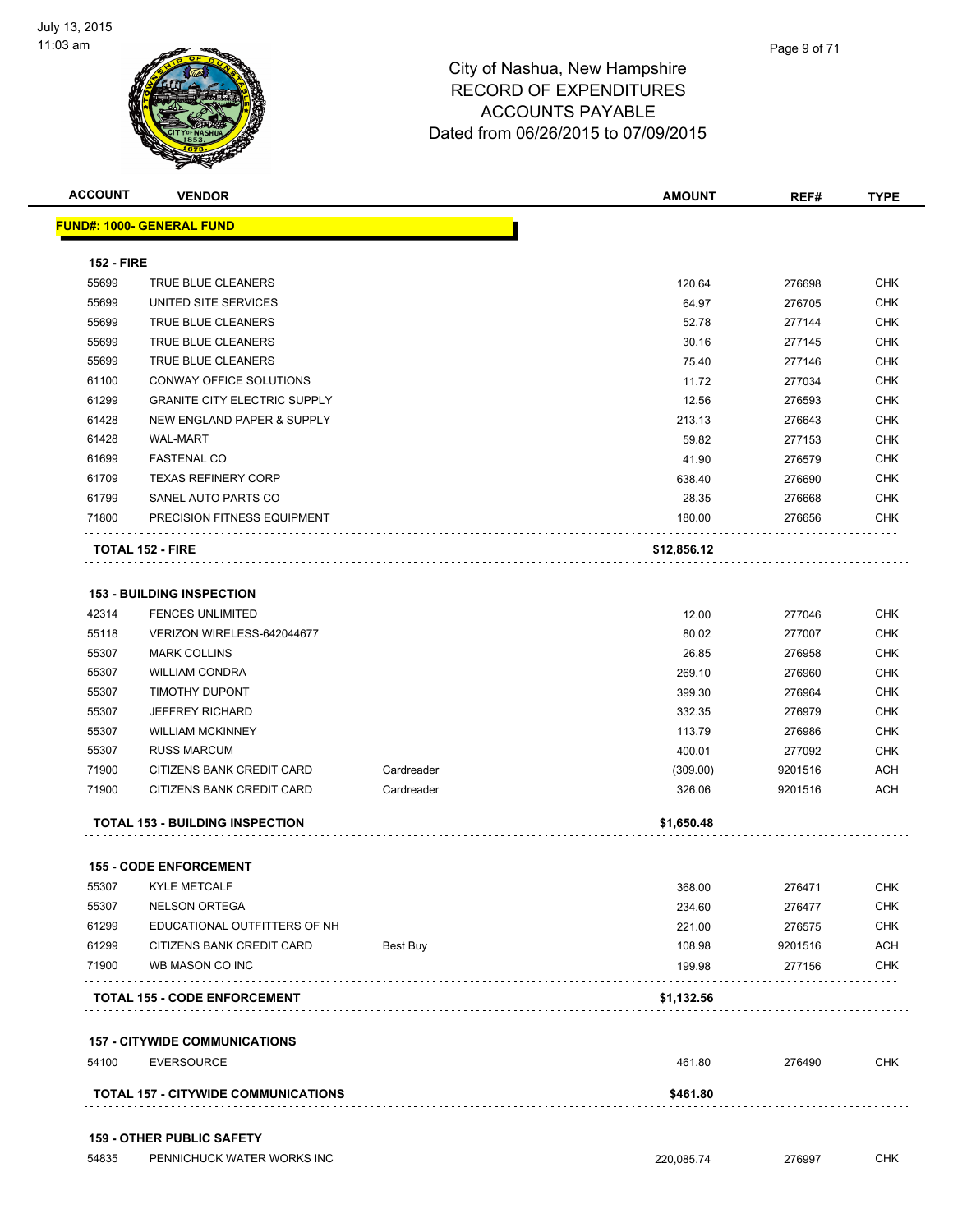

|   | Page 10 of 71 |
|---|---------------|
| ∽ |               |

| <b>ACCOUNT</b> | <b>VENDOR</b>                                     |            | <b>AMOUNT</b> | REF#    | <b>TYPE</b> |
|----------------|---------------------------------------------------|------------|---------------|---------|-------------|
|                | <b>FUND#: 1000- GENERAL FUND</b>                  |            |               |         |             |
|                | <b>TOTAL 159 - OTHER PUBLIC SAFETY</b>            |            | \$220,085.74  |         |             |
|                | <b>160 - PUBLIC WORKS-ADMIN/ENGINEERING</b>       |            |               |         |             |
| 54114          | <b>DIRECT ENERGY BUSINESS</b>                     |            | 89.92         | 276569  | <b>CHK</b>  |
| 54280          | ASAP FIRE & SAFETY CORP                           |            | 148.00        | 277015  | <b>CHK</b>  |
| 55109          | PAETEC COMMUNICATIONS INC                         |            | 6.51          | 276996  | <b>CHK</b>  |
| 55200          | <b>JEANNE WALKER</b>                              |            | 150.00        | 276710  | <b>CHK</b>  |
| 55307          | <b>TODD WELCH</b>                                 |            | 113.28        | 276482  | <b>CHK</b>  |
| 55307          | <b>WILLIAM TOOMEY</b>                             |            | 358.80        | 276483  | <b>CHK</b>  |
| 55400          | <b>NHLSA</b>                                      |            | 135.00        | 276505  | <b>CHK</b>  |
| 55400          | CITIZENS BANK CREDIT CARD                         | Anchor Inn | 517.17        | 9201516 | <b>ACH</b>  |
| 61100          | <b>AMAZON</b>                                     |            | 292.25        | 276484  | <b>CHK</b>  |
| 61100          | WB MASON CO INC                                   |            | 933.78        | 276711  | <b>CHK</b>  |
| 61100          | <b>IMTEK REPROGRAPHICS INC</b>                    |            | 185.28        | 277070  | <b>CHK</b>  |
| 61100          | WB MASON CO INC                                   |            | 406.21        | 277156  | <b>CHK</b>  |
| 61299          | LO INK SPECIALTIES                                |            | 342.30        | 276621  | <b>CHK</b>  |
| 61310          | <b>AVSG LP</b>                                    |            | 223.42        | 276541  | <b>CHK</b>  |
| 61830          | <b>ENGINEERING NEWS RECORD</b>                    |            | 29.95         | 276488  | <b>CHK</b>  |
|                | <b>TOTAL 160 - PUBLIC WORKS-ADMIN/ENGINEERING</b> |            | \$3,931.87    |         |             |

#### **161 - STREETS**

| 54100 | <b>EVERSOURCE</b>                | 3,639.02  | 276490 | <b>CHK</b> |
|-------|----------------------------------|-----------|--------|------------|
| 54100 | <b>EVERSOURCE</b>                | 1,154.10  | 276989 | <b>CHK</b> |
| 54141 | PENNICHUCK WATER WORKS INC       | 420.33    | 276997 | <b>CHK</b> |
| 54275 | <b>HI-WAY SAFETY SYSTEMS INC</b> | 21,026.63 | 276598 | <b>CHK</b> |
| 54280 | <b>B &amp; S LOCKSMITHS INC</b>  | 670.50    | 276542 | <b>CHK</b> |
| 54280 | F W WEBB CO                      | 875.69    | 276578 | <b>CHK</b> |
| 54600 | <b>BOBCAT OF NEW HAMPSHIRE</b>   | 29.04     | 276548 | <b>CHK</b> |
| 54600 | <b>CARPARTS OF NASHUA</b>        | 200.77    | 276551 | <b>CHK</b> |
| 54600 | <b>FASTENAL CO</b>               | 12.73     | 276579 | <b>CHK</b> |
| 54600 | MACMULKIN CHEVROLET INC          | 55.78     | 276623 | <b>CHK</b> |
| 54600 | NAPA AUTO PARTS                  | 189.11    | 276635 | <b>CHK</b> |
| 54600 | SNAP ON TOOLS                    | 34.25     | 276675 | <b>CHK</b> |
| 54600 | ATLANTIC BROOM SERVICE INC       | 1,280.00  | 277016 | <b>CHK</b> |
| 54600 | <b>BEST FORD</b>                 | 134.16    | 277022 | <b>CHK</b> |
| 54600 | DONOVAN EQUIPMENT CO INC         | 45.00     | 277040 | <b>CHK</b> |
| 54600 | DONOVAN SPRING CO INC            | 223.67    | 277041 | <b>CHK</b> |
| 54600 | <b>FASTENAL CO</b>               | 61.71     | 277045 | <b>CHK</b> |
| 54600 | JOHNSON SUPPLY CO INC            | 89.56     | 277077 | <b>CHK</b> |
| 54600 | LIBERTY INTNL TRUCKS OF NH LLC   | 3,025.86  | 277083 | <b>CHK</b> |
| 54600 | NAPA AUTO PARTS                  | 43.55     | 277106 | <b>CHK</b> |
| 54600 | SOUTHWORTH-MILTON INC            | 48.34     | 277139 | <b>CHK</b> |
| 55109 | PAETEC COMMUNICATIONS INC        | 21.50     | 276996 | <b>CHK</b> |
| 61100 | PETTY CASH                       | 10.00     | 276974 | <b>CHK</b> |
| 61107 | ALECS SHOE STORE INC             | 204.95    | 276527 | <b>CHK</b> |
| 61107 | UNIFIRST CORPORATION             | 1,081.81  | 276704 | <b>CHK</b> |
| 61107 | UNIFIRST CORPORATION             | 533.34    | 277148 | <b>CHK</b> |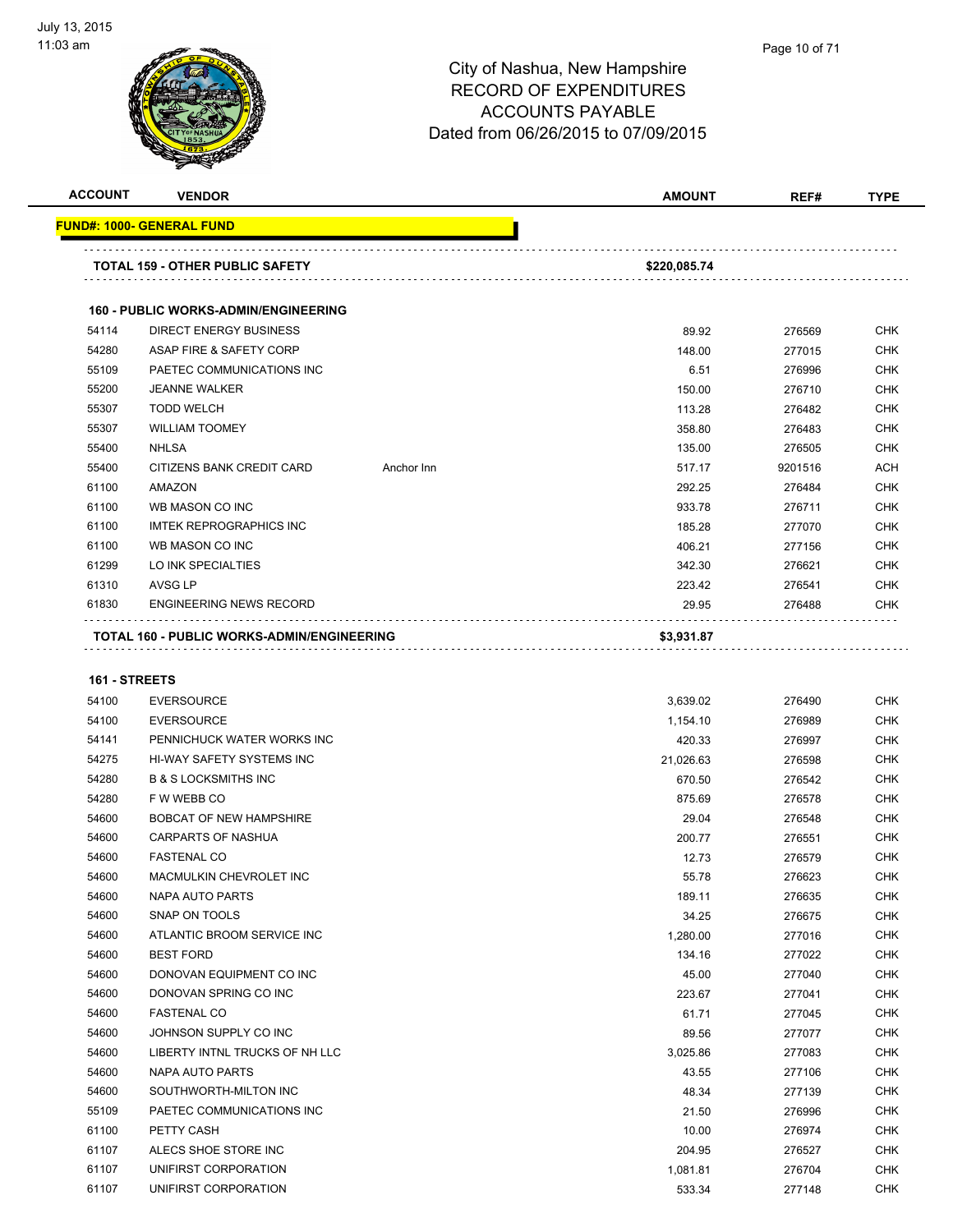

| <b>ACCOUNT</b> | <b>VENDOR</b>                    | <b>AMOUNT</b> | REF#   | <b>TYPE</b> |
|----------------|----------------------------------|---------------|--------|-------------|
|                | <b>FUND#: 1000- GENERAL FUND</b> |               |        |             |
| 161 - STREETS  |                                  |               |        |             |
| 61142          | NH BRAGG & SONS INC              | 204.60        | 276646 | <b>CHK</b>  |
| 61142          | NH BRAGG & SONS INC              | 29.89         | 277112 | <b>CHK</b>  |
| 61166          | AIRGAS USA LLC                   | 303.84        | 276525 | <b>CHK</b>  |
| 61166          | <b>BELLETETES INC</b>            | 30.24         | 276544 | <b>CHK</b>  |
| 61166          | <b>BOT L GAS INC</b>             | 127.00        | 277023 | <b>CHK</b>  |
| 61300          | DENNIS K BURKE INC               | 14,528.18     | 276568 | <b>CHK</b>  |
| 61310          | <b>AVSG LP</b>                   | 2,373.81      | 276541 | <b>CHK</b>  |
| 61428          | NEW ENGLAND PAPER & SUPPLY       | 129.64        | 277111 | <b>CHK</b>  |
| 61507          | CONTINENTAL PAVING INC           | 795.30        | 276559 | <b>CHK</b>  |
| 61507          | <b>BROX INDUSTRIES INC</b>       | 1,129.50      | 277025 | CHK         |
| 61507          | CONTINENTAL PAVING INC           | 270.23        | 277033 | <b>CHK</b>  |
| 61521          | F L MERRILL CONSTRUCTION, INC.   | 435.15        | 277047 | <b>CHK</b>  |
| 61535          | <b>BROX INDUSTRIES INC</b>       | 994.89        | 276549 | <b>CHK</b>  |
| 61542          | <b>FASTENAL CO</b>               | 13.20         | 276579 | <b>CHK</b>  |
| 61542          | PERMA LINE CORP OF NEW ENGLAND   | 467.85        | 276653 | <b>CHK</b>  |
| 61542          | PERMA LINE CORP OF NEW ENGLAND   | 509.09        | 277122 | <b>CHK</b>  |
| 61556          | <b>FASTENAL CO</b>               | 1.56          | 276579 | <b>CHK</b>  |
| 61556          | OCEAN STATE SIGNAL CO            | 580.00        | 277116 | <b>CHK</b>  |
| 61560          | <b>BELLETETES INC</b>            | 256.94        | 276544 | <b>CHK</b>  |
| 61560          | CORRIVEAU ROUTHIER INC           | 87.12         | 276561 | <b>CHK</b>  |
| 61560          | <b>FASTENAL CO</b>               | 46.35         | 276579 | <b>CHK</b>  |
| 61560          | <b>SWENSON GRANITE WORKS</b>     | 430.00        | 276686 | <b>CHK</b>  |
| 61560          | <b>BELLETETES INC</b>            | 128.90        | 277020 | <b>CHK</b>  |
| 61560          | HOME DEPOT CREDIT SERVICE 3065   | 227.51        | 277065 | <b>CHK</b>  |
| 61560          | <b>TEAM EJP CONCORD NH</b>       | 1,332.58      | 277142 | <b>CHK</b>  |
| 61705          | <b>MAYNARD &amp; LESIEUR INC</b> | 345.00        | 276628 | <b>CHK</b>  |
| 61709          | <b>CARPARTS OF NASHUA</b>        | 38.64         | 276551 | <b>CHK</b>  |
| 61799          | <b>CARPARTS OF NASHUA</b>        | (45.00)       | 276551 | <b>CHK</b>  |
| 61799          | PETTY CASH                       | 76.00         | 276974 | <b>CHK</b>  |
| 71025          | MAYNARD & LESIEUR INC            | 395.00        | 276628 | <b>CHK</b>  |
| 71025          | A H HARRIS & SONS INC            | 51.97         | 277008 | <b>CHK</b>  |
| 71025          | <b>BELLETETES INC</b>            | 47.67         | 277020 | <b>CHK</b>  |
| 71025          | HOME DEPOT CREDIT SERVICE 3065   | 159.00        | 277065 | <b>CHK</b>  |
| 71025          | R WHITE EQUIPMENT CENTER INC     | 999.95        | 277128 | <b>CHK</b>  |
|                | <b>TOTAL 161 - STREETS</b>       | \$62,613.00   |        |             |
|                |                                  |               |        |             |

#### **162 - STREET LIGHTING**

|       | <b>TOTAL 162 - STREET LIGHTING</b> | \$58,712.06 |        |            |
|-------|------------------------------------|-------------|--------|------------|
| 54100 | EVERSOURCE                         | 58.452.03   | 276989 | <b>CHK</b> |
| 54100 | EVERSOURCE                         | 260.03      | 276490 | CHK        |

#### **166 - PARKING LOTS**

| 54100 | EVERSOURCE                     | 786.09 | 276490 | СНК        |
|-------|--------------------------------|--------|--------|------------|
| 54141 | PENNICHUCK WATER WORKS INC     | 76.08  | 276508 | снк        |
| 54487 | HOME DEPOT CREDIT SERVICE 3065 | 127.45 | 276601 | <b>CHK</b> |
| 54487 | <b>CALE AMERICA</b>            | 358.80 | 277027 | <b>CHK</b> |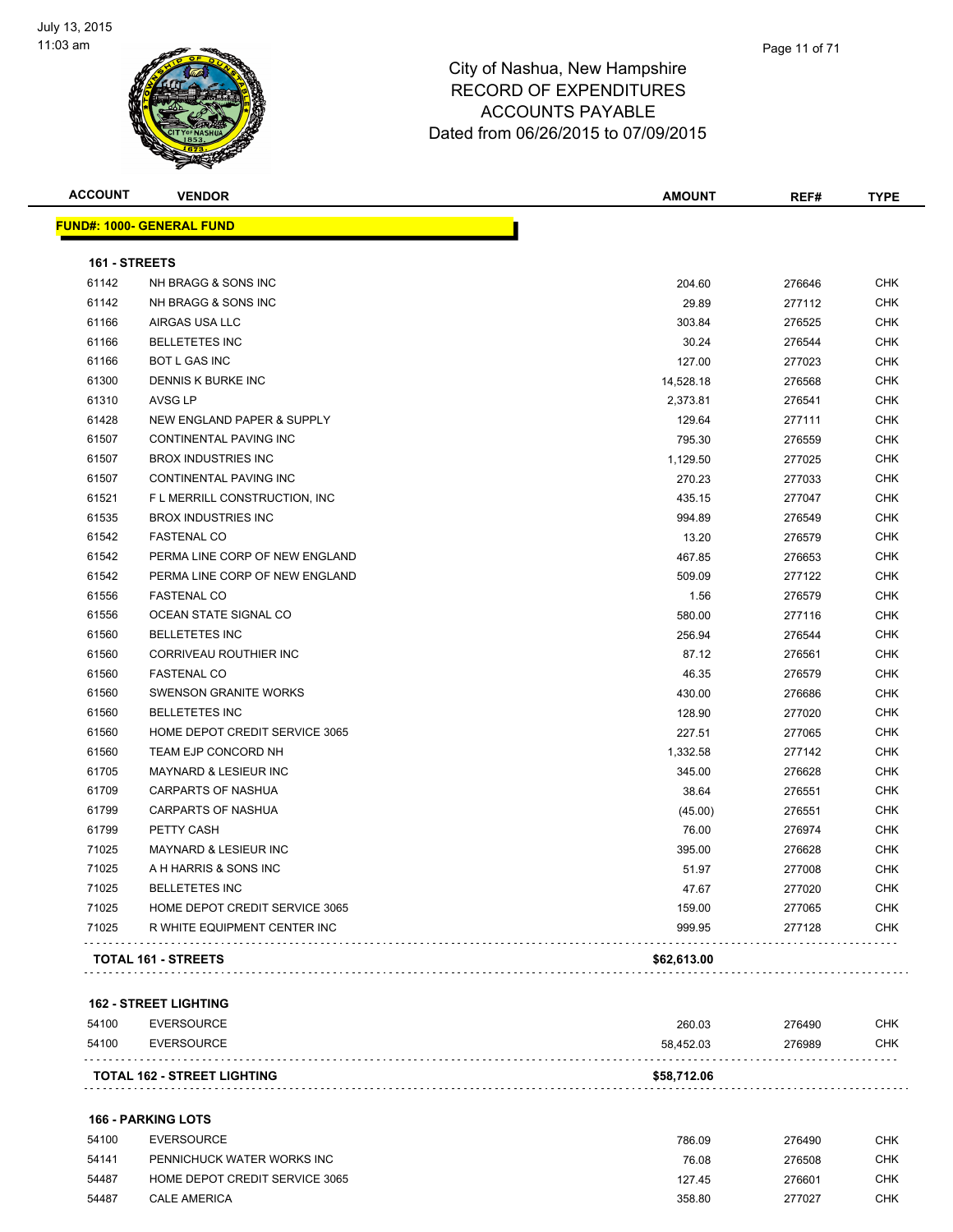

| <b>ACCOUNT</b> | <b>VENDOR</b>                             | <b>AMOUNT</b> | REF#   | <b>TYPE</b> |
|----------------|-------------------------------------------|---------------|--------|-------------|
|                | <b>FUND#: 1000- GENERAL FUND</b>          |               |        |             |
|                | <b>166 - PARKING LOTS</b>                 |               |        |             |
| 55307          | <b>JILL STANSFIELD</b>                    | 35.57         | 276982 | <b>CHK</b>  |
| 55421          | <b>CHRISTOPHER CLOW</b>                   | 18.00         | 276957 | <b>CHK</b>  |
| 55607          | UNITED PARCEL SERVICE                     | 9.99          | 277003 | <b>CHK</b>  |
| 55607          | <b>ACCENT BRANDING SOLUTIONS</b>          | 114.59        | 277009 | <b>CHK</b>  |
| 61100          | <b>ACCENT BRANDING SOLUTIONS</b>          | 35.00         | 277009 | <b>CHK</b>  |
| 61299          | HOME DEPOT CREDIT SERVICE 3065            | 15.77         | 276601 | CHK         |
| 71600          | <b>CALE AMERICA</b>                       | 14.32         | 277027 | <b>CHK</b>  |
|                | <b>TOTAL 166 - PARKING LOTS</b>           | \$1,591.66    |        |             |
|                | <b>171 - COMMUNITY SERVICES</b>           |               |        |             |
| 54141          | PENNICHUCK WATER WORKS INC                | 256.87        | 276508 | <b>CHK</b>  |
| 55307          | <b>ASHLEY CONLEY</b>                      | 104.38        | 276961 | <b>CHK</b>  |
| 61100          | WB MASON CO INC                           | 69.99         | 277156 | <b>CHK</b>  |
| 68318          | PETTY CASH                                | 24.02         | 276976 | <b>CHK</b>  |
|                |                                           |               |        |             |
|                | <b>TOTAL 171 - COMMUNITY SERVICES</b>     | \$455.26      |        |             |
|                | <b>172 - COMMUNITY HEALTH</b>             |               |        |             |
| 54600          | <b>BEST FORD</b>                          | 270.86        | 277022 | <b>CHK</b>  |
| 55307          | <b>JACQUELINE AGUILAR</b>                 | 475.84        | 276955 | <b>CHK</b>  |
| 55307          | <b>KAYLA O'BRIEN</b>                      | 131.17        | 276968 | CHK         |
| 55400          | <b>JACQUELINE AGUILAR</b>                 | 359.90        | 276955 | CHK         |
|                | TOTAL 172 - COMMUNITY HEALTH              | \$1,237.77    |        |             |
|                | <b>173 - ENVIRONMENTAL HEALTH</b>         |               |        |             |
|                |                                           |               |        |             |
| 61299          | <b>AMAZON</b>                             | 146.74        | 276484 | <b>CHK</b>  |
| 71300          | AMAZON                                    | 147.25        | 276484 | CHK         |
|                | <b>TOTAL 173 - ENVIRONMENTAL HEALTH</b>   | \$293.99      |        |             |
|                | <b>174 - WELFARE ADMINISTRATION</b>       |               |        |             |
| 55200          | NH LOCAL WELFARE ADMIN ASSN               | 50.00         | 276504 | <b>CHK</b>  |
|                | <b>TOTAL 174 - WELFARE ADMINISTRATION</b> | \$50.00       |        |             |
|                | <b>175 - WELFARE ASSISTANCE</b>           |               |        |             |
| 55810          | 188 CONCORD ST LLC                        | 918.37        | 276900 | <b>CHK</b>  |
| 55810          | 4-10 PIERCE ST LLC                        | 950.00        | 276901 | <b>CHK</b>  |
| 55810          | BARBARA A GOULET                          | 635.14        | 276902 | <b>CHK</b>  |
| 55810          | HAMMERHEAD RENTAL PROP LLC                | 617.00        | 276903 | <b>CHK</b>  |
| 55810          | DAVID LATTI                               | 570.00        | 276904 | CHK         |
| 55810          | LEO M LAVOIE                              | 89.00         | 276905 | <b>CHK</b>  |
| 55810          | NASHUA HOUSING AUTHORITY                  | 640.00        | 276906 | <b>CHK</b>  |
| 55810          | RAFAEL NUNEZ                              | 700.00        | 276907 | <b>CHK</b>  |
| 55810          | <b>REGENT PARK ASSOCIATES</b>             | 990.08        | 276908 | <b>CHK</b>  |
| 55810          | RJ REAL ESTATE PARTNERSHIP                | 265.00        | 276909 | <b>CHK</b>  |
|                |                                           |               |        |             |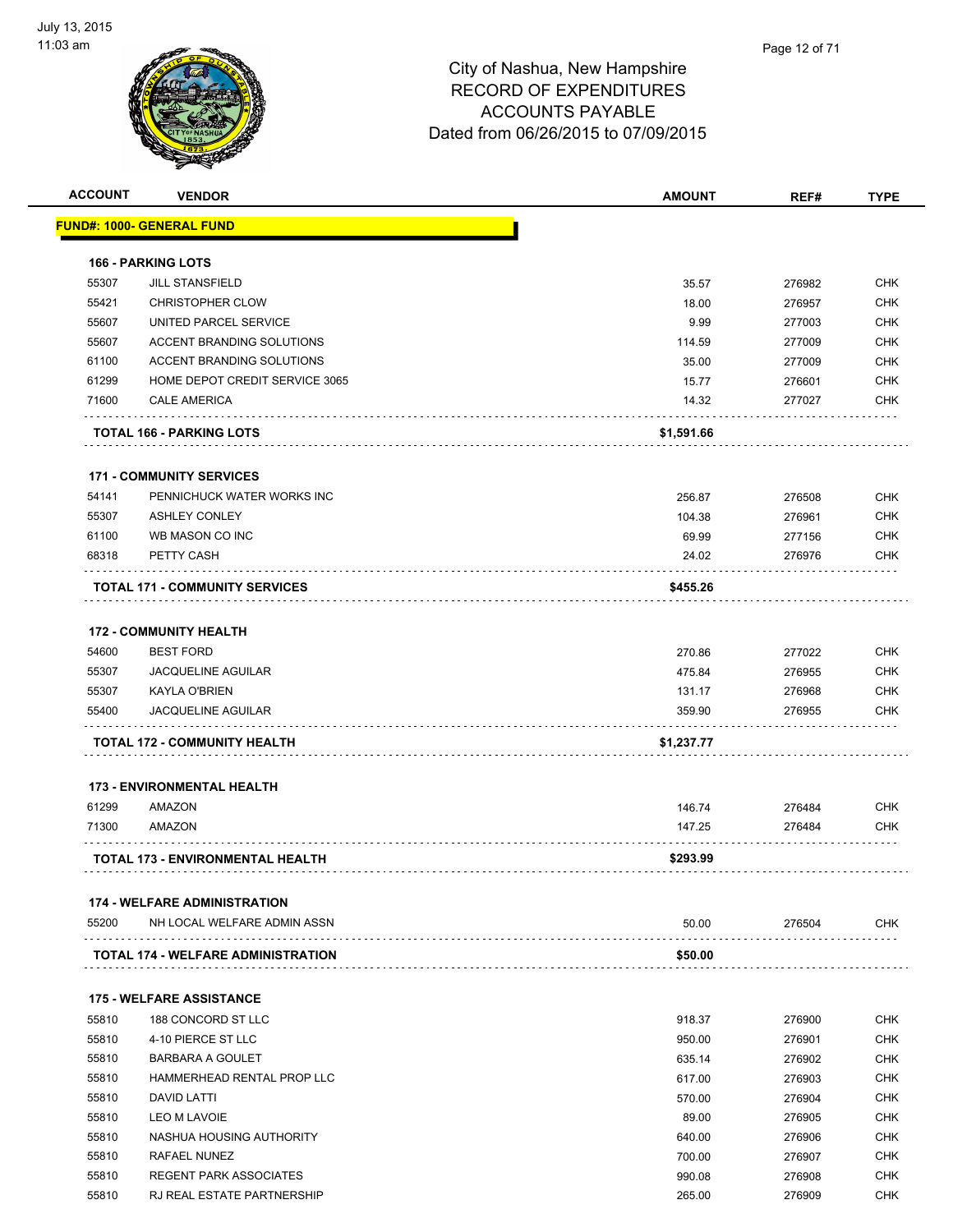

| <b>ACCOUNT</b> | <b>VENDOR</b>                                   | <b>AMOUNT</b> | REF#   | <b>TYPE</b> |
|----------------|-------------------------------------------------|---------------|--------|-------------|
|                | <u> FUND#: 1000- GENERAL FUND</u>               |               |        |             |
|                |                                                 |               |        |             |
|                | <b>175 - WELFARE ASSISTANCE</b>                 |               |        |             |
| 55810          | MOTEL 6                                         | 4,557.90      | 277275 | CHK         |
| 55810          | AMHERST PARK APARTMENTS LLC                     | 747.00        | 277276 | <b>CHK</b>  |
| 55810          | <b>GILBERT G CAMPBELL</b>                       | 863.59        | 277277 | CHK         |
| 55810          | <b>EDMUND W KING</b>                            | 361.35        | 277279 | <b>CHK</b>  |
| 55810          | <b>CONRAD J GAUTHIER</b>                        | 1,150.00      | 277280 | <b>CHK</b>  |
| 55810          | <b>CONSTANCE GAUTHIER</b>                       | 400.00        | 277281 | CHK         |
| 55810          | MIGRELA REALTY TRUST                            | 601.00        | 277282 | <b>CHK</b>  |
| 55810          | PAUL RICHARD NICHOLS JR                         | 900.08        | 277283 | CHK         |
| 55810          | EDWARD PAQUIN                                   | 660.00        | 277284 | CHK         |
| 55810          | PINE HILL GARDENS ASSOC                         | 863.59        | 277285 | <b>CHK</b>  |
| 55814          | <b>EVERSOURCE</b>                               | 691.94        | 276898 | CHK         |
| 55814          | <b>LIBERTY UTILITIES</b>                        | 949.65        | 276899 | CHK         |
| 55814          | <b>EVERSOURCE</b>                               | 389.39        | 277273 | <b>CHK</b>  |
| 55814          | LIBERTY UTILITIES                               | 494.71        | 277274 | CHK         |
| 55820          | DAVIS FUNERAL HOME                              | 750.00        | 277278 | CHK         |
| 55822          | PETTY CASH                                      | 65.00         | 276480 | CHK         |
|                | <b>TOTAL 175 - WELFARE ASSISTANCE</b>           | \$20,819.79   |        |             |
|                |                                                 |               |        |             |
|                | <b>177 - PARKS &amp; RECREATION</b>             |               |        |             |
| 44549          | <b>MIKE ALTON</b>                               | 40.00         | 276876 | CHK         |
| 44549          | <b>GIUYLEANE THERIAULT</b>                      | 20.00         | 276871 | <b>CHK</b>  |
| 44549          | <b>LEA MARTIN</b>                               | 20.00         | 277260 | CHK         |
| 54100          | <b>EVERSOURCE</b>                               | 14.66         | 276988 | CHK         |
| 54100          | <b>EVERSOURCE</b>                               | 12,706.77     | 276989 | <b>CHK</b>  |
| 54114          | DIRECT ENERGY BUSINESS                          | 313.02        | 276569 | CHK         |
| 54114          | LIBERTY UTILITIES - NH                          | 46.03         | 276938 | CHK         |
| 54114          | LIBERTY UTILITIES - NH                          | 91.36         | 276942 | CHK         |
| 54141          | PENNICHUCK WATER WORKS INC                      | 4,078.21      | 276508 | CHK         |
| 54141          | PENNICHUCK WATER WORKS INC                      | 2,998.96      | 276997 | CHK         |
| 54280          | PENNICHUCK WATER WORKS INC                      | 78.41         | 276506 | <b>CHK</b>  |
| 54280          | BROX INDUSTRIES INC                             | 554.65        | 276549 | <b>CHK</b>  |
| 54280          | EMERALD GREEN BUILDINGS SVCS                    | 650.00        | 276576 | CHK         |
| 54280          | F W WEBB CO                                     | 148.94        |        | CHK         |
| 54280          | <b>HAJOCA CORPORATION</b>                       | 22.61         | 276578 | CHK         |
|                |                                                 |               | 276595 | <b>CHK</b>  |
| 54280<br>54280 | <b>J G GRADING LLC</b><br>JOHNSONS ELECTRIC INC | 522.50        | 276608 |             |
|                |                                                 | 185.00        | 276611 | CHK         |
| 54280          | M & M ELECTRICAL SUPPLY CO INC                  | 47.65         | 276622 | <b>CHK</b>  |
| 54280          | NASHUA WALLPAPER & PAINT CO                     | 1,335.18      | 276640 | <b>CHK</b>  |
| 54280          | PIONEER TREE SERVICE LLC                        | 1,650.00      | 276654 | CHK         |
| 54280          | <b>READ CUSTOM SOILS</b>                        | 1,908.50      | 276662 | <b>CHK</b>  |
| 54280          | STANLEY ELEVATOR CO INC                         | 298.80        | 276682 | CHK         |
| 54280          | STATELINE IRRIGATION                            | 426.20        | 276683 | <b>CHK</b>  |
| 54280          | <b>TURF PRODUCTS</b>                            | 182.35        | 276700 | CHK         |
| 54280          | UNITED SITE SERVICES                            | 109.94        | 276705 | CHK         |
| 54280          | AFFILIATED HVAC SERVICES LLC                    | 1,304.40      | 277011 | <b>CHK</b>  |

 ASAP FIRE & SAFETY CORP 200.00 277015 CHK B & S LOCKSMITHS INC 479.00 277017 CHK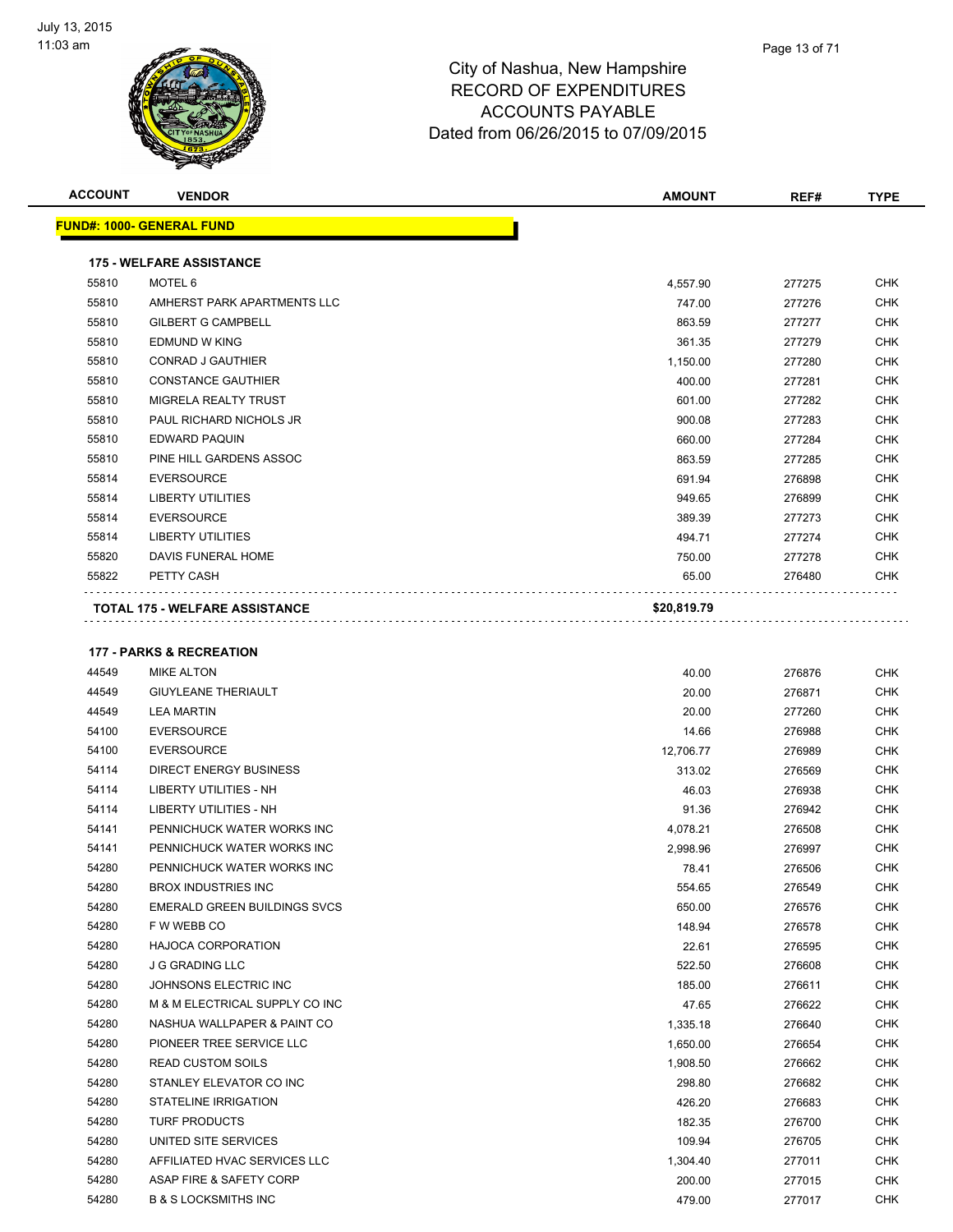

| <b>ACCOUNT</b> | <b>VENDOR</b>                       | <b>AMOUNT</b> | REF#   | <b>TYPE</b> |
|----------------|-------------------------------------|---------------|--------|-------------|
|                | <u> FUND#: 1000- GENERAL FUND</u>   |               |        |             |
|                | <b>177 - PARKS &amp; RECREATION</b> |               |        |             |
| 54280          | <b>BROX INDUSTRIES INC</b>          | 101.70        | 277025 | <b>CHK</b>  |
| 54280          | <b>FASTENAL CO</b>                  | 500.29        | 277045 | CHK         |
| 54280          | FORCIER CONTRACTING & BUILDING      | 990.00        | 277048 | <b>CHK</b>  |
| 54280          | <b>HAJOCA CORPORATION</b>           | 139.19        | 277057 | <b>CHK</b>  |
| 54280          | <b>HAMPDEN ENGINEERING CORP</b>     | 787.24        | 277058 | <b>CHK</b>  |
| 54280          | HOME DEPOT CREDIT SERVICE 3065      | 198.01        | 277065 | <b>CHK</b>  |
| 54280          | JOHN DEERE LANDSCAPES LLC           | 268.81        | 277076 | <b>CHK</b>  |
| 54280          | JOHNSONS ELECTRIC INC               | 1,270.39      | 277078 | <b>CHK</b>  |
| 54487          | <b>ALLENS SEED</b>                  | 939.73        | 276530 | <b>CHK</b>  |
| 54600          | <b>CARPARTS OF NASHUA</b>           | 247.24        | 276551 | <b>CHK</b>  |
| 54600          | D & R TOWING INC                    | 165.00        | 276566 | CHK         |
| 54600          | FREIGHTLINER OF NH INC              | 490.37        | 276586 | CHK         |
| 54600          | SOUTHWORTH-MILTON INC               | (96.08)       | 276678 | CHK         |
| 54600          | FREIGHTLINER OF NH INC              | 213.67        | 277050 | <b>CHK</b>  |
| 54600          | <b>NAPA AUTO PARTS</b>              | 132.72        | 277108 | CHK         |
| 54821          | UNITED SITE SERVICES                | 1,318.48      | 276705 | <b>CHK</b>  |
| 55109          | PAETEC COMMUNICATIONS INC           | 8.59          | 276996 | CHK         |
| 55400          | PETTY CASH                          | 6.00          | 276973 | <b>CHK</b>  |
| 55421          | <b>MICHAEL ALLEN</b>                | 400.00        | 276529 | CHK         |
| 55642          | <b>THOMAS AURIANA</b>               | 150.00        | 276864 | <b>CHK</b>  |
| 55642          | NICOLE FITZGIBBONS                  | 325.00        | 276865 | <b>CHK</b>  |
| 55642          | <b>GERALD GADBOIS</b>               | 600.00        | 276867 | <b>CHK</b>  |
| 55642          | <b>BOB PALANGE</b>                  | 100.00        | 276879 | <b>CHK</b>  |
| 55642          | <b>THOMAS AURIANA</b>               | 100.00        | 277253 | <b>CHK</b>  |
| 55642          | <b>KEVIN COYLE</b>                  | 900.00        | 277255 | <b>CHK</b>  |
| 55642          | <b>BOB PALANGE</b>                  | 250.00        | 277266 | <b>CHK</b>  |
| 55654          | THE GIANT GAME COMPANY              | 375.00        | 276588 | <b>CHK</b>  |
| 55654          | PETTY CASH                          | 58.41         | 276973 | <b>CHK</b>  |
| 61107          | ALECS SHOE STORE INC                | 329.95        | 276527 | CHK         |
| 61107          | <b>GRAINGER</b>                     | 255.18        | 277053 | <b>CHK</b>  |
| 61107          | <b>M &amp; N SPORTS LLC</b>         | 252.50        | 277088 | <b>CHK</b>  |
| 61107          | MARINE RESCUE PRODUCTS              | 1,333.50      | 277093 | CHK         |
| 61114          | SEASONAL SPECIALTY STORES           | 64.99         | 276670 | <b>CHK</b>  |
| 61114          | SEASONAL SPECIALTY STORES           | 426.95        | 277133 | <b>CHK</b>  |
| 61128          | WB MASON CO INC                     | 23.07         | 276711 | <b>CHK</b>  |
| 61128          | <b>BSN SPORTS INC</b>               | 990.00        | 277026 | <b>CHK</b>  |
| 61128          | MARINE RESCUE PRODUCTS              | 721.10        | 277093 | <b>CHK</b>  |
| 61156          | SEASONAL SPECIALTY STORES           | 245.05        | 276670 | <b>CHK</b>  |
| 61156          | SEASONAL SPECIALTY STORES           | 125.92        | 277133 | <b>CHK</b>  |
| 61300          | DENNIS K BURKE INC                  | 1,853.29      | 277037 | <b>CHK</b>  |
| 61310          | AVSG LP                             | 645.67        | 276541 | <b>CHK</b>  |
| 61705          | <b>MAYNARD &amp; LESIEUR INC</b>    | 65.30         | 276627 | <b>CHK</b>  |
| 61705          | <b>MAYNARD &amp; LESIEUR INC</b>    | 1,378.00      | 277094 | <b>CHK</b>  |
| 61705          | <b>MAYNARD &amp; LESIEUR INC</b>    | 330.00        | 277095 | <b>CHK</b>  |
| 61799          | CARPARTS OF NASHUA                  | 111.87        | 276551 | CHK         |
| 61799          | GILBERT DRIVELINE SERV & SUPPL      | 163.33        | 276589 | CHK         |
| 61799          | SANEL AUTO PARTS CO                 | 31.98         | 276669 | CHK         |
| 61799          | SOUTHWORTH-MILTON INC               | 695.14        | 276678 | <b>CHK</b>  |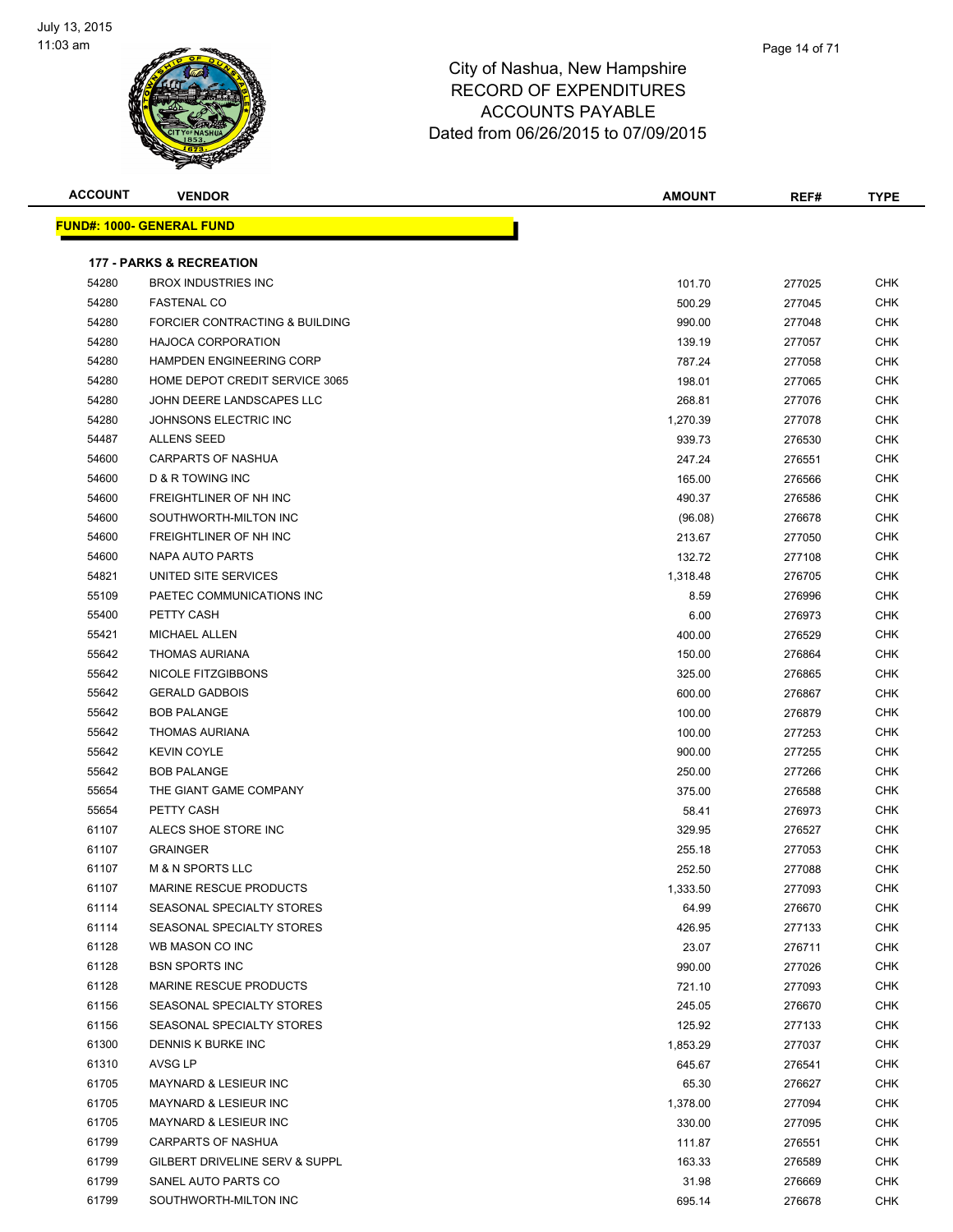

| <b>ACCOUNT</b> | <b>VENDOR</b>                             | AMOUNT      | REF#   | <b>TYPE</b> |
|----------------|-------------------------------------------|-------------|--------|-------------|
|                | <u> FUND#: 1000- GENERAL FUND</u>         |             |        |             |
|                | <b>177 - PARKS &amp; RECREATION</b>       |             |        |             |
| 71625          | HOME DEPOT CREDIT SERVICE 3065            | 154.88      | 277065 | <b>CHK</b>  |
|                | <b>TOTAL 177 - PARKS &amp; RECREATION</b> | \$51,570.57 |        |             |
| 179 - LIBRARY  |                                           |             |        |             |
| 54100          | <b>EVERSOURCE</b>                         | 5,935.27    | 276490 | <b>CHK</b>  |
| 54141          | PENNICHUCK WATER WORKS INC                | 21.03       | 276508 | <b>CHK</b>  |
| 54280          | HUFF & GAUTHIER INC                       | 90.00       | 277068 | <b>CHK</b>  |
| 54428          | LIBRARYINSIGHT INC                        | 695.00      | 277084 | <b>CHK</b>  |
| 54487          | STANLEY CONVERGENT SECURITY               | 249.48      | 277140 | <b>CHK</b>  |
| 55200          | <b>MARITA KLEMENTS</b>                    | 15.00       | 276615 | <b>CHK</b>  |
| 55307          | SOPHIE SMITH                              | 242.63      | 276674 | <b>CHK</b>  |
| 55307          | <b>CAROL EYMAN</b>                        | 9.78        | 277044 | <b>CHK</b>  |
| 55400          | NEW ENGLAND LIBRARY ASSOC                 | 150.00      | 276994 | <b>CHK</b>  |
| 61299          | PETTY CASH                                | 105.32      | 276975 | <b>CHK</b>  |
| 61807          | AMAZON                                    | 139.27      | 276484 | <b>CHK</b>  |
| 61807          | <b>BAKER &amp; TAYLOR</b>                 | 884.99      | 276543 | <b>CHK</b>  |
| 61807          | <b>INGRAM LIBRARY SERVICES</b>            | 295.11      | 276606 | <b>CHK</b>  |
| 61807          | SIMON & SCHUSTER                          | 26.88       | 276673 | <b>CHK</b>  |
| 61807          | <b>INFORMATION TODAY INC</b>              | 282.05      | 276993 | <b>CHK</b>  |
| 61807          | <b>BAKER &amp; TAYLOR</b>                 | 95.88       | 277018 | <b>CHK</b>  |
| 61807          | <b>INGRAM LIBRARY SERVICES</b>            | 69.19       | 277071 | <b>CHK</b>  |
| 61807          | UNITED NATIONS PUBLICATIONS               | 169.65      | 277150 | <b>CHK</b>  |
| 61814          | MICRO MARKETING ASSOCIATES                | 33.99       | 276633 | <b>CHK</b>  |
| 61814          | <b>MIDWEST TAPE</b>                       | 632.87      | 276634 | <b>CHK</b>  |
| 61814          | RANDOM HOUSE LLC                          | 54.00       | 276660 | <b>CHK</b>  |
| 61814          | <b>BAKER &amp; TAYLOR</b>                 | 49.48       | 277018 | <b>CHK</b>  |
| 61814          | <b>MIDWEST TAPE</b>                       | 216.49      | 277102 | <b>CHK</b>  |
| 61814          | MULTICULTURAL BOOKS & VIDEOS              | 107.75      | 277104 | <b>CHK</b>  |
| 61816          | <b>INGRAM LIBRARY SERVICES</b>            | 30.24       | 276606 | <b>CHK</b>  |
| 61819          | AMAZON                                    | 511.22      | 276484 | <b>CHK</b>  |
| 61819          | <b>INGRAM LIBRARY SERVICES</b>            | 145.47      | 276606 | <b>CHK</b>  |
| 61819          | <b>INGRAM LIBRARY SERVICES</b>            | 48.23       | 277071 | <b>CHK</b>  |
| 61821          | THE NEW YORK TIMES                        | 923.90      | 276503 | <b>CHK</b>  |
| 68322          | <b>GREGORY C NEWTON</b>                   | 335.00      | 276475 | <b>CHK</b>  |
| 68322          | SOPHIE SMITH                              | 261.53      | 276674 | <b>CHK</b>  |
| 68322          | JOHN A KORDALEWSKI                        | 1,000.00    | 276970 | <b>CHK</b>  |
| 68322          | PETTY CASH                                | 64.64       | 276975 | <b>CHK</b>  |
| 68322          | ORIENTAL TRADING CO INC                   | 85.46       | 277118 | <b>CHK</b>  |
|                | <b>TOTAL 179 - LIBRARY</b>                | \$13,976.80 |        |             |

| 61100 | WB MASON CO INC | 45.79 | 276711 | снк  |
|-------|-----------------|-------|--------|------|
| 61100 | WB MASON CO INC | 33.60 | 277156 | CHK. |
| 61650 | WB MASON CO INC | 87.09 | 276711 | CHK. |
| 61650 | WB MASON CO INC | 19.38 | 277156 | CHK. |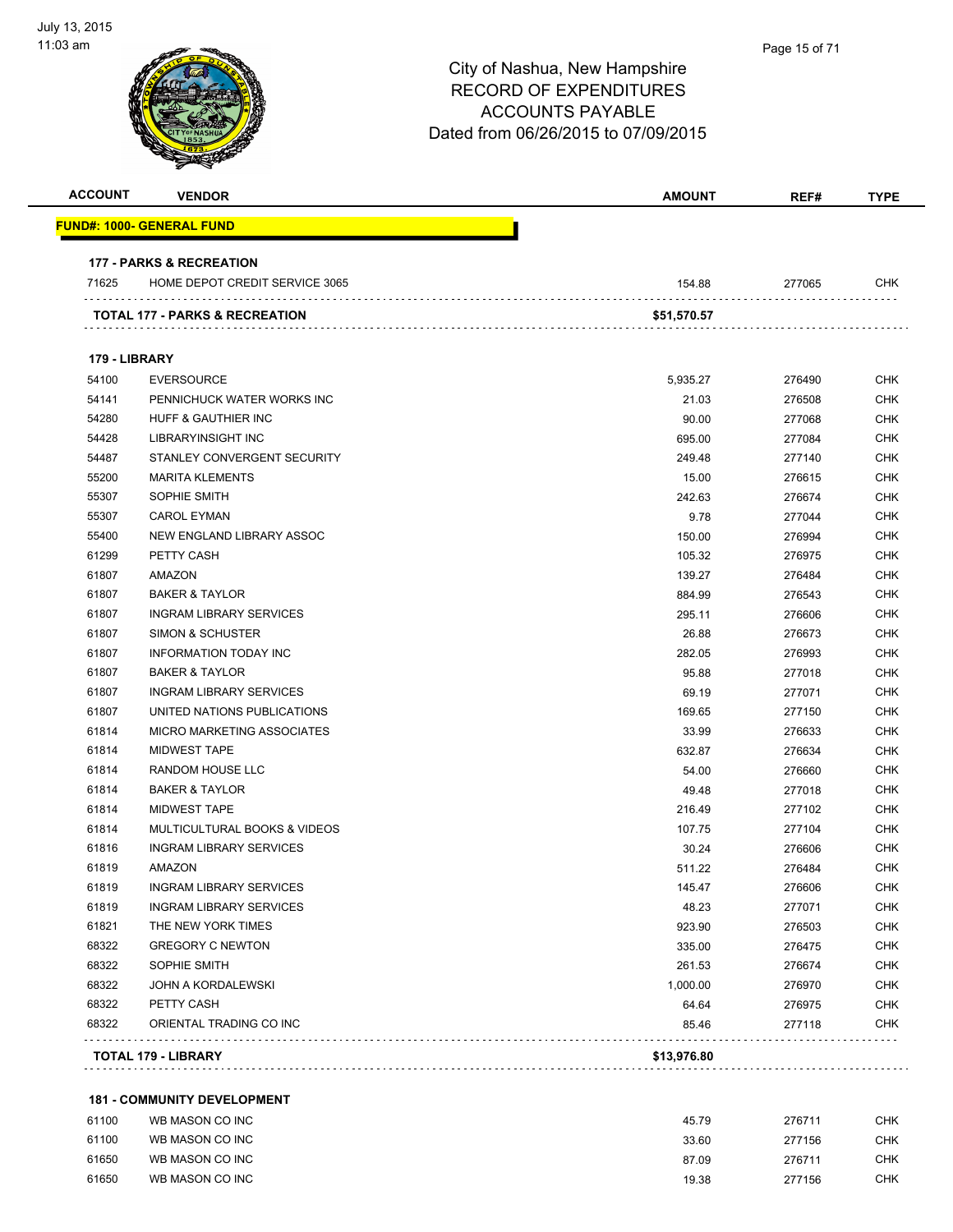

| <b>ACCOUNT</b>      | <b>VENDOR</b>                            |              | <b>AMOUNT</b> | REF#    | <b>TYPE</b> |
|---------------------|------------------------------------------|--------------|---------------|---------|-------------|
|                     | FUND#: 1000- GENERAL FUND                |              |               |         |             |
|                     | <b>TOTAL 181 - COMMUNITY DEVELOPMENT</b> |              | \$185.86      |         |             |
|                     | <b>182 - PLANNING &amp; ZONING</b>       |              |               |         |             |
| 42560               | <b>RAM RAJ POKHREL</b>                   |              | 330.00        | 277124  | <b>CHK</b>  |
| 55200               | AMERICAN PLANNING ASSOC                  |              | 441.00        | 276485  | <b>CHK</b>  |
| 55200               | <b>ICMA</b>                              |              | 495.31        | 276493  | <b>CHK</b>  |
| 55200               | INT'L COUNCIL OF SHOPPING CTRS           |              | 270.00        | 276494  | <b>CHK</b>  |
| 55200               | AMERICAN PLANNING ASSOC                  |              | 1,145.00      | 276533  | <b>CHK</b>  |
| 55200               | AMERICAN PLANNING ASSOC                  |              | 663.00        | 276534  | <b>CHK</b>  |
| 55200               | AMERICAN PLANNING ASSOC                  |              | 200.00        | 276535  | <b>CHK</b>  |
| 55200               | ULI - URBAN LAND INSTITUTE               |              | 220.00        | 276703  | <b>CHK</b>  |
| 55421               | MERRIMACK COUNTY CONSERVATION            |              | 60.00         | 276499  | <b>CHK</b>  |
| 55421               | DONALD CEDERQUIST                        |              | 25.00         | 276571  | <b>CHK</b>  |
| 61807               | THE WALL STREET JOURNAL                  |              | 501.80        | 276520  | <b>CHK</b>  |
| 61807               | <b>BLOOMBERG BUSINESSWEEK</b>            |              | 140.00        | 276547  | <b>CHK</b>  |
| 61830               | TCM PROFESSIONAL SUBSCRIPTION            |              | 30.00         | 277001  | <b>CHK</b>  |
|                     | TOTAL 182 - PLANNING & ZONING            |              | \$4,521.11    |         |             |
|                     |                                          |              |               |         |             |
|                     | <b>183 - ECONOMIC DEVELOPMENT</b>        |              |               |         |             |
| 55307               | <b>ELIZABETH HAMILTON</b>                |              | 26.28         | 276460  | <b>CHK</b>  |
| 61830               | CITIZENS BANK CREDIT CARD                | SurveyMonkey | 250.00        | 9201516 | ACH         |
|                     | TOTAL 183 - ECONOMIC DEVELOPMENT         |              | \$276.28      |         |             |
| <b>191 - SCHOOL</b> |                                          |              |               |         |             |
| 52300               | <b>GUARDIAN</b>                          |              | 2,630.98      | 276783  | <b>CHK</b>  |
| 52300               | UNUM LIFE INSURANCE                      |              | 1,662.18      | 276855  | <b>CHK</b>  |
| 53600               | ADULT LEARNING CENTER                    |              | 29,217.10     | 276735  | <b>CHK</b>  |
| 53600               | <b>OFFICE TEAM</b>                       |              | 1,854.16      | 276817  | <b>CHK</b>  |
| 53600               | <b>OFFICE TEAM</b>                       |              | 963.20        | 277230  | <b>CHK</b>  |
| 53614               | <b>COMPASSIONATE STAFFING LLC</b>        |              | 427.50        | 276757  | <b>CHK</b>  |
| 53614               | COUNSELING CENTER OF NASHUA              |              | 374.00        | 276762  | <b>CHK</b>  |
| 53614               | <b>CAROL ANN MCGURK</b>                  |              | 881.25        | 276809  | <b>CHK</b>  |
| 53614               | <b>TERESE PAWLETKO</b>                   |              | 236.25        | 276824  | CHK         |
| 53614               | READYNURSE STAFFING SERVICES             |              | 180.57        | 276829  | CHK         |
| 53614               | DOROTHY L RODRIGUEZ                      |              | 337.50        | 276836  | <b>CHK</b>  |
| 53614               | SPEECH THERAPY SOLUTIONS INC             |              | 1,740.00      | 276850  | <b>CHK</b>  |
| 53614               | YOUTH EDUCATIONAL EMPLOYMENT             |              | 250.00        | 276861  | <b>CHK</b>  |
| 53614               | DONNA BRAND                              |              | 400.00        | 277171  | <b>CHK</b>  |
| 53614               | SPEECH THERAPY SOLUTIONS INC             |              | 2,776.00      | 277243  | <b>CHK</b>  |
| 53628               | ASAP FIRE & SAFETY CORP                  |              | 415.50        | 276740  | <b>CHK</b>  |
| 53628               | DJ JEFF HAMILTON                         |              | 400.00        | 276764  | <b>CHK</b>  |
| 53628               | <b>HEATHER MACONAGHY</b>                 |              | 200.00        | 276803  | <b>CHK</b>  |
| 53628               | MULTI STATE BILLING SERVICES L           |              | 11,796.99     | 276812  | CHK         |
| 53628               | MULTI STATE BILLING SERVICES L           |              | 6,425.30      | 277223  | <b>CHK</b>  |
| 53628               | <b>EMERITO ROLON</b>                     |              | 1,200.00      | 277238  | CHK         |
| 54114               | LIBERTY UTILITIES                        |              | 1,085.63      | 276715  | CHK         |
|                     |                                          |              |               |         |             |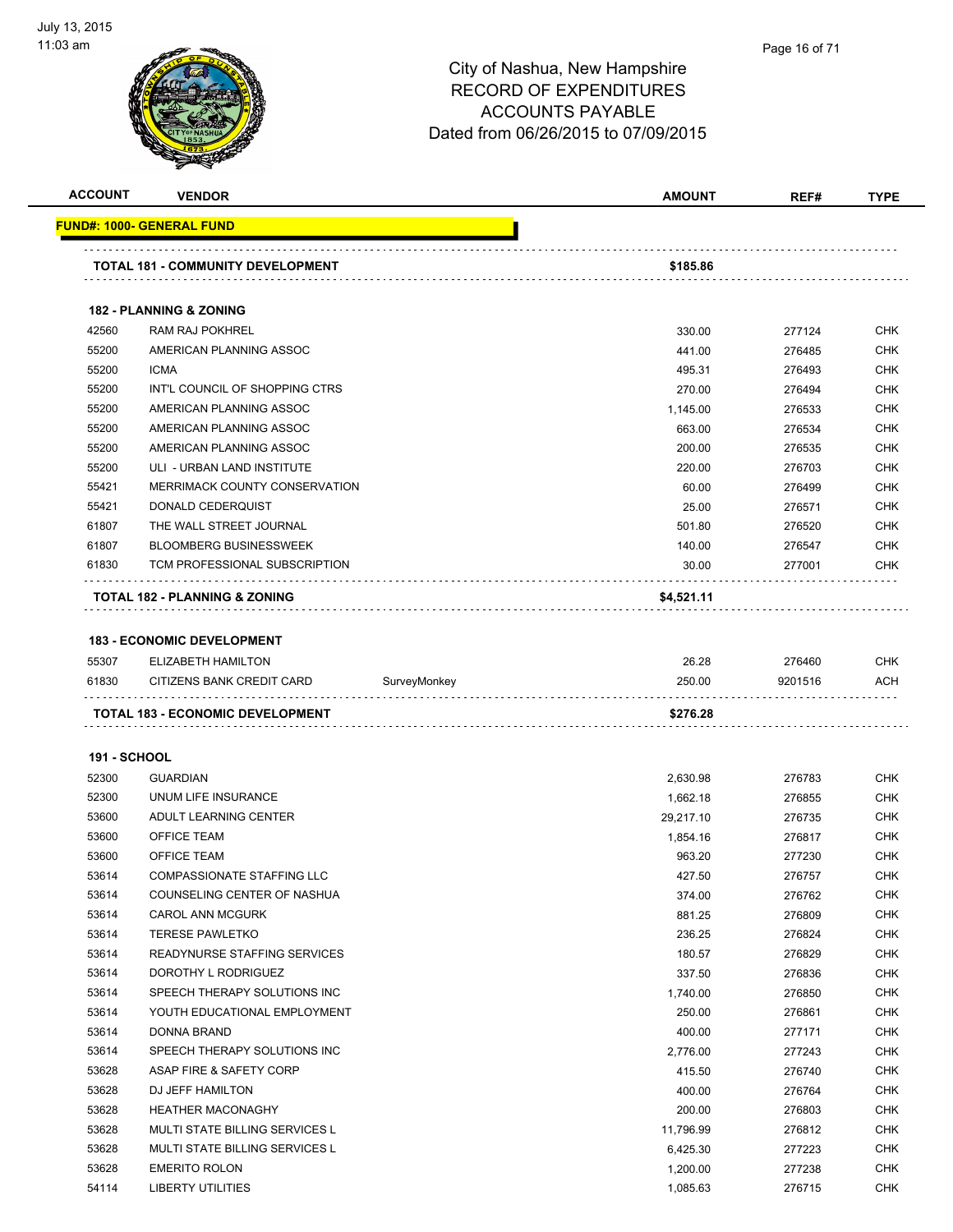

| <b>ACCOUNT</b>      | <b>VENDOR</b>                    | <b>AMOUNT</b> | REF#   | <b>TYPE</b> |
|---------------------|----------------------------------|---------------|--------|-------------|
|                     | <b>FUND#: 1000- GENERAL FUND</b> |               |        |             |
|                     |                                  |               |        |             |
| <b>191 - SCHOOL</b> |                                  |               |        |             |
| 54114               | <b>DIRECT ENERGY BUSINESS</b>    | 831.13        | 276717 | <b>CHK</b>  |
| 54141               | PENNICHUCK WATER WORKS INC       | 5,829.14      | 276716 | <b>CHK</b>  |
| 54243               | CONTROL TECHNOLOGIES INC         | 13,524.00     | 276760 | <b>CHK</b>  |
| 54450               | F W WEBB CO                      | 140.30        | 276767 | <b>CHK</b>  |
| 54487               | PLANT OPS PETTY CASH             | 5.00          | 276729 | <b>CHK</b>  |
| 54487               | NEVERETTS SEW & VAC INC          | 365.90        | 276814 | <b>CHK</b>  |
| 54487               | ONCOURT OFFCOURT LTD             | 377.00        | 276819 | <b>CHK</b>  |
| 54487               | DAVID BAILEY                     | 400.00        | 277169 | <b>CHK</b>  |
| 54600               | PLANT OPS PETTY CASH             | 5.06          | 276729 | <b>CHK</b>  |
| 54600               | NAPA AUTO PARTS                  | 107.96        | 276813 | <b>CHK</b>  |
| 54600               | SANEL AUTO PARTS CO              | 18.48         | 276840 | <b>CHK</b>  |
| 54600               | NAPA AUTO PARTS                  | 20.24         | 277224 | <b>CHK</b>  |
| 54600               | SANEL AUTO PARTS CO              | 187.44        | 277240 | <b>CHK</b>  |
| 54899               | <b>CONWAY ARENA</b>              | 26,440.00     | 276761 | <b>CHK</b>  |
| 54899               | <b>JACQUES FLOWER SHOP</b>       | 700.00        | 277203 | <b>CHK</b>  |
| 55109               | <b>FAIRPOINT COMMUNICATIONS</b>  | 5,333.14      | 276724 | <b>CHK</b>  |
| 55109               | <b>JAY SHEEHY</b>                | 179.85        | 276845 | <b>CHK</b>  |
| 55109               | <b>BAYRING COMMUNICATIONS</b>    | 2,244.93      | 277160 | <b>CHK</b>  |
| 55109               | <b>FAIRPOINT COMMUNICATIONS</b>  | 35.00         | 277163 | <b>CHK</b>  |
| 55109               | <b>SPRINT</b>                    | 13.26         | 277166 | <b>CHK</b>  |
| 55200               | MARKET BASKET ACCT 2589096       | 232.85        | 276804 | <b>CHK</b>  |
| 55200               | GREATER NASHUA CHAMBER OF COMM   | 500.00        | 277191 | <b>CHK</b>  |
| 55200               | <b>NHSBA</b>                     | 7,117.32      | 277229 | <b>CHK</b>  |
| 55300               | PLANT OPS PETTY CASH             | 20.00         | 276729 | <b>CHK</b>  |
| 55300               | NATIONAL PARK SERVICE            | 390.00        | 277164 | <b>CHK</b>  |
| 55300               | <b>MARK CONRAD</b>               | 401.75        | 277176 | <b>CHK</b>  |
| 55300               | <b>CAROL EDMONDS</b>             | 210.00        | 277184 | <b>CHK</b>  |
| 55307               | <b>JANICE ARCARO</b>             | 295.26        | 276739 | <b>CHK</b>  |
| 55307               | <b>MARCIA BAGLEY</b>             | 98.75         | 276741 | <b>CHK</b>  |
| 55307               | <b>CHERYL CAISSE</b>             | 27.56         | 276748 | <b>CHK</b>  |
| 55307               | KIMBERLY CALLAN                  | 72.59         | 276749 | <b>CHK</b>  |
| 55307               | CLAUDIA CASTANO-VELEZ            | 25.88         | 276752 | CHK         |
| 55307               | <b>LISA GINGRAS</b>              | 245.07        | 276776 | <b>CHK</b>  |
| 55307               | <b>JENNIFER GOODWIN</b>          | 92.86         | 276777 | <b>CHK</b>  |
| 55307               | <b>JENNIFER GRANTHAM</b>         | 177.52        | 276780 | <b>CHK</b>  |
| 55307               | <b>ELLEN GREENBERG</b>           | 440.32        | 276782 | <b>CHK</b>  |
| 55307               | LORRAINE HORNE                   | 20.98         | 276788 | <b>CHK</b>  |
| 55307               | <b>CARMEN KOSOW</b>              | 22.13         | 276796 | <b>CHK</b>  |
| 55307               | <b>SCOTT MAYS</b>                | 231.32        | 276805 | <b>CHK</b>  |
| 55307               | <b>NATHAN MAZEROLLE</b>          | 71.47         | 276806 | <b>CHK</b>  |
| 55307               | <b>CARRIE RAK</b>                | 80.50         | 276828 | <b>CHK</b>  |
| 55307               | <b>JOHN RICHARD</b>              | 43.98         | 276833 | <b>CHK</b>  |
| 55307               | <b>MARIANNE DUSTIN</b>           | 96.95         | 277182 | <b>CHK</b>  |
| 55307               | JOANNE LAKE                      | 28.57         | 277207 | <b>CHK</b>  |
| 55307               | <b>MARC LAQUERRE</b>             | 231.15        | 277210 | <b>CHK</b>  |
| 55307               | <b>MARK LUCAS</b>                | 12.07         | 277212 | CHK         |
| 55307               | <b>JANICE MARTIN</b>             | 124.77        | 277218 | <b>CHK</b>  |
| 55307               | <b>SUSAN WILBORG</b>             | 17.94         | 277250 | <b>CHK</b>  |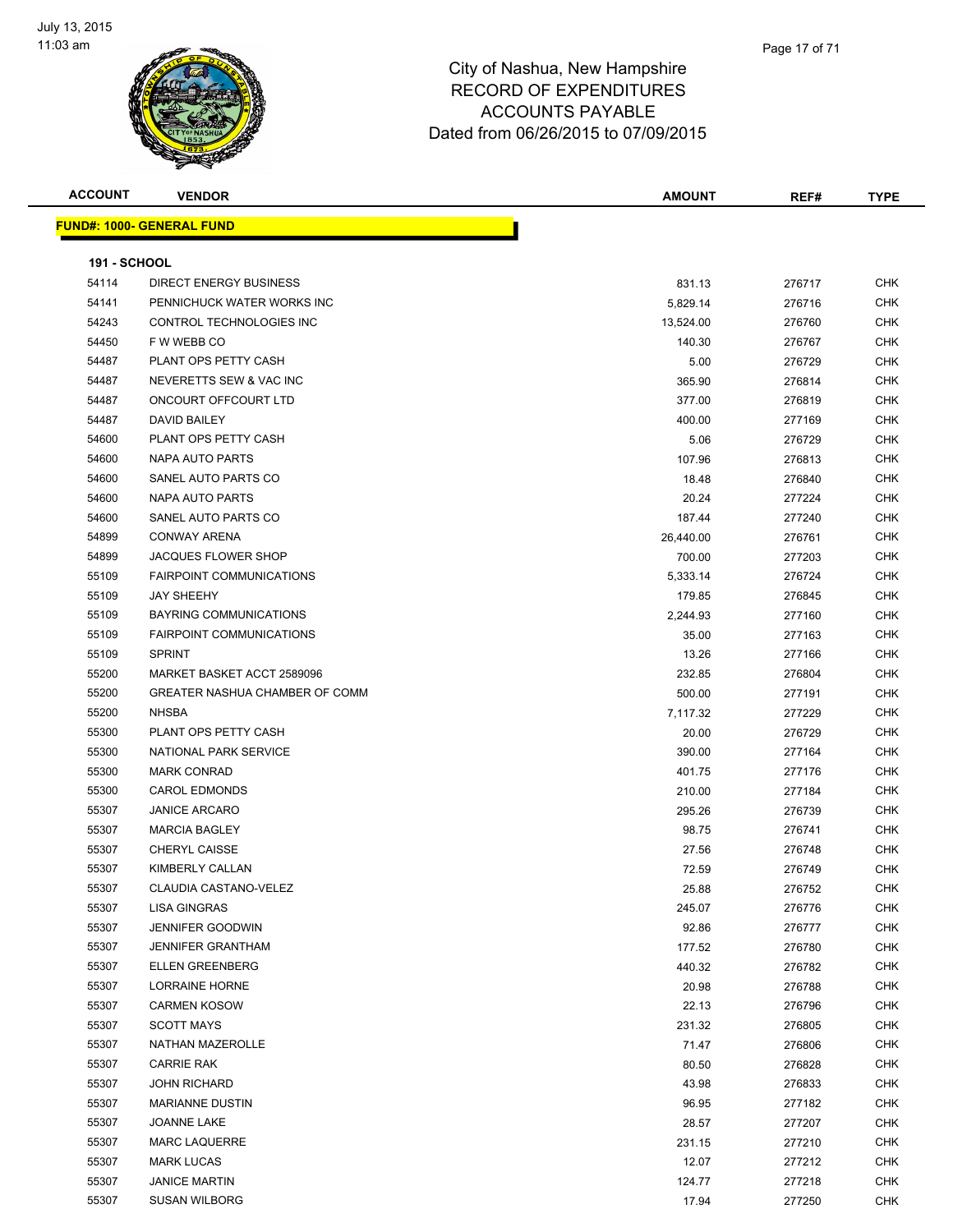

| <b>ACCOUNT</b>      | <b>VENDOR</b>                        | <b>AMOUNT</b> | REF#   | <b>TYPE</b> |
|---------------------|--------------------------------------|---------------|--------|-------------|
|                     | <u> FUND#: 1000- GENERAL FUND</u>    |               |        |             |
|                     |                                      |               |        |             |
| <b>191 - SCHOOL</b> |                                      |               |        |             |
| 55400               | NH PARTNERS IN EDUCATION             | 255.00        | 276726 | <b>CHK</b>  |
| 55400               | EILEEN JORDAN                        | 239.00        | 276793 | <b>CHK</b>  |
| 55400               | LINDY WALCH                          | 145.00        | 276858 | <b>CHK</b>  |
| 55600               | NHS SOUTH PETTY CASH                 | 182.52        | 276727 | <b>CHK</b>  |
| 55600               | <b>JW PEPPER &amp; SONS INC</b>      | 28.79         | 276791 | <b>CHK</b>  |
| 55600               | THE COPY SHOP                        | 2,372.67      | 277177 | <b>CHK</b>  |
| 55600               | <b>JOSTENS INC</b>                   | 37.31         | 277205 | <b>CHK</b>  |
| 55607               | BICENTENNIAL SCHOOL PETTY CASH       | 48.75         | 276719 | <b>CHK</b>  |
| 55607               | FAIRGROUNDS MIDDLE SCH PETTY C       | 41.84         | 276723 | <b>CHK</b>  |
| 55607               | PLANT OPS PETTY CASH                 | 49.00         | 276729 | <b>CHK</b>  |
| 55607               | <b>LISA GINGRAS</b>                  | 5.75          | 276776 | <b>CHK</b>  |
| 55607               | <b>JOSTENS INC</b>                   | 15.02         | 276794 | <b>CHK</b>  |
| 55607               | DR CRISP SCHOOL PETTY CASH           | 13.86         | 277161 | <b>CHK</b>  |
| 55607               | <b>RESERVE ACCOUNT</b>               | 2,000.00      | 277165 | <b>CHK</b>  |
| 55607               | CMRS-POC                             | 2,000.00      | 277174 | <b>CHK</b>  |
| 55642               | <b>WILLIAM BENSON</b>                | 14.00         | 276744 | <b>CHK</b>  |
| 55642               | <b>JAMES FLANDERS</b>                | 64.00         | 276771 | <b>CHK</b>  |
| 55642               | <b>GERALD GADBOIS</b>                | 62.00         | 276774 | <b>CHK</b>  |
| 55642               | <b>DAVID PELLETIER</b>               | 138.00        | 276825 | <b>CHK</b>  |
| 55642               | DAVID FREDERICK PERRY                | 192.00        | 276826 | <b>CHK</b>  |
| 55642               | STEPHEN M SCANNELL                   | 64.00         | 276841 | <b>CHK</b>  |
| 55642               | <b>GARY SIMPSON</b>                  | 64.00         | 276846 | <b>CHK</b>  |
| 55642               | <b>BRIAN P SMITH</b>                 | 128.00        | 276847 | <b>CHK</b>  |
| 55642               | <b>WILLIAM SOUBOSKY</b>              | 64.00         | 276849 | <b>CHK</b>  |
| 55642               | SY TEBBETTS                          | 64.00         | 276852 | <b>CHK</b>  |
| 55642               | <b>HOWARD TITUS</b>                  | 64.00         | 277245 | <b>CHK</b>  |
| 55690               | FIRST STUDENT INC                    | 259,630.92    | 276770 | <b>CHK</b>  |
| 55690               | U-HAUL                               | 102.99        | 276854 | <b>CHK</b>  |
| 55691               | <b>SARAH WINSLOW</b>                 | 179.86        | 276860 | <b>CHK</b>  |
| 55694               | ADULT LEARNING CENTER                | 29,054.70     | 276735 | <b>CHK</b>  |
| 55694               | <b>EASTER SEALS OF NEW HAMPSHIRE</b> | 10,577.48     | 277183 | <b>CHK</b>  |
| 55694               | MARLENE S MORGAN                     | 731.25        | 277220 | <b>CHK</b>  |
| 55694               | MOUNT PROSPECT ACADEMY INC           | 16,278.27     | 277221 | <b>CHK</b>  |
| 55694               | NASHUA CHILDRENS HOME                | 154,730.94    | 277226 | <b>CHK</b>  |
| 55694               | NFI NORTH INC                        | 5,733.76      | 277228 | <b>CHK</b>  |
| 55694               | VALLEY COLLABORATIVE                 | 7,267.50      | 277247 | <b>CHK</b>  |
| 61100               | <b>BROAD ST PETTY CASH</b>           | 27.84         | 276721 | <b>CHK</b>  |
| 61100               | ELM ST PETTY CASH                    | 9.54          | 276722 | <b>CHK</b>  |
| 61100               | PENNICHUCK MS PETTY CSH              | 25.83         | 276728 | <b>CHK</b>  |
| 61100               | CHERYL CAISSE                        | 18.56         | 276748 | <b>CHK</b>  |
| 61100               | <b>CHRISTIAN PARTY RENTAL</b>        | 289.10        | 276755 | <b>CHK</b>  |
| 61100               | <b>CLAUDIA DIONNE</b>                | 35.31         | 276763 | <b>CHK</b>  |
| 61100               | RUTH LEVY-MEYER                      | 229.00        | 276798 | <b>CHK</b>  |
| 61100               | WB MASON CO INC                      | 4.99          | 276859 | <b>CHK</b>  |
| 61100               | DR CRISP SCHOOL PETTY CASH           | 51.96         | 277161 | <b>CHK</b>  |
| 61100               | BEST BUY BUSINESS ADVANTAGE          | 45.00         | 277170 | <b>CHK</b>  |
| 61100               | PERMA-BOUND                          | 161.59        | 277233 | <b>CHK</b>  |
| 61100               | WB MASON CO INC                      | 58.32         | 277249 | <b>CHK</b>  |
|                     |                                      |               |        |             |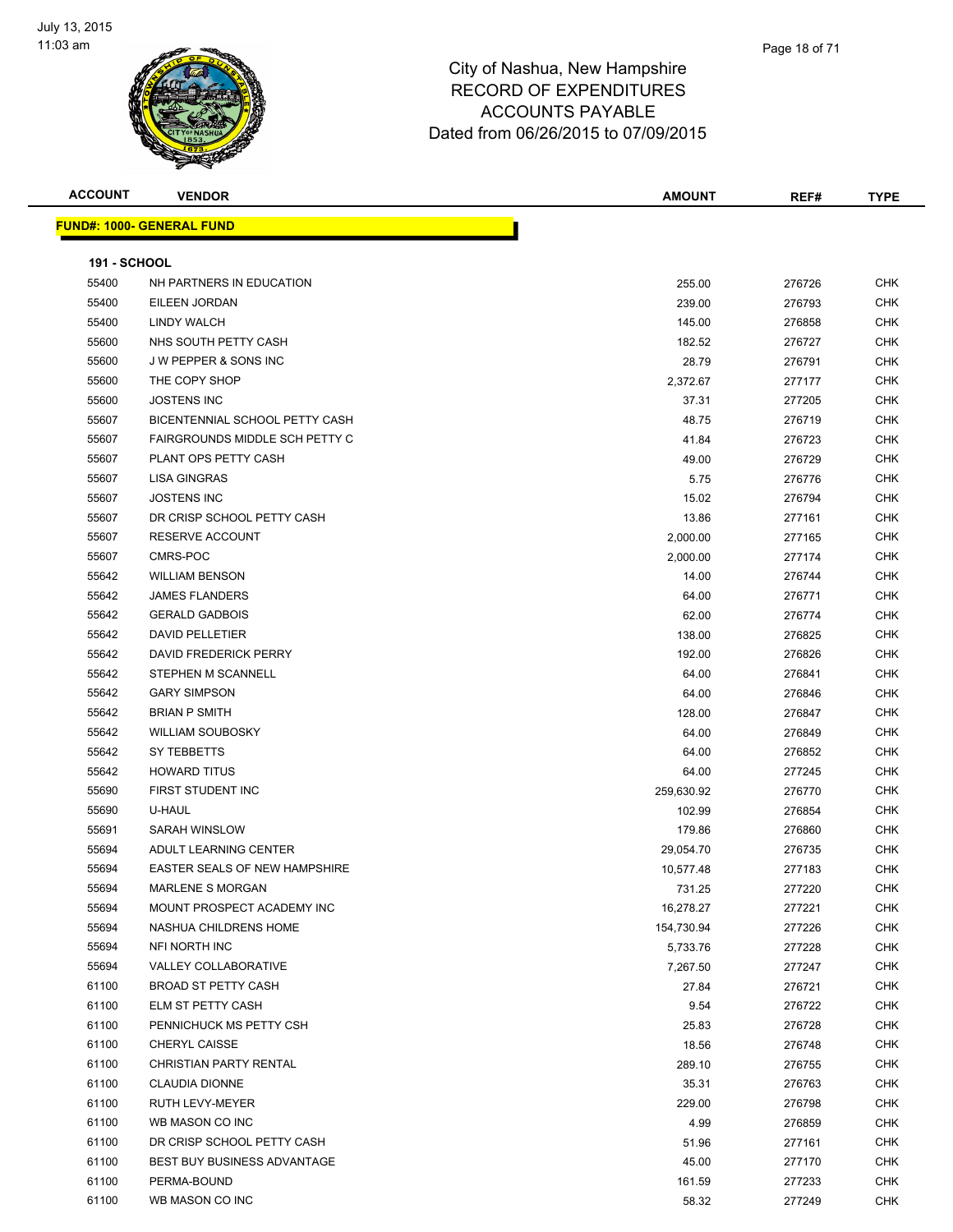

| <b>ACCOUNT</b>      | <b>VENDOR</b>                         | <b>AMOUNT</b> | REF#   | <b>TYPE</b> |
|---------------------|---------------------------------------|---------------|--------|-------------|
|                     | <u> FUND#: 1000- GENERAL FUND</u>     |               |        |             |
|                     |                                       |               |        |             |
| <b>191 - SCHOOL</b> |                                       |               |        |             |
| 61135               | BICENTENNIAL SCHOOL PETTY CASH        | 113.43        | 276719 | <b>CHK</b>  |
| 61135               | BIRCH HILL SCHOOL PETTY CASH          | 17.13         | 276720 | <b>CHK</b>  |
| 61135               | ELM ST PETTY CASH                     | 17.24         | 276722 | CHK         |
| 61135               | <b>FAIRGROUNDS MIDDLE SCH PETTY C</b> | 26.26         | 276723 | CHK         |
| 61135               | <b>BARNES &amp; NOBLE INC</b>         | 374.70        | 276742 | CHK         |
| 61135               | <b>LYNNE BROWN</b>                    | 110.06        | 276747 | CHK         |
| 61135               | <b>ERIC ARMIN INC</b>                 | 5,265.75      | 276765 | CHK         |
| 61135               | <b>HANNAFORD</b>                      | 215.57        | 276785 | CHK         |
| 61135               | J W PEPPER & SONS INC                 | 745.99        | 276791 | CHK         |
| 61135               | MARKET BASKET ACCT 2589096            | 126.01        | 276804 | <b>CHK</b>  |
| 61135               | MCGRAW-HILL SCHOOL EDUCATION          | 45.41         | 276808 | CHK         |
| 61135               | <b>JOANNE OGILVY-RITCHIE</b>          | 23.55         | 276818 | CHK         |
| 61135               | KATHY PAETZOLD                        | 119.94        | 276821 | CHK         |
| 61135               | MICHELLE PAPANICOLAU                  | 112.41        | 276823 | CHK         |
| 61135               | <b>CHELSEY ROTHERMEL</b>              | 47.49         | 276837 | CHK         |
| 61135               | <b>SCHOOL SPECIALTY</b>               | 2,502.46      | 276843 | CHK         |
| 61135               | WB MASON CO INC                       | 369.52        | 276859 | CHK         |
| 61135               | DR CRISP SCHOOL PETTY CASH            | 15.58         | 277161 | CHK         |
| 61135               | <b>EASY ENGLISH NEWS</b>              | 240.00        | 277162 | CHK         |
| 61135               | UNITED PARCEL SERVICE                 | 22.39         | 277167 | CHK         |
| 61135               | CARTRIDGE WORLD NASHUA                | 11.49         | 277172 | CHK         |
| 61135               | <b>MARIANNE DUSTIN</b>                | 21.59         | 277182 | CHK         |
| 61135               | <b>GENERAL LINEN SERVICE INC</b>      | 87.75         | 277188 | CHK         |
| 61135               | <b>HEINEMANN</b>                      | 735.75        | 277196 | CHK         |
| 61135               | <b>JW PEPPER &amp; SONS INC</b>       | 407.74        | 277202 | CHK         |
| 61135               | <b>ROB LALIME</b>                     | 119.56        | 277208 | CHK         |
| 61135               | MSC INDUSTRIAL SUPPLY CO INC          | 228.49        | 277222 | CHK         |
| 61135               | <b>NASCO</b>                          | 100.73        | 277225 | CHK         |
| 61135               | WB MASON CO INC                       | 4,468.28      | 277249 | CHK         |
| 61142               | <b>SUZANNE LOCKE</b>                  | 66.96         | 276800 | CHK         |
| 61299               | <b>BELLETETES INC</b>                 | 35.77         | 276743 | CHK         |
| 61299               | <b>MARK CONRAD</b>                    | 53.68         | 276759 | CHK         |
| 61299               | <b>FASTENAL CO</b>                    | 11.18         | 276768 | CHK         |
| 61299               | HOME DEPOT CREDIT SERVICES            | 23.22         | 276787 | <b>CHK</b>  |
| 61299               | MERRIMACK BUILDING SUPPLY INC         | 140.37        | 276810 | <b>CHK</b>  |
| 61299               | <b>JENNIFER SEUSING</b>               | 29.82         | 276844 | CHK         |
| 61299               | <b>WAL-MART</b>                       | 111.54        | 276857 | <b>CHK</b>  |
| 61299               | <b>IMTEK REPROGRAPHICS INC</b>        | 43.45         | 277070 | <b>CHK</b>  |
| 61299               | HOME DEPOT CREDIT SERVICES            | 555.14        | 277199 | <b>CHK</b>  |
| 61299               | <b>SCOTT JAQUITH</b>                  | 422.68        | 277204 | <b>CHK</b>  |
| 61299               | DONNA LUNA                            | 25.00         | 277213 | CHK         |
| 61299               | <b>WAL-MART</b>                       | 122.03        | 277248 | CHK         |
| 61407               | M & M ELECTRICAL SUPPLY CO INC        | 281.76        | 276801 | CHK         |
| 61407               | <b>REXEL</b>                          | 504.30        | 276830 | CHK         |
| 61407               | ALARMAX DISTRIBUTORS INC              | 47.50         | 277168 | CHK         |
| 61407               | CED                                   | 75.00         | 277173 | CHK         |
| 61407               | M & M ELECTRICAL SUPPLY CO INC        | 109.99        | 277214 | CHK         |
| 61414               | F W WEBB CO                           | 1,454.41      | 276767 | <b>CHK</b>  |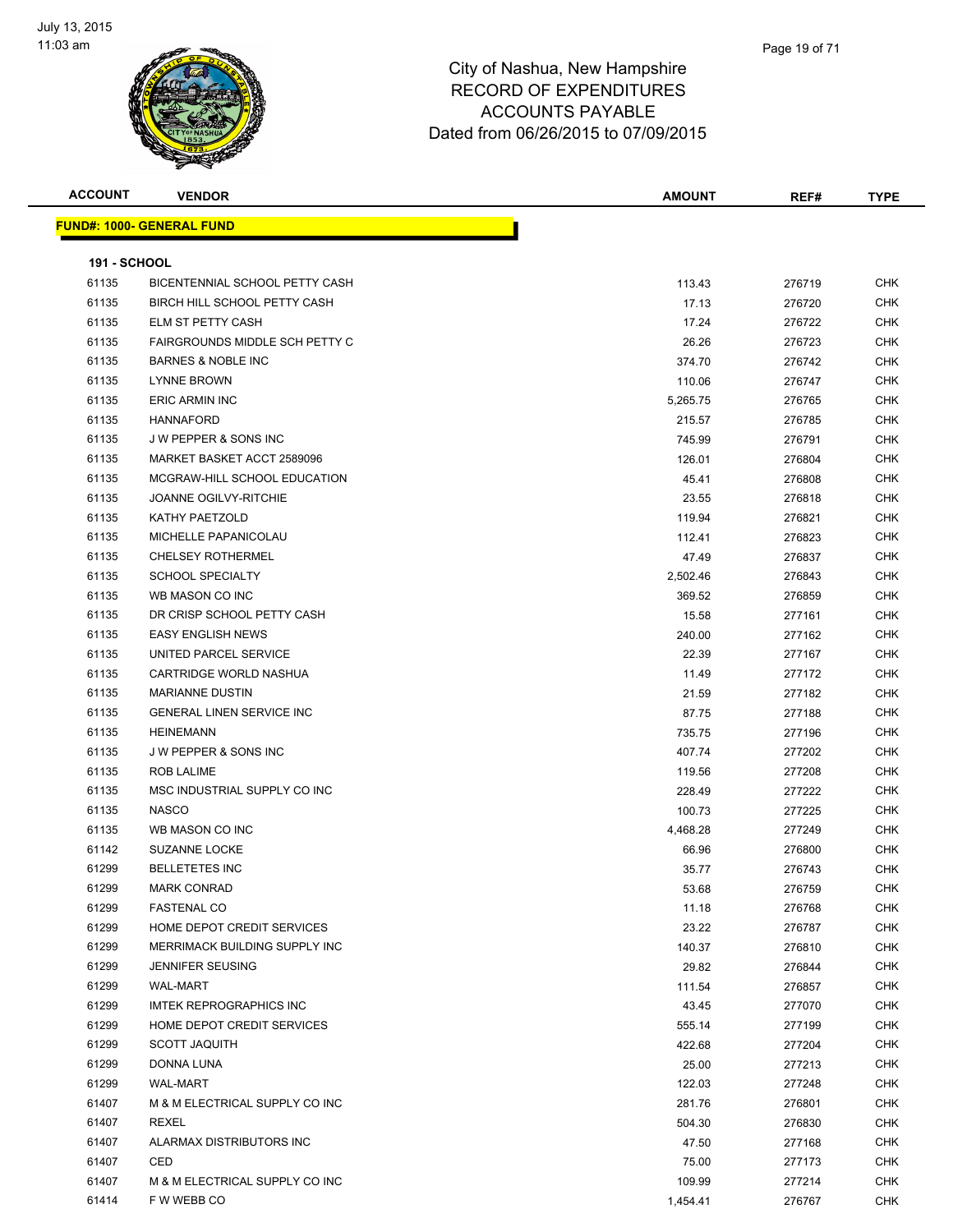

| <b>ACCOUNT</b>      | <b>VENDOR</b>                         |                      | <b>AMOUNT</b> | REF#    | <b>TYPE</b> |
|---------------------|---------------------------------------|----------------------|---------------|---------|-------------|
|                     | <b>FUND#: 1000- GENERAL FUND</b>      |                      |               |         |             |
| <b>191 - SCHOOL</b> |                                       |                      |               |         |             |
| 61414               | <b>GRANITE GROUP</b>                  |                      | 401.25        | 276779  | <b>CHK</b>  |
| 61414               | F W WEBB CO                           |                      | 12.56         | 277185  | <b>CHK</b>  |
| 61414               | <b>HAJOCA CORPORATION</b>             |                      | 1,720.41      | 277192  | <b>CHK</b>  |
| 61421               | <b>GRAINGER</b>                       |                      | 1,788.04      | 276778  | <b>CHK</b>  |
| 61421               | <b>GRAINGER</b>                       |                      | 1,171.00      | 277190  | <b>CHK</b>  |
| 61428               | <b>EXPENSE REDUCTION ANALYSIS</b>     |                      | 3,118.00      | 276766  | CHK         |
| 61599               | JOHN DEERE LANDSCAPES LLC             |                      | 1,684.40      | 276792  | <b>CHK</b>  |
| 61599               | NASHUA OUTDOOR POWER EQUIPMENT        |                      | 1,178.08      | 277227  | <b>CHK</b>  |
| 61607               | COMPUTER HUT dba IT INSIDERS          |                      | 249.75        | 276758  | <b>CHK</b>  |
| 61607               | WB MASON CO INC                       |                      | 31.26         | 276859  | <b>CHK</b>  |
| 61607               | COMPUTER HUT dba IT INSIDERS          |                      | 49.90         | 277175  | <b>CHK</b>  |
| 61814               | FOLLETT SCHOOL SOLUTIONS INC          |                      | 465.76        | 276772  | <b>CHK</b>  |
| 61814               | FOLLETT SCHOOL SOLUTIONS INC          |                      | 440.77        | 277186  | CHK         |
| 61821               | DELANEY EDUCATIONAL ENT. INC.         |                      | 375.09        | 277180  | <b>CHK</b>  |
| 71221               | COMPUTER HUT dba IT INSIDERS          |                      | 1,399.12      | 276758  | CHK         |
| 71221               | <b>CUSTOM COMPUTER SPECIALIST INC</b> |                      | 5,157.78      | 277179  | <b>CHK</b>  |
| 71228               | <b>ACTIVE DATA EXCHANGE</b>           |                      | 3,599.00      | 276734  | <b>CHK</b>  |
| 71228               | <b>JAY SHEEHY</b>                     |                      | 149.99        | 277242  | <b>CHK</b>  |
| 71228               | TMA SYSTEMS LLC                       |                      | 5,859.75      | 277246  | <b>CHK</b>  |
| 71228               | X2 DEVELOPMENT CORP                   |                      | 140,856.00    | 277251  | <b>CHK</b>  |
| 71228               | CITIZENS BANK CREDIT CARD             | <b>PUNCHSOFTWARE</b> | 784.74        | 9201516 | ACH         |
| 71800               | <b>SCHOOL SPECIALTY</b>               |                      | 40.46         | 276843  | CHK         |
| 71999               | BEST BUY BUSINESS ADVANTAGE           |                      | 252.89        | 276745  | CHK         |
| 71999               | KARCHER NORTH AMERICA                 |                      | 6,852.28      | 276795  | CHK         |
| 71999               | <b>GLOBAL INDUSTRIAL EQUIPMENT</b>    |                      | 323.00        | 277189  | CHK         |
| 71999               | <b>JOSEF LAMBERT</b>                  |                      | 89.99         | 277209  | <b>CHK</b>  |
| 71999               | <b>PRO AV SYSTEMS INC</b>             |                      | 7,976.00      | 277235  | CHK         |
|                     | <b>TOTAL 191 - SCHOOL</b>             |                      | \$833,972.06  |         |             |
|                     |                                       |                      |               |         |             |

#### **TOTAL FUND 1000 - GENERAL FUND \$2,529,188.55**

#### **FUND#: 1001- GF-CAPITAL IMPROVEMENTS**

|       | <b>161 - STREETS-CAP IMP</b> |                |           |         |            |
|-------|------------------------------|----------------|-----------|---------|------------|
| 81100 | KING LUMINAIRE CO INC        |                | 10.788.00 | 276614  | <b>CHK</b> |
| 81100 | SWENSON GRANITE WORKS        |                | 6,668.85  | 276687  | <b>CHK</b> |
| 81100 | UNION METAL CORPORATION      |                | 22.212.00 | 277149  | <b>CHK</b> |
| 81100 | CITIZENS BANK CREDIT CARD    | Arustic Garden | 87.95     | 9201516 | <b>ACH</b> |
| 81100 | BROX INDUSTRIES INC          |                | 1,977.30  | 276549  | <b>CHK</b> |
| 81100 | KING LUMINAIRE CO INC        |                | 16.182.00 | 276614  | <b>CHK</b> |
| 81100 | PRO CUT INC                  |                | 550.00    | 276657  | <b>CHK</b> |
| 81100 | <b>CLASSIC CURB INC</b>      |                | 16.000.75 | 277030  | <b>CHK</b> |
| 81100 | UNION METAL CORPORATION      |                | 33.120.00 | 277149  | <b>CHK</b> |
| 81100 | <b>BROX INDUSTRIES INC</b>   |                | 597.12    | 276549  | <b>CHK</b> |
| 81100 | KING LUMINAIRE CO INC        |                | 10.788.00 | 276614  | <b>CHK</b> |
| 81100 | PRO CUT INC                  |                | 750.00    | 276657  | <b>CHK</b> |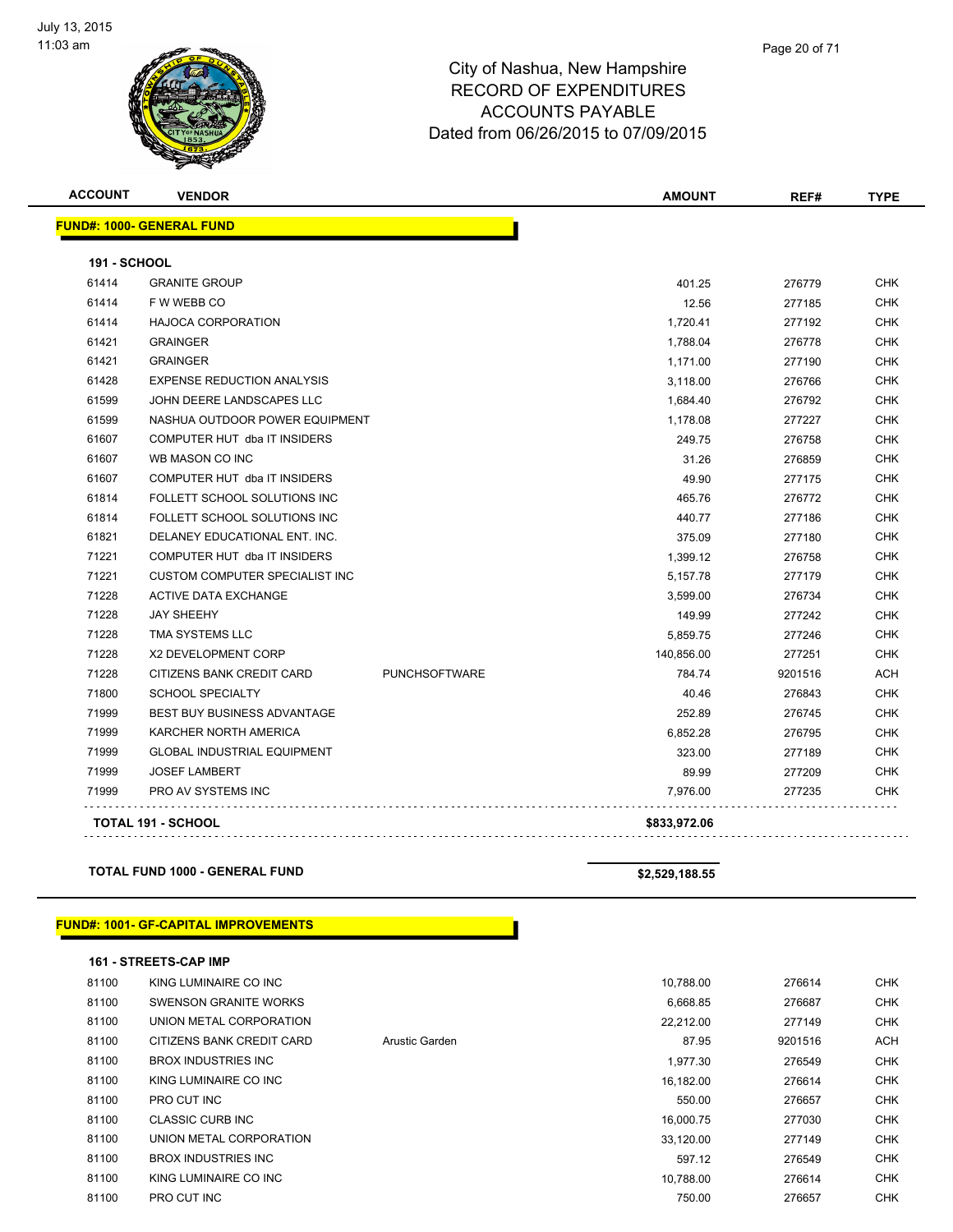| <b>ACCOUNT</b> | <b>VENDOR</b>                                         | <b>AMOUNT</b> | REF#   | <b>TYPE</b> |
|----------------|-------------------------------------------------------|---------------|--------|-------------|
|                | <b>FUND#: 1001- GF-CAPITAL IMPROVEMENTS</b>           |               |        |             |
|                | 161 - STREETS-CAP IMP                                 |               |        |             |
| 81100          | <b>BELLETETES INC</b>                                 | 9.89          | 277020 | <b>CHK</b>  |
| 81100          | <b>BROX INDUSTRIES INC</b>                            | 1,027.60      | 277025 | <b>CHK</b>  |
| 81100          | <b>CLASSIC CURB INC</b>                               | 1,389.50      | 277030 | <b>CHK</b>  |
| 81100          | <b>GRANITE STATE CONCRETE CO INC</b>                  | 2,430.00      | 277054 | <b>CHK</b>  |
| 81100          | UNION METAL CORPORATION                               | 21,816.00     | 277149 | <b>CHK</b>  |
|                |                                                       |               |        |             |
|                | TOTAL 161 - STREETS-CAP IMP                           | \$146,394.96  |        |             |
|                | <b>TOTAL FUND 1001 - GF-CAPITAL IMPROVEMENTS</b>      | \$146,394.96  |        |             |
|                | <b>FUND#: 1010- GF-PRIOR YEAR ESCROWS/EXPENSES</b>    |               |        |             |
|                | 109 - CIVIC&COMMUNITY ACT-PRIOR YEAR                  |               |        |             |
| 56203          | <b>ALPHAGRAPHICS</b>                                  | 4,480.80      | 277014 | <b>CHK</b>  |
|                | <b>TOTAL 109 - CIVIC&amp;COMMUNITY ACT-PRIOR YEAR</b> | \$4,480.80    |        |             |
|                | <b>161 - STREETS-PRIOR YEAR</b>                       |               |        |             |
| 61556          | OCEAN STATE SIGNAL CO                                 | 6,710.00      | 277116 | <b>CHK</b>  |
| 81100          | M & M ELECTRICAL SUPPLY CO INC                        | 337.17        | 277087 | <b>CHK</b>  |
|                | <b>TOTAL 161 - STREETS-PRIOR YEAR</b>                 | \$7,047.17    |        |             |
|                | <b>172 - COMMUNITY HEALTH-PRIOR YEAR</b>              |               |        |             |
| 61144          | SMITH MEDICAL PARTNERS LLC                            | 38.81         | 277138 | <b>CHK</b>  |
|                | <b>TOTAL 172 - COMMUNITY HEALTH-PRIOR YEAR</b>        | \$38.81       |        |             |
|                | 177 - PARKS & RECREATION-PRIOR YEAR                   |               |        |             |
| 54280          | ACME PRESSURE WASHING LLC                             | 2,200.00      | 276523 | <b>CHK</b>  |
|                | <b>TOTAL 177 - PARKS &amp; RECREATION-PRIOR YEAR</b>  | \$2,200.00    |        |             |
|                |                                                       |               |        |             |
|                | <b>181 - COMMUNITY DEV-PRIOR YEAR</b>                 |               |        |             |
| 53107          | VANASSE HANGEN BRUSTLIN INC                           | 1,036.26      | 276708 | CHK         |
|                | TOTAL 181 - COMMUNITY DEV-PRIOR YEAR                  | \$1,036.26    |        |             |
|                | <b>183 - ECONOMIC DEV-PRIOR YEAR</b>                  |               |        |             |
| 69000          | <b>CHARRON MEDICAL SERVICES</b>                       | 12,000.00     | 277028 | CHK         |
|                | <b>TOTAL 183 - ECONOMIC DEV-PRIOR YEAR</b>            | \$12,000.00   |        |             |
|                |                                                       |               |        |             |
|                | TOTAL FUND 1010 - GF-PRIOR YEAR ESCROWS/EXPENSES      | \$26,803.04   |        |             |
|                |                                                       |               |        |             |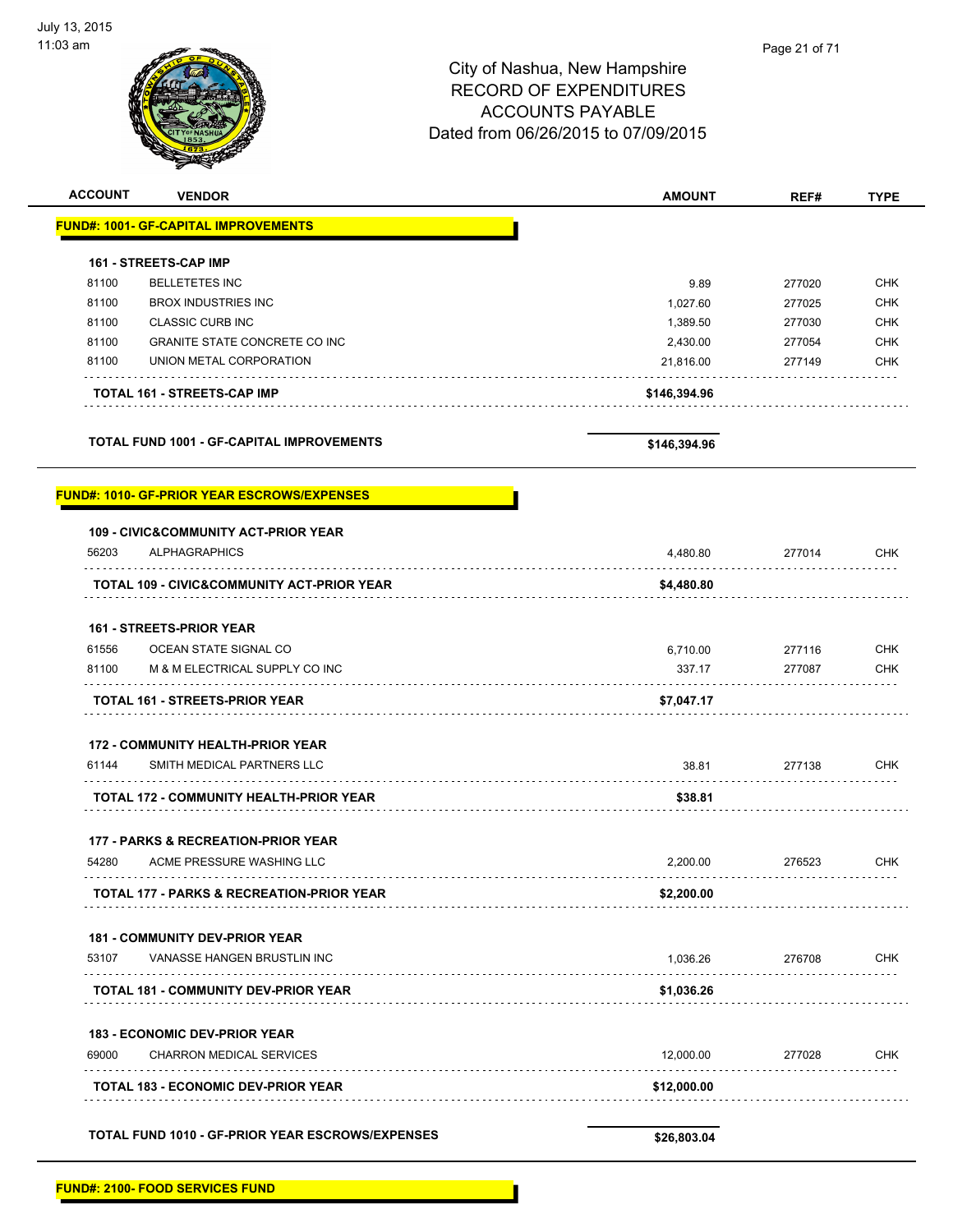

| <b>ACCOUNT</b> | <b>VENDOR</b>                                   | <b>AMOUNT</b> | REF#   | <b>TYPE</b> |
|----------------|-------------------------------------------------|---------------|--------|-------------|
|                | <b>FUND#: 2100- FOOD SERVICES FUND</b>          |               |        |             |
| 54487          | AFFILIATED HVAC SERVICES LLC                    | 238.00        | 276736 | <b>CHK</b>  |
| 55307          | <b>AMY CASSIDY</b>                              | 26.60         | 276552 | <b>CHK</b>  |
| 55400          | AMY CASSIDY                                     | 212.95        | 276751 | <b>CHK</b>  |
| 55400          | <b>KARYN LAWLESS</b>                            | 14.00         | 276797 | <b>CHK</b>  |
| 61214          | <b>BOSTON PIE INC</b>                           | 245.10        | 276746 | <b>CHK</b>  |
| 61299          | <b>CENTRAL PAPER PRODUCTS CO</b>                | 304.07        | 276753 | <b>CHK</b>  |
| 71221          | HEWLETT PACKARD COMPANY                         | 9,564.88      | 277197 | <b>CHK</b>  |
|                | <b>TOTAL FUND 2100 - FOOD SERVICES FUND</b>     | \$10,605.60   |        |             |
|                | <b>FUND#: 2201- DRIVERS EDUCATION FUND</b>      |               |        |             |
| 61799          | RIDE-AWAY CORP                                  | 238.00        | 277237 | <b>CHK</b>  |
|                | <b>TOTAL FUND 2201 - DRIVERS EDUCATION FUND</b> | \$238.00      |        |             |
|                | <b>FUND#: 2204- SUMMER SCHOOL</b>               |               |        |             |
| 44600          | <b>AMIT RAI</b>                                 | 295.00        | 277236 | <b>CHK</b>  |
| 61135          | WB MASON CO INC                                 | 491.62        | 276859 | <b>CHK</b>  |
| 61135          | WB MASON CO INC                                 | 19.08         | 277249 | <b>CHK</b>  |
|                | <b>TOTAL FUND 2204 - SUMMER SCHOOL</b>          | \$805.70      |        |             |
|                | <b>FUND#: 2207- ADULT ED/CONTINUING ED</b>      |               |        |             |
| 61135          | <b>JOSTENS INC</b>                              | 36.70         | 277205 | <b>CHK</b>  |
| 61299          | ADAM ROZUMEK                                    | 676.89        | 276838 | <b>CHK</b>  |
|                |                                                 |               |        |             |
|                | <b>TOTAL FUND 2207 - ADULT ED/CONTINUING ED</b> | \$713.59      |        |             |
|                | <b>FUND#: 2212- ATHLETICS REVENUE FUND</b>      |               |        |             |
| 61299          | <b>LISA GINGRAS</b>                             | 30.99         | 276776 | CHK         |
| 71999          | MFAC, LLC                                       | 1,530.00      | 276811 | <b>CHK</b>  |
|                | <b>TOTAL FUND 2212 - ATHLETICS REVENUE FUND</b> | \$1,560.99    |        |             |
|                | <b>FUND#: 2222- AFTER SCHOOL PROGRAM</b>        |               |        |             |
| 55300          | <b>STEVE AMROL</b>                              | 258.50        | 276737 | CHK         |
| 55300          | <b>LINDA HAMM</b>                               | 39.10         | 276784 | <b>CHK</b>  |
| 55690          | FIRST STUDENT INC                               | 1,260.15      | 276770 | <b>CHK</b>  |
| 61299          | AC MOORE INC                                    | 59.29         | 276733 | <b>CHK</b>  |
| 61299          | <b>GARELICK FARMS LYNN</b>                      | 77.26         | 276775 | <b>CHK</b>  |
| 61299          | <b>LINDA HAMM</b>                               | 22.28         | 276784 | <b>CHK</b>  |
| 61299          | M SAUNDERS INC                                  | 34.00         | 276802 | <b>CHK</b>  |
| 61299          | <b>WAL-MART</b>                                 | 135.27        | 276857 | <b>CHK</b>  |
| 61299          | HOME DEPOT CREDIT SERV                          | 178.20        | 277200 | <b>CHK</b>  |

61299 LIQUID PLANET WATERPARK **1,573.00** 277211 CHK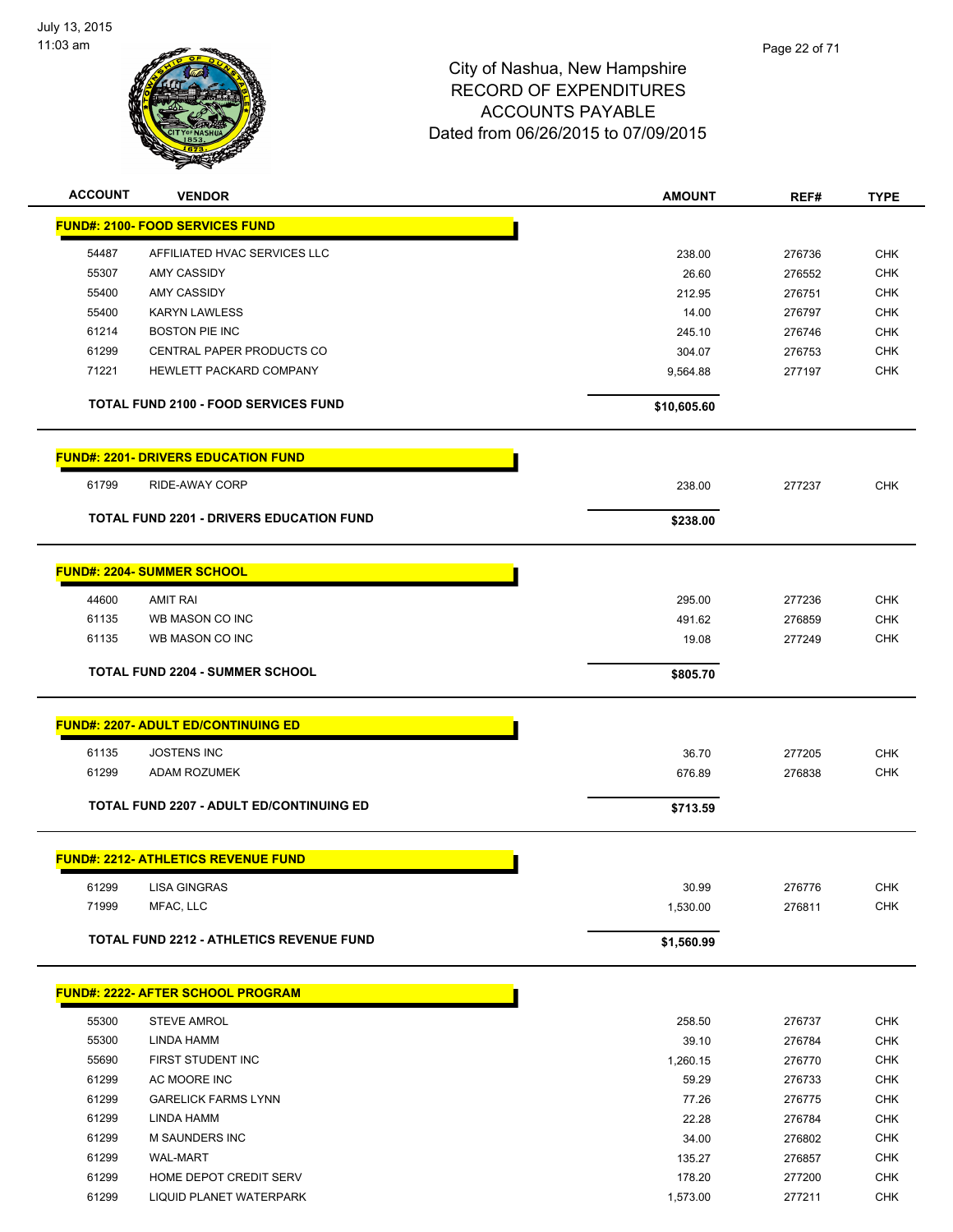

**ACCOUNT VENDOR AMOUNT REF# TYPE**

|       | <b>FUND#: 2222- AFTER SCHOOL PROGRAM</b>           |             |        |            |
|-------|----------------------------------------------------|-------------|--------|------------|
| 61299 | <b>M &amp; N SPORTS LLC</b>                        | 650.00      | 277215 | <b>CHK</b> |
| 61299 | M SAUNDERS INC                                     | 44.45       | 277216 | <b>CHK</b> |
|       |                                                    |             |        |            |
|       | <b>TOTAL FUND 2222 - AFTER SCHOOL PROGRAM</b>      | \$4,331.50  |        |            |
|       | <b>FUND#: 2257- SPECIAL ED LOCAL</b>               |             |        |            |
| 53628 | <b>CLARK ASSOC</b>                                 | 14,413.00   | 276756 | <b>CHK</b> |
| 53628 | <b>AMY MCCARTNEY</b>                               | 8,386.00    | 277219 | <b>CHK</b> |
| 53628 | SPEECH THERAPY SOLUTIONS INC                       | 4,164.00    | 277243 | <b>CHK</b> |
|       | <b>TOTAL FUND 2257 - SPECIAL ED LOCAL</b>          | \$26,963.00 |        |            |
|       | <b>FUND#: 2501- PUBLIC HEALTH CLIENT FEES FUND</b> |             |        |            |
| 55514 | TREASURER STATE OF NH                              | 150.00      | 276936 | <b>CHK</b> |
|       | TOTAL FUND 2501 - PUBLIC HEALTH CLIENT FEES FUND   | \$150.00    |        |            |
|       | <b>FUND#: 2503- PARKS &amp; REC PROGRAMS FUND</b>  |             |        |            |
|       |                                                    |             |        |            |
| 44549 | BRITTANY RAE DESROCHE                              | 360.00      | 276862 | <b>CHK</b> |
| 44549 | DANIEL J FRECHETTE JR                              | 300.00      | 276866 | <b>CHK</b> |
| 44549 | <b>HOLLY GAUDET</b>                                | 270.00      | 276868 | <b>CHK</b> |
| 44549 | <b>JENNIFER GAUDET</b>                             | 405.00      | 276869 | <b>CHK</b> |
| 44549 | <b>KEVIN GENAO</b>                                 | 300.00      | 276870 | <b>CHK</b> |
| 44549 | ABIGAIL HEARN-GORDY                                | 270.00      | 276873 | <b>CHK</b> |
| 44549 | <b>COLLIN MORROW</b>                               | 300.00      | 276877 | <b>CHK</b> |
| 44549 | <b>HARPER C NIVEN</b>                              | 300.00      | 276878 | <b>CHK</b> |
| 44549 | RYAN J PENKALA                                     | 300.00      | 276880 | <b>CHK</b> |
| 44549 | <b>KATELYN ROESER</b>                              | 450.00      | 276881 | <b>CHK</b> |
| 44549 | ZAVIER MIGUEL RUMARDO                              | 300.00      | 276882 | <b>CHK</b> |
| 44549 | <b>ANTHONY AGOR</b>                                | 300.00      | 277252 | <b>CHK</b> |
| 44549 | ANNIKA KOSSAYDA                                    | 435.00      | 277259 | <b>CHK</b> |
| 44549 | RONALD MARTIN                                      | 300.00      | 277261 | <b>CHK</b> |
| 44549 | CAMERON MCDOUGALD                                  | 412.50      | 277262 | <b>CHK</b> |
| 44549 | <b>SCOTT MCDOUGALD</b>                             | 945.00      | 277263 | <b>CHK</b> |
| 44549 | <b>ADAEZE OKORIE</b>                               | 180.00      | 277265 | <b>CHK</b> |
| 44549 | ETHAN R ROSE                                       | 200.00      | 277267 | <b>CHK</b> |
| 44549 | LIAN Y TUMAS                                       | 420.00      | 277269 | <b>CHK</b> |
| 44549 | ANELLA ARCHER                                      | 180.00      | 276863 | <b>CHK</b> |
| 44549 | HARIHARAN PANKAJAKISHAN                            | 150.00      | 276872 | <b>CHK</b> |
| 44549 | KIMBERLY MILLER                                    | 40.00       | 276874 | <b>CHK</b> |
| 44549 | MICHAEL KEEFE                                      | 180.00      | 276875 | <b>CHK</b> |
| 44549 | SOWJANYA TATE                                      | 220.00      | 276883 | <b>CHK</b> |
| 44549 | <b>STEVEN STARK</b>                                | 90.00       | 276884 | <b>CHK</b> |
| 44549 | <b>TANYA LEBLOND</b>                               | 70.00       | 276885 | <b>CHK</b> |
| 44549 | <b>BOB FLETCHER</b>                                | 50.00       | 277254 | <b>CHK</b> |
| 44549 | <b>ERIN CONVERY</b>                                | 50.00       | 277256 | <b>CHK</b> |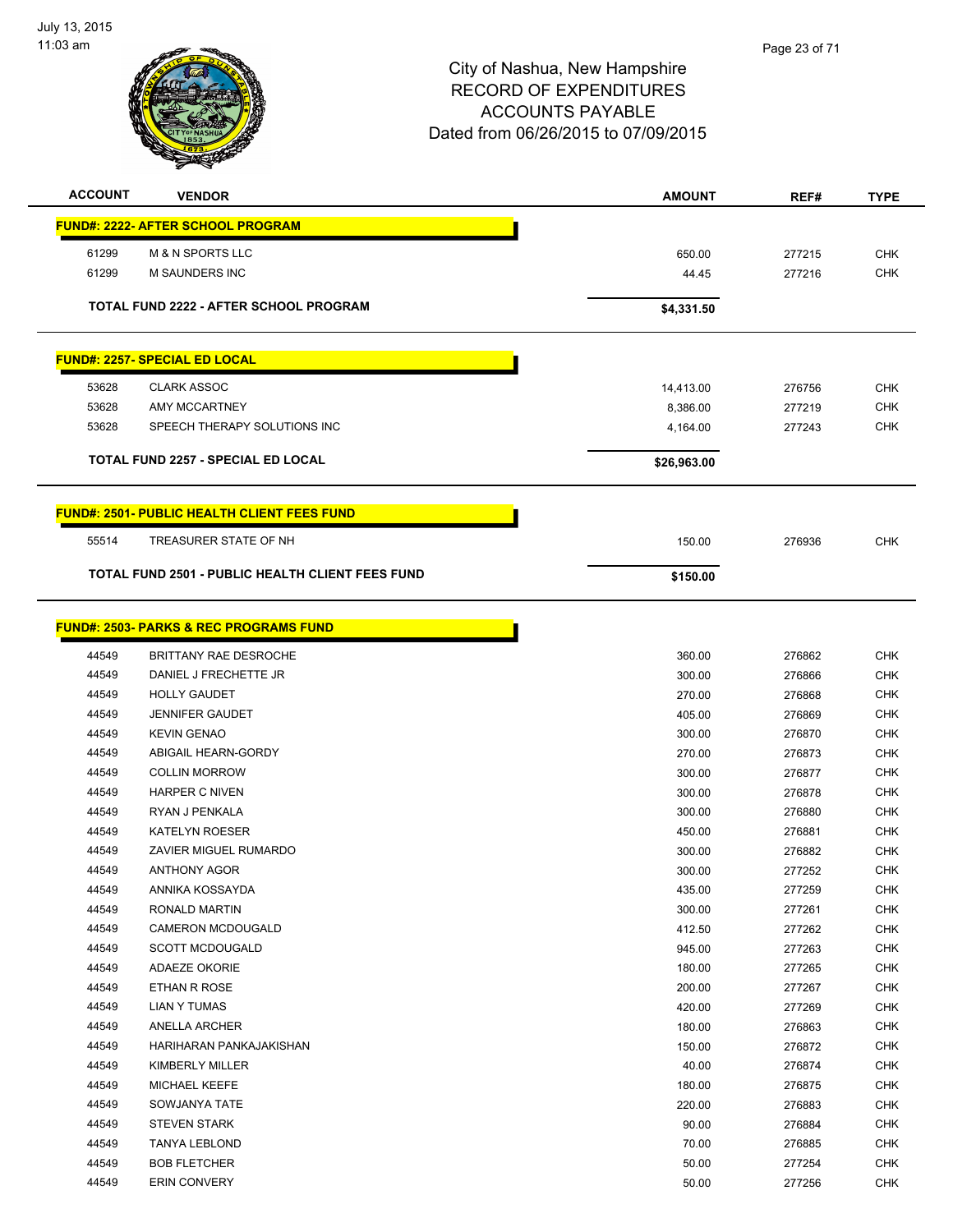

| <b>ACCOUNT</b> | <b>VENDOR</b>                                               | <b>AMOUNT</b>   | REF#             | TYPE                     |
|----------------|-------------------------------------------------------------|-----------------|------------------|--------------------------|
|                | <b>FUND#: 2503- PARKS &amp; REC PROGRAMS FUND</b>           |                 |                  |                          |
| 44549          | <b>JAMIL BENZEKRI</b>                                       | 50.00           | 277257           | <b>CHK</b>               |
| 44549          | KIMBERLY GELINAS                                            | 50.00           | 277258           | <b>CHK</b>               |
| 44549          | <b>MELISSA MONIZ</b>                                        | 40.00           | 277264           | CHK                      |
| 44549          | <b>STEPHANIE MCBRIDE</b>                                    | 90.00           | 277268           | <b>CHK</b>               |
|                |                                                             |                 |                  |                          |
|                | <b>TOTAL FUND 2503 - PARKS &amp; REC PROGRAMS FUND</b>      | \$8,007.50      |                  |                          |
|                | <b>FUND#: 2504- HOLMAN STADIUM EVENTS FUND</b>              |                 |                  |                          |
| 55699          | <b>STADIUM GRAPHICS</b>                                     | 995.00          | 276680           | <b>CHK</b>               |
|                | TOTAL FUND 2504 - HOLMAN STADIUM EVENTS FUND                | \$995.00        |                  |                          |
|                | <b>FUND#: 2505- GOVT &amp; EDUCATION CHANNELS FUND</b>      |                 |                  |                          |
|                |                                                             |                 |                  |                          |
| 53470          | <b>JIM MCLEAN</b>                                           | 200.00          | 277098           | <b>CHK</b>               |
| 53470          | <b>TIM O'NEIL</b>                                           | 300.00          | 277115           | CHK                      |
| 53470<br>53470 | <b>FRANK J WALLENT</b><br>LOUISE WALLENT                    | 475.00<br>50.00 | 277154<br>277155 | <b>CHK</b><br><b>CHK</b> |
| 54114          | <b>DIRECT ENERGY BUSINESS</b>                               | 24.98           | 276569           | <b>CHK</b>               |
| 55300          | <b>JEFF POEHNERT</b>                                        | 175.38          | 276481           | <b>CHK</b>               |
| 55699          | COMCAST CABLE COMMUNICATIONS I                              | 10.39           | 276487           | <b>CHK</b>               |
| 55699          | AARDVARK THE DEAN OF CLEAN                                  | 195.00          | 276521           | <b>CHK</b>               |
| 81100          | FIBER OPTIC SPLICING & TESTING                              | 6,915.00        | 276581           | <b>CHK</b>               |
|                | <b>TOTAL FUND 2505 - GOVT &amp; EDUCATION CHANNELS FUND</b> | \$8,345.75      |                  |                          |
|                |                                                             |                 |                  |                          |
|                | <b>FUND#: 2506- HUNT BLDG FACILITY RENTAL FUND</b>          |                 |                  |                          |
| 54100          | <b>EVERSOURCE</b>                                           | 532.24          | 276989           | <b>CHK</b>               |
| 54114          | <b>LIBERTY UTILITIES - NH</b>                               | 43.26           | 276937           | <b>CHK</b>               |
| 54280          | <b>KAPESCO PAINTING LLC</b>                                 | 1,700.00        | 276612           | <b>CHK</b>               |
| 54487          | PROTECTION ONE ALARM MONTORING                              | 54.00           | 277126           | <b>CHK</b>               |
|                | TOTAL FUND 2506 - HUNT BLDG FACILITY RENTAL FUND            | \$2,329.50      |                  |                          |
|                | <b>FUND#: 3030- EMERGENCY MGMT GRANTS FUND</b>              |                 |                  |                          |
| 61245          | <b>NTOA</b>                                                 | 25,880.00       | 277113           | <b>CHK</b>               |
|                | <b>TOTAL FUND 3030 - EMERGENCY MGMT GRANTS FUND</b>         | \$25,880.00     |                  |                          |
|                |                                                             |                 |                  |                          |
|                | <b>FUND#: 3050- POLICE GRANTS FUND</b>                      |                 |                  |                          |
| 71000          | RILEYS SPORT SHOP INC                                       | 6,400.00        | 277129           | <b>CHK</b>               |
|                | <b>TOTAL FUND 3050 - POLICE GRANTS FUND</b>                 | \$6,400.00      |                  |                          |
|                |                                                             |                 |                  |                          |

**FUND#: 3068- COMMUNITY SERVICES GRANTS FUND**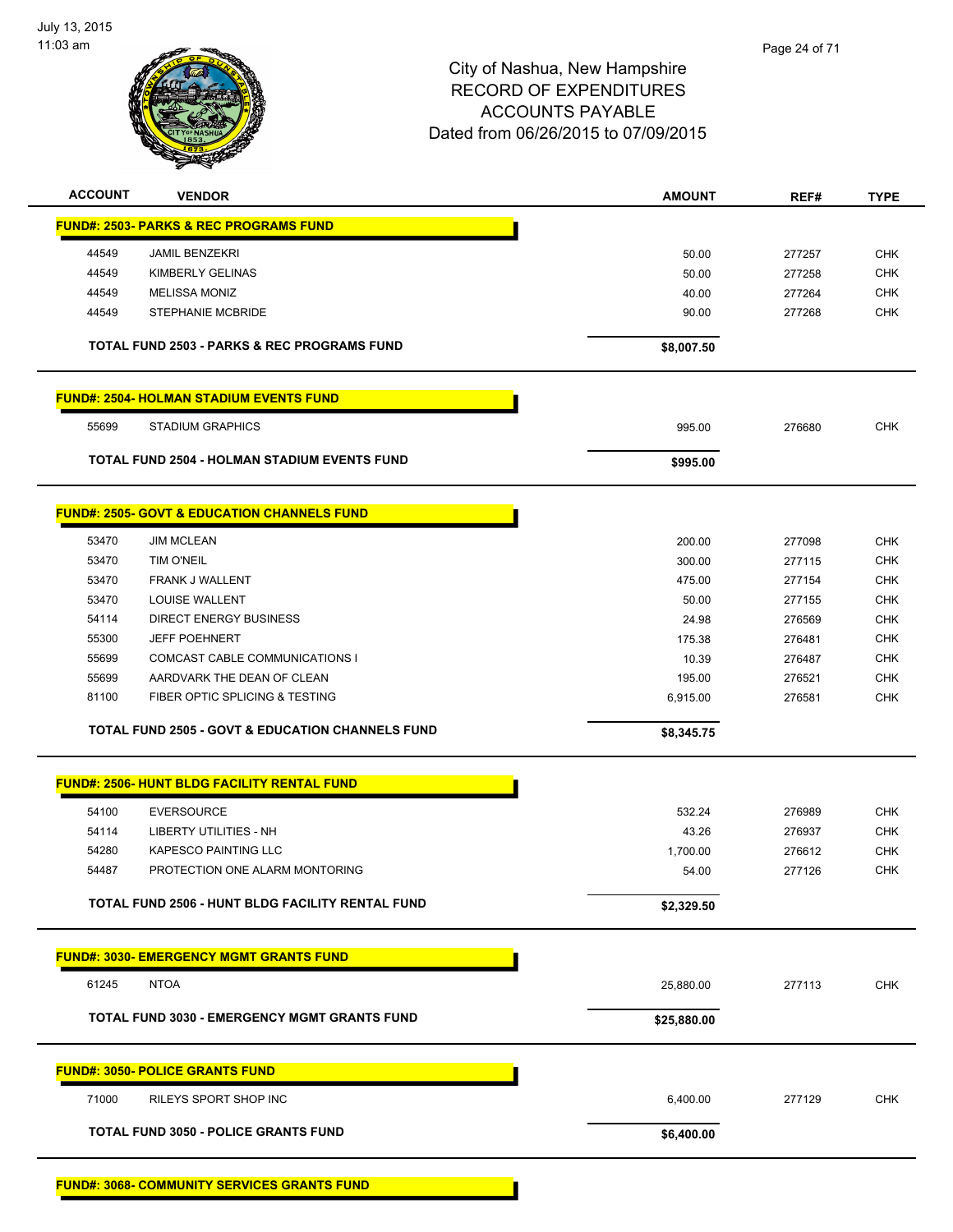

| <b>ACCOUNT</b> | <b>VENDOR</b>                                           |                          | <b>AMOUNT</b>      | REF#             | <b>TYPE</b>              |
|----------------|---------------------------------------------------------|--------------------------|--------------------|------------------|--------------------------|
|                | <b>FUND#: 3068- COMMUNITY SERVICES GRANTS FUND</b>      |                          |                    |                  |                          |
| 55300          | <b>KAYLA O'BRIEN</b>                                    |                          | 43.05              | 276968           | <b>CHK</b>               |
| 55300          | <b>ASHLEY CONLEY</b>                                    |                          | 903.47             | 276456           | <b>CHK</b>               |
| 55300          | CITIZENS BANK CREDIT CARD                               | Doubletree Atlanta Hotel | 313.20             | 9201516          | <b>ACH</b>               |
| 55699          | SOUTHERN NH HIV AIDS TASK FORC                          |                          | 9,898.00           | 276677           | CHK                      |
| 61100          | WB MASON CO INC                                         |                          | 571.43             | 276711           | <b>CHK</b>               |
| 61142          | AMAZON                                                  |                          | 199.96             | 276484           | <b>CHK</b>               |
| 61250          | <b>ALPHAGRAPHICS</b>                                    |                          | 166.85             | 276532           | <b>CHK</b>               |
| 61250          | <b>AMAZON</b>                                           |                          | 98.41              | 276484           | <b>CHK</b>               |
| 68235          | SOUTHERN NH HIV AIDS TASK FORC                          |                          | 798.00             | 276677           | CHK                      |
| 69025          | SOUTHERN NH HIV AIDS TASK FORC                          |                          | 1,497.00           | 276677           | <b>CHK</b>               |
| 71000          | AMAZON                                                  |                          | 115.44             | 276484           | <b>CHK</b>               |
|                | <b>TOTAL FUND 3068 - COMMUNITY SERVICES GRANTS FUND</b> |                          | \$14,604.81        |                  |                          |
|                |                                                         |                          |                    |                  |                          |
|                | <u>FUND#: 3070- COMMUNITY HEALTH GRANTS FUND</u>        |                          |                    |                  |                          |
| 55300          | <b>KAYLA O'BRIEN</b>                                    |                          | 6.33               | 276968           | <b>CHK</b>               |
| 61100          | WB MASON CO INC                                         |                          | 59.80              | 276711           | <b>CHK</b>               |
| 61100          | PETTY CASH                                              |                          | 37.93              | 276976           | <b>CHK</b>               |
| 61100          | WB MASON CO INC                                         |                          | 226.67             | 277156           | <b>CHK</b>               |
| 61250          | <b>ALPHAGRAPHICS</b>                                    |                          | 1,585.17           | 277014           | <b>CHK</b>               |
| 61250          | <b>HIPPO PUBLICATIONS LLC</b>                           |                          | 1,173.00           | 277064           | <b>CHK</b>               |
| 71000          | <b>EVOLVE TECHNOLOGIES CORP</b>                         |                          | 3,443.20           | 276935           | CHK                      |
| 71800          | CITIZENS BANK CREDIT CARD                               | Walmart.com              | 149.99             | 9201516          | <b>ACH</b>               |
|                | TOTAL FUND 3070 - COMMUNITY HEALTH GRANTS FUND          |                          | \$6,682.09         |                  |                          |
|                |                                                         |                          |                    |                  |                          |
|                | <b>FUND#: 3080- COMMUNITY DEVELOPMENT GRANTS</b>        |                          |                    |                  |                          |
| 53400          | <b>ALPHAGRAPHICS</b>                                    |                          | 1,488.51           | 276532           | <b>CHK</b>               |
| 53400          | <b>TAYLOR RENTAL INC</b>                                |                          | 388.19             | 276689           | <b>CHK</b>               |
|                | <b>TOTAL FUND 3080 - COMMUNITY DEVELOPMENT GRANTS</b>   |                          | \$1,876.70         |                  |                          |
|                |                                                         |                          |                    |                  |                          |
|                | <b>FUND#: 3090- URBAN PROGRAM GRANTS FUND</b>           |                          |                    |                  |                          |
| 53142          | TOHN ENVIRONMENTAL STRATEGIES                           |                          | 9,500.00           | 276693           | <b>CHK</b>               |
| 54225          | ALCHEMY LEAD MANAGMENT                                  |                          | 5,434.00           | 276526           | <b>CHK</b>               |
| 55307          | <b>ROBERT RICE</b>                                      |                          | 229.43             | 276978           | <b>CHK</b>               |
| 55421          | EDUCATIONAL OUTFITTERS OF NH                            |                          | 113.00             | 276575           | CHK                      |
| 55699          | NEIGHBORWORKS SOUTHERN NH                               |                          | 8,923.19           | 276642           | <b>CHK</b>               |
| 61100          | CONWAY OFFICE SOLUTIONS                                 |                          | 10.35              | 276560           | CHK                      |
| 61299          | WB MASON CO INC                                         |                          | 756.49             | 276711           | CHK                      |
| 68345          | ANDREW DAVID ALPEROVITZ                                 |                          | 400.00             | 276956           | CHK                      |
| 68345          | SANTANA DOMINGUEZ                                       |                          | 400.00             | 276963           | CHK                      |
| 68345          | <b>ALVIN GOAD</b>                                       |                          | 400.00             | 276966           | CHK                      |
| 68345          | <b>KATHERINE RIVERA</b>                                 |                          | 400.00             | 276980           | <b>CHK</b>               |
| 68345<br>69010 | ROSA RIVERA<br>AJ WOOD CONSTRUCTION                     |                          | 400.00<br>9.600.00 | 276981<br>276452 | <b>CHK</b><br><b>CHK</b> |
|                |                                                         |                          |                    |                  |                          |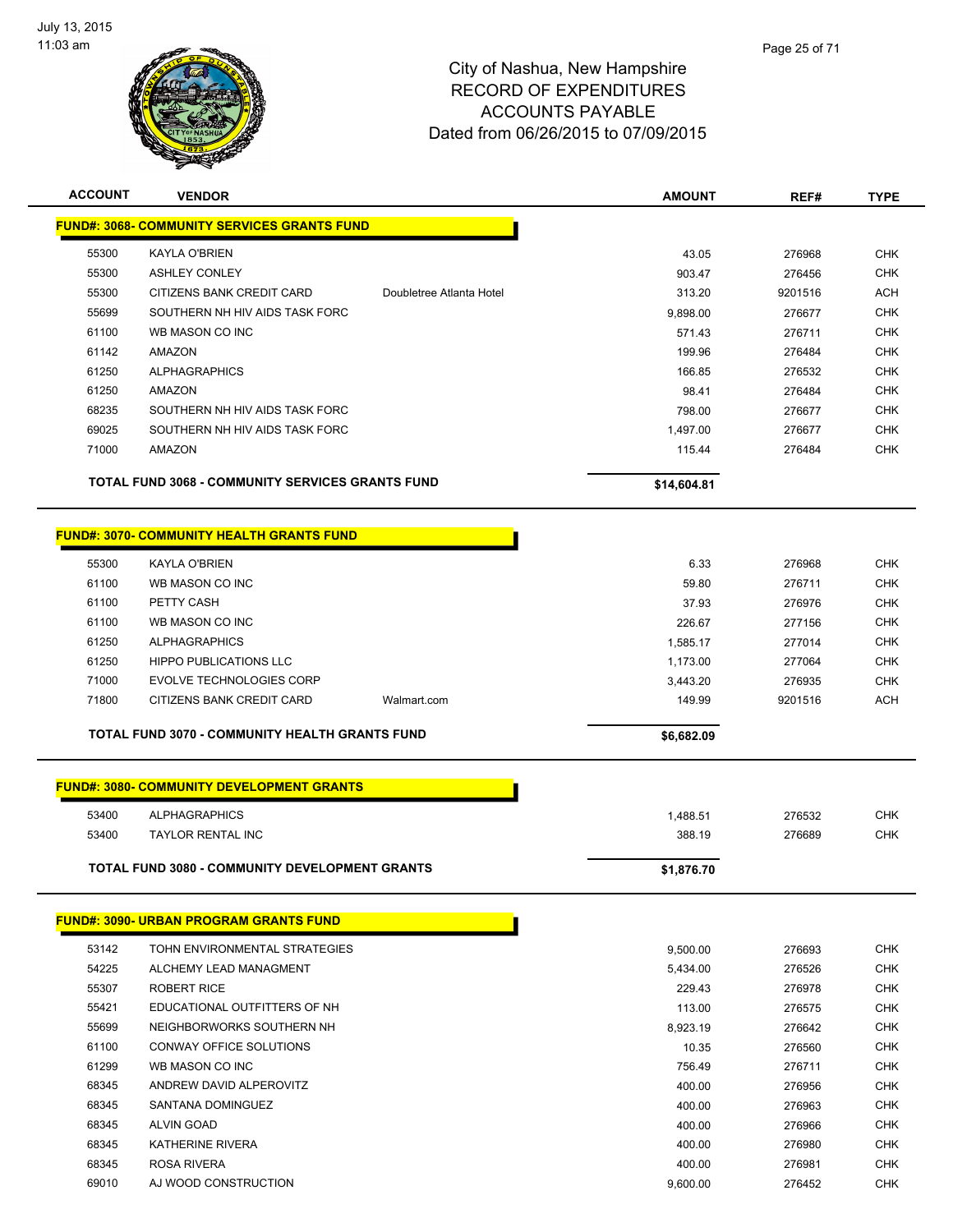

| <b>ACCOUNT</b> | <b>VENDOR</b>                                                           |                                | <b>AMOUNT</b> | REF#    | <b>TYPE</b> |
|----------------|-------------------------------------------------------------------------|--------------------------------|---------------|---------|-------------|
|                | <u>FUND#: 3090- URBAN PROGRAM GRANTS FUND</u>                           |                                |               |         |             |
| 69010          | NASHUA CHILDRENS HOME                                                   |                                | 11,100.00     | 276472  | <b>CHK</b>  |
| 69010          | NASHUA POLICE ATHLETIC LEAGUE                                           |                                | 6,330.00      | 276473  | <b>CHK</b>  |
| 69025          | <b>UPDATES HOMES LLC</b>                                                |                                | 22,535.00     | 276985  | <b>CHK</b>  |
| 69025          | <b>UPDATED HOMES LLC</b>                                                |                                | 3,950.00      | 276984  | <b>CHK</b>  |
| 71221          | <b>AMAZON</b>                                                           |                                | 507.00        | 276484  | <b>CHK</b>  |
| 71221          | COMPUTER HUT dba IT INSIDERS                                            |                                | 1,499.85      | 276556  | <b>CHK</b>  |
|                | <b>TOTAL FUND 3090 - URBAN PROGRAM GRANTS FUND</b>                      |                                | \$82,488.31   |         |             |
| 53400          | <b>FUND#: 3100- ECONOMIC DEVELOPMENT GRANTS</b><br><b>ALPHAGRAPHICS</b> |                                | 496.17        | 276532  | <b>CHK</b>  |
| 53400          | <b>TAYLOR RENTAL INC</b>                                                |                                | 129.39        | 276689  | <b>CHK</b>  |
| 53400          | CITIZENS BANK CREDIT CARD                                               | <b>World Executive Charter</b> | 1,181.24      | 9201516 | <b>ACH</b>  |
| 53400          | CITIZENS BANK CREDIT CARD                                               | <b>World Executive Charter</b> | 393.75        | 9201516 | <b>ACH</b>  |
| 53400          | CITIZENS BANK CREDIT CARD                                               | <b>World Executive Charter</b> | 1,181.24      | 9201516 | <b>ACH</b>  |
| 53400          | CITIZENS BANK CREDIT CARD                                               | <b>World Executive Charter</b> | 393.75        | 9201516 | <b>ACH</b>  |
|                | <b>TOTAL FUND 3100 - ECONOMIC DEVELOPMENT GRANTS</b>                    |                                | \$3,775.54    |         |             |
|                | <b>FUND#: 3120- TRANSIT GRANTS FUND</b>                                 |                                |               |         |             |

| 54100 | <b>EVERSOURCE</b>               | 826.78    | 276989 | <b>CHK</b> |
|-------|---------------------------------|-----------|--------|------------|
| 54100 | <b>EVERSOURCE</b>               | 290.91    | 276989 | <b>CHK</b> |
| 54114 | <b>DIRECT ENERGY BUSINESS</b>   | 92.41     | 276569 | <b>CHK</b> |
| 54114 | <b>DIRECT ENERGY BUSINESS</b>   | 70.21     | 276569 | <b>CHK</b> |
| 54114 | <b>LIBERTY UTILITIES - NH</b>   | 50.68     | 276940 | <b>CHK</b> |
| 54141 | PENNICHUCK WATER WORKS INC      | 156.16    | 276997 | <b>CHK</b> |
| 54141 | PENNICHUCK WATER WORKS INC      | 60.37     | 276508 | <b>CHK</b> |
| 54600 | <b>D &amp; R TOWING INC</b>     | 165.00    | 276566 | <b>CHK</b> |
| 55109 | <b>FAIRPOINT COMMUNICATIONS</b> | 230.50    | 276491 | <b>CHK</b> |
| 55607 | UNITED PARCEL SERVICE           | 24.46     | 277003 | <b>CHK</b> |
| 55699 | VERIZON WIRELESS-342008805      | 131.00    | 277005 | <b>CHK</b> |
| 55699 | VERIZON WIRELESS-842008777      | 191.04    | 277006 | CHK        |
| 55699 | <b>CINTAS UNIFORMS</b>          | 134.88    | 276554 | <b>CHK</b> |
| 61299 | AMAZON                          | 53.70     | 276484 | <b>CHK</b> |
| 61299 | HOME DEPOT CREDIT SERVICE 3065  | 8.95      | 276601 | <b>CHK</b> |
| 61299 | <b>NASHUA GLASS</b>             | 225.00    | 276638 | <b>CHK</b> |
| 61299 | <b>GRAINGER</b>                 | 152.25    | 277052 | <b>CHK</b> |
| 61299 | HOME DEPOT CREDIT SERVICE 3065  | 18.88     | 277065 | <b>CHK</b> |
| 61307 | <b>EAST RIVER ENERGY INC</b>    | 21,590.00 | 276573 | <b>CHK</b> |
| 61310 | AVSG LP                         | 1,776.21  | 276541 | <b>CHK</b> |
| 61799 | ALLIANCE BUS GROUP INC          | 926.01    | 276531 | <b>CHK</b> |
| 61799 | <b>CUMMINS NORTHEAST LLC</b>    | 1,245.28  | 276563 | <b>CHK</b> |
| 61799 | <b>NAPA AUTO PARTS</b>          | 659.28    | 276637 | <b>CHK</b> |
| 61799 | ALLIANCE BUS GROUP INC          | 229.80    | 277013 | <b>CHK</b> |
| 61799 | <b>GILLIG LLC</b>               | 2,426.80  | 277051 | <b>CHK</b> |
| 61799 | <b>NAPA AUTO PARTS</b>          | 73.62     | 277109 | <b>CHK</b> |
| 61799 | RYDER FLEET PRODUCTS            | 23.62     | 277130 | <b>CHK</b> |
|       |                                 |           |        |            |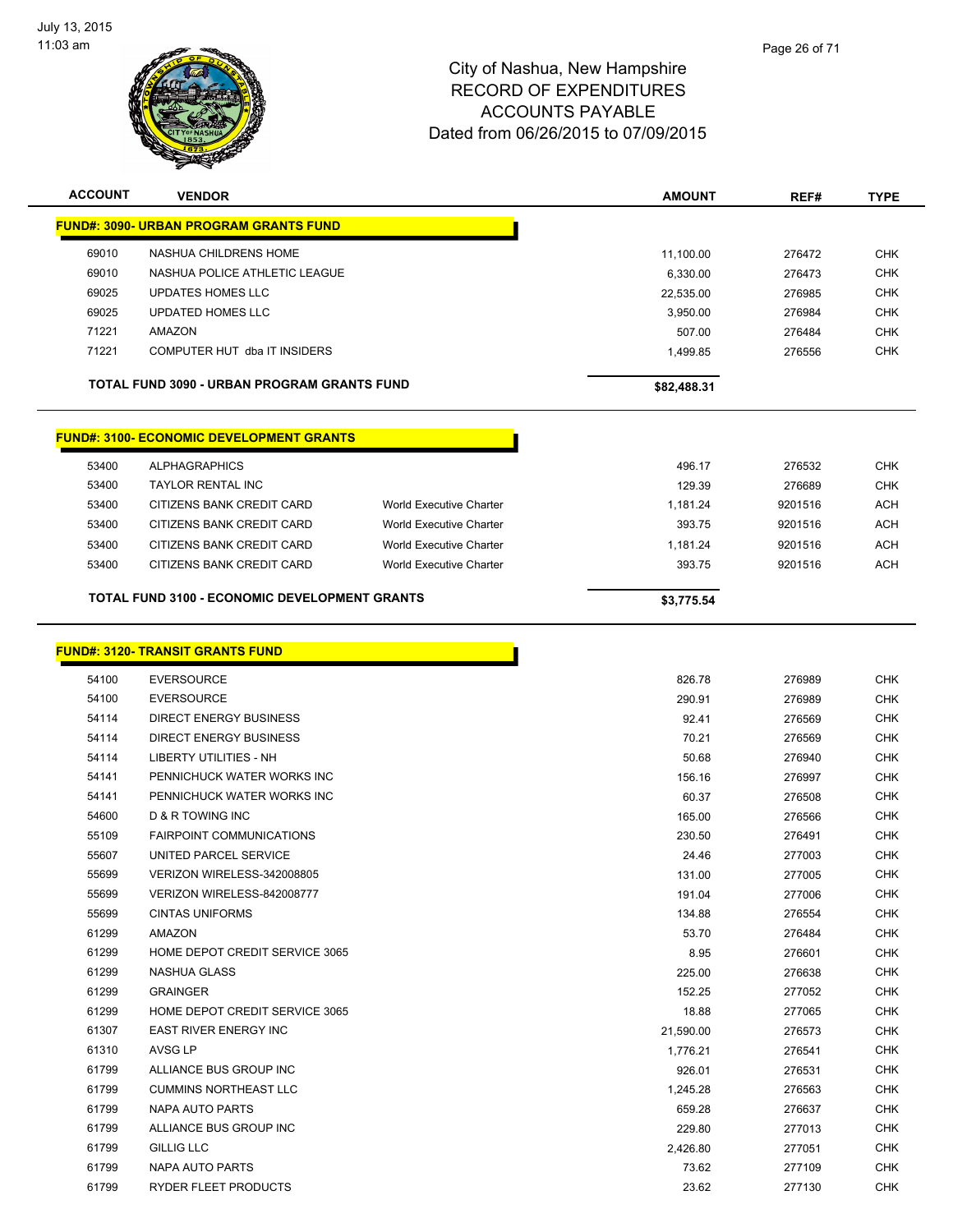

| <b>ACCOUNT</b> | <b>VENDOR</b>                                |                      | <b>AMOUNT</b> | REF#    | <b>TYPE</b> |
|----------------|----------------------------------------------|----------------------|---------------|---------|-------------|
|                | <b>FUND#: 3120- TRANSIT GRANTS FUND</b>      |                      |               |         |             |
| 61799          | ALLIANCE BUS GROUP INC                       |                      | 327.82        | 276531  | <b>CHK</b>  |
| 61799          | NAPA AUTO PARTS                              |                      | (33.18)       | 276637  | <b>CHK</b>  |
| 61799          | NAPA AUTO PARTS                              |                      | 11.98         | 277109  | <b>CHK</b>  |
| 61799          | ALLIANCE BUS GROUP INC                       |                      | 165.33        | 276531  | <b>CHK</b>  |
| 61799          | <b>NAPA AUTO PARTS</b>                       |                      | (134.92)      | 276637  | <b>CHK</b>  |
| 61799          | HOME DEPOT CREDIT SERVICE 3065               |                      | 24.96         | 276601  | <b>CHK</b>  |
| 61799          | <b>NAPA AUTO PARTS</b>                       |                      | 41.80         | 276637  | <b>CHK</b>  |
| 61799          | <b>FASTENAL CO</b>                           |                      | 17.00         | 277045  | <b>CHK</b>  |
| 61799          | HOME DEPOT CREDIT SERVICE 3065               |                      | 109.43        | 277065  | <b>CHK</b>  |
| 61799          | NAPA AUTO PARTS                              |                      | 69.28         | 277109  | <b>CHK</b>  |
| 61799          | RYDER FLEET PRODUCTS                         |                      | 103.58        | 277130  | <b>CHK</b>  |
|                | <b>TOTAL FUND 3120 - TRANSIT GRANTS FUND</b> |                      | \$32,536.88   |         |             |
|                | <b>FUND#: 3800- SCHOOL GRANTS FUND</b>       |                      |               |         |             |
| 53600          | <b>FRANKLIN COVEY CLIENT SALES</b>           |                      | 21,445.28     | 277187  | <b>CHK</b>  |
| 53607          | NASHUA HS NORTH YEARBOOK                     |                      | 425.00        | 276725  | <b>CHK</b>  |
| 53607          | <b>DOREEN RINAS</b>                          |                      | 100.00        | 276834  | <b>CHK</b>  |
| 53628          | LYN WARD HEALY                               |                      | 900.00        | 277195  | <b>CHK</b>  |
| 53628          | <b>FRANKLIN COVEY CLIENT SALES</b>           |                      | 1,054.72      | 277187  | <b>CHK</b>  |
| 53628          | <b>WHITNEY FREEMAN</b>                       |                      | 75.00         | 276773  | <b>CHK</b>  |
| 53628          | <b>CAROL ANN MCGURK</b>                      |                      | 53.75         | 276809  | <b>CHK</b>  |
| 53628          | THE CARROLL CENTER FOR THE BLI               |                      | 14,254.75     | 276750  | <b>CHK</b>  |
| 53628          | <b>INTERIM HEALTH CARE</b>                   |                      | 11,128.75     | 276790  | <b>CHK</b>  |
| 53628          | ONWARD HEALTHCARE                            |                      | 5,946.25      | 276820  | <b>CHK</b>  |
| 53628          | <b>INTERIM HEALTH CARE</b>                   |                      | 266.00        | 277201  | <b>CHK</b>  |
| 53628          | ONWARD HEALTHCARE                            |                      | 1,775.50      | 277232  | <b>CHK</b>  |
| 53628          | <b>TERESA BOLICK PHD</b>                     |                      | 4,050.00      | 276853  | <b>CHK</b>  |
| 54807          | <b>FIRST CHURCH</b>                          |                      | 3,746.00      | 276769  | <b>CHK</b>  |
| 55200          | CITIZENS BANK CREDIT CARD                    | NH NEW HAMPSHIRE LLC | 600.00        | 9201516 | <b>ACH</b>  |
| 55300          | <b>KELLY HOLMES</b>                          |                      | 390.00        | 277198  | <b>CHK</b>  |
| 55300          | HELAYNE TALBOTT                              |                      | 1,767.81      | 277244  | <b>CHK</b>  |
| 55300          | LORI COUTU                                   |                      | 462.96        | 277178  | <b>CHK</b>  |
| 55300          | <b>NHASP</b>                                 |                      | 239.38        | 276815  | <b>CHK</b>  |
| 55300          | MICHAEL HARRINGTON                           |                      | 713.76        | 277193  | <b>CHK</b>  |
| 55300          | <b>THERESA KEANE</b>                         |                      | 180.37        | 277206  | <b>CHK</b>  |
| 55300          | <b>MARK LUCAS</b>                            |                      | 598.56        | 277212  | <b>CHK</b>  |
| 55300          | <b>JACQUELINE OKONAK</b>                     |                      | 60.77         | 277231  | <b>CHK</b>  |
| 55300          | KATHLEEN SAAD                                |                      | 178.74        | 277239  | <b>CHK</b>  |
| 55300          | PHILIP SCHAPPLER                             |                      | 597.49        | 277241  | <b>CHK</b>  |
| 55300          | ADAM ROZUMEK                                 |                      | 795.03        | 276838  | <b>CHK</b>  |
| 55300          | MICHAEL PLOURDE                              |                      | 44.00         | 276827  | CHK         |

 ROCHESTER INSTITUTE OF TECH 3,500.00 276835 CHK ALAN VERLEY 100.00 276856 CHK LENNY HARRISON 1,629.97 277194 CHK 55400 CITIZENS BANK CREDIT CARD TEACHERS COLLEGE 825.00 8201516 ACH MICHAEL PLOURDE 519.00 276827 CHK 55400 CITIZENS BANK CREDIT CARD SOUTHWEST AIRLINES 2,040.00 9201516 ACH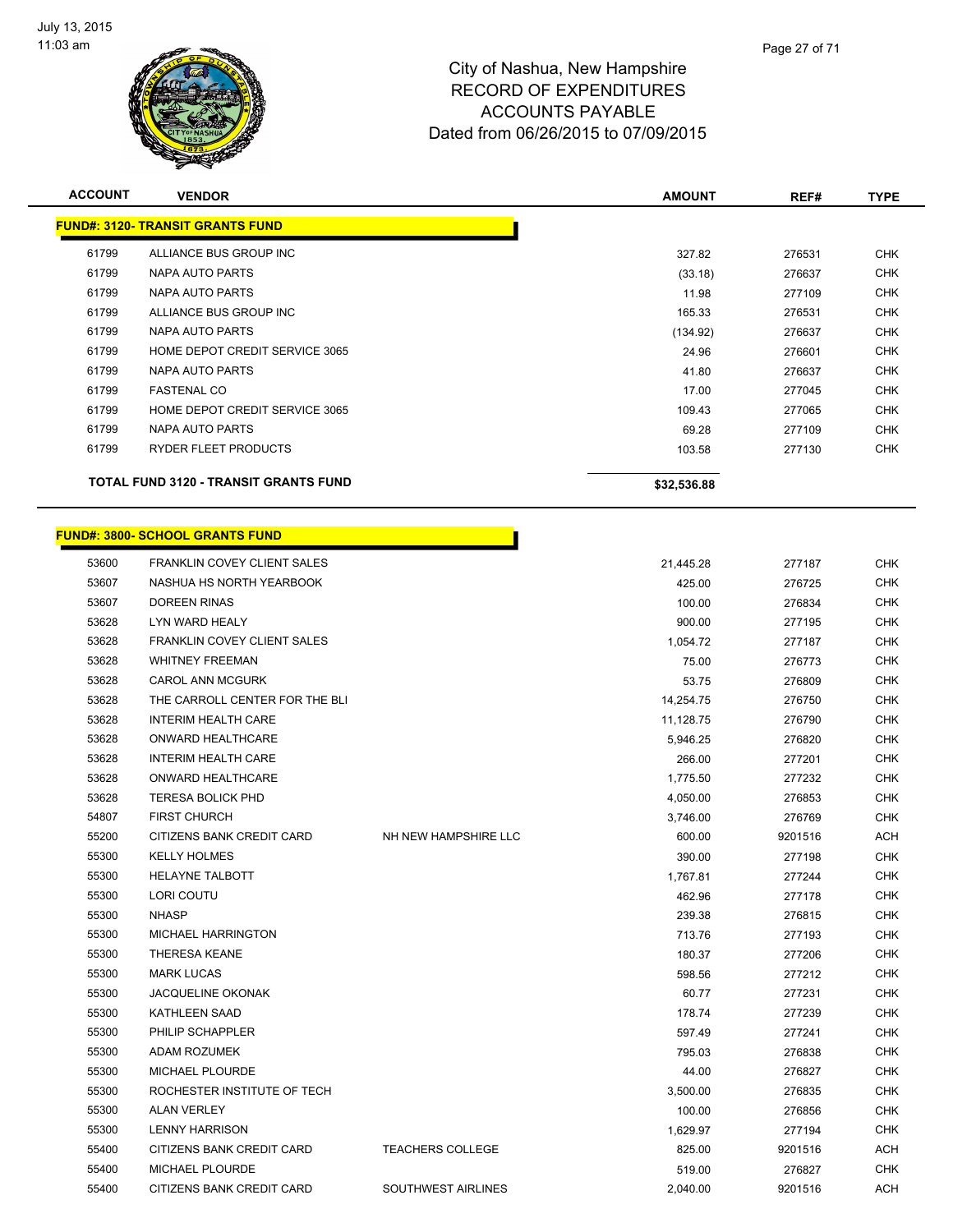

| <b>ACCOUNT</b> | <b>VENDOR</b>                               | <b>AMOUNT</b> | REF#   | <b>TYPE</b> |
|----------------|---------------------------------------------|---------------|--------|-------------|
|                | <b>FUND#: 3800- SCHOOL GRANTS FUND</b>      |               |        |             |
| 55400          | <b>KELLEY HOWARD</b>                        | 175.00        | 276789 | <b>CHK</b>  |
| 55400          | PATRICIA O'MARA                             | 175.00        | 276816 | <b>CHK</b>  |
| 55400          | EKATERINA REZNICHENKO                       | 182.99        | 276832 | <b>CHK</b>  |
| 55600          | TITLE ONE PETTY CASH                        | 6.07          | 276730 | <b>CHK</b>  |
| 55607          | <b>US POSTAL SERVICE</b>                    | 98.00         | 276732 | <b>CHK</b>  |
| 61135          | <b>LISA STEMPLER</b>                        | 22.80         | 276851 | <b>CHK</b>  |
| 61299          | <b>MARGARET REYNOLDS</b>                    | 289.95        | 276831 | <b>CHK</b>  |
| 61299          | <b>BLANCA CHAVEZ</b>                        | 63.12         | 276754 | <b>CHK</b>  |
| 61299          | <b>CAROLYN DUQUETTE</b>                     | 95.45         | 277181 | <b>CHK</b>  |
| 61299          | <b>LARISSA MANNING</b>                      | 72.41         | 277217 | <b>CHK</b>  |
| 61299          | RITA LEWANDOWSKI                            | 232.20        | 276799 | <b>CHK</b>  |
| 61299          | TITLE ONE PETTY CASH                        | 85.29         | 276730 | <b>CHK</b>  |
| 61299          | WB MASON CO INC                             | 9.31          | 277249 | <b>CHK</b>  |
| 61299          | <b>SCHOOL HEALTH CORP</b>                   | 919.16        | 276842 | <b>CHK</b>  |
| 61299          | <b>SCHOOL SPECIALTY</b>                     | 23.97         | 276843 | <b>CHK</b>  |
| 61875          | PIONEER VALLEY BOOKS                        | 323.40        | 277234 | <b>CHK</b>  |
| 61875          | <b>HEINEMANN</b>                            | (86.40)       | 277196 | <b>CHK</b>  |
| 61875          | UNITED PARCEL SERVICE                       | 52.50         | 276731 | <b>CHK</b>  |
| 61875          | MCGRAW HILL SCHOOL EDUCATION                | 3,270.36      | 276807 | <b>CHK</b>  |
|                | <b>TOTAL FUND 3800 - SCHOOL GRANTS FUND</b> | \$86,474.42   |        |             |

#### **FUND#: 3810- FOOD SERVICE GRANTS FUND**

|       | <b>FUND#: 4005- TRAFFIC VIOLATIONS FUND</b>      |            |        |  |
|-------|--------------------------------------------------|------------|--------|--|
| 55607 | MAILINGS UNLIMITED - MVR                         | 840.00     | 148953 |  |
| 55607 | <b>MAILINGS UNLIMITED</b>                        | 27.20      | 277091 |  |
| 55699 | VERIZON WIRELESS-742016226                       | 192.88     | 276518 |  |
|       | <b>TOTAL FUND 4005 - TRAFFIC VIOLATIONS FUND</b> | \$1,060.08 |        |  |

|       | <u> FUND#: 4010- MOTOR VEHICLE ADMIN FUND_</u> |        |        |     |
|-------|------------------------------------------------|--------|--------|-----|
| 53467 | MAILINGS UNLIMITED                             | 139.10 | 277091 | СНК |
| 55699 | SHRED-IT USA-NEW YORK                          | 46.31  | 276671 | СНК |
| 55699 | SHRED-IT USA-NEW YORK                          | 39.69  | 277135 | CHK |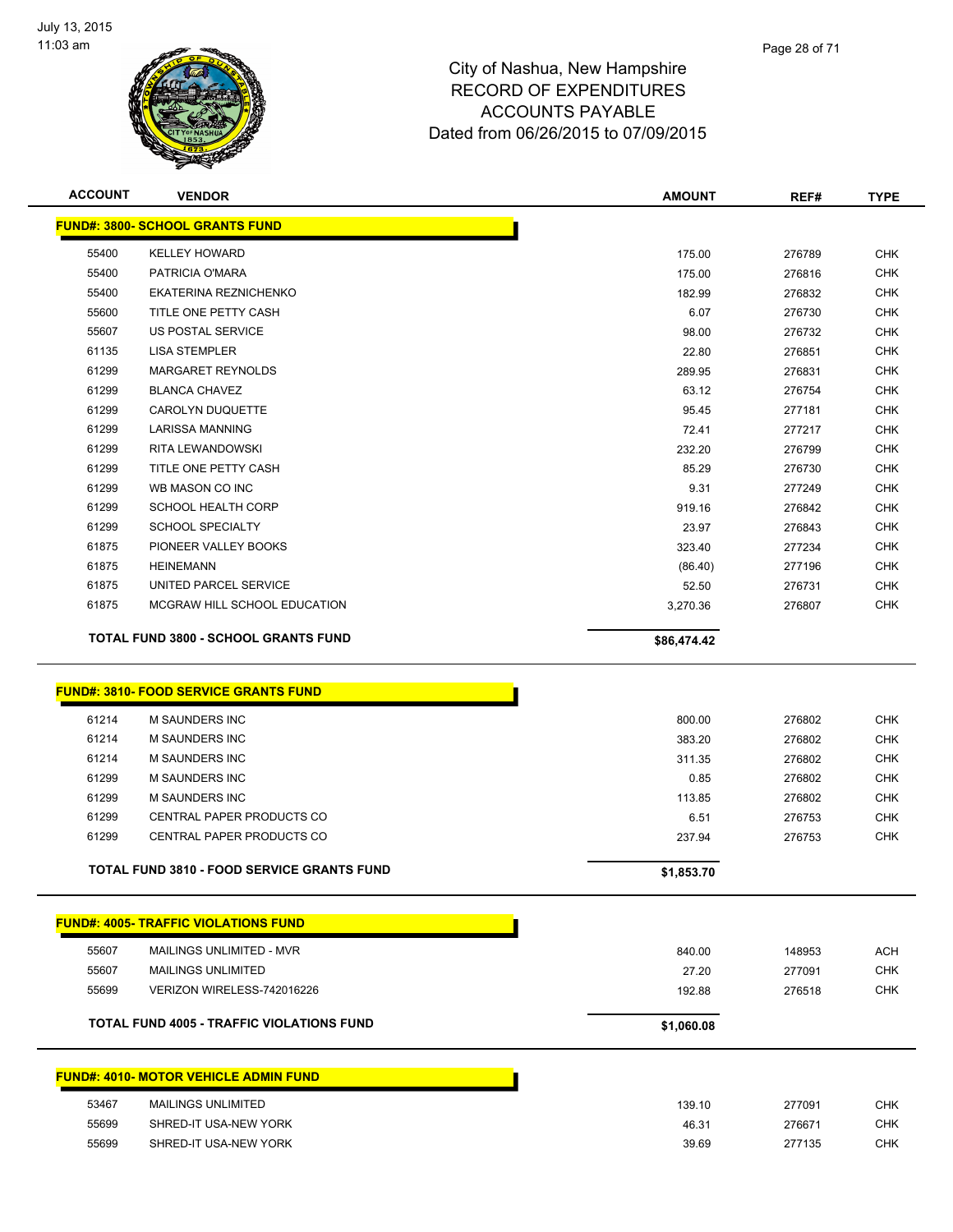| <b>ACCOUNT</b> | <b>VENDOR</b>                                        |                     | <b>AMOUNT</b> | REF#    | <b>TYPE</b> |
|----------------|------------------------------------------------------|---------------------|---------------|---------|-------------|
|                | TOTAL FUND 4010 - MOTOR VEHICLE ADMIN FUND           |                     | \$225.10      |         |             |
|                | <b>FUND#: 4025- DOJ DRUG FORFEITURE FUND</b>         |                     |               |         |             |
| 55118          | VERIZON WIRELESS-785728687                           |                     | 661.92        | 276517  | <b>CHK</b>  |
| 55400          | CITIZENS BANK CREDIT CARD                            | Sheraton Portsmouth | 218.00        | 9201516 | <b>ACH</b>  |
| 55400          | CITIZENS BANK CREDIT CARD                            | Sheraton Portsmouth | 218.00        | 9201516 | <b>ACH</b>  |
| 55400          | CITIZENS BANK CREDIT CARD                            | Sheraton Portsmouth | 218.00        | 9201516 | <b>ACH</b>  |
| 55400          | CITIZENS BANK CREDIT CARD                            | Sheraton Portsmouth | 218.00        | 9201516 | <b>ACH</b>  |
| 56315          | HILLSBOROUGH COUNTY CHILD                            |                     | 833.33        | 276599  | <b>CHK</b>  |
| 56347          | THE YOUTH COUNCIL                                    |                     | 2,200.00      | 276714  | <b>CHK</b>  |
| 61799          | NORTHERN FOREIGN CAR PARTS INC                       |                     | 127.60        | 276647  | <b>CHK</b>  |
| 61799          | <b>GRAPPONE AUTOMOTIVE GROUP</b>                     |                     | 176.50        | 277056  | <b>CHK</b>  |
| 71000          | CALLYO 2009 CORP                                     |                     | 1,279.40      | 276550  | <b>CHK</b>  |
|                | <b>TOTAL FUND 4025 - DOJ DRUG FORFEITURE FUND</b>    |                     | \$6,150.75    |         |             |
|                | <b>FUND#: 4032- PISTOL PERMIT FEES FUND</b>          |                     |               |         |             |
| 55699          | <b>MARIKAS TAILOR SHOP</b>                           |                     | 35.00         | 276624  | <b>CHK</b>  |
|                | TOTAL FUND 4032 - PISTOL PERMIT FEES FUND            |                     | \$35.00       |         |             |
|                |                                                      |                     |               |         |             |
|                | <b>FUND#: 4053- FIRE REGIONAL HAZMAT FUND</b>        |                     |               |         |             |
| 53135          | ST JOSEPHS BUSINESS & HEALTH                         |                     | 910.60        | 276679  | <b>CHK</b>  |
|                | TOTAL FUND 4053 - FIRE REGIONAL HAZMAT FUND          |                     | \$910.60      |         |             |
|                | <b>FUND#: 4080- NASHUA CONSERVATION FUND</b>         |                     |               |         |             |
| 53142          | SOCIETY FOR THE PROTECT NH FOR                       |                     | 2,555.40      | 276676  | <b>CHK</b>  |
|                | <b>TOTAL FUND 4080 - NASHUA CONSERVATION FUND</b>    |                     | \$2,555.40    |         |             |
|                | <b>FUND#: 4090- LIB-LOST/DAMAGED BOOK FINES</b>      |                     |               |         |             |
| 54280          | HUFF & GAUTHIER INC                                  |                     | 801.25        | 277068  | <b>CHK</b>  |
| 61807          | <b>AMAZON</b>                                        |                     | 18.73         | 276484  | <b>CHK</b>  |
| 61814          | <b>MIDWEST TAPE</b>                                  |                     | 585.01        | 276634  | <b>CHK</b>  |
| 61875          | <b>BAKER &amp; TAYLOR</b>                            |                     | 14.17         | 276543  | <b>CHK</b>  |
|                | <b>TOTAL FUND 4090 - LIB-LOST/DAMAGED BOOK FINES</b> |                     | \$1,419.16    |         |             |
|                | FUND#: 5000- CAP PROJECTS-GEN GOVT BLDGS             |                     |               |         |             |
| 81200          | <b>TYCO INTEGRATED SECURITY LLC</b>                  |                     | 21,084.78     | 276701  | <b>CHK</b>  |
|                | <b>TOTAL FUND 5000 - CAP PROJECTS-GEN GOVT BLDGS</b> |                     | \$21,084.78   |         |             |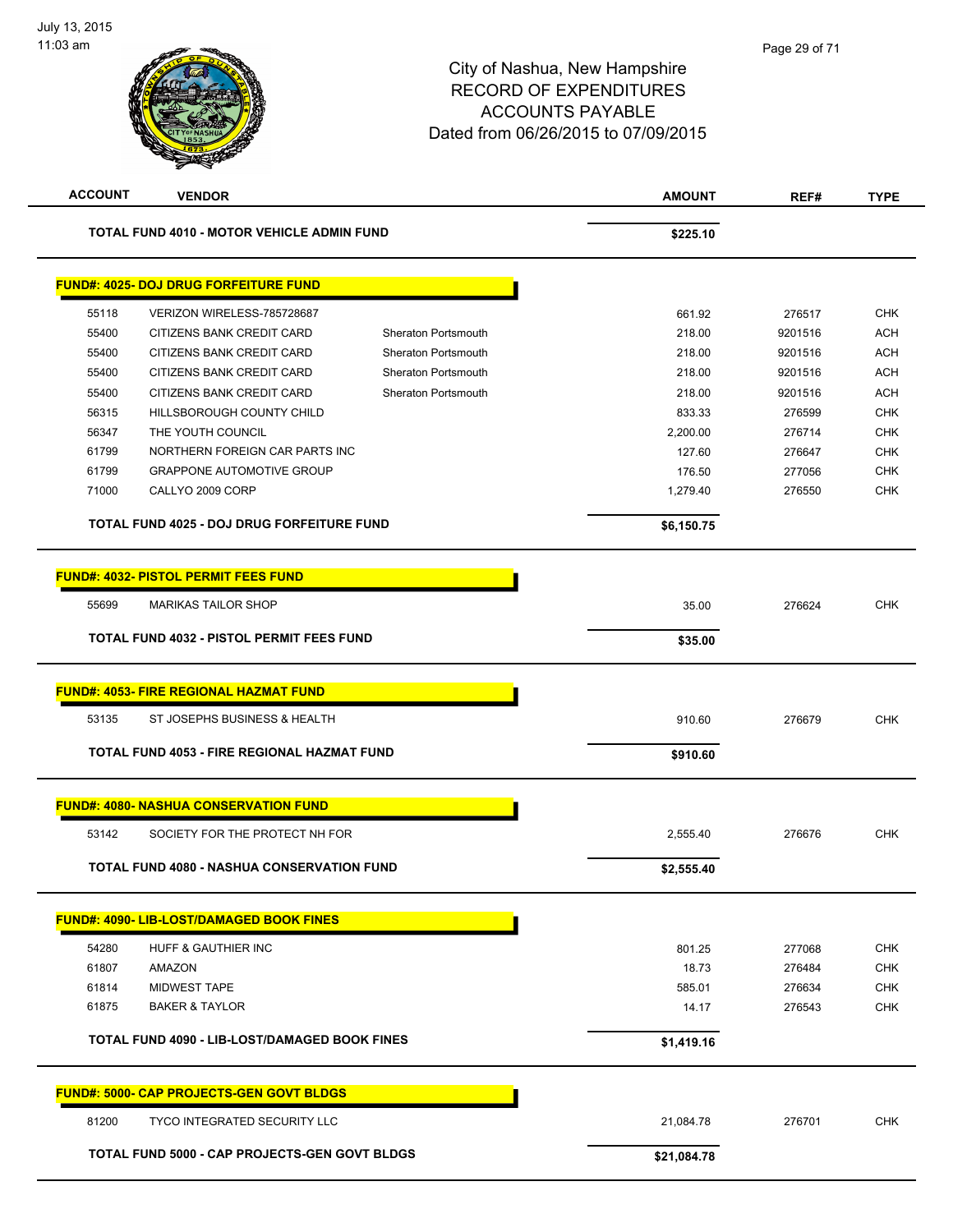

| <b>ACCOUNT</b> | <b>VENDOR</b>                                    | <b>AMOUNT</b>  | REF#   | <b>TYPE</b> |
|----------------|--------------------------------------------------|----------------|--------|-------------|
|                | FUND#: 5010- CAP PROJECTS-INFO TECHNOLOGY        |                |        |             |
| 81342          | <b>TYLER TECHNOLOGIES INC</b>                    | 4,561.49       | 276702 | <b>CHK</b>  |
|                | TOTAL FUND 5010 - CAP PROJECTS-INFO TECHNOLOGY   | \$4,561.49     |        |             |
|                |                                                  |                |        |             |
|                | <b>FUND#: 5200- CAPITAL PROJECTS-STREETS</b>     |                |        |             |
| 81700          | <b>CLD CONSULTING ENGINEERS INC</b>              | 11,707.45      | 277032 | <b>CHK</b>  |
| 81700          | R S AUDLEY INC                                   | 336,362.31     | 277127 | <b>CHK</b>  |
| 81700          | <b>STV INCORPORATED</b>                          | 8,470.51       | 276685 | <b>CHK</b>  |
|                | TOTAL FUND 5200 - CAPITAL PROJECTS-STREETS       | \$356,540.27   |        |             |
|                | <b>FUND#: 5300- CAPITAL PROJECTS-PARKING</b>     |                |        |             |
|                |                                                  |                |        |             |
| 81200          | TYCO INTEGRATED SECURITY LLC                     | 1,306.65       | 276701 | <b>CHK</b>  |
| 81200          | TYCO INTEGRATED SECURITY LLC                     | 2,606.61       | 276701 | <b>CHK</b>  |
|                | TOTAL FUND 5300 - CAPITAL PROJECTS-PARKING       | \$3,913.26     |        |             |
|                |                                                  |                |        |             |
|                | FUND#: 5700- CAP PROJECTS-BROAD ST PKWY          |                |        |             |
| 81700          | E D SWETT INC                                    | 501,074.61     | 276572 | <b>CHK</b>  |
| 81700          | E D SWETT INC                                    | 221,109.42     | 276572 | <b>CHK</b>  |
| 81700          | <b>EVERSOURCE</b>                                | 30.89          | 276490 | <b>CHK</b>  |
| 81700          | CITY OF NASHUA/TAX COLLECTORS                    | 4,177.00       | 276454 | <b>CHK</b>  |
| 81700          | <b>CONTINENTAL PAVING INC</b>                    | 489,494.29     | 276558 | <b>CHK</b>  |
| 81700          | HAYNER SWANSON INC                               | 34,748.91      | 276463 | <b>CHK</b>  |
| 81700          | HAYNER SWANSON INC                               | 18,453.85      | 276463 | <b>CHK</b>  |
| 81700          | HAYNER SWANSON INC                               | 14,394.79      | 276463 | <b>CHK</b>  |
| 81700          | <b>HAYNER SWANSON INC</b>                        | 32,010.03      | 276463 | <b>CHK</b>  |
| 81700          | HAYNER SWANSON INC                               | 4,899.20       | 276463 | <b>CHK</b>  |
| 81700          | HALEY AND WARD INC                               | 35,661.43      | 276596 | <b>CHK</b>  |
| 81700          | PENNICHUCK WATER WORKS INC                       | 263.50         | 276997 | <b>CHK</b>  |
| 81700          | TRI STATE FIRE PROTECTION LLC                    | 5,000.00       | 277143 | <b>CHK</b>  |
|                | TOTAL FUND 5700 - CAP PROJECTS-BROAD ST PKWY     | \$1,361,317.92 |        |             |
|                | <b>FUND#: 5800- SCHOOL CAPITAL PROJECTS FUND</b> |                |        |             |
|                |                                                  |                |        |             |
| 81200          | <b>HARRIMAN ASSOCIATES</b>                       | 5,213.10       | 276786 | <b>CHK</b>  |
| 81200          | PAGE STREET LEASING LLC                          | 190.00         | 276822 | <b>CHK</b>  |
| 81200          | SMRT INC                                         | 201.00         | 276848 | <b>CHK</b>  |
| 81200          | <b>HARRIMAN ASSOCIATES</b>                       | 40,859.54      | 276786 | <b>CHK</b>  |
| 81200          | <b>RPF ENVIRONMENTAL INC</b>                     | 8,157.50       | 276839 | <b>CHK</b>  |
| 81200          | SMRT INC                                         | 1,544.00       | 276848 | <b>CHK</b>  |
|                | TOTAL FUND 5800 - SCHOOL CAPITAL PROJECTS FUND   | \$56,165.14    |        |             |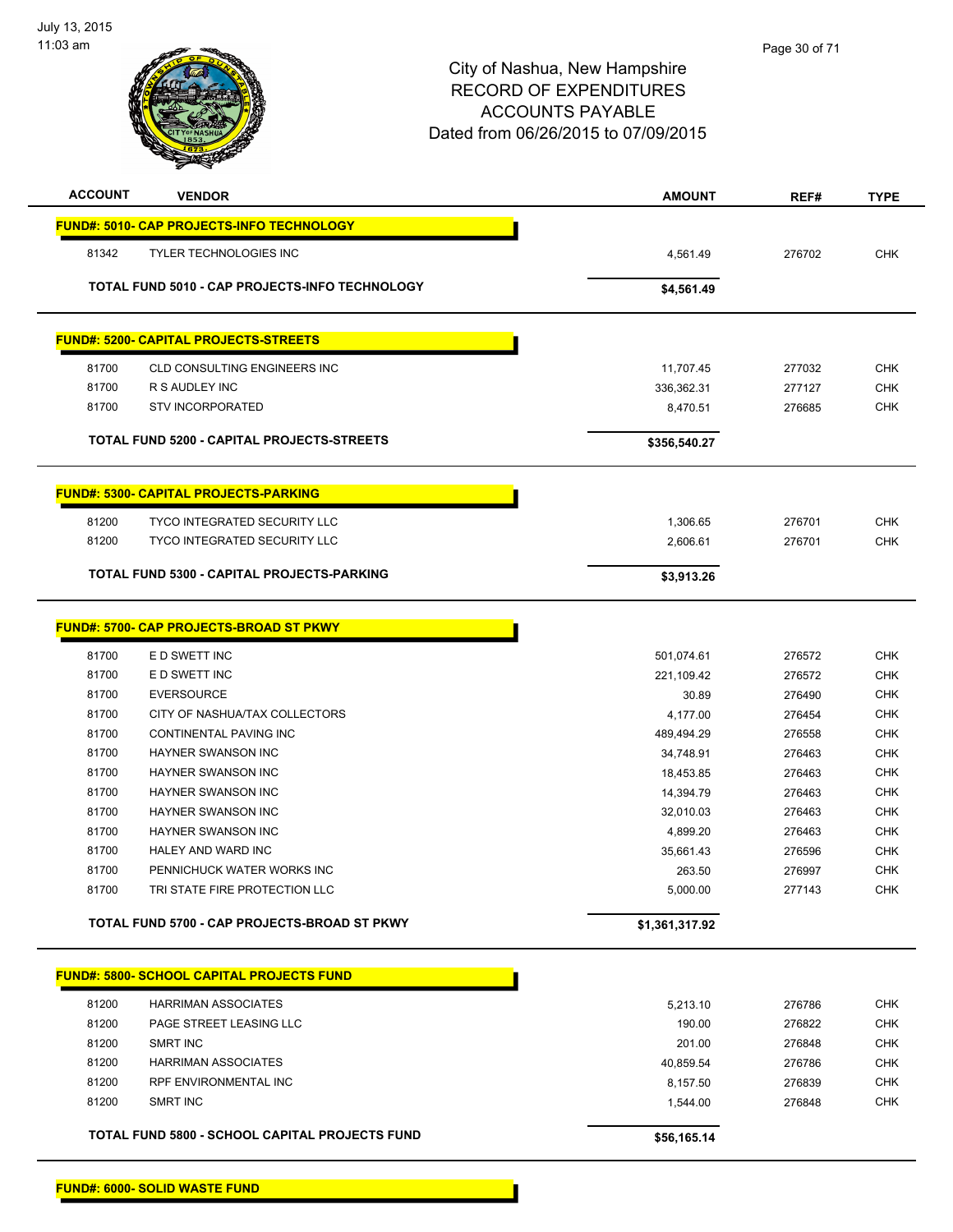

| <b>ACCOUNT</b> | <b>VENDOR</b>                        | <b>AMOUNT</b> | REF#   | <b>TYPE</b> |
|----------------|--------------------------------------|---------------|--------|-------------|
|                | <b>FUND#: 6000- SOLID WASTE FUND</b> |               |        |             |
| 54100          | <b>EVERSOURCE</b>                    | 713.29        | 276490 | <b>CHK</b>  |
| 54141          | PENNICHUCK WATER WORKS INC           | 227.04        | 276997 | <b>CHK</b>  |
| 54280          | <b>BELLETETES INC</b>                | 12.13         | 276544 | CHK         |
| 54280          | F W WEBB CO                          | 15.80         | 276578 | <b>CHK</b>  |
| 54280          | <b>GRAINGER</b>                      | 164.40        | 276592 | CHK         |
| 54280          | HOME DEPOT CREDIT SERVICE 3065       | 828.90        | 276601 | <b>CHK</b>  |
| 54280          | <b>FOUR SEASONS AIR</b>              | 850.26        | 277049 | <b>CHK</b>  |
| 54280          | HOME DEPOT CREDIT SERVICE 3065       | 391.97        | 277065 | <b>CHK</b>  |
| 54280          | <b>VICTOR STANLEY INC</b>            | 671.00        | 277151 | <b>CHK</b>  |
| 54487          | FLUID COMPONENTS INTL                | 3,811.83      | 276585 | CHK         |
| 54487          | JOHN DEERE COMPANY                   | 3,499.02      | 277075 | CHK         |
| 54600          | CARPARTS OF NASHUA                   | 301.56        | 276551 | CHK         |
| 54600          | <b>FASTENAL CO</b>                   | 184.90        | 276579 | CHK         |
| 54600          | LIBERTY INTNL TRUCKS OF NH LLC       | 77.87         | 276619 | CHK         |
| 54600          | NAPA AUTO PARTS                      | 37.09         | 276636 | <b>CHK</b>  |
| 54600          | NORTHLAND INDUSTRIAL TRUCK CO        | 212.14        | 276649 | <b>CHK</b>  |
| 54600          | SANEL AUTO PARTS CO                  | 31.30         | 276667 | <b>CHK</b>  |
| 54600          | <b>TAYLOR &amp; LLOYD INC</b>        | 261.66        | 276688 | <b>CHK</b>  |
| 54600          | THG CORPORATION                      | 44.10         | 276691 | <b>CHK</b>  |
| 54600          | <b>FASTENAL CO</b>                   | 6.37          | 277045 | <b>CHK</b>  |
| 54600          | FREIGHTLINER OF NH INC               | 234.91        | 277050 | <b>CHK</b>  |
| 54600          | HEFTEE INDUSTRIES LLC                | 9,716.00      | 277061 | <b>CHK</b>  |
| 54600          | MACMULKIN CHEVROLET INC              | 4.69          | 277089 | <b>CHK</b>  |
| 54600          | MCDEVITT TRUCKS INC                  | 45.22         | 277097 | <b>CHK</b>  |
| 54600          | MCNEILUS TRUCK & MANUFACTURING       | 3,953.04      | 277100 | CHK         |
| 54600          | NAPA AUTO PARTS                      | 85.65         | 277107 | <b>CHK</b>  |
| 54600          | <b>POWERPLAN</b>                     | 2,559.21      | 277125 | <b>CHK</b>  |
| 54600          | SANEL AUTO PARTS CO                  | 57.97         | 277131 | <b>CHK</b>  |
| 55109          | COMCAST CABLE COMMUNICATIONS I       | 112.68        | 276487 | CHK         |
| 55109          | PAETEC COMMUNICATIONS INC            | 4.30          | 276996 | CHK         |
| 55200          | TREASURER STATE OF NH                | 360.00        | 276514 | CHK         |
| 55699          | AMHERST APPLIANCE REPAIR             | 1,750.00      | 276536 | CHK         |
| 55699          | THE DIRT DOCTORS LLC                 | 20,805.00     | 276570 | <b>CHK</b>  |
| 55699          | LIBERTY TIRE RECYCLING LLC           | 997.92        | 276620 | <b>CHK</b>  |
| 55699          | UNIVERSAL RECYCLING TECH             | 4,676.36      | 276706 | <b>CHK</b>  |
| 61100          | WB MASON CO INC                      | 4.52          | 276711 | <b>CHK</b>  |
| 61107          | UNIFIRST CORPORATION                 | 570.29        | 276704 | <b>CHK</b>  |
| 61107          | UNIFIRST CORPORATION                 | 174.58        | 277148 | <b>CHK</b>  |
| 61192          | STANLEY CONVERGENT SECURITY          | 3,188.12      | 276681 | <b>CHK</b>  |
| 61307          | SHATTUCK MALONE OIL CO               | 954.96        | 276509 | <b>CHK</b>  |
| 61307          | SHATTUCK MALONE OIL CO               | 1,079.56      | 276998 | <b>CHK</b>  |
| 61310          | AVSG LP                              | 16,081.58     | 276541 | <b>CHK</b>  |
| 61428          | NEW ENGLAND PAPER & SUPPLY           | 210.40        | 276643 | <b>CHK</b>  |
| 61428          | NEW ENGLAND PAPER & SUPPLY           | 225.44        | 277111 | <b>CHK</b>  |
| 61542          | STAY SAFE TRAFFIC PRODUCTS INC       | 280.00        | 276684 | <b>CHK</b>  |
| 61705          | MAYNARD & LESIEUR INC                | 6,548.01      | 276625 | CHK         |
|                |                                      |               |        |             |
|                | TOTAL FUND 6000 - SOLID WASTE FUND   | \$87,023.04   |        |             |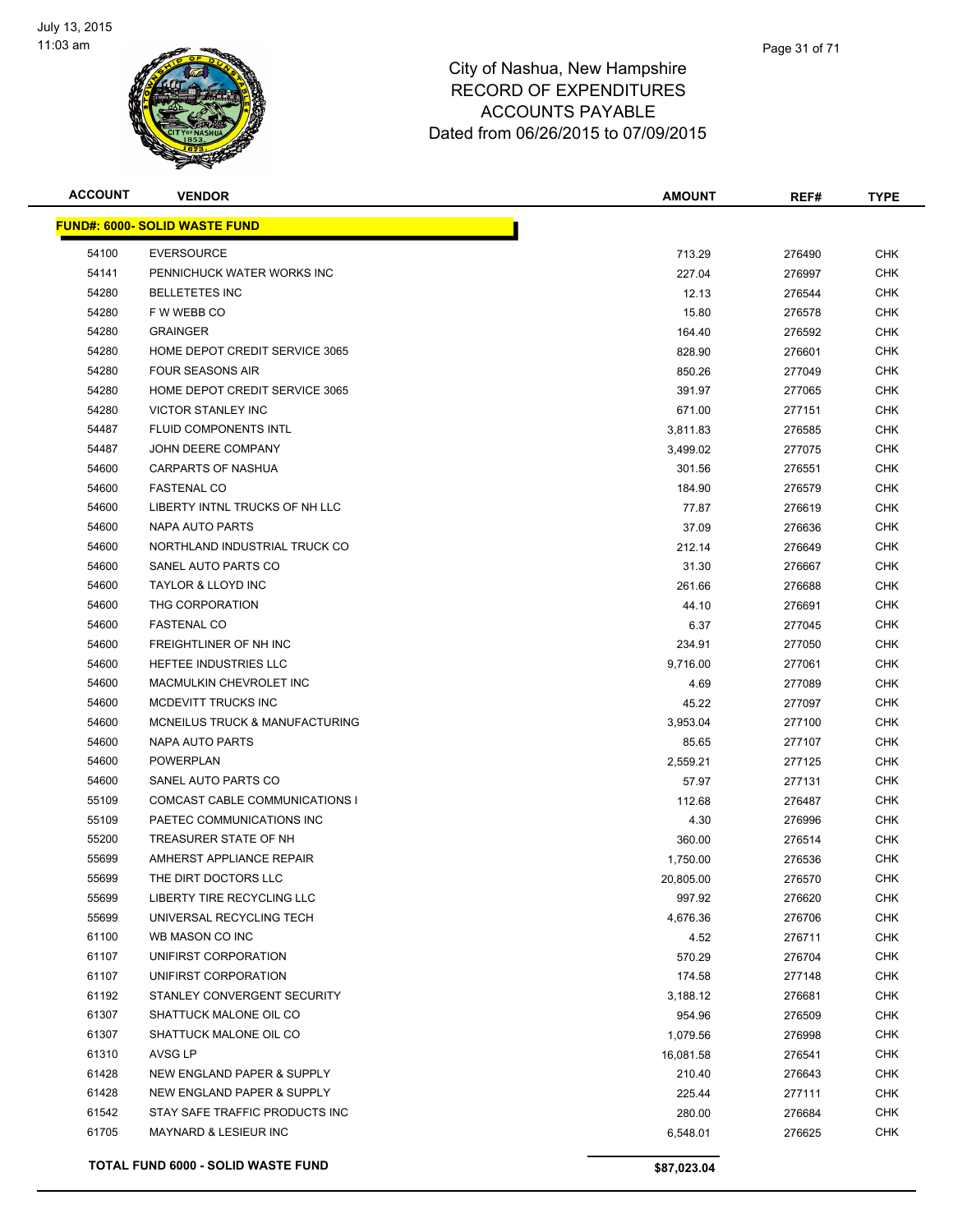

| <b>ACCOUNT</b> | <b>VENDOR</b>                        | <b>AMOUNT</b> | REF#   | <b>TYPE</b> |
|----------------|--------------------------------------|---------------|--------|-------------|
|                | <u> FUND#: 6200- WASTEWATER FUND</u> |               |        |             |
| 44597          | HILLSBOROUGH COUNTY REGISTRY         | 45.47         | 277062 | CHK         |
| 53107          | EASTERN ANALYTICAL INC               | 243.75        | 276574 | <b>CHK</b>  |
| 53107          | FLOW ASSESSMENT SERVICES LLC         | 14,299.98     | 276584 | <b>CHK</b>  |
| 53107          | <b>HAZEN &amp; SAWYER PC</b>         | 694.93        | 276597 | <b>CHK</b>  |
| 53128          | RATH YOUNG & PIGNATELLI PC           | 19,783.32     | 276661 | <b>CHK</b>  |
| 53467          | PENNICHUCK WATER WORKS INC           | 9,479.82      | 276507 | CHK         |
| 54100          | <b>EVERSOURCE</b>                    | 639.36        | 276490 | <b>CHK</b>  |
| 54114          | LIBERTY UTILITIES - NH               | 50.89         | 276495 | CHK         |
| 54114          | LIBERTY UTILITIES - NH               | 154.95        | 276496 | CHK         |
| 54114          | DIRECT ENERGY BUSINESS               | 4,345.67      | 276569 | CHK         |
| 54114          | DIRECT ENERGY BUSINESS               | 6.88          | 277039 | CHK         |
| 54141          | PENNICHUCK WATER WORKS INC           | 3,608.21      | 276508 | CHK         |
| 54141          | PENNICHUCK WATER WORKS INC           | 57.21         | 276997 | <b>CHK</b>  |
| 54200          | ALL GREEN COMMERCIAL JANITORS        | 693.33        | 277012 | <b>CHK</b>  |
| 54280          | ACCUWORX USA INC                     | 3,680.00      | 276522 | <b>CHK</b>  |
| 54280          | <b>CLARITY WATER TECHNOLOGIES</b>    | 749.16        | 276555 | <b>CHK</b>  |
| 54300          | CRISP CONTRACTING LLC                | 500.00        | 276457 | CHK         |
| 54300          | <b>BROX INDUSTRIES INC</b>           | 68.60         | 277025 | <b>CHK</b>  |
| 54487          | <b>FEDEX</b>                         | 327.44        | 276492 | <b>CHK</b>  |
| 54487          | ARIZONA INSTRUMENT LLC               | 210.16        | 276539 | CHK         |
| 54487          | <b>FASTENAL CO</b>                   | 291.70        | 276579 | <b>CHK</b>  |
| 54487          | HOME DEPOT CREDIT SERVICE 3065       | 172.09        | 276601 | CHK         |
| 54487          | <b>HORIZON SOLUTIONS LLC</b>         | 497.39        | 276603 | CHK         |
| 54487          | KOMLINE-SANDERSON ENGR CORP          | 146.63        | 276616 | <b>CHK</b>  |
| 54487          | M & M ELECTRICAL SUPPLY CO INC       | 327.41        | 276622 | <b>CHK</b>  |
| 54487          | MCMASTER-CARR                        | 825.07        | 276630 | <b>CHK</b>  |
| 54487          | <b>FEDEX</b>                         | 98.00         | 276991 | <b>CHK</b>  |
| 54487          | <b>FASTENAL CO</b>                   | 119.15        | 277045 | CHK         |
| 54487          | <b>GRAINGER</b>                      | 1,432.46      | 277052 | CHK         |
| 54487          | <b>HAJOCA CORPORATION</b>            | 22.11         | 277057 | CHK         |
| 54487          | HOME DEPOT CREDIT SERVICE 3065       | 321.97        | 277065 | CHK         |
| 54487          | <b>JWC ENVIRONMENTAL LLC</b>         | 511.62        | 277079 | <b>CHK</b>  |
| 54487          | M & M ELECTRICAL SUPPLY CO INC       | 501.31        | 277087 | <b>CHK</b>  |
| 54487          | PINE MOTOR PARTS                     | 306.18        | 277123 | <b>CHK</b>  |
| 54487          | SEACOAST SUPPLY INC                  | 664.30        | 277132 | <b>CHK</b>  |
| 54487          | <b>TAYLOR RENTAL INC</b>             | 169.13        | 277141 | <b>CHK</b>  |
| 54600          | CARPARTS OF NASHUA                   | (242.81)      | 276551 | <b>CHK</b>  |
| 54600          | CRISP CONTRACTING LLC                | 750.00        | 276962 | <b>CHK</b>  |
| 54600          | CUES INC                             | 241.92        | 277035 | <b>CHK</b>  |
| 54600          | MACMULKIN CHEVROLET INC              | 41.09         | 277089 | <b>CHK</b>  |
| 55109          | <b>FAIRPOINT COMMUNICATIONS</b>      | 76.94         | 276990 | <b>CHK</b>  |
| 55109          | PAETEC COMMUNICATIONS INC            | 4.35          | 276996 | <b>CHK</b>  |
| 55118          | AT & T MOBILITY                      | 430.95        | 276486 | <b>CHK</b>  |
| 55314          | <b>WILLIAM KEATING</b>               | 73.89         | 276969 | <b>CHK</b>  |
| 55400          | <b>NEIWPCC</b>                       | 120.00        | 276502 | CHK         |
| 55400          | <b>JEANNE WALKER</b>                 | 340.84        | 276710 | <b>CHK</b>  |
| 55514          | TREASURER STATE OF NH                | 1,263.00      | 276515 | CHK         |
| 55699          | FIRST STUDENT INC                    | 206.64        | 276583 | <b>CHK</b>  |
| 61100          | WB MASON CO INC                      | 58.06         | 276711 | <b>CHK</b>  |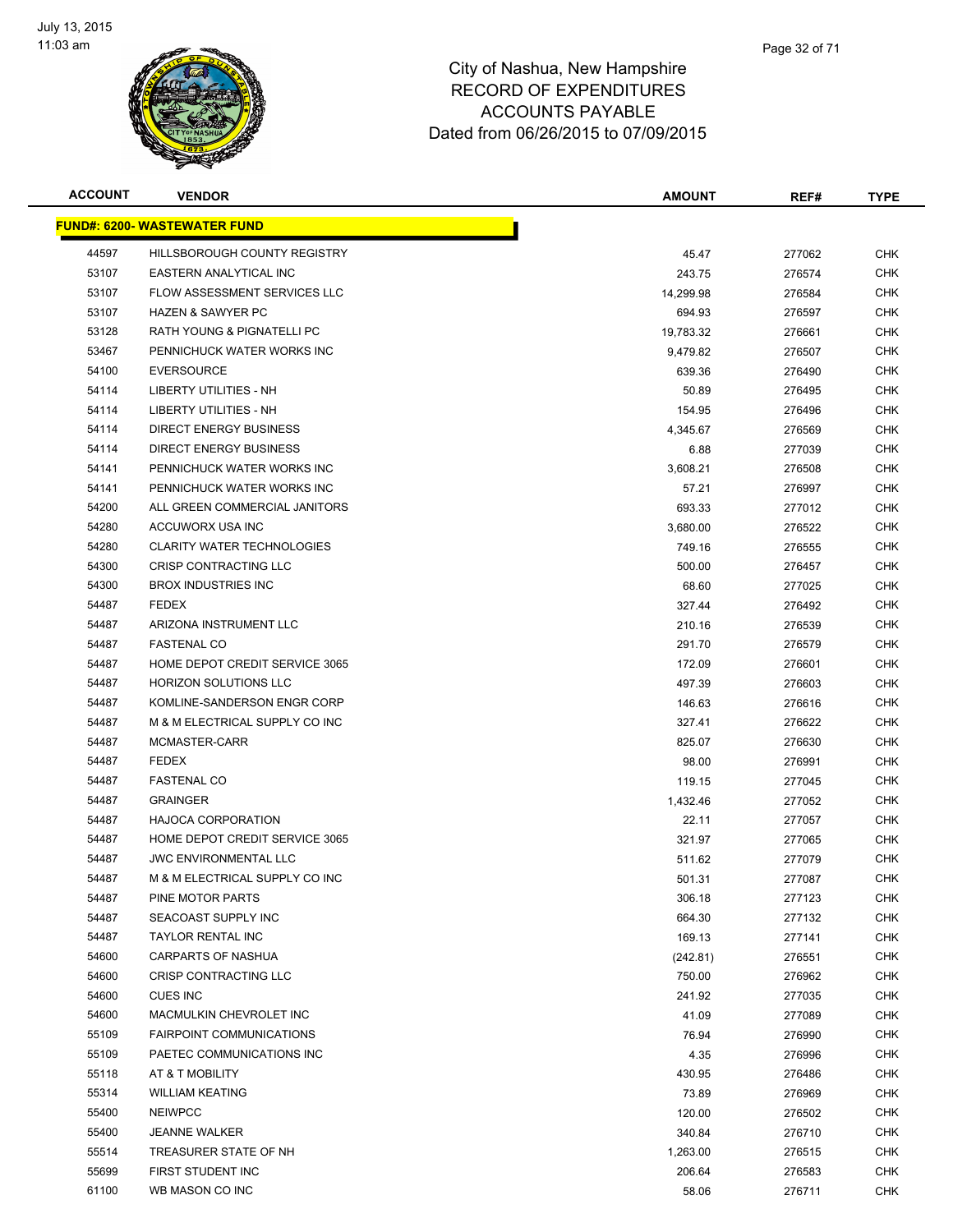

**ACCOUNT VENDOR AMOUNT REF# TYPE**

|       | <b>FUND#: 6200- WASTEWATER FUND</b>              |              |        |            |
|-------|--------------------------------------------------|--------------|--------|------------|
| 61107 | UNIFIRST CORPORATION                             | 271.90       | 276704 | <b>CHK</b> |
| 61107 | UNIFIRST CORPORATION                             | 258.90       | 277148 | <b>CHK</b> |
| 61149 | OCECO INC                                        | 819.93       | 276651 | <b>CHK</b> |
| 61156 | <b>BASF CORP</b>                                 | 8,465.75     | 277019 | <b>CHK</b> |
| 61156 | JCI JONES CHEMICALS INC                          | 3,943.20     | 277074 | <b>CHK</b> |
| 61299 | HOME DEPOT CREDIT SERVICE 3065                   | 41.94        | 276601 | <b>CHK</b> |
| 61299 | OMEGA INDUSTRIAL SUPPLY INC                      | 1,972.27     | 276652 | <b>CHK</b> |
| 61299 | HOME DEPOT CREDIT SERVICE 3065                   | 87.89        | 277065 | <b>CHK</b> |
| 61300 | DENNIS K BURKE INC                               | 1,222.98     | 277037 | <b>CHK</b> |
| 61310 | AVSG LP                                          | 461.83       | 276541 | <b>CHK</b> |
| 71025 | <b>FASTENAL CO</b>                               | 210.99       | 276579 | <b>CHK</b> |
| 71025 | NASHUA OUTDOOR POWER EQUIPMENT                   | 479.99       | 276639 | <b>CHK</b> |
| 81300 | XYLEM WATER SOLUTIONS USA INC                    | 170,646.00   | 276713 | <b>CHK</b> |
| 81700 | <b>HAZEN &amp; SAWYER PC</b>                     | 805.12       | 276597 | <b>CHK</b> |
| 81700 | <b>HAZEN &amp; SAWYER PC</b>                     | 303.06       | 276597 | <b>CHK</b> |
| 81700 | METHUEN CONSTRUCTION CO                          | 95,099.26    | 276631 | <b>CHK</b> |
|       | <b>TOTAL FUND 6200 - WASTEWATER FUND</b>         | \$354,501.53 |        |            |
|       | <b>FUND#: 6500- PROPERTY &amp; CASUALTY FUND</b> |              |        |            |
| 54267 | TREASURER STATE OF NH                            | 100.00       | 276512 | <b>CHK</b> |
| 54267 | TREASURER STATE OF NH                            | 50.00        | 277002 | <b>CHK</b> |
| 55200 | NATIONAL SAFETY COUNCIL                          | 395.00       | 276500 | <b>CHK</b> |
| 55307 | <b>ROSS DUGAS</b>                                | 45.43        | 276459 | <b>CHK</b> |
| 59120 | HUB INT'L NEW ENGLAND LLC                        | 17,340.39    | 148951 | ACH        |
| 59207 | APPLE NASHUA LLC                                 | 4,107.00     | 276912 | <b>CHK</b> |
| 59207 | ASSOCIATED RADIOLOGISTS PA                       | 244.00       | 276913 | <b>CHK</b> |
| 59207 | BOSTON MEDICAL CENTER INC                        | 678.00       | 276914 | <b>CHK</b> |
| 59207 | CLAIMS BUREAU USA INC                            | 2,369.00     | 276915 | <b>CHK</b> |
| 59207 | <b>CPTE NASHUA</b>                               | 2,256.00     | 276917 | <b>CHK</b> |
| 59207 | DARTMOUTH HITCHCOCK CLINIC                       | 458.00       | 276918 | <b>CHK</b> |
| 59207 | DEBRA NECCO                                      | 45.07        | 276919 | <b>CHK</b> |
| 59207 | FOUR SEASONS ORTHOPEDIC CENTER                   | 2,050.00     | 276920 | CHK        |
| 59207 | INJURED WORKERS PHARMACY LLC                     | 640.76       | 276923 | <b>CHK</b> |
| 59207 | NASHUA RADIOLOGY PA                              | 88.00        | 276925 | <b>CHK</b> |
| 59207 | NEW ENGLAND BAPTIST HOSPITAL                     | 500.00       | 276926 | <b>CHK</b> |
| 59207 | OCCUPATIONAL HEALTH CTRS SOUTH                   | 1,061.67     | 276927 | <b>CHK</b> |
| 59207 | PERFORMANCE REHAB INC                            | 250.00       | 276928 | <b>CHK</b> |
| 59207 | <b>RAYMOND DERUSHA</b>                           | 184.00       | 276929 | <b>CHK</b> |
| 59207 | SO NH REGIONAL MEDICAL CENTER                    | 1,500.71     | 276930 | <b>CHK</b> |
| 59207 | ST JOSEPH BUSINESS & HEALTH                      | 123.00       | 276931 | <b>CHK</b> |
| 59207 | ST JOSEPHS HOSPITAL                              | 3,645.25     | 276932 | <b>CHK</b> |
| 59207 | STONERIVER PHARMACY SOLUTIONS                    | 2,419.12     | 276933 | <b>CHK</b> |
| 59207 | MICHAEL HATZIPETROS                              | 84.93        | 277286 | <b>CHK</b> |
| 59207 | APPLE NASHUA LLC                                 | 1,501.00     | 277287 | <b>CHK</b> |
| 59207 | CATHOLIC MEDICAL CENTER                          | 564.00       | 277288 | <b>CHK</b> |
| 59207 | CLAIMS BUREAU USA INC                            | 1,595.00     | 277289 | CHK        |
| 59207 | <b>CONCORD HOSPITAL</b>                          | 162.00       | 277290 | <b>CHK</b> |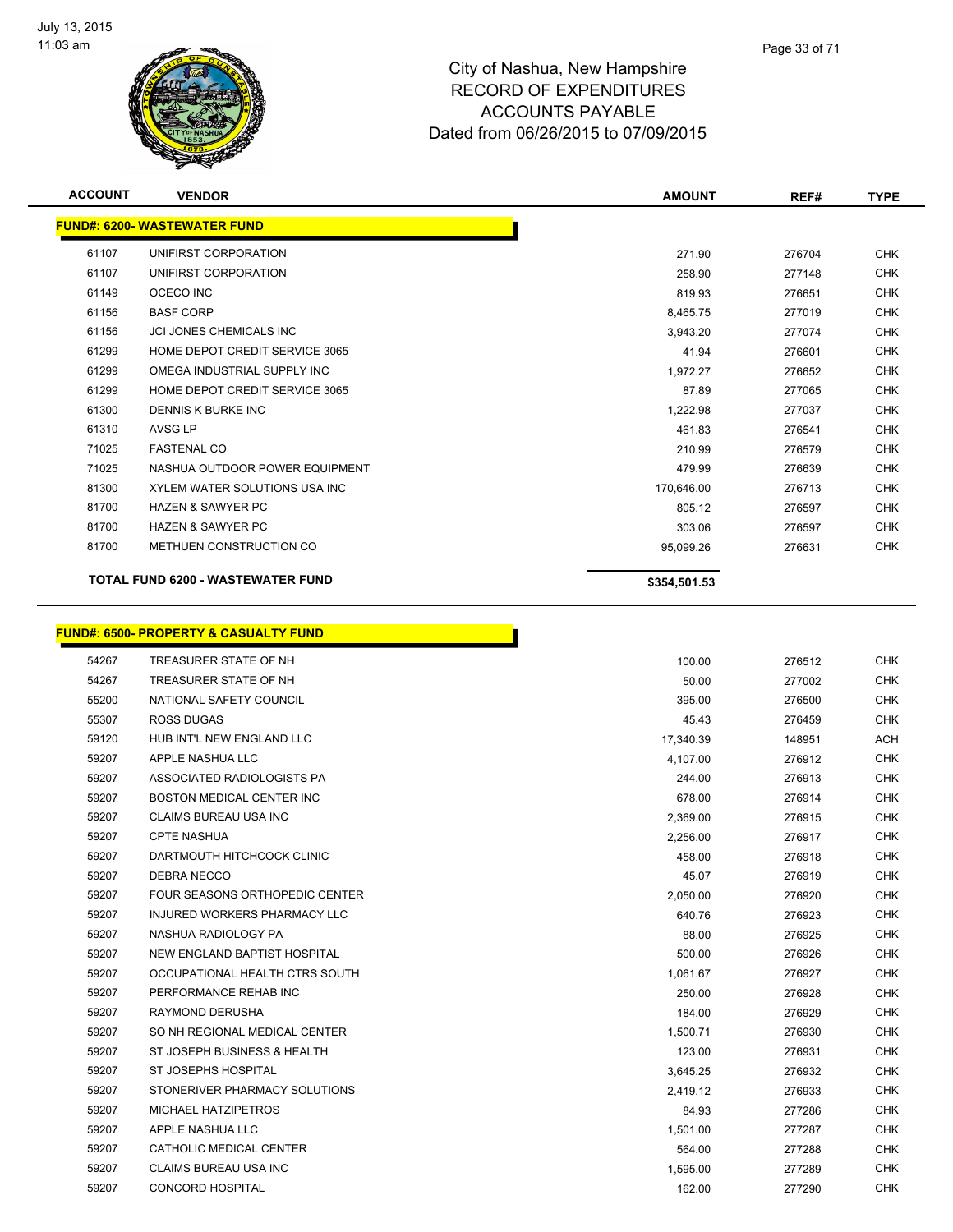

|       | <b>FUND#: 6500- PROPERTY &amp; CASUALTY FUND</b>      |              |        |            |
|-------|-------------------------------------------------------|--------------|--------|------------|
| 59207 | <b>CPTE NASHUA</b>                                    | 1,276.00     | 277291 | <b>CHK</b> |
| 59207 | DARTMOUTH HITCHCOCK CLINIC                            | 181.00       | 277292 | <b>CHK</b> |
| 59207 | <b>FOUR SEASONS ORTHOPEDIC CENTER</b>                 | 603.00       | 277293 | <b>CHK</b> |
| 59207 | INJURED WORKERS PHARMACY LLC                          | 133.16       | 277296 | <b>CHK</b> |
| 59207 | LOWELL ANESTHESIOLOGY SERVICE                         | 880.00       | 277297 | <b>CHK</b> |
| 59207 | <b>KEVIN S MORIARTY DC</b>                            | 525.00       | 277298 | <b>CHK</b> |
| 59207 | NASHUA RADIOLOGY PA                                   | 325.00       | 277299 | <b>CHK</b> |
| 59207 | OCCUPATIONAL HEALTH CTRS SOUTH                        | 354.64       | 277300 | <b>CHK</b> |
| 59207 | CHIMA O OHAEGBULAM MD PC                              | 180.00       | 277301 | <b>CHK</b> |
| 59207 | ORTHOPEDIC SURGICAL ASSOCIATES                        | 18,080.00    | 277302 | <b>CHK</b> |
| 59207 | PARTNERS IN REHABILITATION LLC                        | 348.00       | 277303 | <b>CHK</b> |
| 59207 | PERFORMANCE REHAB INC                                 | 400.00       | 277304 | <b>CHK</b> |
| 59207 | PRATT ORTHOPAEDIC ASSOC INC                           | 177.00       | 277305 | <b>CHK</b> |
| 59207 | SO NH REGIONAL MEDICAL CENTER                         | 16,022.81    | 277306 | <b>CHK</b> |
| 59207 | ST JOSEPHS HOSPITAL                                   | 1,224.25     | 277307 | <b>CHK</b> |
| 59207 | STONERIVER PHARMACY SOLUTIONS                         | 906.12       | 277308 | <b>CHK</b> |
| 59225 | EMAD ABDEL-HOFIZ                                      | 9,000.00     | 276910 | <b>CHK</b> |
| 59225 | COMMERCE INSURANCE COMPANY                            | 7,027.30     | 276916 | <b>CHK</b> |
| 59225 | <b>HAMPTON INN-NASHUA</b>                             | 930.00       | 277294 | <b>CHK</b> |
| 59250 | GATE CITY FENCE CO INC                                | 2,100.00     | 276922 | <b>CHK</b> |
| 59250 | THE LAFAYETTE CLUB                                    | 10,185.00    | 276934 | <b>CHK</b> |
| 59275 | ALLIANCE BUS GROUP INC                                | 903.74       | 276911 | <b>CHK</b> |
| 59275 | <b>GATE CITY COLLISION CENTERS</b>                    | 768.50       | 276921 | <b>CHK</b> |
| 59275 | <b>GATE CITY FENCE CO INC</b>                         | 1,485.00     | 276922 | <b>CHK</b> |
| 59275 | MINUTEMAN TRUCKS INC                                  | 7,872.18     | 276924 | <b>CHK</b> |
| 59275 | <b>ILLG AUTOMOTIVE CORP</b>                           | 434.39       | 277295 | <b>CHK</b> |
| 68365 | COMPUTER SCIENCES CORP                                | 3,740.00     | 276557 | <b>CHK</b> |
| 68365 | OCCUPATIONAL DRUG TESTING LLC                         | 1,400.00     | 276650 | <b>CHK</b> |
|       | <b>TOTAL FUND 6500 - PROPERTY &amp; CASUALTY FUND</b> | \$131,919.42 |        |            |
|       | <b>FUND#: 6600- BENEFITS SELF INSURANCE FUND</b>      |              |        |            |

|       | <b>TOTAL FUND 6600 - BENEFITS SELF INSURANCE FUND</b> | \$1,566,529.72 |        |            |
|-------|-------------------------------------------------------|----------------|--------|------------|
| 59525 | NORTHEAST DELTA DENTAL                                | 51.702.75      | 148923 | <b>ACH</b> |
| 59507 | HARVARD PILGRIM HEALTH CARE                           | 295,986.90     | 148922 | <b>ACH</b> |
| 59507 | ANTHEM BCBS OF NE                                     | 46.287.59      | 148920 | <b>ACH</b> |
| 59507 | ANTHEM BCBS OF NE                                     | 358,751.18     | 148920 | <b>ACH</b> |
| 59507 | ANTHEM BCBS OF NE                                     | 146.241.02     | 148920 | <b>ACH</b> |
| 53135 | ST JOSEPHS BUSINESS & HEALTH                          | 7.126.00       | 276679 | <b>CHK</b> |
| 45623 | THE BANK OF NEW YORK MELLON                           | 90,000.00      | 148926 | <b>ACH</b> |
| 21585 | <b>VISION SERVICE PLAN</b>                            | 13.596.34      | 276709 | <b>CHK</b> |
| 21575 | NORTHEAST DELTA DENTAL                                | 164.614.97     | 148927 | <b>ACH</b> |
| 21553 | ANTHEM BLUE CROSS /BLUE SHIELD                        | 388.379.48     | 148925 | <b>ACH</b> |
| 21520 | COLONIAL LIFE AND ACCIDENT INS                        | 1.852.93       | 148959 | <b>ACH</b> |
| 21520 | COLONIAL LIFE AND ACCIDENT INS                        | 1,990.56       | 148950 | <b>ACH</b> |
|       |                                                       |                |        |            |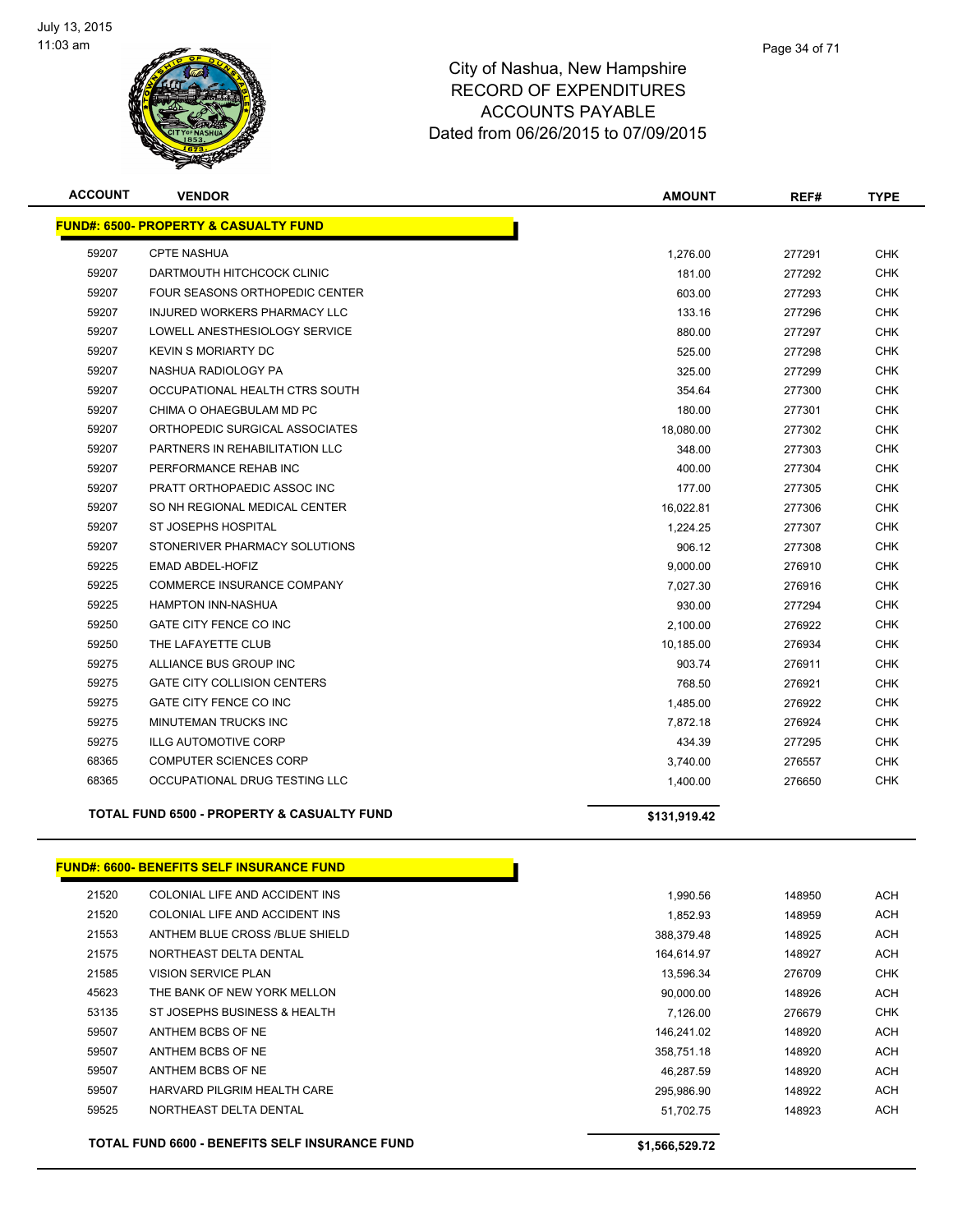

| <b>ACCOUNT</b> | <b>VENDOR</b>                                         | <b>AMOUNT</b> | REF#   | <b>TYPE</b> |
|----------------|-------------------------------------------------------|---------------|--------|-------------|
|                | <b>FUND#: 7026- CAPITAL EQUIPMENT RESERVE FUND</b>    |               |        |             |
| 81300          | <b>LAND PRIDE</b>                                     | 5,692.50      | 276617 | <b>CHK</b>  |
| 81500          | <b>HOWARD P FAIRFIELD LLC</b>                         | 143,713.00    | 276604 | <b>CHK</b>  |
| 81500          | <b>GRAPPONE FORD</b>                                  | 31,858.00     | 276781 | <b>CHK</b>  |
|                | TOTAL FUND 7026 - CAPITAL EQUIPMENT RESERVE FUND      | \$181,263.50  |        |             |
|                | <b>FUND#: 7050- HOLMAN STADIUM IMPROVEMNTS ETF</b>    |               |        |             |
| 54280          | <b>TUCKAHOE TURF</b>                                  | 6,063.25      | 276699 | <b>CHK</b>  |
|                | TOTAL FUND 7050 - HOLMAN STADIUM IMPROVEMNTS ETF      | \$6,063.25    |        |             |
|                | <b>FUND#: 7052- MINE FALLS PARK ETF</b>               |               |        |             |
| 54280          | PENNICHUCK WATER WORKS INC                            | 219.94        | 276508 | <b>CHK</b>  |
| 54280          | <b>HOLDEN ENGINEERING &amp; SURVEYING</b>             | 2,905.96      | 276600 | <b>CHK</b>  |
| 54280          | UNITED SITE SERVICES                                  | 164.91        | 276705 | <b>CHK</b>  |
| 54280          | HOME DEPOT CREDIT SERVICE 3065                        | 202.26        | 277065 | <b>CHK</b>  |
|                | <b>TOTAL FUND 7052 - MINE FALLS PARK ETF</b>          | \$3,493.07    |        |             |
|                | <b>FUND#: 7064- JACKSON MILLS DAM OPERATIONS</b>      |               |        |             |
| 55109          | <b>FAIRPOINT COMMUNICATIONS</b>                       | 130.98        | 276990 | <b>CHK</b>  |
| 55699          | <b>ESSEX POWER SERVICES INC</b>                       | 4,357.20      | 276577 | <b>CHK</b>  |
|                | <b>TOTAL FUND 7064 - JACKSON MILLS DAM OPERATIONS</b> | \$4,488.18    |        |             |
|                | <b>FUND#: 7078- CITY BUILDINGS ETF</b>                |               |        |             |
| 54280          | <b>CLASSIC SIGNS INC</b>                              | 1,858.00      | 277031 | <b>CHK</b>  |
|                | <b>TOTAL FUND 7078 - CITY BUILDINGS ETF</b>           | \$1,858.00    |        |             |
|                | <b>FUND#: 7549- LIBRARY-MISC LIB DONATIONS</b>        |               |        |             |
| 68322          | <b>GREGORY C NEWTON</b>                               | 2,065.00      | 276475 | <b>CHK</b>  |
|                | <b>TOTAL FUND 7549 - LIBRARY-MISC LIB DONATIONS</b>   | \$2,065.00    |        |             |
|                |                                                       |               |        |             |
|                | <b>FUND#: 7551- P&amp;R-SUMMERFUN</b>                 |               |        |             |
| 68322          | TAYLOR RENTAL INC                                     | 356.69        | 276689 | <b>CHK</b>  |
|                | <b>TOTAL FUND 7551 - P&amp;R-SUMMERFUN</b>            | \$356.69      |        |             |
|                | <b>FUND#: 7565- SCHOOL RELATED PROGRAMS-ETF</b>       |               |        |             |
| 55690          | Amherst St. Student Activity                          | 160.00        | 276718 | <b>CHK</b>  |
| 61299          | <b>LISA ANDERSON</b>                                  | 65.95         | 276738 | <b>CHK</b>  |
|                |                                                       |               |        |             |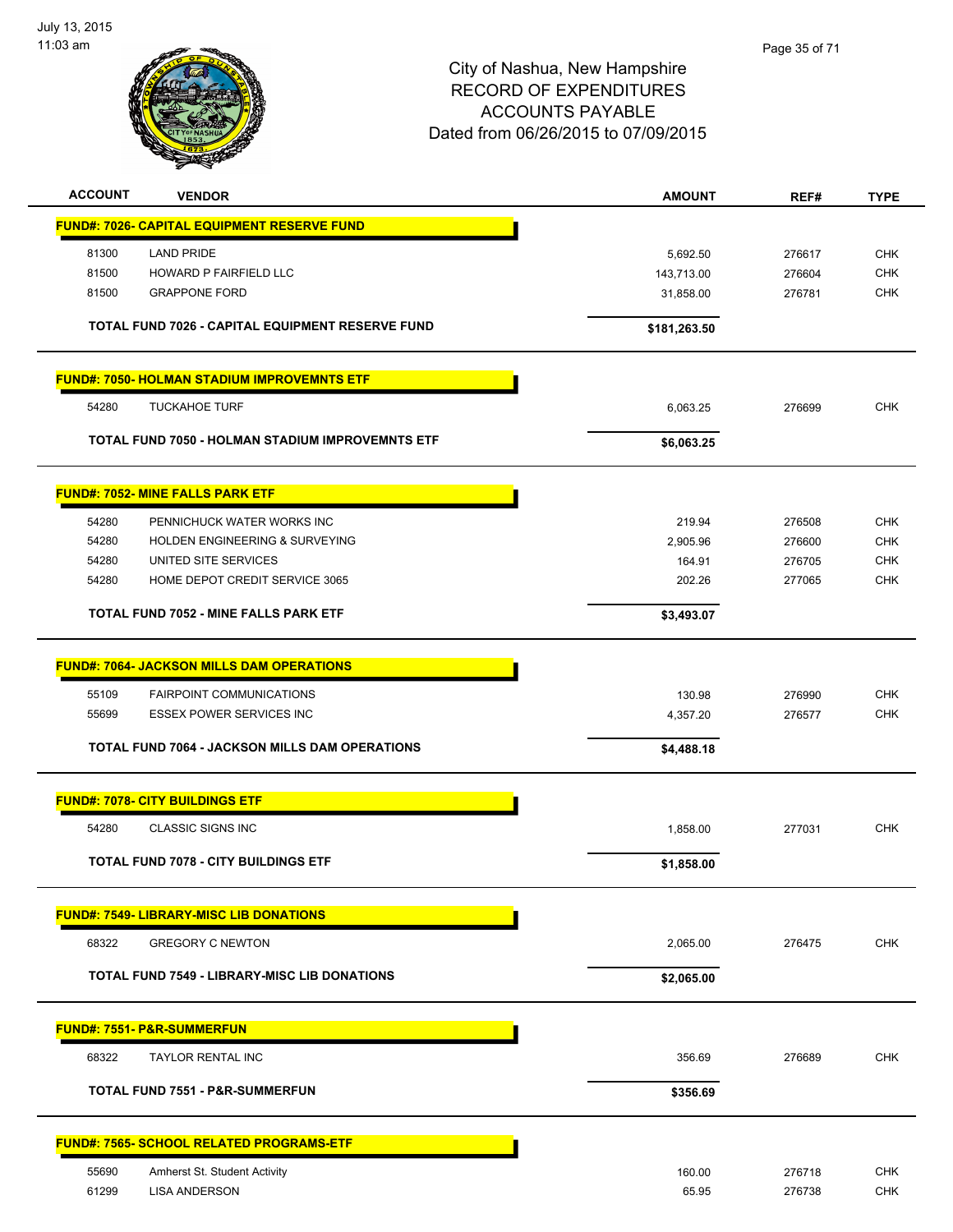|                | $\boldsymbol{z}$                                        |               |        |             |
|----------------|---------------------------------------------------------|---------------|--------|-------------|
| <b>ACCOUNT</b> | <b>VENDOR</b>                                           | <b>AMOUNT</b> | REF#   | <b>TYPE</b> |
|                | <b>TOTAL FUND 7565 - SCHOOL RELATED PROGRAMS-ETF</b>    | \$225.95      |        |             |
|                | <b>FUND#: 8021- SUBURBAN CEMETERY-WHITMAN FUND</b>      |               |        |             |
| 81200          | <b>J LAWRENCE HALL INC</b>                              | 2,410.00      | 276609 | <b>CHK</b>  |
|                | <b>TOTAL FUND 8021 - SUBURBAN CEMETERY-WHITMAN FUND</b> | \$2,410.00    |        |             |
|                | FUND#: 8063- LIBRARY-HENRY STEARNS FUND                 |               |        |             |
| 61807          | AMAZON                                                  | 7.98          | 276484 | <b>CHK</b>  |
| 61807          | <b>BAKER &amp; TAYLOR</b>                               | 433.95        | 276543 | <b>CHK</b>  |
| 61807          | <b>BAKER &amp; TAYLOR</b>                               | 205.38        | 277018 | <b>CHK</b>  |
|                | <b>TOTAL FUND 8063 - LIBRARY-HENRY STEARNS FUND</b>     | \$647.31      |        |             |
|                | <b>FUND#: 8400- AGENCY-DEVELOPER ESCROWS</b>            |               |        |             |
| 21730          | APC CONSTRUCTION                                        | 788.50        | 276538 | <b>CHK</b>  |
|                | TOTAL FUND 8400 - AGENCY-DEVELOPER ESCROWS              | \$788.50      |        |             |

**Grand Total:**

**\$7,189,577.24**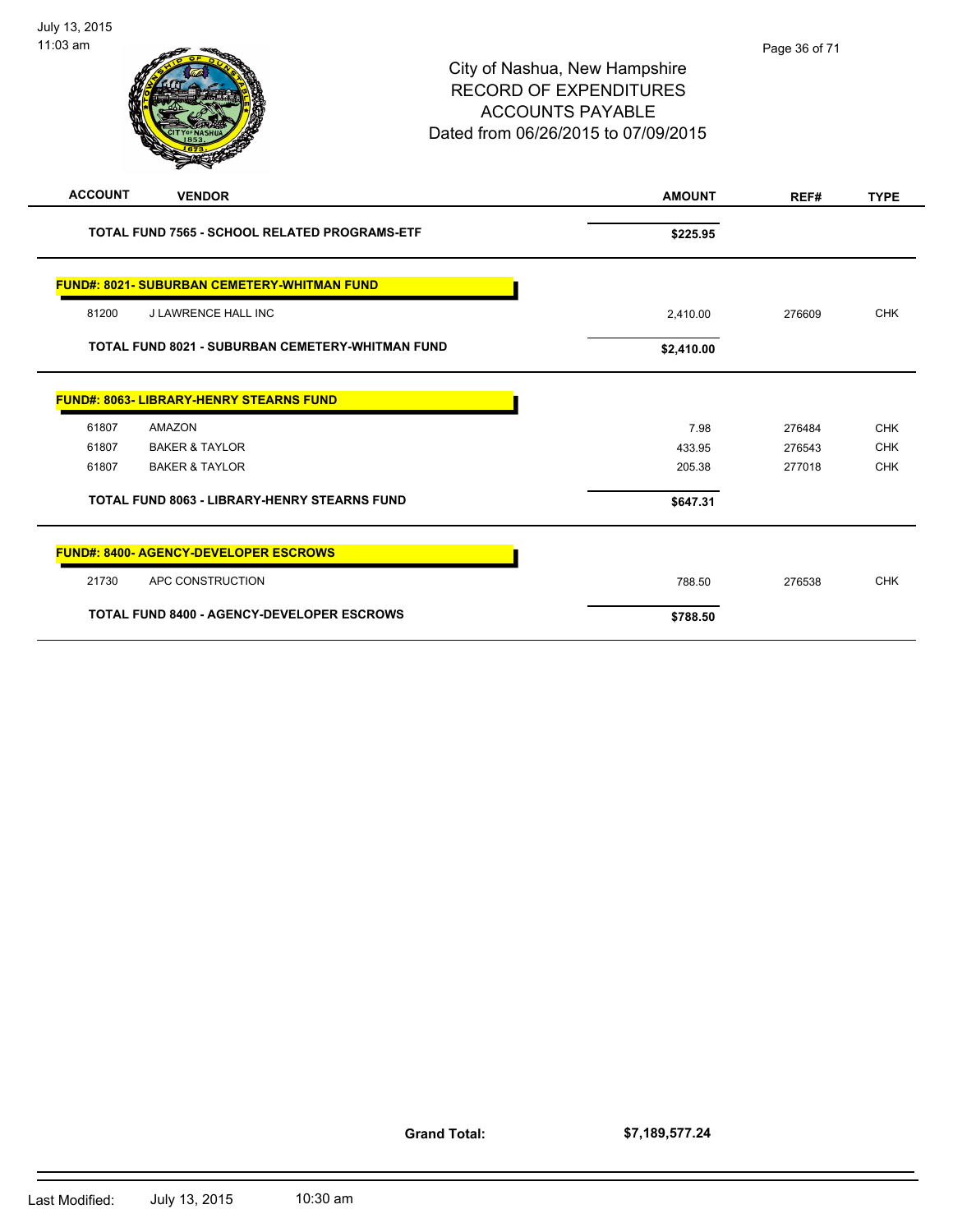Page 37 of 71

|                                   | <b>PAY DATE</b>          | <b>ACCOUNT</b>                       | <b>DESCRIPTION</b>             | <b>AMOUNT</b> |
|-----------------------------------|--------------------------|--------------------------------------|--------------------------------|---------------|
| <b>FUND#: 1000 - GENERAL FUND</b> |                          |                                      |                                |               |
| 101                               | <b>MAYOR</b>             |                                      |                                |               |
|                                   |                          |                                      |                                |               |
|                                   | 7/2/15                   | 51100                                | <b>COMMUNICATIONS DIRECTOR</b> | 877.25        |
|                                   | 7/9/15                   | 51100                                | <b>COMMUNICATIONS DIRECTOR</b> | 903.15        |
|                                   | 7/2/15                   | 51100                                | EXECUTIVE SECRETARY AA         | 929.80        |
|                                   | 7/9/15                   | 51100                                | EXECUTIVE SECRETARY AA         | 874.51        |
|                                   | 7/2/15                   | 51100                                | SECRETARY RECEPTIONIST         | 585.00        |
|                                   | 7/9/15                   | 51100                                | SECRETARY RECEPTIONIST         | 585.00        |
|                                   | 7/2/15                   | 51500                                | <b>MAYOR</b>                   | 2,160.35      |
|                                   | 7/9/15                   | 51500                                | <b>MAYOR</b>                   | 2,160.35      |
|                                   | <b>TOTAL 101 - MAYOR</b> |                                      |                                | \$9,075.41    |
| 102                               |                          | <b>BOARD OF ALDERMEN</b>             |                                |               |
|                                   | 7/2/15                   | 51100                                | ALDERMANIC LEGISLATION MANAGER | 1.446.40      |
|                                   | 7/9/15                   | 51100                                | ALDERMANIC LEGISLATION MANAGER | 1,489.35      |
|                                   | 7/2/15                   | 51200                                | LEGISLATIVE TRANSCRIPTION SPEC | 376.89        |
|                                   | 7/9/15                   | 51200                                | LEGISLATIVE TRANSCRIPTION SPEC | 379.05        |
|                                   |                          | <b>TOTAL 102 - BOARD OF ALDERMEN</b> |                                | \$3,691.69    |
| 103                               | <b>LEGAL</b>             |                                      |                                |               |
|                                   | 7/2/15                   | 51100                                | ASSOCIATE CORPORATION COUNSEL  | 767.35        |
|                                   | 7/9/15                   | 51100                                | ASSOCIATE CORPORATION COUNSEL  | 917.88        |
|                                   | 7/2/15                   | 51100                                | <b>CORPORATION COUNSEL</b>     | 2,229.60      |
|                                   | 7/9/15                   | 51100                                | <b>CORPORATION COUNSEL</b>     | 2,251.02      |
|                                   | 7/2/15                   | 51100                                | DEPUTY CORPORATION COUNSEL     | 2,028.40      |
|                                   | 7/9/15                   | 51100                                | DEPUTY CORPORATION COUNSEL     | 2,047.88      |
|                                   | 7/2/15                   |                                      | <b>LEGAL ASSISTANT</b>         | 1,901.05      |
|                                   | 7/9/15                   | 51100<br>51100                       | <b>LEGAL ASSISTANT</b>         | 1,957.20      |
|                                   | <b>TOTAL 103 - LEGAL</b> |                                      |                                | \$14,100.38   |
|                                   |                          |                                      |                                |               |
| 107                               | <b>CITY CLERK</b>        |                                      |                                |               |
|                                   | 7/2/15                   | 51100                                | <b>CITY CLERK</b>              | 1,823.90      |
|                                   | 7/9/15                   | 51100                                | <b>CITY CLERK</b>              | 1,823.90      |
|                                   | 7/2/15                   | 51100                                | CLERK VITAL RECORDS II         | 2,122.70      |
|                                   | 7/9/15                   | 51100                                | <b>CLERK VITAL RECORDS II</b>  | 1,330.30      |
|                                   | 7/2/15                   | 51100                                | DEPARTMENT COORDINATOR, CC     | 817.35        |
|                                   | 7/9/15                   | 51100                                | DEPARTMENT COORDINATOR, CC     | 833.70        |
|                                   | 7/2/15                   | 51100                                | DEPUTY CITY CLERK              | 1,411.70      |
|                                   | 7/9/15                   | 51100                                | DEPUTY CITY CLERK              | 1,425.32      |
|                                   | 7/2/15                   | 51300                                | OVERTIME-REGULAR               | 153.24        |
|                                   | 7/9/15                   | 51300                                | OVERTIME-REGULAR               | 15.64         |
|                                   | 7/2/15                   | 51500                                | ELECTED BALLOT INSPECTOR       | 2,542.50      |
|                                   | 7/2/15                   | 51500                                | ELECTED DEPUTY VOTER REGISTRAR | 330.00        |
|                                   | 7/2/15                   | 51500                                | ELECTED MODERATOR              | 570.00        |
|                                   | 7/2/15                   | 51500                                | ELECTED SELECTMAN              | 2,525.00      |
|                                   | 7/2/15                   | 51500                                | ELECTED WARD CLERK             | 950.00        |
|                                   | 7/2/15                   | 51512                                | WAGES APPOINTED OFFICIALS      | 6,310.00      |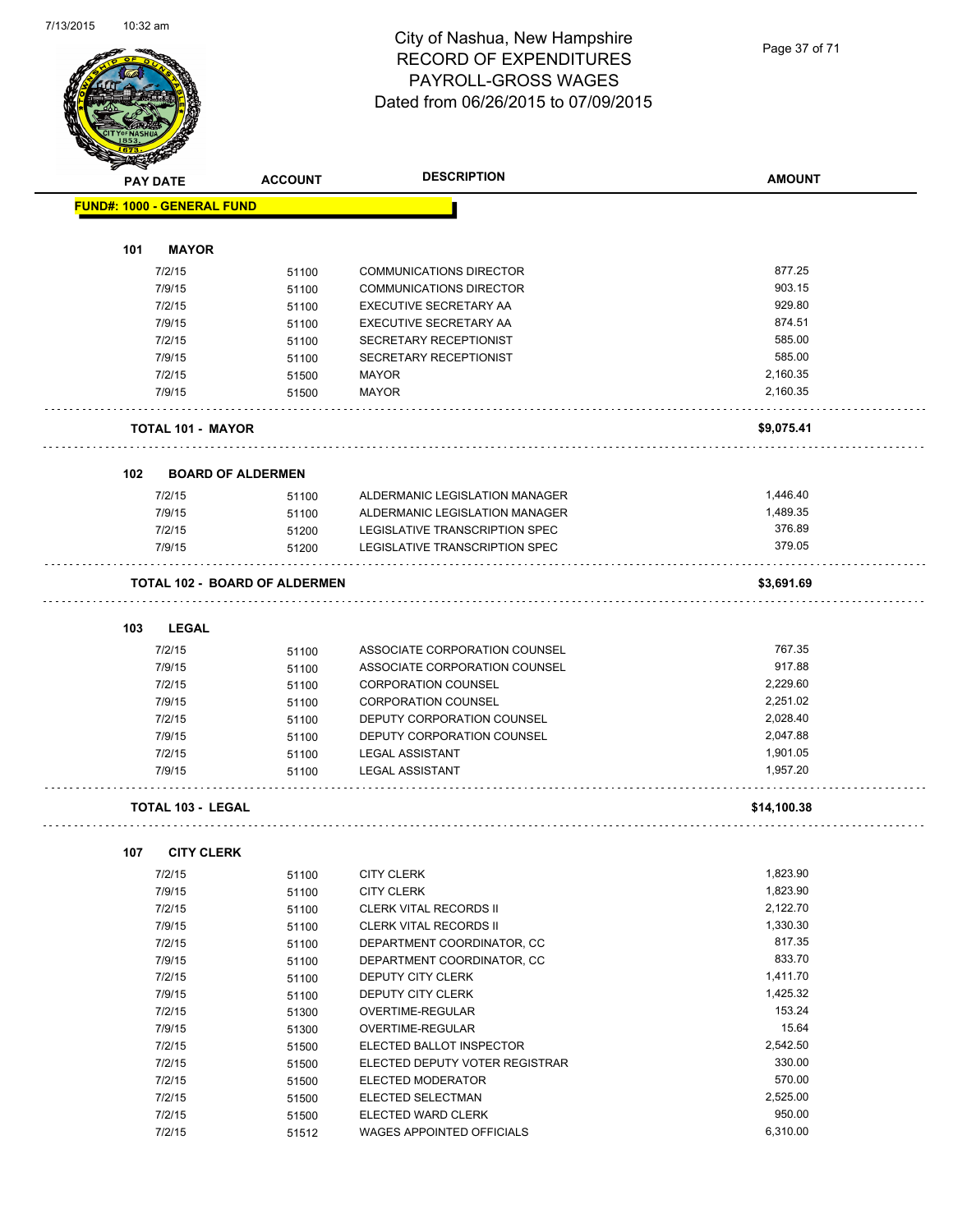|     |                                   |                                        | City of Nashua, New Hampshire<br><b>RECORD OF EXPENDITURES</b><br><b>PAYROLL-GROSS WAGES</b><br>Dated from 06/26/2015 to 07/09/2015 | Page 38 of 71      |
|-----|-----------------------------------|----------------------------------------|-------------------------------------------------------------------------------------------------------------------------------------|--------------------|
|     | <b>PAY DATE</b>                   | <b>ACCOUNT</b>                         | <b>DESCRIPTION</b>                                                                                                                  | <b>AMOUNT</b>      |
|     | <b>FUND#: 1000 - GENERAL FUND</b> |                                        |                                                                                                                                     |                    |
|     | <b>TOTAL 107 - CITY CLERK</b>     |                                        |                                                                                                                                     | \$24,985.25        |
| 111 |                                   | <b>HUMAN RESOURCES</b>                 |                                                                                                                                     |                    |
|     | 7/9/15                            | 51100                                  | <b>COMPENSATION MANAGER</b>                                                                                                         | 1,626.11           |
|     | 7/2/15                            | 51100                                  | HR SPEC                                                                                                                             | 833.85             |
|     | 7/9/15                            | 51100                                  | HR SPEC                                                                                                                             | 833.85             |
|     | 7/2/15                            | 51100                                  | <b>HUMAN RESOURCES DIRECTOR</b>                                                                                                     | 1,029.45           |
|     | 7/9/15                            | 51100                                  | <b>HUMAN RESOURCES DIRECTOR</b>                                                                                                     | 2,058.87           |
|     | 7/9/15                            | 51100                                  | PAYROLL ANALYST                                                                                                                     | 1,883.30           |
|     | 7/2/15                            | 51200                                  | ADMINISTRATIVE ASSISTANT I                                                                                                          | 287.08             |
|     | 7/9/15                            | 51200                                  | ADMINISTRATIVE ASSISTANT I                                                                                                          | 273.40             |
|     | 7/2/15                            | 51300                                  | OVERTIME-REGULAR                                                                                                                    | 39.09              |
|     | 7/9/15                            | 51300                                  | OVERTIME-REGULAR                                                                                                                    | 440.01             |
|     | 7/2/15                            | 55425                                  | EMPLOYMENT BACKGROUND CHECKS                                                                                                        | 175.00             |
|     | 7/9/15                            | 55425                                  | EMPLOYMENT BACKGROUND CHECKS                                                                                                        | 90.00              |
| 122 | 7/2/15                            | <b>INFORMATION TECHNOLOGY</b><br>51100 | <b>ADMIN ASSISTANT II</b>                                                                                                           | 687.40             |
|     | 7/9/15                            | 51100                                  | <b>ADMIN ASSISTANT II</b>                                                                                                           | 704.59             |
|     | 7/2/15                            | 51100                                  | <b>ENTERPRISE SYS ADMINISTRATOR</b>                                                                                                 | 1,364.20           |
|     | 7/9/15                            | 51100                                  | ENTERPRISE SYS ADMINISTRATOR                                                                                                        | 1,404.70           |
|     | 7/2/15                            | 51100                                  | ERP SYSTEM ADMIN DBA                                                                                                                | 1,670.35           |
|     | 7/9/15                            | 51100                                  | ERP SYSTEM ADMIN DBA                                                                                                                | 1,720.00           |
|     | 7/2/15                            | 51100                                  | INTER INTRA APPL DEV PROJ LDR                                                                                                       | 1,626.10           |
|     | 7/9/15                            | 51100                                  | INTER INTRA APPL DEV PROJ LDR                                                                                                       | 1,674.50           |
|     | 7/2/15                            | 51100                                  | IT APPLICATIONS ANALYST                                                                                                             | 1,176.05           |
|     | 7/9/15                            | 51100                                  | IT APPLICATIONS ANALYST                                                                                                             | 1,200.45           |
|     | 7/2/15                            | 51100                                  | IT DIVISION DIRECTOR                                                                                                                | 2,028.40           |
|     | 7/9/15                            | 51100                                  | IT DIVISION DIRECTOR                                                                                                                | 2,028.40           |
|     | 7/2/15                            | 51100                                  | IT INFRASTRUCTURE ANALYST                                                                                                           | 1,218.45           |
|     | 7/9/15                            | 51100                                  | IT INFRASTRUCTURE ANALYST                                                                                                           |                    |
|     |                                   |                                        |                                                                                                                                     | 1,218.45           |
|     | 7/2/15                            | 51100                                  | IT INFRASTRUCTURE TEAM LEADER                                                                                                       | 1,823.90           |
|     | 7/9/15                            | 51100                                  | IT INFRASTRUCTURE TEAM LEADER                                                                                                       | 1,840.01           |
|     | 7/2/15                            | 51100                                  | SYSTEMS ADM DATABASE ADM                                                                                                            | 1,655.69           |
|     | 7/9/15                            | 51100                                  | SYSTEMS ADM DATABASE ADM                                                                                                            | 1,688.80           |
|     | 7/2/15                            | 51100                                  | TECH SUPPORT TEAM LEADER                                                                                                            | 1,537.40           |
|     | 7/9/15                            | 51100                                  | TECH SUPPORT TEAM LEADER                                                                                                            | 1,552.16           |
|     | 7/2/15                            | 51100                                  | TECHNICAL SPEC II NET SUPPORT                                                                                                       | 1,140.00           |
|     | 7/9/15                            | 51100                                  | TECHNICAL SPEC II NET SUPPORT                                                                                                       | 1,162.75<br>709.90 |
|     | 7/2/15                            | 51100                                  | <b>TECHNICAL SPECIALIST I</b>                                                                                                       | 727.35             |
|     | 7/9/15<br>7/2/15                  | 51100                                  | <b>TECHNICAL SPECIALIST I</b><br><b>WEB DESIGNER</b>                                                                                | 654.20             |
|     | 7/9/15                            | 51100<br>51100                         | <b>WEB DESIGNER</b>                                                                                                                 | 670.60             |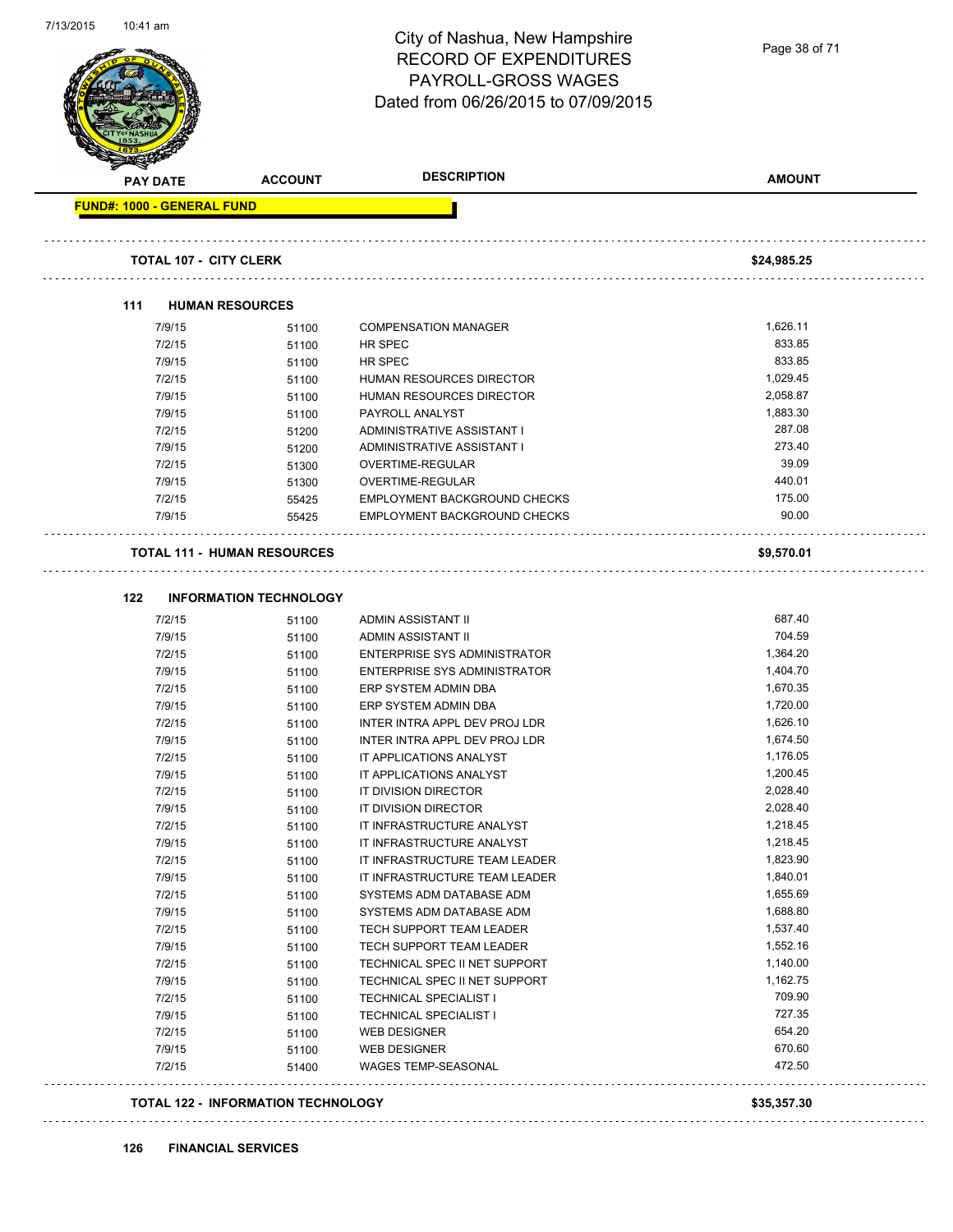

| PAY DATE                          | <b>ACCOUNT</b>            | <b>DESCRIPTION</b>                | <b>AMOUNT</b> |
|-----------------------------------|---------------------------|-----------------------------------|---------------|
| <b>FUND#: 1000 - GENERAL FUND</b> |                           |                                   |               |
|                                   |                           |                                   |               |
| 126                               | <b>FINANCIAL SERVICES</b> |                                   |               |
| 7/2/15                            | 51100                     | ACCOUNTING COMPLIANCE MGR         | 1,105.45      |
| 7/9/15                            | 51100                     | ACCOUNTING COMPLIANCE MGR         | 995.97        |
| 7/2/15                            | 51100                     | ACCOUNTS PAYABLE COORDINATOR      | 2,260.59      |
| 7/9/15                            | 51100                     | ACCOUNTS PAYABLE COORDINATOR      | 2,313.00      |
| 7/2/15                            | 51100                     | ADMINISTRATIVE ASSISTANT I        | 666.90        |
| 7/9/15                            | 51100                     | ADMINISTRATIVE ASSISTANT I        | 682.50        |
| 7/2/15                            | 51100                     | <b>CFO COMPTROLLER</b>            | 2,059.25      |
| 7/9/15                            | 51100                     | <b>CFO COMPTROLLER</b>            | 2,059.25      |
| 7/2/15                            | 51100                     | <b>COMPENSATION MANAGER</b>       | 1,579.20      |
| 7/2/15                            | 51100                     | DEP TREASURER TAX COLLECTOR       | 1,098.80      |
| 7/9/15                            | 51100                     | DEP TREASURER TAX COLLECTOR       | 1,109.36      |
| 7/2/15                            | 51100                     | <b>FINANCE AND ADMIN MANAGER</b>  | 766.80        |
| 7/9/15                            | 51100                     | FINANCE AND ADMIN MANAGER         | 766.80        |
| 7/2/15                            | 51100                     | FINANCIAL MANAGER GENERAL GOVT    | 1,408.20      |
| 7/9/15                            | 51100                     | FINANCIAL MANAGER GENERAL GOVT    | 1,450.00      |
| 7/2/15                            | 51100                     | FINANCIAL SERVICES COORDINATOR    | 964.35        |
| 7/9/15                            | 51100                     | FINANCIAL SERVICES COORDINATOR    | 992.85        |
| 7/2/15                            | 51100                     | MOTOR VEHICLE COORDINATOR         | 666.90        |
| 7/9/15                            | 51100                     | <b>MOTOR VEHICLE COORDINATOR</b>  | 682.50        |
| 7/2/15                            | 51100                     | MV CLERK II REGISTRATION          | 1,273.85      |
| 7/9/15                            | 51100                     | MV CLERK II REGISTRATION          | 1,297.83      |
| 7/2/15                            | 51100                     | <b>OPERATIONS ANALYST</b>         | 742.60        |
| 7/9/15                            | 51100                     | OPERATIONS ANALYST                | 769.95        |
| 7/2/15                            | 51100                     | PAYROLL ANALYST                   | 1,870.84      |
| 7/2/15                            | 51100                     | RESOURCE COORDINATOR              | 486.35        |
| 7/9/15                            | 51100                     | RESOURCE COORDINATOR              | 622.20        |
| 7/2/15                            | 51100                     | REVENUE ACCOUNTS SPEC             | 757.75        |
| 7/9/15                            | 51100                     | REVENUE ACCOUNTS SPEC             | 772.90        |
| 7/2/15                            | 51100                     | REVENUE COORDINATOR               | 988.15        |
| 7/9/15                            | 51100                     | REVENUE COORDINATOR               | 1,007.95      |
| 7/2/15                            | 51100                     | <b>SENIOR ACCOUNTANT</b>          | 1,042.70      |
| 7/9/15                            | 51100                     | <b>SENIOR ACCOUNTANT</b>          | 1,064.25      |
| 7/2/15                            | 51100                     | SENIOR FINANCIAL ANALYST          | 905.32        |
| 7/9/15                            | 51100                     | SENIOR FINANCIAL ANALYST          | 1,155.05      |
| 7/2/15                            | 51100                     | <b>SUPV VEHICLE REGISTRATION</b>  | 1,075.60      |
| 7/9/15                            | 51100                     | SUPV VEHICLE REGISTRATION         | 1,085.92      |
| 7/2/15                            | 51100                     | TREASURER TAX COLLECTOR           | 1,823.90      |
| 7/9/15                            | 51100                     | TREASURER TAX COLLECTOR           | 1,841.48      |
| 7/2/15                            | 51100                     | <b>VEHICLE REGISTRATION CLERK</b> | 1,071.85      |
| 7/9/15                            | 51100                     | <b>VEHICLE REGISTRATION CLERK</b> | 1,093.60      |
| 7/2/15                            | 51200                     | TRUST ACCOUNTANT PT               | 689.88        |
| 7/9/15                            | 51200                     | TRUST ACCOUNTANT PT               | 704.12        |
| 7/2/15                            | 51300                     | OVERTIME-REGULAR                  | 107.69        |
| 7/9/15                            | 51300                     | OVERTIME-REGULAR                  | 107.54        |

#### **129 CITY BUILDINGS**

| 7/2/15 | 51100 | <b>BUILDING MANAGER</b> | 811.80   |
|--------|-------|-------------------------|----------|
| 7/9/15 | 51100 | <b>BUILDING MANAGER</b> | 1.110.45 |
| 7/2/15 | 51100 | <b>CUSTODIAN I</b>      | 1.223.01 |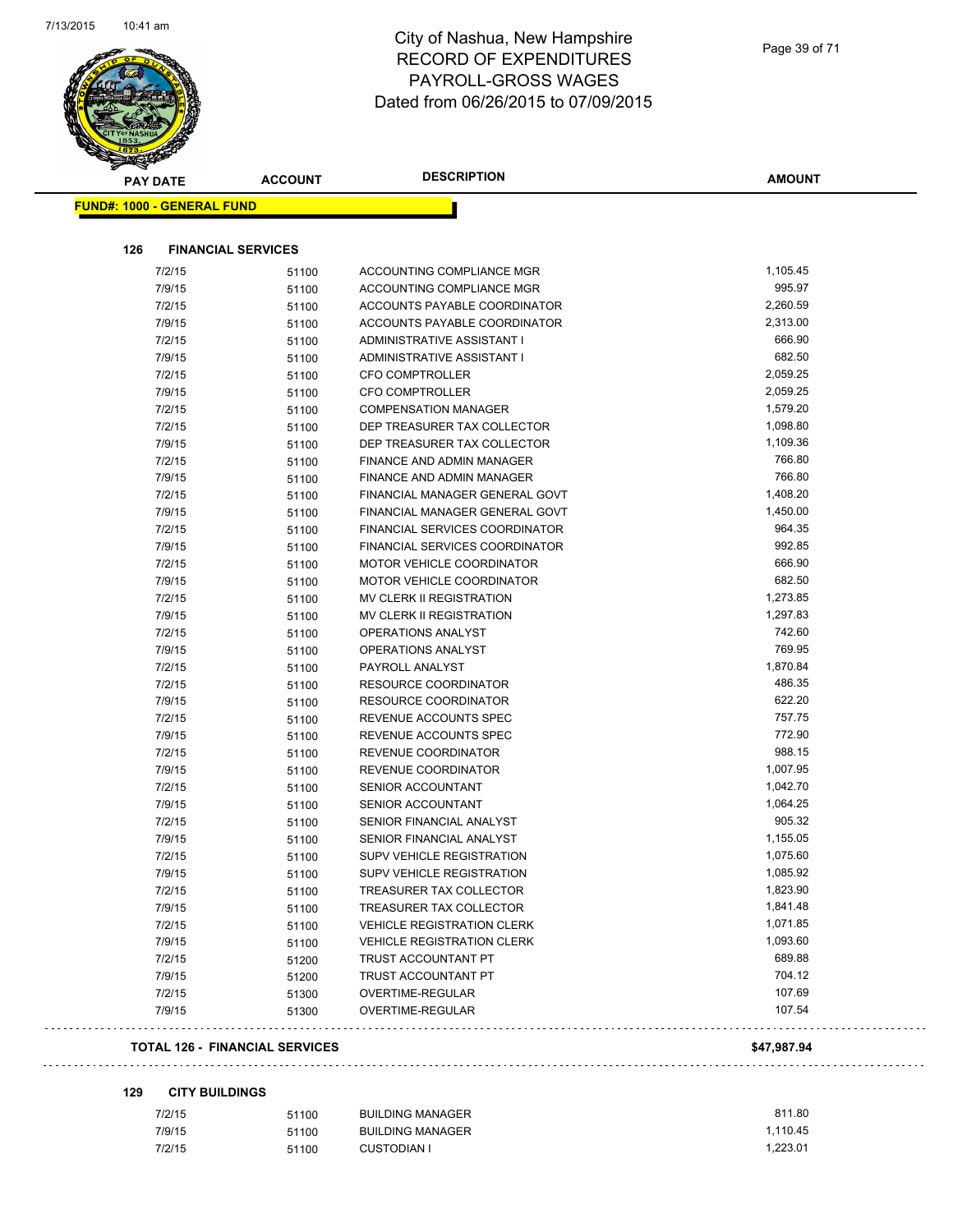Page 40 of 71

|     | <b>PAY DATE</b>                   | <b>ACCOUNT</b> | <b>DESCRIPTION</b>                                               | <b>AMOUNT</b>      |
|-----|-----------------------------------|----------------|------------------------------------------------------------------|--------------------|
|     | <b>FUND#: 1000 - GENERAL FUND</b> |                |                                                                  |                    |
|     |                                   |                |                                                                  |                    |
| 129 | <b>CITY BUILDINGS</b>             |                |                                                                  |                    |
|     | 7/9/15                            | 51100          | <b>CUSTODIAN I</b>                                               | 1,302.67           |
|     | 7/2/15                            | 51100          | <b>MAINTENANCE SPEC</b>                                          | 685.70<br>699.45   |
|     | 7/9/15                            | 51100          | MAINTENANCE SPEC                                                 | 318.45             |
|     | 7/2/15<br>7/9/15                  | 51200<br>51200 | <b>CUSTODIAN I</b><br><b>CUSTODIAN I</b>                         | 324.83             |
|     | 7/9/15                            | 51300          | OVERTIME-REGULAR                                                 | 19.49              |
|     |                                   |                |                                                                  |                    |
|     | <b>TOTAL 129 - CITY BUILDINGS</b> |                |                                                                  | \$6,495.85         |
|     |                                   |                |                                                                  |                    |
| 130 | <b>PURCHASING</b><br>7/2/15       |                | PRINTING TECH MAIL DIST                                          | 999.20             |
|     | 7/9/15                            | 51100          | PRINTING TECH MAIL DIST                                          | 1,019.20           |
|     | 7/2/15                            | 51100<br>51100 | PURCHASING AGENT I                                               | 682.50             |
|     | 7/9/15                            | 51100          | PURCHASING AGENT I                                               | 698.45             |
|     | 7/9/15                            | 51100          | PURCHASING AGENT II                                              | 703.00             |
|     | 7/2/15                            | 51100          | PURCHASING MANAGER                                               | 1,579.20           |
|     | 7/9/15                            | 51100          | PURCHASING MANAGER                                               | 1,579.20           |
|     | 7/2/15                            | 51300          | OVERTIME-REGULAR                                                 | 185.55             |
|     | 7/9/15                            | 51300          | OVERTIME-REGULAR                                                 | 13.10              |
|     | <b>TOTAL 130 - PURCHASING</b>     |                |                                                                  | \$7,459.40         |
|     |                                   |                |                                                                  |                    |
| 131 | <b>HUNT BUILDING</b>              |                |                                                                  | 200.00             |
|     | 7/2/15<br>7/9/15                  | 51200<br>51200 | <b>COMMUNICATIONS DIRECTOR</b><br><b>COMMUNICATIONS DIRECTOR</b> | 200.00             |
|     | <b>TOTAL 131 - HUNT BUILDING</b>  |                |                                                                  | \$400.00           |
|     |                                   |                |                                                                  |                    |
| 132 | <b>ASSESSING</b>                  |                |                                                                  |                    |
|     | 7/2/15                            | 51100          | APPRAISER I                                                      | 877.90             |
|     | 7/9/15                            | 51100          | <b>APPRAISER I</b>                                               | 895.45             |
|     | 7/2/15                            | 51100          | APPRAISER II                                                     | 1,048.70           |
|     | 7/9/15                            | 51100          | <b>APPRAISER II</b>                                              | 1,069.65           |
|     | 7/2/15                            | 51100          | <b>APPRAISER III</b>                                             | 1,194.59           |
|     | 7/9/15                            | 51100          | <b>APPRAISER III</b>                                             | 1,218.50           |
|     | 7/2/15                            | 51100          | ASSESSING ADMIN SPEC I CSR                                       | 621.10             |
|     | 7/9/15                            | 51100          | ASSESSING ADMIN SPEC I CSR                                       | 634.60             |
|     | 7/2/15                            | 51100          | ASSESSING ADMIN SPEC II CSR                                      | 722.30             |
|     | 7/9/15                            | 51100          | ASSESSING ADMIN SPEC II CSR                                      | 740.35<br>913.35   |
|     | 7/2/15<br>7/9/15                  | 51100          | ASSESSING ADMIN SPEC III CSR                                     | 931.60             |
|     |                                   | 51100          | ASSESSING ADMIN SPEC III CSR                                     | 2,120.90           |
|     |                                   |                |                                                                  |                    |
|     | 7/2/15                            | 51100          | CHIEF ASSESSOR GIS MANAGER                                       |                    |
|     | 7/9/15                            | 51100          | CHIEF ASSESSOR GIS MANAGER                                       | 2,141.24           |
|     | 7/2/15                            | 51100          | DEPARTMENT COORDINATOR                                           | 867.35             |
|     | 7/9/15<br>7/2/15                  | 51100<br>51100 | DEPARTMENT COORDINATOR<br>DEPUTY MANAGER APPRAISER IV            | 884.70<br>1,493.05 |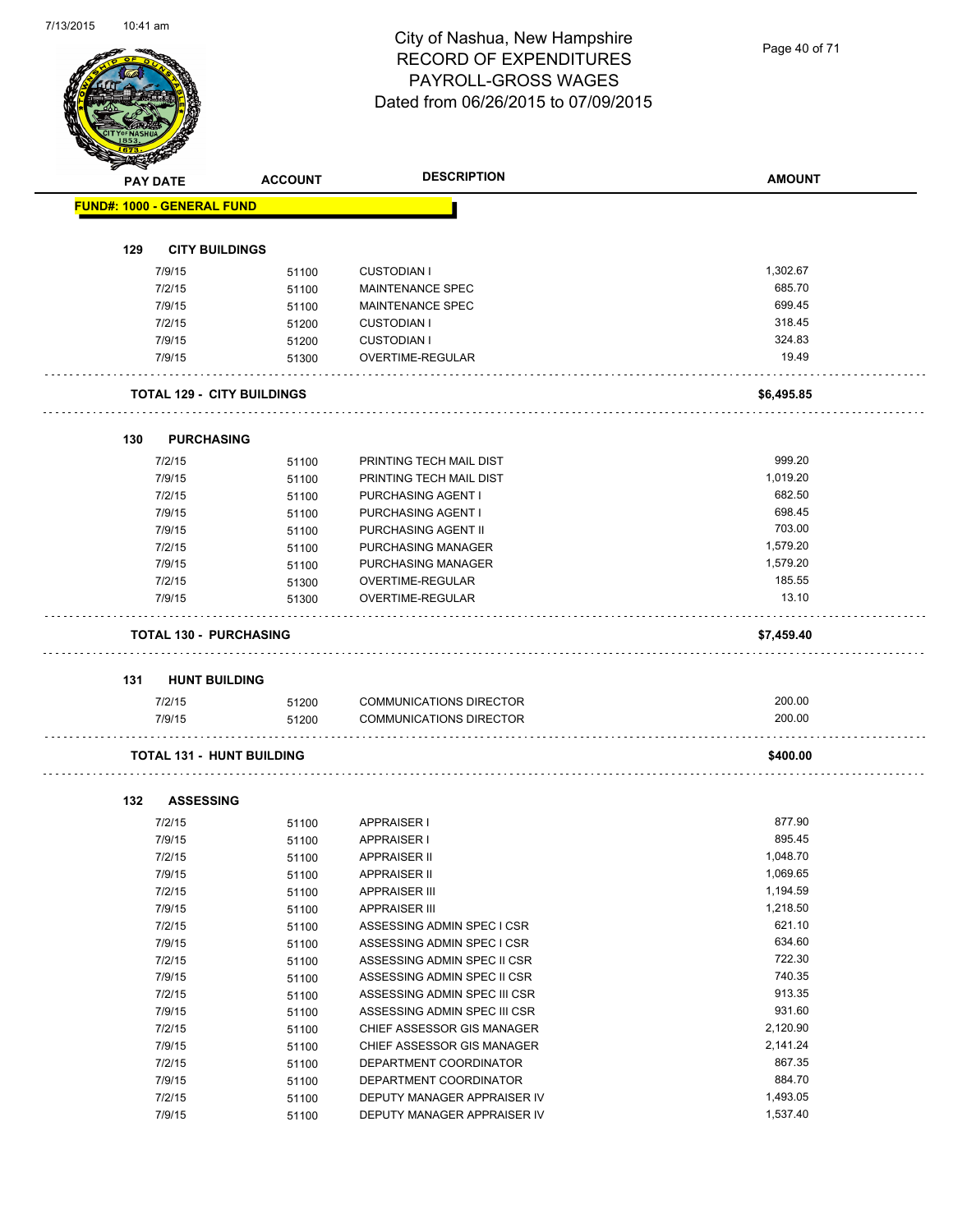

Page 41 of 71

|     | <b>PAY DATE</b>              | <b>ACCOUNT</b>                            | <b>DESCRIPTION</b>                                     | <b>AMOUNT</b>    |
|-----|------------------------------|-------------------------------------------|--------------------------------------------------------|------------------|
|     | FUND#: 1000 - GENERAL FUND   |                                           |                                                        |                  |
|     | <b>TOTAL 132 - ASSESSING</b> |                                           |                                                        | \$19,912.73      |
|     |                              |                                           |                                                        |                  |
| 134 | <b>GIS</b>                   |                                           |                                                        |                  |
|     | 7/2/15                       | 51100                                     | <b>GIS TECHNICIAN II</b>                               | 1,072.10         |
|     | 7/9/15                       | 51100                                     | <b>GIS TECHNICIAN II</b>                               | 1,094.30         |
|     | <b>TOTAL 134 - GIS</b>       |                                           |                                                        | \$2,166.40       |
| 140 |                              | <b>PINEWOOD CEMETERY</b>                  |                                                        |                  |
|     | 7/2/15                       | 51400                                     | <b>WAGES TEMP-SEASONAL</b>                             | 1,050.00         |
|     |                              | <b>TOTAL 140 - PINEWOOD CEMETERY</b>      |                                                        | \$1,050.00       |
| 142 |                              | <b>WOODLAWN CEMETERY</b>                  |                                                        |                  |
|     | 7/2/15                       | 51100                                     | <b>GROUNDSKEEPER CEMETERY</b>                          | 1,301.50         |
|     | 7/9/15                       | 51100                                     | <b>GROUNDSKEEPER CEMETERY</b>                          | 1,339.70         |
|     | 7/2/15                       | 51100                                     | SUBFOREMAN CEMETERY                                    | 744.15           |
|     | 7/9/15                       | 51100                                     | SUBFOREMAN CEMETERY                                    | 766.05           |
|     | 7/2/15                       | 51100                                     | SUPERINTENDENT CEMETERY I                              | 1,044.70         |
|     | 7/9/15                       |                                           | SUPERINTENDENT CEMETERY I                              | 1,075.60         |
|     | 7/9/15                       | 51100<br>51400                            | WAGES TEMP-SEASONAL                                    | 457.50           |
|     |                              |                                           |                                                        |                  |
|     |                              | <b>TOTAL 142 - WOODLAWN CEMETERY</b>      |                                                        | \$6,729.20       |
| 144 |                              | <b>EDGEWOOD &amp; SUBURBAN CEMETERIES</b> |                                                        |                  |
|     |                              |                                           |                                                        |                  |
|     | 7/2/15                       | 51100                                     | <b>GROUNDSKEEPER CEMETERY</b>                          | 1,127.15         |
|     | 7/9/15                       | 51100                                     | <b>GROUNDSKEEPER CEMETERY</b>                          | 1,160.05         |
|     | 7/2/15                       | 51100                                     | SUBFOREMAN CEMETERY                                    | 811.80           |
|     | 7/9/15                       | 51100                                     | <b>SUBFOREMAN CEMETERY</b>                             | 835.75           |
|     | 7/2/15                       | 51100                                     | SUPERINTENDENT CEMETERY II                             | 1,148.25         |
|     | 7/9/15                       | 51100                                     | SUPERINTENDENT CEMETERY II                             | 1,159.29         |
|     | 7/2/15                       | 51400                                     | WAGES TEMP-SEASONAL                                    | 1,622.50         |
|     | 7/9/15                       | 51400                                     | WAGES TEMP-SEASONAL                                    | 1,280.00         |
|     |                              |                                           | <b>TOTAL 144 - EDGEWOOD &amp; SUBURBAN CEMETERIES</b>  | \$9,144.79       |
| 150 | <b>POLICE</b>                |                                           |                                                        |                  |
|     | 7/2/15                       | 51100                                     | <b>1ST YEAR OFFICERS</b>                               | 10,485.20        |
|     | 7/9/15                       | 51100                                     | <b>1ST YEAR OFFICERS</b>                               | 10,622.36        |
|     | 7/2/15                       |                                           | <b>ACCOUNT CLERK III</b>                               | 1,464.60         |
|     | 7/9/15                       | 51100                                     | <b>ACCOUNT CLERK III</b>                               | 1,486.59         |
|     |                              | 51100                                     |                                                        |                  |
|     | 7/2/15                       | 51100                                     | ADMINISTRATIVE PROJECT SPEC                            | 1,248.00         |
|     | 7/9/15                       | 51100                                     | ADMINISTRATIVE PROJECT SPEC                            | 1,285.00         |
|     | 7/2/15                       | 51100                                     | ANIMAL CONTROL OFFICER                                 | 927.39           |
|     | 7/9/15                       | 51100                                     | ANIMAL CONTROL OFFICER                                 | 938.53           |
|     | 7/2/15<br>7/9/15             | 51100<br>51100                            | ASSISTANT RECORDS MANAGER<br>ASSISTANT RECORDS MANAGER | 962.10<br>962.10 |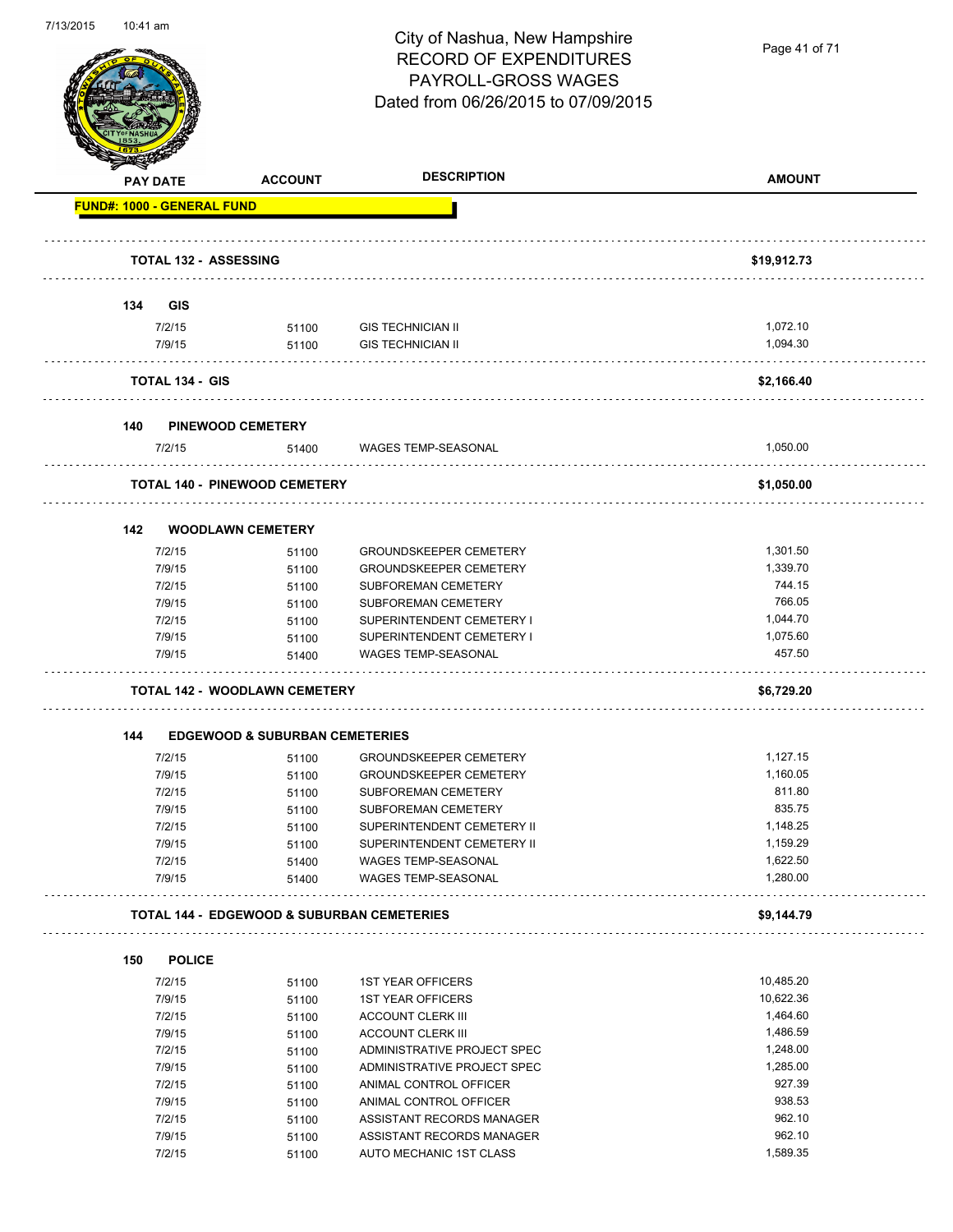

Page 42 of 71

| <b>PAY DATE</b>                   | <b>ACCOUNT</b> | <b>DESCRIPTION</b>                                       | <b>AMOUNT</b>        |
|-----------------------------------|----------------|----------------------------------------------------------|----------------------|
| <b>FUND#: 1000 - GENERAL FUND</b> |                |                                                          |                      |
|                                   |                |                                                          |                      |
|                                   |                |                                                          |                      |
| 150<br><b>POLICE</b>              |                |                                                          |                      |
| 7/9/15                            | 51100          | AUTO MECHANIC 1ST CLASS                                  | 1,613.11             |
| 7/2/15                            | 51100          | <b>BUILDING MAINTENANCE SUPV</b>                         | 962.00               |
| 7/9/15                            | 51100          | <b>BUILDING MAINTENANCE SUPV</b>                         | 962.00               |
| 7/2/15                            | 51100          | <b>CAPTAIN</b>                                           | 14,029.45            |
| 7/9/15                            | 51100          | <b>CAPTAIN</b>                                           | 14,176.87            |
| 7/2/15                            | 51100          | CHIEF OF POLICE                                          | 2,524.30             |
| 7/9/15                            | 51100          | CHIEF OF POLICE                                          | 2,554.60             |
| 7/2/15                            | 51100          | COMM TECH ALL DESIGNATIONS                               | 9,208.30             |
| 7/9/15                            | 51100          | COMM TECH ALL DESIGNATIONS                               | 9,352.40             |
| 7/2/15                            | 51100          | COMMUNITY POLICE COORD CEMD                              | 1,266.80             |
| 7/9/15                            | 51100          | COMMUNITY POLICE COORD CEMD                              | 1,266.80             |
| 7/2/15                            | 51100          | <b>CRIME ANALYST</b>                                     | 1,229.75             |
| 7/9/15                            | 51100          | <b>CRIME ANALYST</b>                                     | 1,248.20             |
| 7/2/15                            | 51100          | <b>CUSTODIAN II</b>                                      | 741.45               |
| 7/9/15                            | 51100          | <b>CUSTODIAN II</b>                                      | 752.58               |
| 7/2/15                            | 51100          | <b>CUSTODIAN III</b>                                     | 1,449.35             |
| 7/9/15                            | 51100          | <b>CUSTODIAN III</b>                                     | 1,471.07             |
| 7/2/15                            | 51100          | DEPUTY CHIEF OF POLICE                                   | 4,336.25             |
| 7/9/15                            | 51100          | DEPUTY CHIEF OF POLICE                                   | 4,388.27             |
| 7/2/15                            | 51100          | <b>DETENTION SPEC</b>                                    | 837.65               |
| 7/9/15                            | 51100          | <b>DETENTION SPEC</b>                                    | 850.22               |
| 7/2/15                            | 51100          | DISPATCHERS ALL DESIGNATIONS                             | 5,413.40             |
| 7/9/15                            | 51100          | DISPATCHERS ALL DESIGNATIONS                             | 5,496.75             |
| 7/2/15                            | 51100          | FLEET MAINTENANCE ASST SUPV                              | 900.80<br>900.80     |
| 7/9/15                            | 51100          | FLEET MAINTENANCE ASST SUPV                              |                      |
| 7/2/15                            | 51100          | IT MANAGER/SOFTWARE SPECIALIST                           | 1,616.40<br>1,616.40 |
| 7/9/15<br>7/2/15                  | 51100          | IT MANAGER/SOFTWARE SPECIALIST<br><b>LEGAL SECRETARY</b> | 678.40               |
|                                   | 51100          | <b>LEGAL SECRETARY</b>                                   | 688.57               |
| 7/9/15<br>7/2/15                  | 51100          | LIEUTENANT                                               | 15,484.00            |
| 7/9/15                            | 51100          | LIEUTENANT                                               | 15,573.13            |
| 7/2/15                            | 51100          | NPD BUSINESS COORDINATOR                                 | 923.10               |
| 7/9/15                            | 51100          | NPD BUSINESS COORDINATOR                                 | 923.10               |
| 7/2/15                            | 51100          | <b>NPD BUSINESS MANAGER</b>                              | 1,709.65             |
| 7/9/15                            | 51100<br>51100 | NPD BUSINESS MANAGER                                     | 1,726.06             |
| 7/2/15                            | 51100          | NPD NETWORK ADMINISTRATOR                                | 1,288.45             |
| 7/9/15                            | 51100          | NPD NETWORK ADMINISTRATOR                                | 1,288.45             |
| 7/2/15                            | 51100          | PARALEGAL                                                | 948.65               |
| 7/9/15                            | 51100          | PARALEGAL                                                | 962.90               |
| 7/2/15                            | 51100          | PATROLMAN ALL RANKS                                      | 153,621.59           |
| 7/9/15                            | 51100          | PATROLMAN ALL RANKS                                      | 156,683.57           |
| 7/2/15                            | 51100          | POLICE ATTORNEY                                          | 1,561.60             |
| 7/9/15                            | 51100          | POLICE ATTORNEY                                          | 1,561.60             |
| 7/2/15                            | 51100          | <b>RECORDS &amp; COMMUNICATIONS MGR</b>                  | 1,486.65             |
| 7/9/15                            | 51100          | <b>RECORDS &amp; COMMUNICATIONS MGR</b>                  | 1,486.65             |
| 7/2/15                            | 51100          | <b>RECORDS TECHNICIAN I</b>                              | 1,900.30             |
| 7/9/15                            | 51100          | <b>RECORDS TECHNICIAN I</b>                              | 1,928.83             |
| 7/2/15                            | 51100          | RECORDS TECHNICIAN II                                    | 824.10               |
| 7/9/15                            | 51100          | RECORDS TECHNICIAN II                                    | 836.46               |
| 7/2/15                            | 51100          | SEC DOMESTIC VIOLENCE UNIT                               | 701.05               |
| 7/9/15                            | 51100          | SEC DOMESTIC VIOLENCE UNIT                               | 711.59               |
| 7/2/15                            | 51100          | SECRETARIAL SUPV DET BUREAU                              | 882.80               |
|                                   |                |                                                          |                      |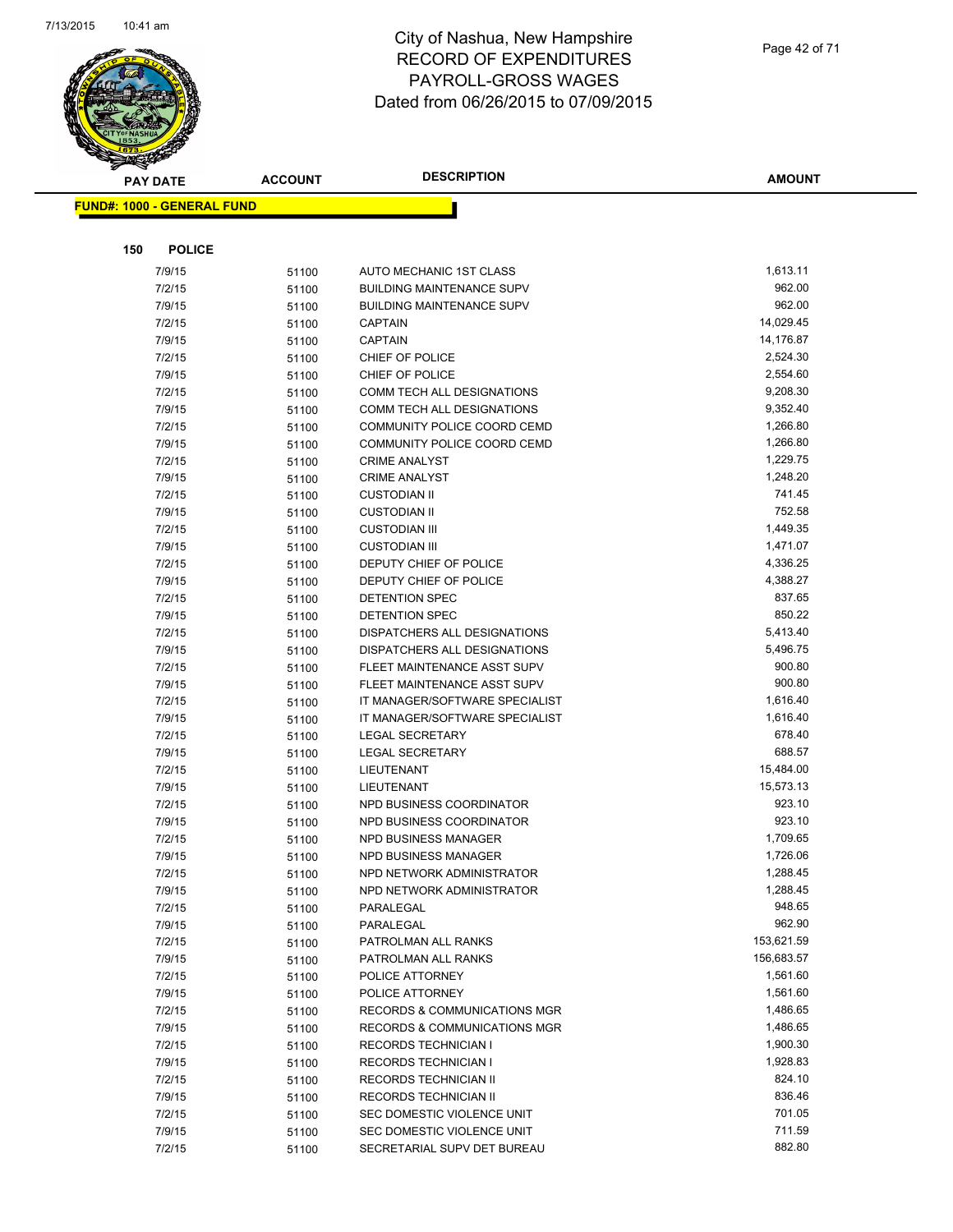

| <b>PAY DATE</b>                   | <b>ACCOUNT</b> | <b>DESCRIPTION</b>             | <b>AMOUNT</b> |
|-----------------------------------|----------------|--------------------------------|---------------|
| <b>FUND#: 1000 - GENERAL FUND</b> |                |                                |               |
| <b>POLICE</b><br>150              |                |                                |               |
| 7/9/15                            | 51100          | SECRETARIAL SUPV DET BUREAU    | 882.80        |
| 7/2/15                            | 51100          | <b>SECRETARY III</b>           | 2,728.95      |
| 7/9/15                            | 51100          | <b>SECRETARY III</b>           | 2,769.86      |
| 7/2/15                            | 51100          | <b>SECRETARY V</b>             | 1,624.60      |
| 7/9/15                            | 51100          | <b>SECRETARY V</b>             | 1,648.99      |
| 7/2/15                            | 51100          | <b>SECRETARY VI</b>            | 772.55        |
| 7/9/15                            | 51100          | <b>SECRETARY VI</b>            | 784.13        |
| 7/2/15                            | 51100          | <b>SERGEANT</b>                | 36,347.86     |
| 7/9/15                            | 51100          | <b>SERGEANT</b>                | 36,459.02     |
| 7/2/15                            | 51100          | <b>SHIFT LEADER</b>            | 1,947.71      |
| 7/9/15                            | 51100          | SHIFT LEADER                   | 1,971.59      |
| 7/2/15                            |                | SUPV POLICE FLEET              | 1,222.00      |
| 7/9/15                            | 51100<br>51100 | SUPV POLICE FLEET              | 1,222.00      |
| 7/2/15                            | 51200          | <b>ACCREDITATION MANAGER</b>   | 1,043.20      |
| 7/9/15                            | 51200          | <b>ACCREDITATION MANAGER</b>   | 1,056.24      |
| 7/2/15                            | 51200          | DETENTION SPEC                 | 716.64        |
| 7/9/15                            | 51200          | DETENTION SPEC                 | 730.08        |
| 7/2/15                            | 51200          | POLICE ATTORNEY PT             | 1,208.96      |
| 7/9/15                            | 51200          | POLICE ATTORNEY PT             | 1,208.96      |
| 7/2/15                            | 51200          | PRISONER TRANSPORT OFFICER     | 775.80        |
| 7/9/15                            |                | PRISONER TRANSPORT OFFICER     | 787.44        |
| 7/9/15                            | 51200<br>51200 | SENIOR RELATIONS SPECIALIST    | 678.50        |
| 6/23/15                           |                | OVERTIME-REGULAR               | (216.24)      |
| 7/2/15                            | 51300<br>51300 | OVERTIME-REGULAR               | 2,926.18      |
| 7/9/15                            | 51300          | OVERTIME-REGULAR               | 12,216.12     |
| 7/9/15                            | 51309          | <b>OVERTIME-TRAINING</b>       | 406.80        |
| 7/2/15                            | 51315          | <b>OVERTIME-WITNESS</b>        | 4,581.70      |
| 7/9/15                            | 51315          | <b>OVERTIME-WITNESS</b>        | 2,803.17      |
| 7/2/15                            | 51322          | OVERTIME-INVESTIGATIVE         | 4,576.56      |
| 7/9/15                            | 51322          | OVERTIME-INVESTIGATIVE         | 3,482.27      |
| 7/2/15                            | 51330          | OVERTIME-COVERAGE              | 1,523.56      |
| 7/9/15                            | 51330          | OVERTIME-COVERAGE              | 3,741.79      |
| 7/2/15                            | 51412          | WAGES PER DIEM                 | 1,312.00      |
| 7/9/15                            | 51412          | WAGES PER DIEM                 | 1,076.25      |
| 7/2/15                            | 51600          | <b>LONGEVITY</b>               | 500.00        |
| 7/9/15                            | 51600          | LONGEVITY                      | 3,053.14      |
| 7/9/15                            | 51628          | <b>EXTRA HOLIDAY</b>           | 52,548.47     |
| 7/2/15                            | 61107          | <b>CLOTHING &amp; UNIFORMS</b> | 15,913.67     |
| 7/9/15                            | 61107          | <b>CLOTHING &amp; UNIFORMS</b> | (566.15)      |
| TOTAL 150 - POLICE                |                |                                | \$697,985.61  |

| 7/2/15 | 51100 | ADMINISTRATIVE ASSISTANT II    | 2.278.50 |
|--------|-------|--------------------------------|----------|
| 7/9/15 | 51100 | ADMINISTRATIVE ASSISTANT II    | 2.335.55 |
| 7/2/15 | 51100 | <b>ASST FIRE CHIEF</b>         | 1.876.96 |
| 7/9/15 | 51100 | ASST FIRE CHIEF                | 2.066.16 |
| 7/2/15 | 51100 | ASST SUPERINTENDENT FIRE ALARM | 1.512.76 |
| 7/9/15 | 51100 | ASST SUPERINTENDENT FIRE ALARM | 1.512.76 |
| 7/2/15 | 51100 | ASST SUPERINTENDENT FIRE FLEET | 1.497.76 |
| 7/9/15 | 51100 | ASST SUPERINTENDENT FIRE FLEET | 1.497.76 |

Page 43 of 71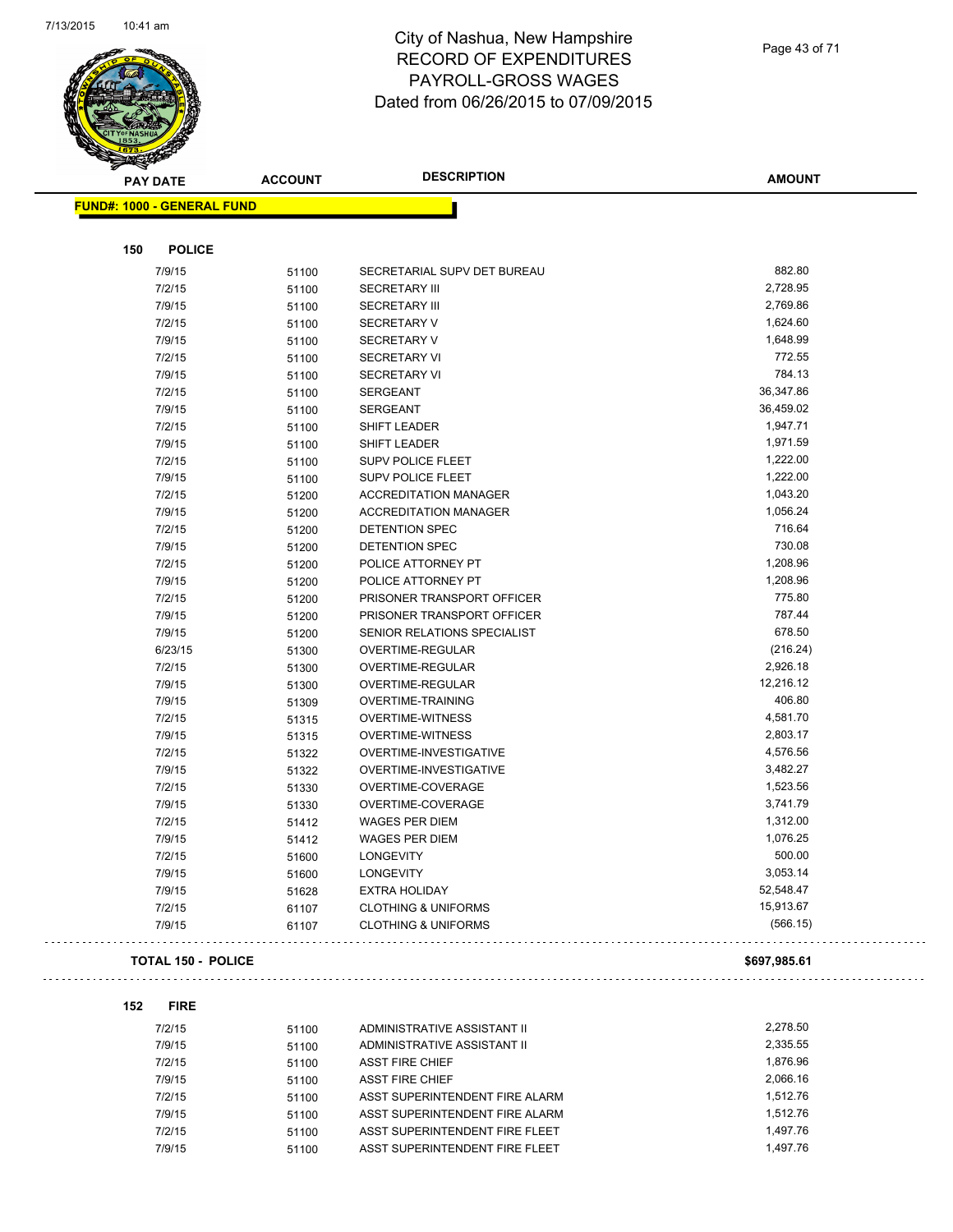

| <b>PAY DATE</b>                   | <b>ACCOUNT</b> | <b>DESCRIPTION</b>                    | <b>AMOUNT</b> |
|-----------------------------------|----------------|---------------------------------------|---------------|
| <b>FUND#: 1000 - GENERAL FUND</b> |                |                                       |               |
|                                   |                |                                       |               |
| 152<br><b>FIRE</b>                |                |                                       |               |
| 7/2/15                            | 51100          | ASST SUPERINTENDENT PREVENTION        | 1,512.76      |
| 7/9/15                            | 51100          | <b>ASST SUPERINTENDENT PREVENTION</b> | 1,512.76      |
| 7/2/15                            | 51100          | <b>CAPTAIN</b>                        | 10,637.81     |
| 7/9/15                            | 51100          | <b>CAPTAIN</b>                        | 10,637.80     |
| 7/2/15                            | 51100          | CAPTAIN FIRE TRAINING SAFETY          | 1,704.12      |
| 7/9/15                            | 51100          | <b>CAPTAIN FIRE TRAINING SAFETY</b>   | 1,704.12      |
| 7/2/15                            | 51100          | <b>DEPUTY FIRE CHIEF</b>              | 5,254.74      |
| 7/9/15                            | 51100          | <b>DEPUTY FIRE CHIEF</b>              | 72,487.43     |
| 7/2/15                            | 51100          | <b>EXEC ASST BUSINESS COORD</b>       | 1,070.15      |
| 7/9/15                            | 51100          | EXEC ASST BUSINESS COORD              | 1,091.55      |
| 7/2/15                            | 51100          | <b>FIRE CHIEF</b>                     | 2,292.80      |
| 7/9/15                            | 51100          | <b>FIRE CHIEF</b>                     | 2,292.80      |
| 7/2/15                            | 51100          | FIRE DISPATCH ALL RANKS               | 6,999.76      |
| 7/9/15                            | 51100          | FIRE DISPATCH ALL RANKS               | 7,103.03      |
| 7/2/15                            | 51100          | FIRE DISPATCHER CLERK TRAINER         | 1,531.02      |
| 7/9/15                            | 51100          | FIRE DISPATCHER CLERK TRAINER         | 1,531.02      |
| 7/2/15                            | 51100          | FIRE LIEUTENANT                       | 39,341.30     |
| 7/9/15                            | 51100          | <b>FIRE LIEUTENANT</b>                | 38,543.11     |
| 7/2/15                            | 51100          | <b>FIRE MECHANIC</b>                  | 1,341.20      |
| 7/9/15                            | 51100          | <b>FIRE MECHANIC</b>                  | 1,341.20      |
| 7/2/15                            | 51100          | FIRE TRAINING OFFICER                 | 1,482.96      |
| 7/9/15                            | 51100          | FIRE TRAINING OFFICER                 | 1,482.96      |
| 7/2/15                            | 51100          | FIREFIGHTERS ALL RANKS                | 125,588.48    |
| 7/9/15                            | 51100          | FIREFIGHTERS ALL RANKS                | 125,588.54    |
| 7/2/15                            | 51100          | SUPERINTENDENT FIRE ALARM             | 1,670.56      |
| 7/9/15                            | 51100          | SUPERINTENDENT FIRE ALARM             | 1,670.56      |
| 7/2/15                            | 51100          | SUPERINTENDENT FIRE FLEET             | 1,670.56      |
| 7/9/15                            | 51100          | SUPERINTENDENT FIRE FLEET             | 1,670.56      |
| 7/2/15                            | 51100          | SUPERINTENDENT FIRE PREVENTION        | 1,670.56      |
| 7/9/15                            | 51100          | SUPERINTENDENT FIRE PREVENTION        | 1,670.56      |
| 7/9/15                            | 51300          | OVERTIME-REGULAR                      | 1,214.39      |
| 7/2/15                            | 51330          | OVERTIME-COVERAGE                     | 12,213.61     |
| 7/9/15                            | 51330          | OVERTIME-COVERAGE                     | 15,538.74     |
| 7/9/15                            | 51628          | <b>EXTRA HOLIDAY</b>                  | 51,041.01     |
| 7/2/15                            | 51650          | <b>ADDITIONAL HOURS</b>               | 27,547.91     |
| 7/9/15                            | 51650          | <b>ADDITIONAL HOURS</b>               | 35,373.22     |
| 7/2/15                            | 51700          | <b>STIPENDS</b>                       | 4,406.17      |
| 7/9/15                            | 51700          | <b>STIPENDS</b>                       | 4,408.20      |
| <b>TOTAL 152 - FIRE</b>           |                |                                       | \$640,418.24  |

| 7/2/15 | 51100 | <b>BUILDING AND UTILITIES INSPCTR</b> | 3.314.20 |
|--------|-------|---------------------------------------|----------|
| 7/9/15 | 51100 | <b>BUILDING AND UTILITIES INSPCTR</b> | 3,380.60 |
| 7/2/15 | 51100 | <b>BUILDING DEPARTMENT MANAGER</b>    | 1,408.20 |
| 7/9/15 | 51100 | <b>BUILDING DEPARTMENT MANAGER</b>    | 1.450.00 |
| 7/2/15 | 51100 | PERMIT TECHNICIAN I                   | 618.60   |
| 7/9/15 | 51100 | PERMIT TECHNICIAN I                   | 631.40   |
| 7/2/15 | 51100 | PERMIT TECHNICIAN III                 | 758.85   |
| 7/9/15 | 51100 | PERMIT TECHNICIAN III                 | 777.85   |
| 7/2/15 | 51100 | <b>PLANS EXAMINER</b>                 | 1.162.76 |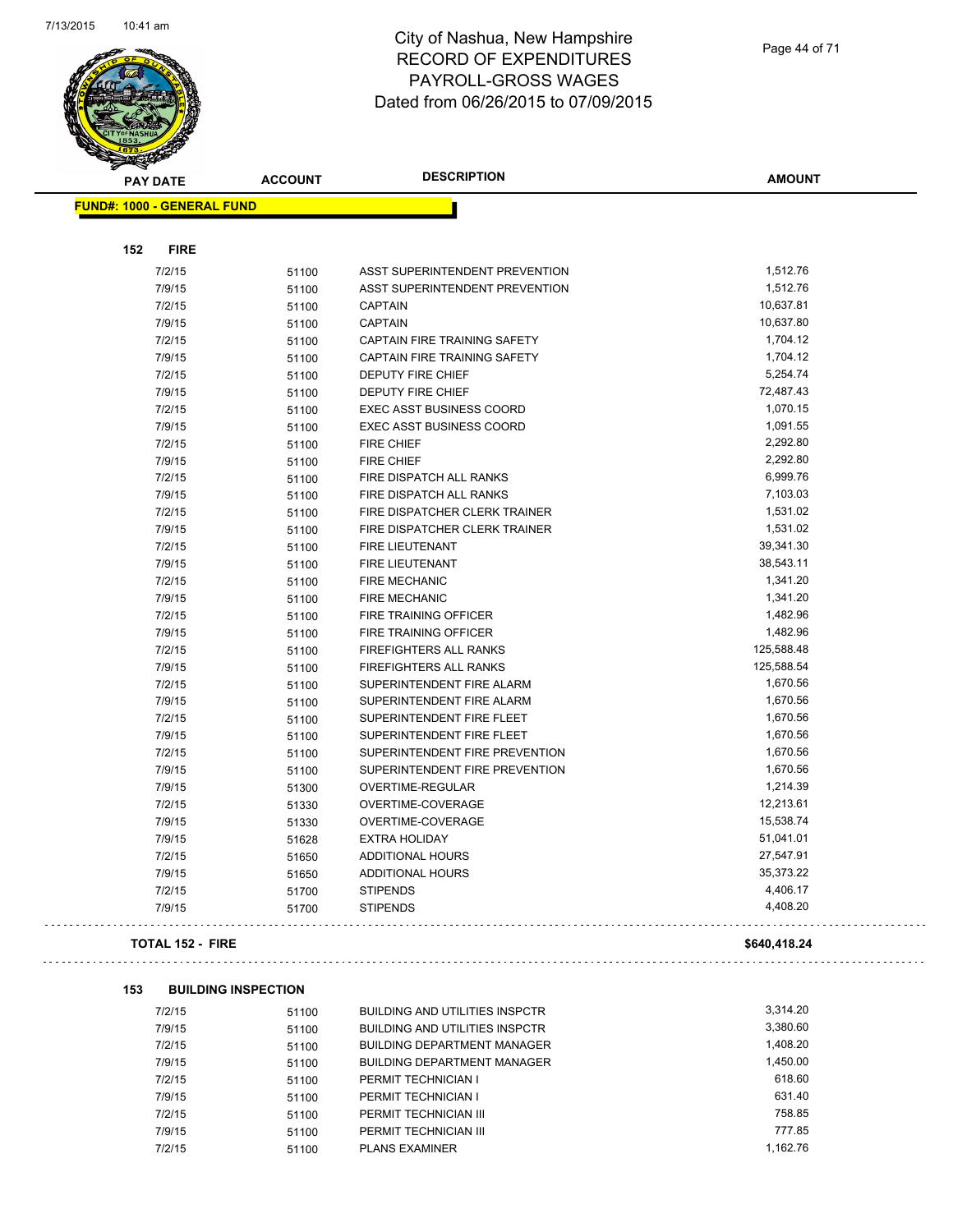# City of Nashua, New Hampshire RECORD OF EXPENDITURES PAYROLL-GROSS WAGES

|     |                                   |                                            | <b>RECORD OF EXPENDITURES</b><br>PAYROLL-GROSS WAGES<br>Dated from 06/26/2015 to 07/09/2015 | Page 45 of 71    |
|-----|-----------------------------------|--------------------------------------------|---------------------------------------------------------------------------------------------|------------------|
|     | <b>PAY DATE</b>                   | <b>ACCOUNT</b>                             | <b>DESCRIPTION</b>                                                                          | <b>AMOUNT</b>    |
|     | <b>FUND#: 1000 - GENERAL FUND</b> |                                            |                                                                                             |                  |
| 153 |                                   | <b>BUILDING INSPECTION</b>                 |                                                                                             |                  |
|     | 7/9/15                            | 51100                                      | <b>PLANS EXAMINER</b>                                                                       | 1,186.05         |
|     | 7/2/15                            | 51200                                      | <b>BUILDING AND UTILITIES INSPCTR</b>                                                       | 789.85           |
|     | 7/9/15                            | 51200                                      | <b>BUILDING AND UTILITIES INSPCTR</b>                                                       | 805.65           |
|     |                                   | <b>TOTAL 153 - BUILDING INSPECTION</b>     |                                                                                             | \$16,284.01      |
|     |                                   |                                            |                                                                                             |                  |
| 155 |                                   | <b>CODE ENFORCEMENT</b>                    |                                                                                             |                  |
|     | 7/2/15                            | 51100                                      | <b>CODE ENFORCEMENT OFFICER II</b>                                                          | 2,082.70         |
|     | 7/9/15                            | 51100                                      | CODE ENFORCEMENT OFFICER II                                                                 | 2,124.35         |
|     | 7/2/15                            | 51100                                      | MGR CODE ENFORCEMENT DEPT                                                                   | 1,328.20         |
|     | 7/9/15                            | 51100                                      | MGR CODE ENFORCEMENT DEPT                                                                   | 1,367.60         |
|     |                                   | <b>TOTAL 155 - CODE ENFORCEMENT</b>        |                                                                                             | \$6,902.85       |
| 156 |                                   | <b>EMERGENCY MANAGEMENT</b>                |                                                                                             |                  |
|     | 7/2/15                            | 51100                                      | <b>EMERGENCY MANAGEMENT DIRECTOR</b>                                                        | 1,485.70         |
|     | 7/9/15                            | 51100                                      | EMERGENCY MANAGEMENT DIRECTOR                                                               | 1,485.70         |
|     |                                   | <b>TOTAL 156 - EMERGENCY MANAGEMENT</b>    |                                                                                             | \$2,971.40       |
|     |                                   |                                            |                                                                                             |                  |
| 157 |                                   | <b>CITYWIDE COMMUNICATIONS</b>             |                                                                                             |                  |
|     | 7/2/15                            | 51100                                      | COMM SYS ENGR TECH                                                                          | 1,512.40         |
|     | 7/9/15                            | 51100                                      | <b>COMM SYS ENGR TECH</b>                                                                   | 1,512.40         |
|     | 7/2/15                            | 51200                                      | RADIO SYSTEMS MANAGER                                                                       | 1,283.52         |
|     | 7/9/15                            | 51200                                      | RADIO SYSTEMS MANAGER                                                                       | 1,283.52         |
|     |                                   | <b>TOTAL 157 - CITYWIDE COMMUNICATIONS</b> |                                                                                             | \$5,591.84       |
|     |                                   |                                            |                                                                                             |                  |
| 160 |                                   | <b>PUBLIC WORKS-ADMIN/ENGINEERING</b>      |                                                                                             |                  |
|     | 7/2/15                            | 51100                                      | ADMINISTRATIVE ASSISTANT II                                                                 | 687.40<br>704.60 |
|     | 7/9/15<br>7/2/15                  | 51100                                      | ADMINISTRATIVE ASSISTANT II<br>CITIZEN SERVICES COORDINATOR                                 | 745.20           |
|     | 7/9/15                            | 51100<br>51100                             | CITIZEN SERVICES COORDINATOR                                                                | 763.50           |
|     | 7/2/15                            | 51100                                      | <b>CITY ENGINEER</b>                                                                        | 1,014.20         |
|     | 7/9/15                            | 51100                                      | <b>CITY ENGINEER</b>                                                                        | 1,023.95         |
|     | 7/2/15                            | 51100                                      | CONST INSP ENGINEERING ASST                                                                 | 928.95           |
|     | 7/9/15                            | 51100                                      | CONST INSP ENGINEERING ASST                                                                 | 947.55           |
|     | 7/2/15                            | 51100                                      | DEPUTY MANAGER OF ENGINEERING                                                               | 690.10           |
|     | 7/9/15                            | 51100                                      | DEPUTY MANAGER OF ENGINEERING                                                               | 710.65           |
|     | 7/2/15                            | 51100                                      | DIRECTOR PUBLIC WORKS                                                                       | 1,484.40         |
|     | 7/9/15                            | 51100                                      | DIRECTOR PUBLIC WORKS                                                                       | 1,484.40         |
|     | 7/2/15                            | 51100                                      | DIVISION OPERATIONS MANAGER                                                                 | 1,413.40         |
|     | 7/9/15                            | 51100                                      | DIVISION OPERATIONS MANAGER                                                                 | 1,455.50         |
|     | 7/2/15                            | 51100                                      | DPW CONTRACT ADMINISTRATOR                                                                  | 333.85           |
|     | 7/9/15                            | 51100                                      | DPW CONTRACT ADMINISTRATOR                                                                  | 340.55           |
|     | 7/2/15                            | 51100                                      | <b>ENGINEERING INSPECTORS</b>                                                               | 1,863.40         |
|     | 7/9/15                            | 51100                                      | <b>ENGINEERING INSPECTORS</b>                                                               | 1,904.85         |
|     | 7/2/15                            | 51100                                      | <b>EXECUTIVE ASSISTANT</b>                                                                  | 67.01            |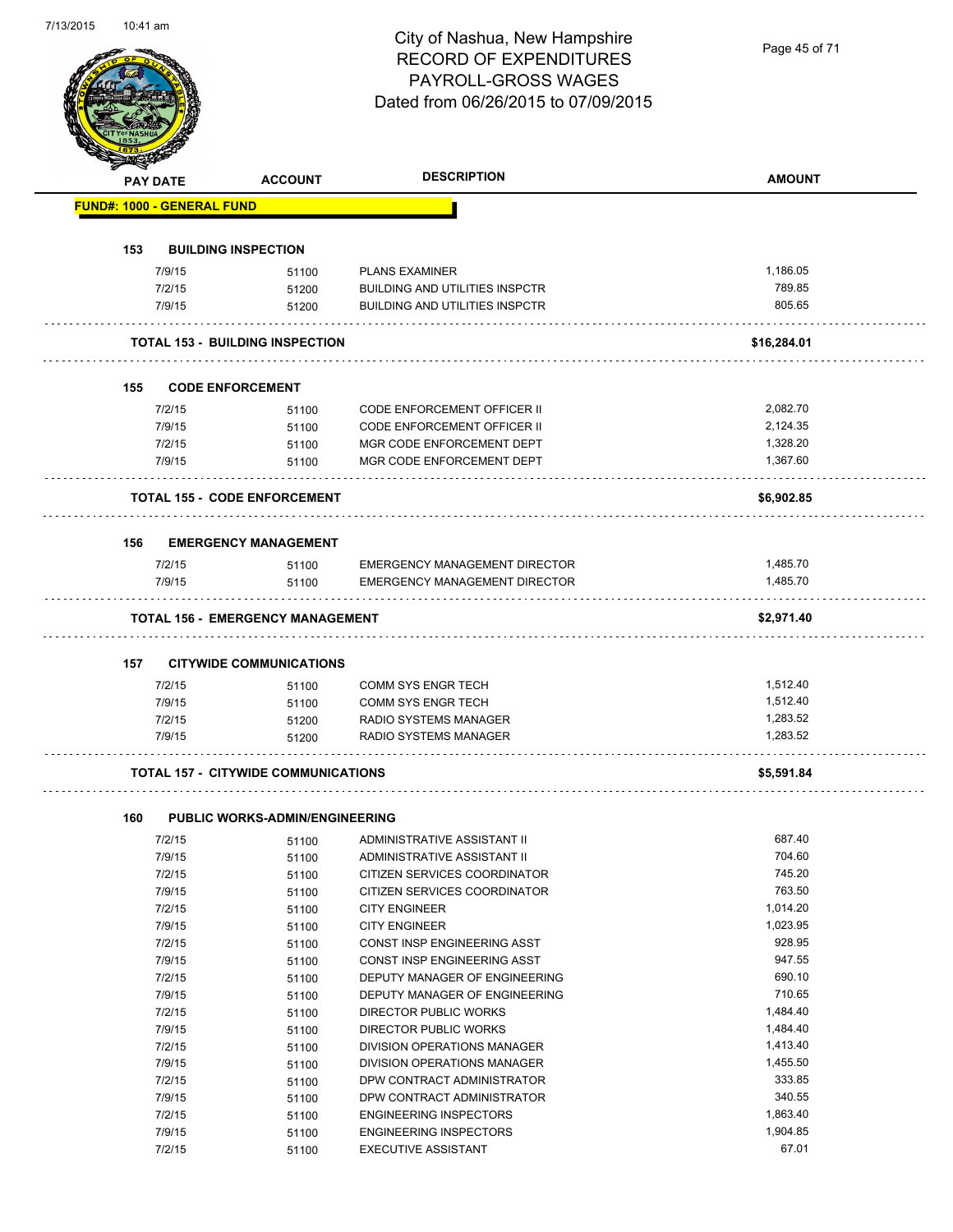|                                   |                                                   | Dated from 06/26/2015 to 07/09/2015                     |                      |
|-----------------------------------|---------------------------------------------------|---------------------------------------------------------|----------------------|
| <b>PAY DATE</b>                   | <b>ACCOUNT</b>                                    | <b>DESCRIPTION</b>                                      | <b>AMOUNT</b>        |
| <b>FUND#: 1000 - GENERAL FUND</b> |                                                   |                                                         |                      |
|                                   |                                                   |                                                         |                      |
| 160                               | <b>PUBLIC WORKS-ADMIN/ENGINEERING</b>             |                                                         |                      |
| 7/9/15                            | 51100                                             | <b>EXECUTIVE ASSISTANT</b>                              | 206.97               |
| 7/2/15                            | 51100                                             | <b>SENIOR FOREMAN</b>                                   | 1,285.00             |
| 7/9/15                            | 51100                                             | <b>SENIOR FOREMAN</b>                                   | 1,297.36             |
| 7/2/15                            | 51100                                             | <b>SENIOR STAFF ENGINEER</b>                            | 426.90               |
| 7/9/15                            | 51100                                             | <b>SENIOR STAFF ENGINEER</b>                            | 439.55               |
| 7/2/15                            | 51100                                             | <b>SENIOR TRAFFIC ENGINEER</b>                          | 1,579.20             |
| 7/9/15<br>7/2/15                  | 51100                                             | <b>SENIOR TRAFFIC ENGINEER</b><br><b>STAFF ENGINEER</b> | 1,626.11<br>1,219.70 |
|                                   | 51100                                             |                                                         | 1,219.70             |
| 7/9/15<br>7/2/15                  | 51100                                             | <b>STAFF ENGINEER</b><br>STREET CONSTRUCTION ENGINEER   | 1,312.00             |
| 7/9/15                            | 51100                                             | STREET CONSTRUCTION ENGINEER                            | 1,324.57             |
|                                   | 51100                                             |                                                         | 1,126.96             |
| 7/2/15<br>7/9/15                  | 51100                                             | <b>SURVEY TECHNICIAN</b><br><b>SURVEY TECHNICIAN</b>    | 1,149.50             |
|                                   | 51100                                             |                                                         | 18.03                |
| 7/9/15                            | 51300                                             | OVERTIME-REGULAR                                        |                      |
|                                   | <b>TOTAL 160 - PUBLIC WORKS-ADMIN/ENGINEERING</b> |                                                         | \$32,795.01          |
| 161<br><b>STREETS</b>             |                                                   |                                                         |                      |
| 7/2/15                            |                                                   | ADMINISTRATIVE ASSISTANT III                            | 979.59               |
| 7/9/15                            | 51100                                             | ADMINISTRATIVE ASSISTANT III                            | 999.20               |
| 7/2/15                            | 51100                                             | AUTO MECH 1ST CLASS NIGHTS                              | 3,115.28             |
| 7/9/15                            | 51100<br>51100                                    | AUTO MECH 1ST CLASS NIGHTS                              | 3,144.48             |
| 7/2/15                            | 51100                                             | AUTO MECH 2ND CLASS                                     | 1,868.80             |
| 7/9/15                            | 51100                                             | AUTO MECH 2ND CLASS                                     | 1,885.60             |
| 7/2/15                            | 51100                                             | AUTO MECH 2ND CLASS NIGHTS                              | 945.36               |
| 7/9/15                            | 51100                                             | AUTO MECH 2ND CLASS NIGHTS                              | 954.80               |
| 7/2/15                            | 51100                                             | AUTO MECHANIC 1ST CLASS                                 | 3,076.41             |
| 7/9/15                            | 51100                                             | AUTO MECHANIC 1ST CLASS                                 | 3,104.49             |
| 7/2/15                            | 51100                                             | EQUIP OPR STREET REPAIR                                 | 7,572.64             |
| 7/9/15                            | 51100                                             | <b>EQUIP OPR STREET REPAIR</b>                          | 7,542.40             |
| 7/2/15                            | 51100                                             | FLEET MAINTENANCE FOREMAN                               | 1,126.95             |
| 7/9/15                            | 51100                                             | FLEET MAINTENANCE FOREMAN                               | 1,149.50             |
| 7/2/15                            | 51100                                             | FLEET MANAGER STREET DEPT                               | 1,044.00             |
| 7/9/15                            | 51100                                             | FLEET MANAGER STREET DEPT                               | 1,075.00             |
| 7/2/15                            | 51100                                             | <b>MASON PIPELAYER</b>                                  | 2,682.72             |
| 7/9/15                            | 51100                                             | <b>MASON PIPELAYER</b>                                  | 2,705.29             |
| 7/2/15                            | 51100                                             | OPERATIONS COORDINATOR                                  | 814.70               |
| 7/9/15                            | 51100                                             | OPERATIONS COORDINATOR                                  | 836.05               |
| 7/2/15                            | 51100                                             | <b>SIGN MAINTENANCE</b>                                 | 1,779.20             |
| 7/9/15                            | 51100                                             | <b>SIGN MAINTENANCE</b>                                 | 1,795.04             |
| 7/2/15                            | 51100                                             | SIGN MAINTENANCE ASSISTANT                              | 829.60               |
| 7/9/15                            | 51100                                             | SIGN MAINTENANCE ASSISTANT                              | 837.04               |
| 7/2/15                            | 51100                                             | STOREKEEPER PWD                                         | 920.44               |
| 7/9/15                            | 51100                                             | STOREKEEPER PWD                                         | 938.85               |
| 7/2/15                            | 51100                                             | STR CONSTR RPR AND PERMT COORD                          | 1,104.85             |
| 7/9/15                            | 51100                                             | STR CONSTR RPR AND PERMT COORD                          | 1,126.95             |
| 7/2/15                            | 51100                                             | <b>STREET FOREMAN</b>                                   | 4,744.00             |
| 7/9/15                            | 51100                                             | <b>STREET FOREMAN</b>                                   | 6,048.96             |
| 7/2/15                            | 51100                                             | SUPERINTENDENT OF STREETS                               | 1,771.19             |
| 7/9/15                            | 51100                                             | SUPERINTENDENT OF STREETS                               | 1,823.90             |
|                                   |                                                   |                                                         | 884.80               |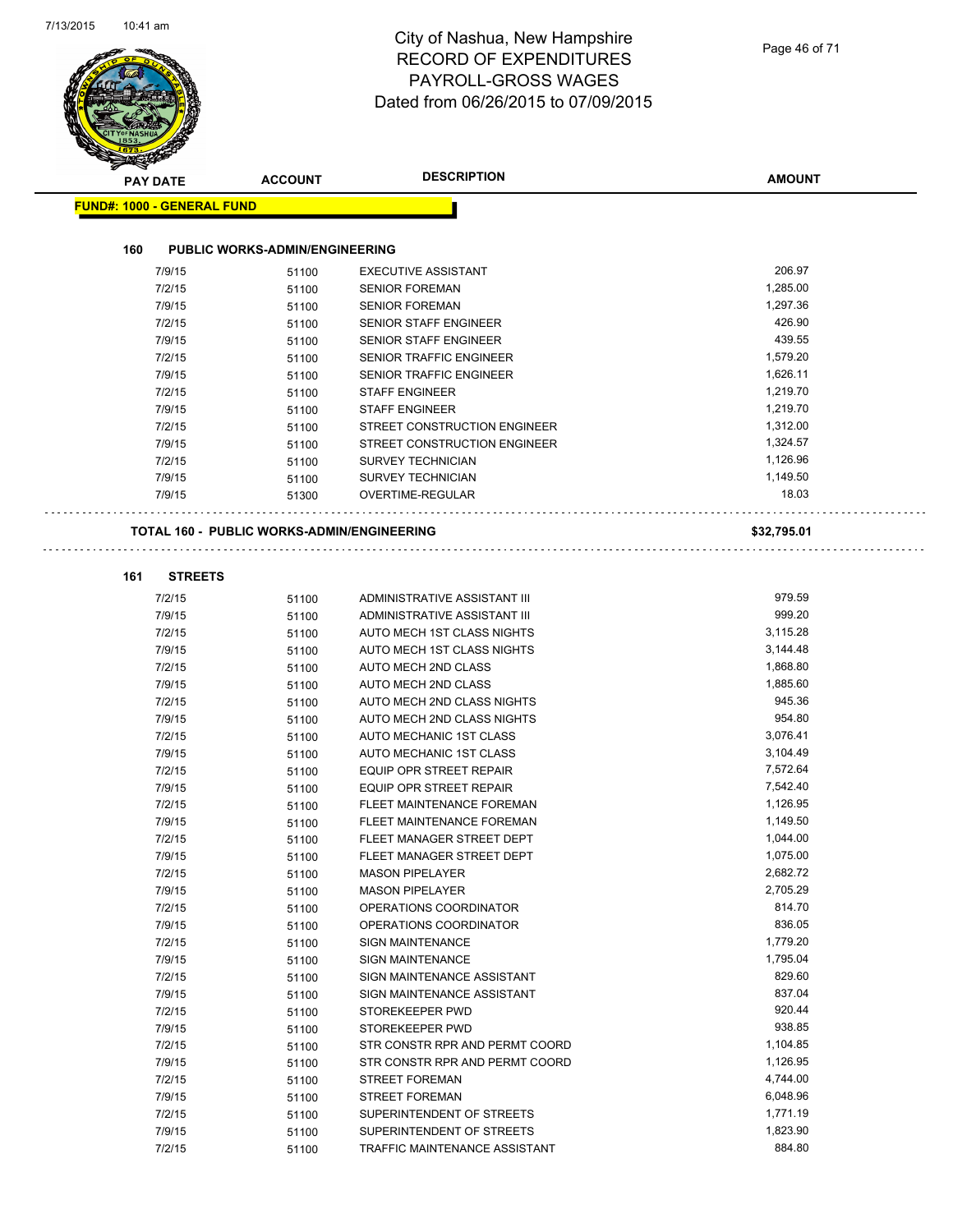

| <b>PAY DATE</b>                   | <b>ACCOUNT</b>                        |                           | <b>DESCRIPTION</b>                 | <b>AMOUNT</b> |
|-----------------------------------|---------------------------------------|---------------------------|------------------------------------|---------------|
| <b>FUND#: 1000 - GENERAL FUND</b> |                                       |                           |                                    |               |
| 161                               | <b>STREETS</b>                        |                           |                                    |               |
| 7/9/15                            |                                       | 51100                     | TRAFFIC MAINTENANCE ASSISTANT      | 892.72        |
| 7/2/15                            |                                       | 51100                     | <b>TRAFFIC TECHNICIAN I</b>        | 2,128.80      |
| 7/9/15                            |                                       | 51100                     | <b>TRAFFIC TECHNICIAN I</b>        | 2,148.00      |
| 7/2/15                            |                                       | 51100                     | TRUCK DRIVER STREET REPAIR         | 16,467.32     |
| 7/9/15                            |                                       | 51100                     | TRUCK DRIVER STREET REPAIR         | 16,603.31     |
| 7/2/15                            |                                       | 51100                     | <b>WELDER FIRST CLASS</b>          | 2,051.90      |
| 7/9/15                            |                                       | 51100                     | <b>WELDER FIRST CLASS</b>          | 2,057.93      |
| 7/2/15                            |                                       | 51300                     | OVERTIME-REGULAR                   | 2,035.78      |
| 7/9/15                            |                                       | 51300                     | OVERTIME-REGULAR                   | 1,159.69      |
| 7/2/15                            |                                       | <b>LONGEVITY</b><br>51600 |                                    | 1,000.00      |
| 7/9/15                            |                                       | LONGEVITY<br>51600        |                                    | 400.00        |
| 7/9/15                            |                                       | 61107                     | <b>CLOTHING &amp; UNIFORMS</b>     | 110.00        |
|                                   | <b>TOTAL 161 - STREETS</b>            |                           |                                    | \$118,283.53  |
| 166                               | <b>PARKING LOTS</b>                   |                           |                                    |               |
| 7/2/15                            |                                       | 51100                     | ADMINISTRATIVE ASSISTANT II        | 687.40        |
| 7/9/15                            |                                       | 51100                     | ADMINISTRATIVE ASSISTANT II        | 704.60        |
| 7/2/15                            |                                       | 51100                     | PARKING MAINTENANCE                | 1,353.90      |
| 7/9/15                            |                                       | 51100                     | PARKING MAINTENANCE                | 1,383.40      |
| 7/2/15                            |                                       | 51100                     | <b>TRANSPORTATION DEPT MANAGER</b> | 66.40         |
| 7/9/15                            |                                       | 51100                     | TRANSPORTATION DEPT MANAGER        | 68.40         |
| 7/9/15                            |                                       | 51300                     | OVERTIME-REGULAR                   | 77.82         |
|                                   | <b>TOTAL 166 - PARKING LOTS</b>       |                           |                                    | \$4,341.92    |
| 171                               | <b>COMMUNITY SERVICES</b>             |                           |                                    |               |
| 7/2/15                            |                                       | 51100                     | DIRECTOR HEALTH AND COMM SVS       | 1,726.90      |
| 7/9/15                            |                                       | 51100                     | DIRECTOR HEALTH AND COMM SVS       | 1,726.90      |
| 7/2/15                            |                                       | 51100                     | PROGRAM ASSISTANT                  | 870.60        |
| 7/9/15                            |                                       | 51100                     | PROGRAM ASSISTANT                  | 902.75        |
| 7/2/15                            |                                       | 51100                     | PROGRAM COORDINATOR                | 929.80        |
| 7/9/15                            |                                       | 51100                     | PROGRAM COORDINATOR                | 957.30        |
|                                   | <b>TOTAL 171 - COMMUNITY SERVICES</b> |                           |                                    | \$7,114.25    |
| 172                               | <b>COMMUNITY HEALTH</b>               |                           |                                    |               |
| 7/2/15                            |                                       | 51100                     | <b>BILINGUAL OUTREACH WORKER</b>   | 764.30        |
| 7/9/15                            |                                       | 51100                     | BILINGUAL OUTREACH WORKER          | 786.80        |
| 7/2/15                            |                                       | 51100                     | MANAGER COMMUNITY HEALTH           | 1,364.20      |
| 7/9/15                            |                                       | 51100                     | MANAGER COMMUNITY HEALTH           | 1,404.70      |
| 7/2/15                            |                                       | 51100                     | PUB HEALTH NURSE                   | 3,307.95      |
| 7/9/15                            |                                       | 51100                     | PUB HEALTH NURSE                   | 3,405.95      |
| 7/2/15                            |                                       | 51412                     | <b>WAGES PER DIEM</b>              | 348.46        |
|                                   | TOTAL 172 - COMMUNITY HEALTH          |                           |                                    | \$11,382.36   |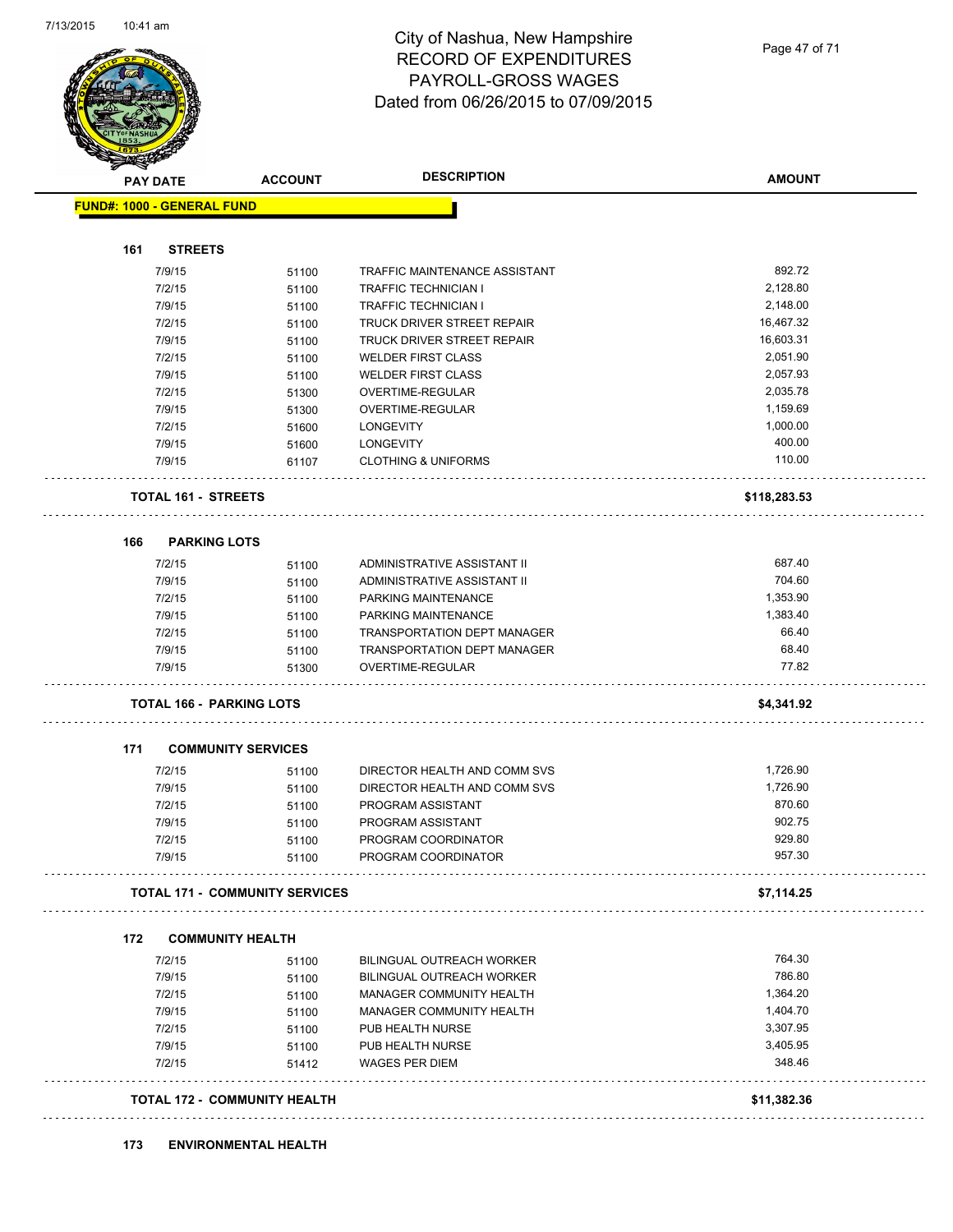| <b>PAY DATE</b>  | <b>ACCOUNT</b>                            | <b>DESCRIPTION</b>                                         | <b>AMOUNT</b> |
|------------------|-------------------------------------------|------------------------------------------------------------|---------------|
|                  | <b>FUND#: 1000 - GENERAL FUND</b>         |                                                            |               |
|                  |                                           |                                                            |               |
| 173              | <b>ENVIRONMENTAL HEALTH</b>               |                                                            |               |
| 7/2/15           | 51100                                     | ENVIRONMENTAL HEALTH SPEC                                  | 2,387.06      |
| 7/9/15           | 51100                                     | ENVIRONMENTAL HEALTH SPEC                                  | 2,457.36      |
| 7/2/15           | 51100                                     | ENVIRONMENTAL TECH OFFICE MGR                              | 992.85        |
| 7/9/15           | 51100                                     | ENVIRONMENTAL TECH OFFICE MGR                              | 1,002.42      |
| 7/2/15           | 51100                                     | <b>LABORATORY DIRECTOR</b>                                 | 988.20        |
| 7/9/15           | 51100                                     | LABORATORY DIRECTOR                                        | 1,017.40      |
| 7/2/15           | 51100                                     | MANAGER ENVIRONMENTAL HEALTH                               | 1,446.40      |
| 7/9/15           | 51100                                     | MANAGER ENVIRONMENTAL HEALTH                               | 1,489.35      |
|                  | TOTAL 173 - ENVIRONMENTAL HEALTH          |                                                            | \$11,781.04   |
| 174              | <b>WELFARE ADMINISTRATION</b>             |                                                            |               |
| 7/2/15           | 51100                                     | ADMINISTRATIVE ASSISTANT I                                 | 829.30        |
| 7/9/15           | 51100                                     | ADMINISTRATIVE ASSISTANT I                                 | 837.28        |
| 7/2/15           | 51100                                     | CASE TECHNICIAN WELFARE                                    | 2,384.95      |
| 7/9/15           | 51100                                     | CASE TECHNICIAN WELFARE                                    | 2,455.25      |
| 7/2/15           | 51100                                     | <b>INTAKE WORKER ACCOUNTANT</b>                            | 936.70        |
| 7/9/15           | 51100                                     | INTAKE WORKER ACCOUNTANT                                   | 964.35        |
| 7/2/15           | 51100                                     | SENIOR CASE TECHNICIAN                                     | 957.30        |
| 7/9/15           | 51100                                     | SENIOR CASE TECHNICIAN                                     | 985.55        |
| 7/2/15           | 51100                                     | <b>WELFARE OFFICER</b>                                     | 1,450.00      |
| 7/9/15           | 51100                                     | <b>WELFARE OFFICER</b>                                     | 1,493.05      |
|                  | <b>TOTAL 174 - WELFARE ADMINISTRATION</b> |                                                            | \$13,293.73   |
|                  |                                           |                                                            |               |
| 177              | <b>PARKS &amp; RECREATION</b>             |                                                            | 758.86        |
| 7/2/15<br>7/9/15 | 51100<br>51100                            | ADMINISTRATIVE ASSISTANT II<br>ADMINISTRATIVE ASSISTANT II | 777.86        |
| 7/2/15           | 51100                                     | EQUIPMENT OPERATOR, PARKS                                  | 934.40        |
| 7/9/15           | 51100                                     | EQUIPMENT OPERATOR, PARKS                                  | 942.80        |
| 7/2/15           | 51100                                     | FOREMAN LABOR PARK                                         | 3,380.85      |
| 7/9/15           | 51100                                     | FOREMAN LABOR PARK                                         | 3,425.95      |
| 7/2/15           | 51100                                     | <b>GROUNDSKEEPER MAINTENANCE</b>                           | 5,817.60      |
| 7/9/15           | 51100                                     | <b>GROUNDSKEEPER MAINTENANCE</b>                           | 5,870.88      |
| 7/2/15           | 51100                                     | <b>GROUNDSMAN I</b>                                        | 2,403.60      |
| 7/9/15           | 51100                                     | <b>GROUNDSMAN I</b>                                        | 2,425.20      |
| 7/2/15           | 51100                                     | <b>GROUNDSMAN II</b>                                       | 937.99        |
| 7/9/15           | 51100                                     | <b>GROUNDSMAN II</b>                                       | 849.04        |
| 7/2/15           | 51100                                     | <b>LEAD GROUNDSMAN</b>                                     | 2,823.97      |
| 7/9/15           | 51100                                     | <b>LEAD GROUNDSMAN</b>                                     | 2,899.23      |
| 7/2/15           | 51100                                     | NURSERY WORKER PARKS                                       | 889.60        |
| 7/9/15           | 51100                                     | NURSERY WORKER PARKS                                       | 897.52        |
| 7/2/15           | 51100                                     | PROGRAM COORDINATOR                                        | 357.71        |
| 7/9/15           | 51100                                     | PROGRAM COORDINATOR                                        | 365.10        |
| 7/2/15           | 51100                                     | RECREATION PROGRAM MANAGER                                 | 1,098.20      |
| 7/9/15           | 51100                                     | RECREATION PROGRAM MANAGER                                 | 1,107.64      |
| 7/2/15           | 51100                                     | STELLOS STADIUM ATTENDANT                                  | 934.40        |
| 7/9/15           | 51100                                     | STELLOS STADIUM ATTENDANT                                  | 942.80        |
| 7/2/15           | 51100                                     | SUPERINTENDENT OF PARKS RECR                               | 1,720.00      |
|                  |                                           |                                                            |               |
| 7/9/15           | 51100                                     | SUPERINTENDENT OF PARKS RECR                               | 1,771.20      |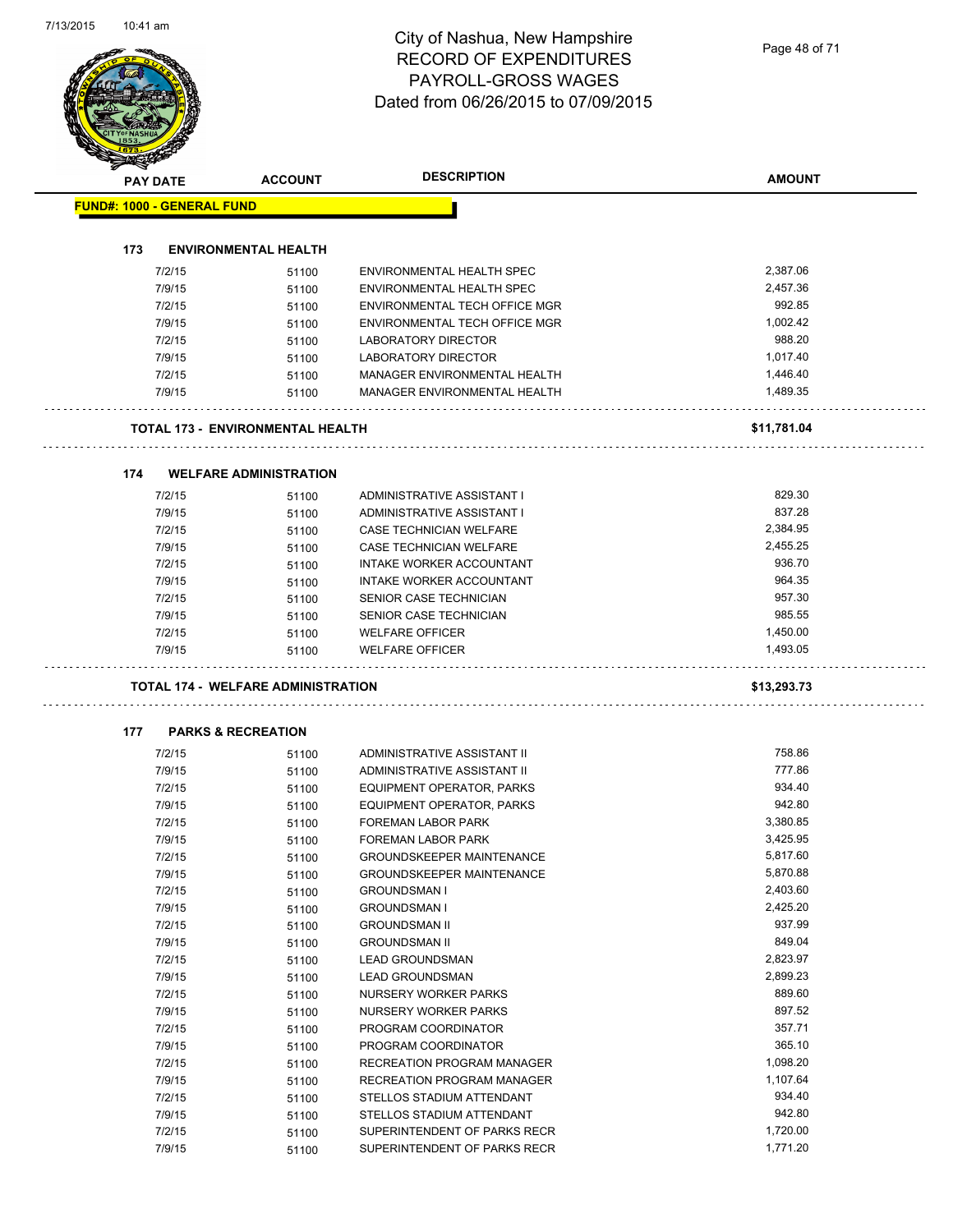Page 49 of 71

| <b>PAY DATE</b>                   | <b>ACCOUNT</b>                            | <b>DESCRIPTION</b>                | <b>AMOUNT</b> |
|-----------------------------------|-------------------------------------------|-----------------------------------|---------------|
| <b>FUND#: 1000 - GENERAL FUND</b> |                                           |                                   |               |
|                                   |                                           |                                   |               |
| 177                               | <b>PARKS &amp; RECREATION</b>             |                                   |               |
| 7/2/15                            | 51100                                     | <b>TRUCK DRIVER</b>               | 868.00        |
| 7/9/15                            | 51100                                     | <b>TRUCK DRIVER</b>               | 875.68        |
| 7/2/15                            | 51300                                     | OVERTIME-REGULAR                  | 5,056.54      |
| 7/9/15                            | 51300                                     | <b>OVERTIME-REGULAR</b>           | 12,207.25     |
| 7/2/15                            | 51400                                     | <b>WAGES TEMP-SEASONAL</b>        | 20,259.25     |
| 7/9/15                            | 51400                                     | <b>WAGES TEMP-SEASONAL</b>        | 16,197.75     |
| 7/2/15                            | 51600                                     | <b>LONGEVITY</b>                  | 1,000.00      |
| 7/9/15                            | 51600                                     | <b>LONGEVITY</b>                  | 1,000.00      |
| 7/9/15                            | 55642                                     | <b>GAME OFFICIALS</b>             | 300.00        |
|                                   | <b>TOTAL 177 - PARKS &amp; RECREATION</b> |                                   | \$102,096.87  |
| <b>LIBRARY</b><br>179             |                                           |                                   |               |
| 7/2/15                            | 51100                                     | ADMIN ASST COST ACCOUNTANT        | 805.44        |
| 7/9/15                            | 51100                                     | ADMIN ASST COST ACCOUNTANT        | 829.16        |
| 7/2/15                            | 51100                                     | ASSISTANT DIRECTOR LIBRARY        | 1,293.10      |
| 7/9/15                            | 51100                                     | ASSISTANT DIRECTOR LIBRARY        | 1,331.45      |
| 7/2/15                            | 51100                                     | ASSISTANT LIBRARIAN CIRCULATIO    | 973.40        |
| 7/9/15                            | 51100                                     | ASSISTANT LIBRARIAN CIRCULATIO    | 973.40        |
| 7/2/15                            | 51100                                     | ASSISTANT LIBRARIAN YOUTH SERV    | 780.10        |
| 7/9/15                            | 51100                                     | ASSISTANT LIBRARIAN YOUTH SERV    | 780.10        |
| 7/2/15                            | 51100                                     | <b>DIRECTOR LIBRARY</b>           | 1,885.70      |
| 7/9/15                            | 51100                                     | <b>DIRECTOR LIBRARY</b>           | 1,885.70      |
| 7/2/15                            | 51100                                     | EXECUTIVE ASST OFFICE MANAGER     | 858.45        |
| 7/9/15                            | 51100                                     | EXECUTIVE ASST OFFICE MANAGER     | 883.76        |
| 7/2/15                            | 51100                                     | <b>IT COORDINATOR</b>             | 886.91        |
| 7/9/15                            | 51100                                     | IT COORDINATOR                    | 903.85        |
| 7/2/15                            | 51100                                     | <b>JANITOR</b>                    | 490.50        |
| 7/9/15                            | 51100                                     | <b>JANITOR</b>                    | 490.50        |
| 7/2/15                            | 51100                                     | LIBRARIAN ADULT SERVICES          | 962.61        |
| 7/9/15                            | 51100                                     | LIBRARIAN ADULT SERVICES          | 962.60        |
| 7/2/15                            | 51100                                     | LIBRARIAN CIRCULATION             | 1,003.20      |
| 7/9/15                            | 51100                                     | LIBRARIAN CIRCULATION             | 1,003.20      |
| 7/2/15                            | 51100                                     | <b>LIBRARIAN OUTREACH SVS</b>     | 999.19        |
| 7/9/15                            | 51100                                     | LIBRARIAN OUTREACH SVS            | 999.19        |
| 7/2/15                            | 51100                                     | <b>LIBRARIAN TECH SERVICES</b>    | 1,998.70      |
| 7/9/15                            | 51100                                     | <b>LIBRARIAN TECH SERVICES</b>    | 1,998.70      |
| 7/2/15                            | 51100                                     | LIBRARIAN YOUTH SERVICES          | 2,283.22      |
| 7/9/15                            | 51100                                     | <b>LIBRARIAN YOUTH SERVICES</b>   | 2,283.21      |
| 7/2/15                            | 51100                                     | LIBRARY ASSISTANT CIRCULATION     | 5,360.95      |
| 7/9/15                            | 51100                                     | LIBRARY ASSISTANT CIRCULATION     | 5,360.95      |
| 7/2/15                            | 51100                                     | LIBRARY ASSISTANT MEDIA SERVIC    | 706.90        |
| 7/9/15                            | 51100                                     | LIBRARY ASSISTANT MEDIA SERVIC    | 706.90        |
| 7/2/15                            | 51100                                     | LIBRARY ASSISTANT TECH SVS        | 706.90        |
| 7/9/15                            | 51100                                     | LIBRARY ASSISTANT TECH SVS        | 706.90        |
| 7/2/15                            | 51100                                     | LIBRARY ASSISTANT YOUTH SERVIC    | 1,652.45      |
| 7/9/15                            | 51100                                     | LIBRARY ASSISTANT YOUTH SERVIC    | 1,571.40      |
| 7/2/15                            | 51100                                     | MAINTENANCE SUPV                  | 852.55        |
| 7/9/15                            | 51100                                     | MAINTENANCE SUPV                  | 852.55        |
| 7/2/15                            | 51100                                     | <b>MEDIA SERVICES COORDINATOR</b> | 1,205.05      |
| 7/9/15                            | 51100                                     | MEDIA SERVICES COORDINATOR        | 1,235.18      |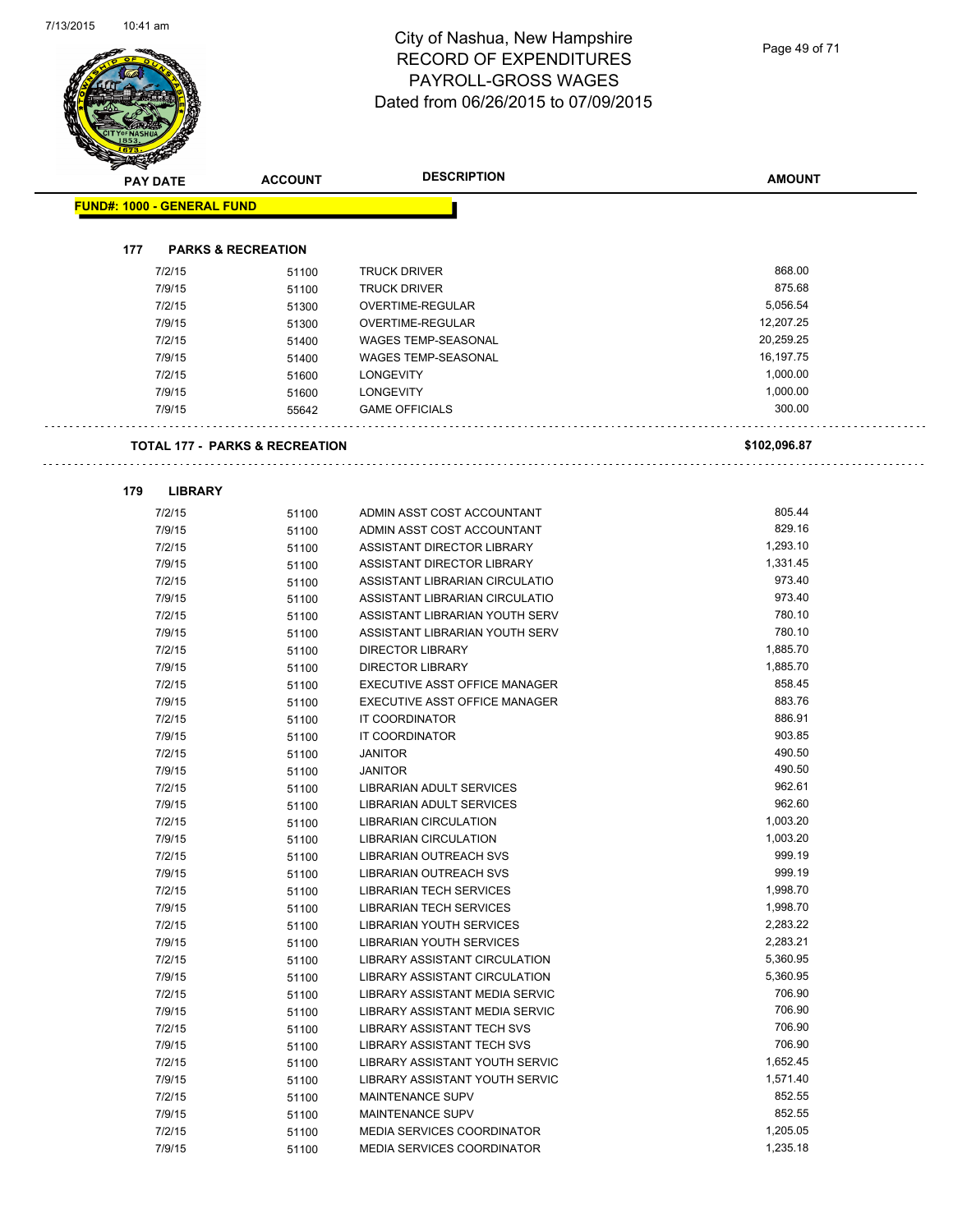

|     | <b>PAY DATE</b>                          | <b>ACCOUNT</b>               | <b>DESCRIPTION</b>                     | <b>AMOUNT</b> |
|-----|------------------------------------------|------------------------------|----------------------------------------|---------------|
|     | <b>FUND#: 1000 - GENERAL FUND</b>        |                              |                                        |               |
| 179 | <b>LIBRARY</b>                           |                              |                                        |               |
|     | 7/2/15                                   | 51100                        | PAGE & COLLECTION COORDINATOR          | 840.00        |
|     | 7/9/15                                   | 51100                        | PAGE & COLLECTION COORDINATOR          | 840.00        |
|     | 7/2/15                                   | 51100                        | REFERENCE LIBRARIAN ADULT SERV         | 3,057.27      |
|     | 7/9/15                                   | 51100                        | REFERENCE LIBRARIAN ADULT SERV         | 3,057.26      |
|     | 7/2/15                                   | 51100                        | REFERENCE LIBRARIAN TECH SVS           | 756.45        |
|     | 7/9/15                                   | 51100                        | REFERENCE LIBRARIAN TECH SVS           | 756.45        |
|     | 7/2/15                                   | 51100                        | <b>SECURITY LIBRARY</b>                | 910.21        |
|     | 7/9/15                                   | 51100                        | <b>SECURITY LIBRARY</b>                | 974.05        |
|     | 7/2/15                                   | 51200                        | LIBRARY ASSISTANT CIRCULATION          | 324.20        |
|     | 7/9/15                                   |                              | LIBRARY ASSISTANT CIRCULATION          | 324.20        |
|     | 7/2/15                                   | 51200                        | LIBRARY ASSISTANT TECH SVS             | 415.49        |
|     | 7/9/15                                   | 51200                        | <b>LIBRARY ASSISTANT TECH SVS</b>      | 415.49        |
|     |                                          | 51200                        |                                        | 353.17        |
|     | 7/2/15                                   | 51200                        | LIBRARY PAGE YOUTH SERVICES            |               |
|     | 7/9/15                                   | 51200                        | LIBRARY PAGE YOUTH SERVICES            | 219.68        |
|     | 7/2/15                                   | 51200                        | <b>LIBRARY PAGES CIRCULATION</b>       | 226.55        |
|     | 7/9/15                                   | 51200                        | <b>LIBRARY PAGES CIRCULATION</b>       | 287.50        |
|     | 7/2/15                                   | 51200                        | <b>LIBRARY PAGES MEDIA SERVICES</b>    | 538.46        |
|     | 7/9/15                                   | 51200                        | LIBRARY PAGES MEDIA SERVICES           | 342.65        |
|     | 7/2/15                                   | 51200                        | REFERENCE LIBRARIAN ADULT SERV         | 373.61        |
|     | 7/9/15                                   | 51200                        | REFERENCE LIBRARIAN ADULT SERV         | 276.75        |
|     | 7/2/15                                   | 51300                        | OVERTIME-REGULAR                       | 59.02         |
|     | 7/9/15                                   | 51300                        | OVERTIME-REGULAR                       | 346.99        |
|     | 7/9/15                                   | 51750                        | <b>RETIREMENT &amp; SEPARATION PAY</b> | 3,050.37      |
|     | <b>TOTAL 179 - LIBRARY</b>               |                              |                                        | \$70,209.84   |
| 181 |                                          | <b>COMMUNITY DEVELOPMENT</b> |                                        |               |
|     | 7/2/15                                   | 51100                        | ADMINISTRATIVE ASSISTANT II            | 687.41        |
|     | 7/9/15                                   | 51100                        | ADMINISTRATIVE ASSISTANT II            | 704.60        |
|     | 7/2/15                                   | 51100                        | DIRECTOR COMMUNITY DEVELOPMENT         | 1,873.50      |
|     | 7/9/15                                   | 51100                        | DIRECTOR COMMUNITY DEVELOPMENT         | 1,873.50      |
|     | 7/2/15                                   | 51200                        | ADMINISTRATIVE ASSISTANT I             | 352.03        |
|     | 7/9/15                                   | 51200                        | ADMINISTRATIVE ASSISTANT I             | 355.59        |
|     | 7/2/15                                   |                              | <b>WAGES TEMP-SEASONAL</b>             | 100.00        |
|     | 7/9/15                                   | 51400<br>51400               | <b>WAGES TEMP-SEASONAL</b>             | 100.00        |
|     | <b>TOTAL 181 - COMMUNITY DEVELOPMENT</b> |                              |                                        | \$6,046.63    |
|     |                                          |                              |                                        |               |
| 182 | <b>PLANNING &amp; ZONING</b>             |                              |                                        | 938.85        |
|     | 7/2/15                                   | 51100                        | DEPARTMENT COORDINATOR                 |               |
|     | 7/9/15                                   | 51100                        | DEPARTMENT COORDINATOR                 | 957.65        |
|     | 7/2/15                                   | 51100                        | DEPUTY PLANNING MANAGER                | 2,661.20      |
|     | 7/9/15                                   | 51100                        | DEPUTY PLANNING MANAGER                | 2,714.45      |
|     | 7/2/15                                   | 51100                        | <b>MANAGER PLANNING DEPT</b>           | 1,905.00      |
|     | 7/9/15                                   | 51100                        | MANAGER PLANNING DEPT                  | 1,923.30      |
|     | 7/2/15                                   | 51100                        | <b>PLANNER I</b>                       | 1,722.25      |
|     | 7/9/15                                   | 51100                        | <b>PLANNER I</b>                       | 1,757.20      |
|     | 7/2/15                                   | 51100                        | ZONING COORDINATOR                     | 704.60        |
|     | 7/9/15                                   | 51100                        | ZONING COORDINATOR                     | 722.30        |
|     | 7/2/15                                   | 53428                        | STENOGRAPHIC SERVICES                  | 750.00        |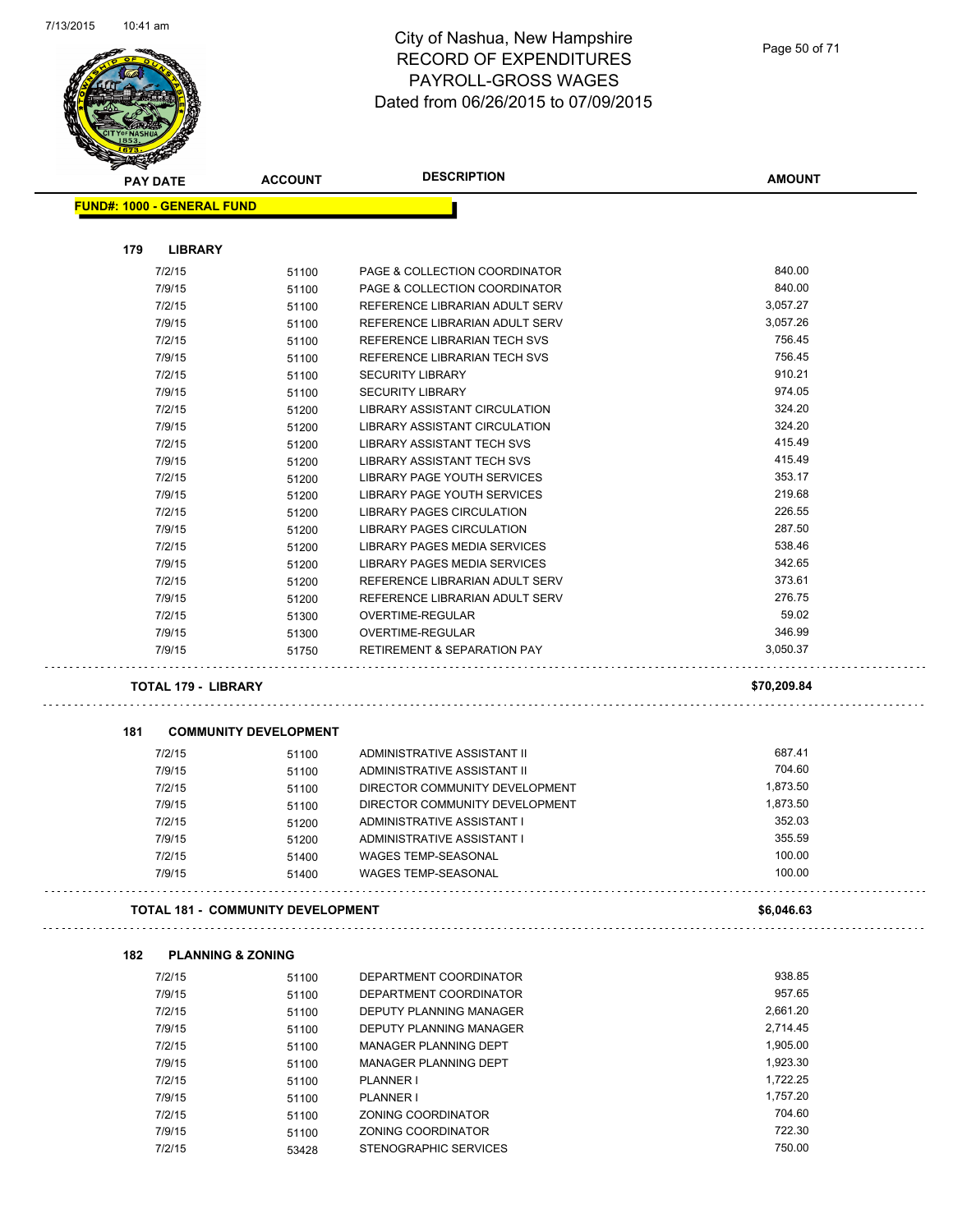| 1113/ZU15<br>10:41 am             |                                          | City of Nashua, New Hampshire<br><b>RECORD OF EXPENDITURES</b><br>PAYROLL-GROSS WAGES<br>Dated from 06/26/2015 to 07/09/2015 | Page 51 of 71        |
|-----------------------------------|------------------------------------------|------------------------------------------------------------------------------------------------------------------------------|----------------------|
| <b>PAY DATE</b>                   | <b>ACCOUNT</b>                           | <b>DESCRIPTION</b>                                                                                                           | <b>AMOUNT</b>        |
| <b>FUND#: 1000 - GENERAL FUND</b> |                                          |                                                                                                                              |                      |
|                                   |                                          |                                                                                                                              |                      |
|                                   | <b>TOTAL 182 - PLANNING &amp; ZONING</b> |                                                                                                                              | \$16,756.80          |
| 183                               | <b>ECONOMIC DEVELOPMENT</b>              |                                                                                                                              |                      |
| 7/2/15                            | 51100                                    | <b>ECONOMIC DEV DIRECTOR</b>                                                                                                 | 1,873.49             |
| 7/9/15                            | 51100                                    | <b>ECONOMIC DEV DIRECTOR</b>                                                                                                 | 1,873.50             |
| 7/2/15                            | 51100                                    | OED PROGRAM COORDINATOR                                                                                                      | 558.80               |
| 7/9/15                            | 51100                                    | OED PROGRAM COORDINATOR                                                                                                      | 579.45               |
| 7/9/15                            | 51750                                    | RETIREMENT & SEPARATION PAY                                                                                                  | 834.36               |
|                                   | <b>TOTAL 183 - ECONOMIC DEVELOPMENT</b>  |                                                                                                                              | \$5,719.60           |
|                                   |                                          |                                                                                                                              |                      |
| 191                               | <b>SCHOOL</b>                            |                                                                                                                              |                      |
| 7/2/15                            | 51100                                    | ASSISTANT DIRECTOR BUSINESS                                                                                                  | 2,971.10             |
| 7/2/15                            | 51100                                    | ASSISTANT PRINCIPAL AMH                                                                                                      | 1,451.90             |
| 7/2/15                            | 51100                                    | ASSISTANT PRINCIPAL BIC                                                                                                      | 3,000.00             |
| 7/2/15                            | 51100                                    | ASSISTANT PRINCIPAL BRO                                                                                                      | 1,451.90             |
| 7/2/15                            | 51100                                    | ASSISTANT PRINCIPAL CHARL                                                                                                    | 1,524.00             |
| 7/2/15                            | 51100                                    | ASSISTANT PRINCIPAL DR CRSP                                                                                                  | 6,130.20             |
| 7/2/15                            | 51100                                    | ASSISTANT PRINCIPAL ELM                                                                                                      | 6,730.80             |
| 7/2/15                            | 51100                                    | ASSISTANT PRINCIPAL FES                                                                                                      | 3,048.10             |
| 7/2/15                            | 51100                                    | ASSISTANT PRINCIPAL FMS                                                                                                      | 2,928.30             |
| 7/2/15                            | 51100                                    | ASSISTANT PRINCIPAL LEDGE                                                                                                    | 2,903.80             |
| 7/2/15                            | 51100                                    | ASSISTANT PRINCIPAL MTP                                                                                                      | 2,951.90             |
| 7/2/15                            | 51100                                    | ASSISTANT PRINCIPAL NHN                                                                                                      | 13,028.80            |
| 7/2/15                            | 51100                                    | ASSISTANT PRINCIPAL NHS                                                                                                      | 9,807.70             |
| 7/2/15                            | 51100                                    | ASSISTANT PRINCIPAL PMS                                                                                                      | 3,365.40             |
| 7/2/15                            | 51100                                    | ASSISTANT PRINCIPAL SHE                                                                                                      | 1,451.90             |
| 7/2/15                            | 51100                                    | ASSISTANT SUPERINTENDENT                                                                                                     | 8,484.50             |
| 7/2/15                            | 51100                                    | ASST DIRECTOR PLANT OPS                                                                                                      | 4,470.89             |
| 7/2/15                            | 51100                                    | <b>ASST DIRECTOR SPED</b>                                                                                                    | 6,243.60             |
| 7/2/15                            | 51100                                    | ASST SYSTEMS ADMIN FULL YEAR                                                                                                 | 11,019.20            |
| 7/2/15                            | 51100                                    | ASST SYSTEMS ADMIN SCH YEAR                                                                                                  | 680.98               |
| 7/2/15                            | 51100                                    | CAREER CENTER COORD NHN                                                                                                      | 1,518.30             |
| 7/2/15                            | 51100                                    | CHIEF OPERATING OFFICER                                                                                                      | 4,044.00<br>3,308.31 |
| 7/2/15<br>7/9/15                  | 51100                                    | CLERICAL ACADEMY NHN                                                                                                         | 2,051.51             |
| 7/2/15                            | 51100<br>51100                           | CLERICAL ACADEMY NHN<br>CLERICAL ACADEMY NHS                                                                                 | 2,116.63             |
| 7/9/15                            | 51100                                    | CLERICAL ACADEMY NHS                                                                                                         | 1,232.37             |
| 7/2/15                            | 51100                                    | CLERICAL ADULT ED NHN                                                                                                        | 715.34               |
| 7/9/15                            | 51100                                    | CLERICAL ADULT ED NHN                                                                                                        | 725.28               |
| 7/2/15                            | 51100                                    | CLERICAL ASST SUPER SUP                                                                                                      | 1,977.56             |
| 7/9/15                            | 51100                                    | CLERICAL ASST SUPER SUP                                                                                                      | 2,021.44             |
| 7/2/15                            | 51100                                    | CLERICAL ATHLETIC NHN                                                                                                        | 384.60               |
| 7/9/15                            | 51100                                    | CLERICAL ATHLETIC NHN                                                                                                        | 374.99               |
| 7/2/15                            | 51100                                    | CLERICAL ATHLETIC NHS                                                                                                        | 417.28               |
| 7/9/15                            | 51100                                    | CLERICAL ATHLETIC NHS                                                                                                        | 397.40               |
| 7/2/15                            | 51100                                    | <b>CLERICAL BUSINESS</b>                                                                                                     | 3,718.20             |
| 7/9/15                            | 51100                                    | <b>CLERICAL BUSINESS</b>                                                                                                     | 3,718.21             |
| 7/2/15                            | 51100                                    | CLERICAL CHIEF OP OFFICER SUP                                                                                                | 816.09               |
| 7/9/15                            | 51100                                    | CLERICAL CHIEF OP OFFICER SUP                                                                                                | 816.10               |

7/2/15 51100 CLERICAL CTE NHS 756.40

7/13/2015 10:41 am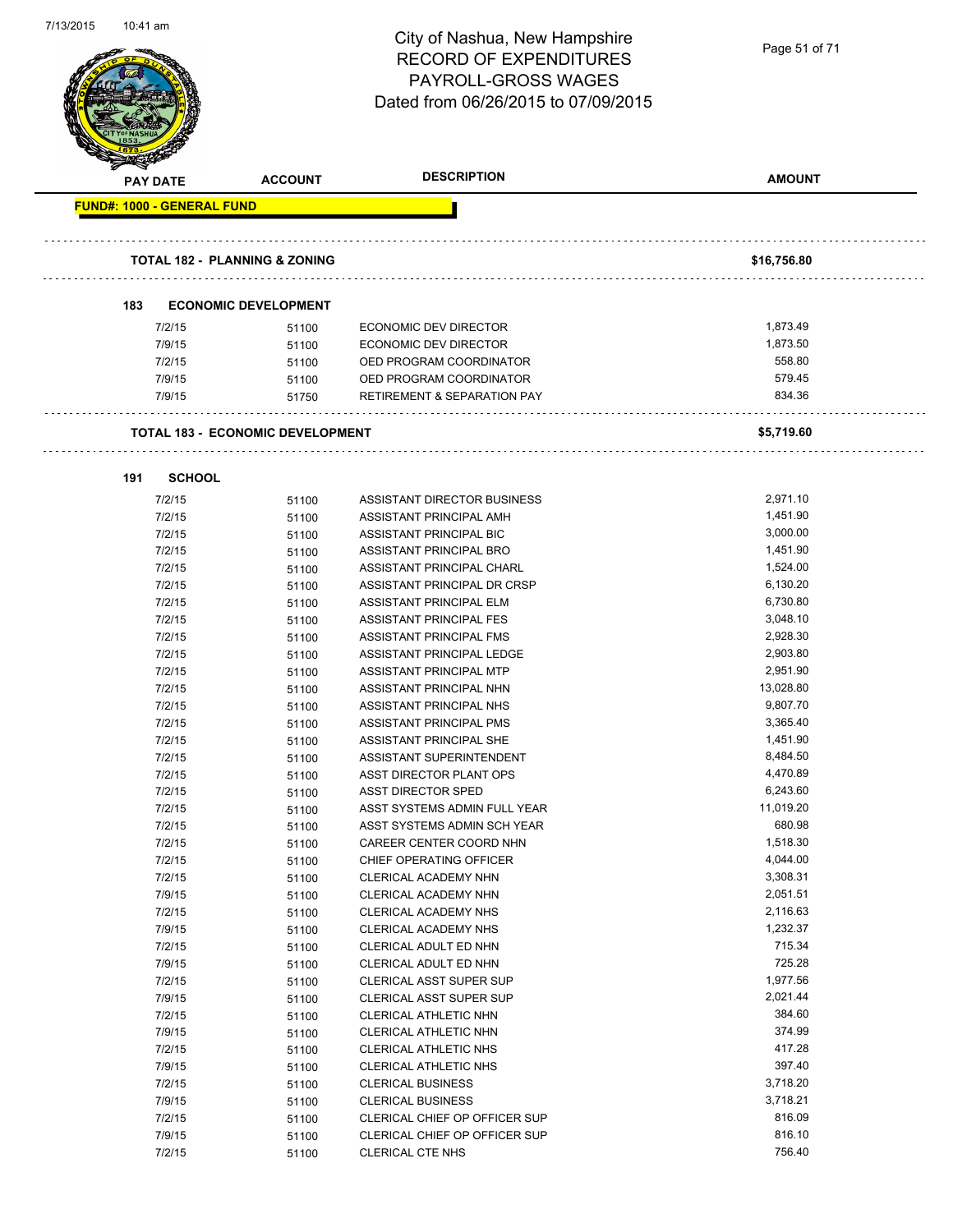

| <b>PAY DATE</b>                   | <b>ACCOUNT</b> | <b>DESCRIPTION</b>                                      | <b>AMOUNT</b>      |
|-----------------------------------|----------------|---------------------------------------------------------|--------------------|
| <b>FUND#: 1000 - GENERAL FUND</b> |                |                                                         |                    |
|                                   |                |                                                         |                    |
|                                   | <b>SCHOOL</b>  |                                                         |                    |
| 191                               |                |                                                         |                    |
| 7/9/15                            | 51100          | <b>CLERICAL CTE NHS</b>                                 | 403.40             |
| 7/2/15                            | 51100          | CLERICAL GUIDANCE ELM                                   | 756.38<br>453.83   |
| 7/9/15                            | 51100          | CLERICAL GUIDANCE ELM                                   |                    |
| 7/2/15                            | 51100          | <b>CLERICAL GUIDANCE NHN</b>                            | 2,106.65<br>851.23 |
| 7/9/15<br>7/2/15                  | 51100          | CLERICAL GUIDANCE NHN<br><b>CLERICAL GUIDANCE NHS</b>   | 2,108.90           |
| 7/9/15                            | 51100          | <b>CLERICAL GUIDANCE NHS</b>                            | 811.84             |
| 7/2/15                            | 51100<br>51100 | <b>CLERICAL HUMAN RESOURCES</b>                         | 1,507.75           |
| 7/9/15                            | 51100          | <b>CLERICAL HUMAN RESOURCES</b>                         | 1,512.80           |
| 7/2/15                            | 51100          | <b>CLERICAL PAYROLL SUP</b>                             | 677.25             |
| 7/9/15                            | 51100          | <b>CLERICAL PAYROLL SUP</b>                             | 677.25             |
| 7/2/15                            | 51100          | <b>CLERICAL PLANT OPS</b>                               | 643.90             |
| 7/9/15                            | 51100          | <b>CLERICAL PLANT OPS</b>                               | 643.89             |
| 7/2/15                            | 51100          | <b>CLERICAL PRINCIPAL AMH</b>                           | 1,321.16           |
| 7/9/15                            | 51100          | <b>CLERICAL PRINCIPAL AMH</b>                           | 713.18             |
| 7/2/15                            | 51100          | <b>CLERICAL PRINCIPAL BIC</b>                           | 1,365.05           |
| 7/9/15                            | 51100          | <b>CLERICAL PRINCIPAL BIC</b>                           | 920.32             |
| 7/2/15                            | 51100          | <b>CLERICAL PRINCIPAL BIR</b>                           | 1,512.80           |
| 7/9/15                            | 51100          | <b>CLERICAL PRINCIPAL BIR</b>                           | 857.23             |
| 7/2/15                            | 51100          | CLERICAL PRINCIPAL BRO                                  | 1,482.50           |
| 7/9/15                            | 51100          | <b>CLERICAL PRINCIPAL BRO</b>                           | 963.13             |
| 7/2/15                            | 51100          | CLERICAL PRINCIPAL CHA                                  | 1,336.44           |
| 7/9/15                            | 51100          | CLERICAL PRINCIPAL CHA                                  | 767.55             |
| 7/2/15                            | 51100          | <b>CLERICAL PRINCIPAL DRC</b>                           | 1,387.15           |
| 7/9/15                            | 51100          | <b>CLERICAL PRINCIPAL DRC</b>                           | 739.80             |
| 7/2/15                            | 51100          | CLERICAL PRINCIPAL ELM                                  | 2,605.42           |
| 7/9/15                            | 51100          | <b>CLERICAL PRINCIPAL ELM</b>                           | 1,306.40           |
| 7/2/15                            | 51100          | <b>CLERICAL PRINCIPAL FES</b>                           | 1,400.84           |
| 7/9/15                            | 51100          | <b>CLERICAL PRINCIPAL FES</b>                           | 951.25             |
| 7/2/15                            | 51100          | <b>CLERICAL PRINCIPAL FMS</b>                           | 2,211.45           |
| 7/9/15                            | 51100          | <b>CLERICAL PRINCIPAL FMS</b>                           | 1,333.25           |
| 7/2/15                            | 51100          | <b>CLERICAL PRINCIPAL LDG</b>                           | 1,369.09           |
| 7/9/15                            | 51100          | <b>CLERICAL PRINCIPAL LDG</b>                           | 1,017.24           |
| 7/2/15                            | 51100          | CLERICAL PRINCIPAL MDE                                  | 1,501.55<br>900.16 |
| 7/9/15<br>7/2/15                  | 51100          | CLERICAL PRINCIPAL MDE<br><b>CLERICAL PRINCIPAL MTP</b> | 1,431.05           |
| 7/9/15                            | 51100          | CLERICAL PRINCIPAL MTP                                  | 763.20             |
| 7/2/15                            | 51100<br>51100 | CLERICAL PRINCIPAL NHN                                  | 1,387.15           |
| 7/9/15                            | 51100          | CLERICAL PRINCIPAL NHN                                  | 1,141.10           |
| 7/2/15                            | 51100          | CLERICAL PRINCIPAL NHS                                  | 1,473.40           |
| 7/9/15                            | 51100          | <b>CLERICAL PRINCIPAL NHS</b>                           | 1,148.01           |
| 7/2/15                            | 51100          | <b>CLERICAL PRINCIPAL NSE</b>                           | 1,491.61           |
| 7/9/15                            | 51100          | <b>CLERICAL PRINCIPAL NSE</b>                           | 1,002.52           |
| 7/2/15                            | 51100          | <b>CLERICAL PRINCIPAL PMS</b>                           | 2,032.95           |
| 7/9/15                            | 51100          | <b>CLERICAL PRINCIPAL PMS</b>                           | 1,183.56           |
| 7/2/15                            | 51100          | <b>CLERICAL PRINCIPAL SHE</b>                           | 1,512.80           |
| 7/9/15                            | 51100          | <b>CLERICAL PRINCIPAL SHE</b>                           | 806.80             |
| 7/2/15                            | 51100          | CLERICAL RECEPTIONIST NHN                               | 756.40             |
| 7/9/15                            | 51100          | CLERICAL RECEPTIONIST NHN                               | 408.44             |
| 7/2/15                            | 51100          | CLERICAL RECEPTIONIST NHS                               | 709.90             |
| 7/9/15                            | 51100          | CLERICAL RECEPTIONIST NHS                               | 378.60             |
| 7/2/15                            | 51100          | CLERICAL SPECIAL ED NHN                                 | 756.40             |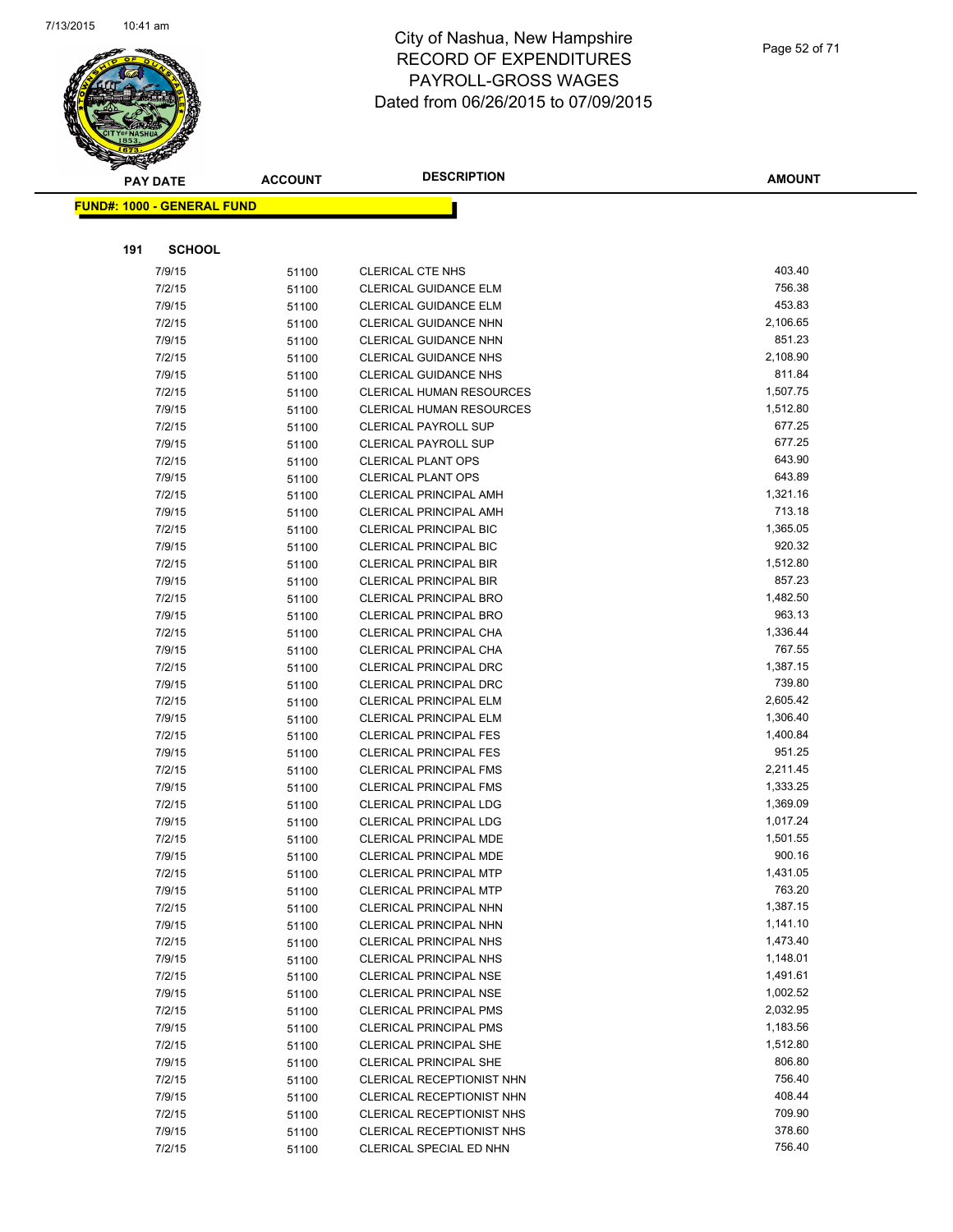

|     | <b>PAY DATE</b>                   | <b>ACCOUNT</b> | <b>DESCRIPTION</b>                 | <b>AMOUNT</b> |
|-----|-----------------------------------|----------------|------------------------------------|---------------|
|     | <b>FUND#: 1000 - GENERAL FUND</b> |                |                                    |               |
|     |                                   |                |                                    |               |
|     |                                   |                |                                    |               |
| 191 | <b>SCHOOL</b>                     |                |                                    |               |
|     | 7/9/15                            | 51100          | CLERICAL SPECIAL ED NHN            | 383.23        |
|     | 7/2/15                            | 51100          | CLERICAL SPECIAL ED NHS            | 639.60        |
|     | 7/9/15                            | 51100          | CLERICAL SPECIAL ED NHS            | 343.40        |
|     | 7/2/15                            | 51100          | CLERICAL SPECIAL ED SUP            | 1,512.79      |
|     | 7/9/15                            | 51100          | CLERICAL SPECIAL ED SUP            | 1,512.80      |
|     | 7/2/15                            | 51100          | <b>CLERICAL STUDENT SERV SUP</b>   | 805.30        |
|     | 7/9/15                            | 51100          | <b>CLERICAL STUDENT SERV SUP</b>   | 805.30        |
|     | 7/2/15                            | 51100          | CLERICAL SUPERINTENDANT SUP        | 1,929.20      |
|     | 7/2/15                            | 51100          | <b>CLERICAL TRANSPORTATION SUP</b> | 343.41        |
|     | 7/9/15                            | 51100          | <b>CLERICAL TRANSPORTATION SUP</b> | 515.12        |
|     | 7/2/15                            | 51100          | <b>CURRICULUM SUPERVISOR</b>       | 5,772.89      |
|     | 7/2/15                            | 51100          | <b>CUSTODIAN AMH</b>               | 2,029.76      |
|     | 7/9/15                            | 51100          | <b>CUSTODIAN AMH</b>               | 2,064.24      |
|     | 7/2/15                            | 51100          | <b>CUSTODIAN ASST HEAD ELM</b>     | 772.00        |
|     | 7/9/15                            | 51100          | <b>CUSTODIAN ASST HEAD ELM</b>     | 783.52        |
|     | 7/2/15                            | 51100          | <b>CUSTODIAN ASST HEAD FMS</b>     | 772.00        |
|     | 7/9/15                            | 51100          | <b>CUSTODIAN ASST HEAD FMS</b>     | 783.52        |
|     | 7/2/15                            | 51100          | <b>CUSTODIAN ASST HEAD NHN</b>     | 1,896.68      |
|     | 7/9/15                            | 51100          | <b>CUSTODIAN ASST HEAD NHN</b>     | 783.52        |
|     | 7/2/15                            | 51100          | <b>CUSTODIAN ASST HEAD NHS</b>     | 1,579.46      |
|     | 7/9/15                            | 51100          | <b>CUSTODIAN ASST HEAD NHS</b>     | 1,629.15      |
|     | 7/2/15                            | 51100          | <b>CUSTODIAN ASST HEAD PMS</b>     | 772.00        |
|     | 7/9/15                            | 51100          | <b>CUSTODIAN ASST HEAD PMS</b>     | 783.52        |
|     | 7/2/15                            | 51100          | <b>CUSTODIAN BIC</b>               | 2,034.00      |
|     | 7/9/15                            | 51100          | <b>CUSTODIAN BIC</b>               | 2,064.24      |
|     | 7/2/15                            | 51100          | <b>CUSTODIAN BIR</b>               | 2,034.00      |
|     | 7/9/15                            | 51100          | <b>CUSTODIAN BIR</b>               | 2,064.24      |
|     | 7/2/15                            | 51100          | <b>CUSTODIAN BRO</b>               | 1,356.00      |
|     | 7/9/15                            | 51100          | <b>CUSTODIAN BRO</b>               | 1,376.16      |
|     | 7/2/15                            | 51100          | <b>CUSTODIAN CHA</b>               | 1,356.00      |
|     | 7/9/15                            | 51100          | <b>CUSTODIAN CHA</b>               | 1,376.16      |
|     | 7/2/15                            | 51100          | <b>CUSTODIAN DRC</b>               | 1,450.00      |
|     | 7/9/15                            | 51100          | <b>CUSTODIAN DRC</b>               | 1,470.16      |
|     | 7/2/15                            | 51100          | <b>CUSTODIAN ELM</b>               | 4,735.64      |
|     | 7/9/15                            | 51100          | <b>CUSTODIAN ELM</b>               | 4,905.16      |
|     | 7/2/15                            | 51100          | <b>CUSTODIAN FES</b>               | 1,356.00      |
|     | 7/9/15                            | 51100          | <b>CUSTODIAN FES</b>               | 1,376.16      |
|     | 7/2/15                            | 51100          | <b>CUSTODIAN FMS</b>               | 2,712.00      |
|     | 7/9/15                            | 51100          | <b>CUSTODIAN FMS</b>               | 2,752.32      |
|     | 7/2/15                            | 51100          | <b>CUSTODIAN HEAD AMH</b>          | 772.00        |
|     | 7/9/15                            | 51100          | <b>CUSTODIAN HEAD AMH</b>          | 783.52        |
|     | 7/2/15                            | 51100          | <b>CUSTODIAN HEAD BIC</b>          | 772.00        |
|     | 7/9/15                            | 51100          | <b>CUSTODIAN HEAD BIC</b>          | 783.52        |
|     | 7/2/15                            | 51100          | <b>CUSTODIAN HEAD BIR</b>          | 772.00        |
|     | 7/9/15                            | 51100          | <b>CUSTODIAN HEAD BIR</b>          | 783.52        |
|     | 7/2/15                            | 51100          | <b>CUSTODIAN HEAD BRO</b>          | 772.00        |
|     | 7/9/15                            | 51100          | <b>CUSTODIAN HEAD BRO</b>          | 783.52        |
|     | 7/2/15                            | 51100          | <b>CUSTODIAN HEAD CHA</b>          | 772.00        |
|     | 7/9/15                            | 51100          | <b>CUSTODIAN HEAD CHA</b>          | 783.52        |
|     | 7/2/15                            | 51100          | <b>CUSTODIAN HEAD DRC</b>          | 149.58        |
|     | 7/9/15                            | 51100          | <b>CUSTODIAN HEAD DRC</b>          | 151.86        |
|     | 7/2/15                            | 51100          | <b>CUSTODIAN HEAD ELM</b>          | 914.81        |
|     |                                   |                |                                    |               |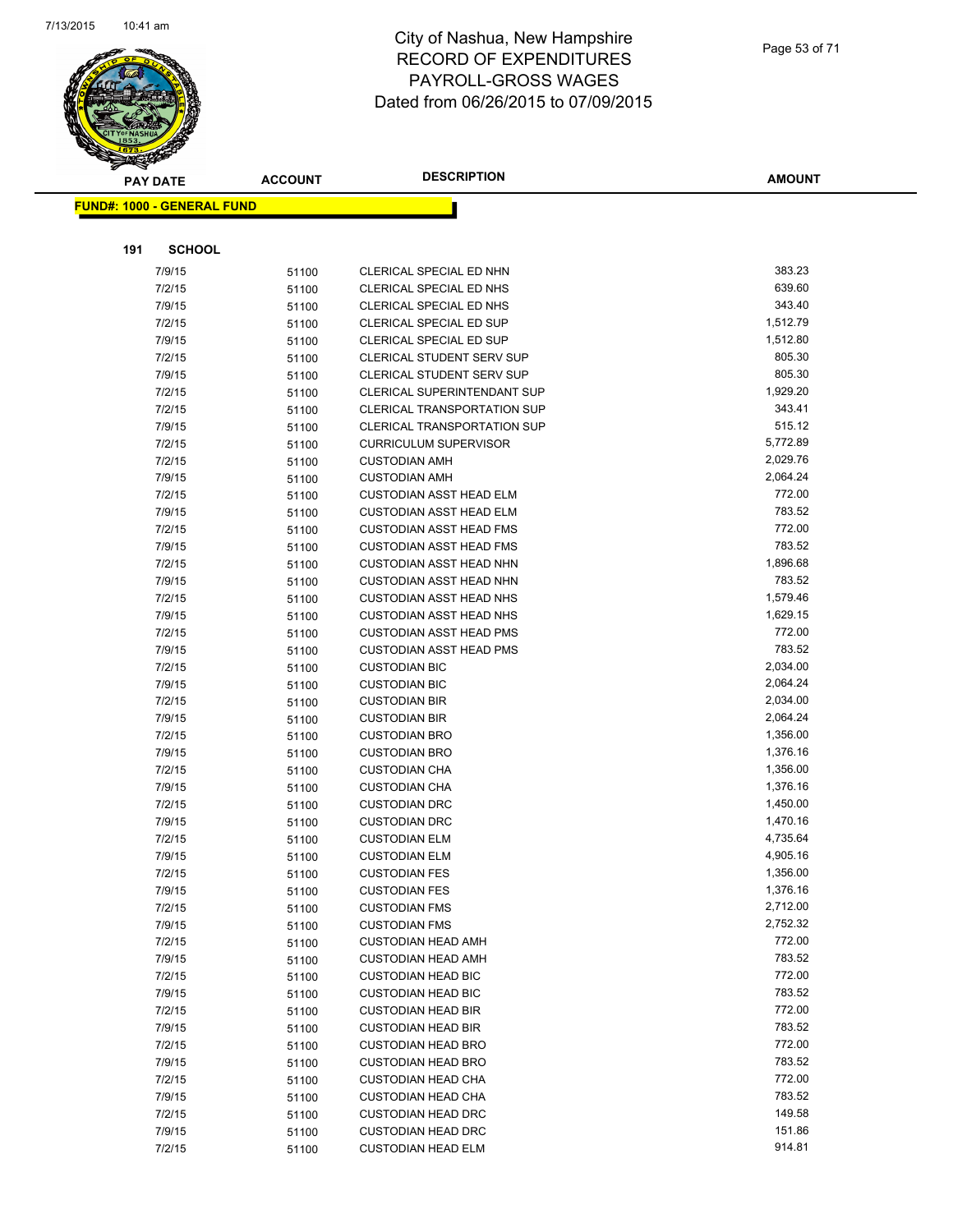

|     | <b>PAY DATE</b>                   | <b>ACCOUNT</b> | <b>DESCRIPTION</b>                                     | <b>AMOUNT</b>    |
|-----|-----------------------------------|----------------|--------------------------------------------------------|------------------|
|     | <b>FUND#: 1000 - GENERAL FUND</b> |                |                                                        |                  |
|     |                                   |                |                                                        |                  |
| 191 | <b>SCHOOL</b>                     |                |                                                        |                  |
|     |                                   |                |                                                        |                  |
|     | 7/9/15                            | 51100          | <b>CUSTODIAN HEAD ELM</b>                              | 928.49<br>772.00 |
|     | 7/2/15                            | 51100          | <b>CUSTODIAN HEAD FES</b>                              | 783.52           |
|     | 7/9/15                            | 51100          | <b>CUSTODIAN HEAD FES</b>                              | 914.80           |
|     | 7/2/15                            | 51100          | <b>CUSTODIAN HEAD FMS</b>                              | 928.48           |
|     | 7/9/15                            | 51100          | <b>CUSTODIAN HEAD FMS</b>                              |                  |
|     | 7/2/15                            | 51100          | <b>CUSTODIAN HEAD LDG</b>                              | 772.00<br>783.52 |
|     | 7/9/15                            | 51100          | <b>CUSTODIAN HEAD LDG</b>                              | 474.72           |
|     | 7/9/15                            | 51100          | <b>CUSTODIAN HEAD MDE</b>                              | 772.00           |
|     | 7/2/15<br>7/9/15                  | 51100          | <b>CUSTODIAN HEAD MTP</b>                              | 783.52           |
|     | 7/2/15                            | 51100          | <b>CUSTODIAN HEAD MTP</b><br><b>CUSTODIAN HEAD NHN</b> | 920.00           |
|     | 7/9/15                            | 51100          | <b>CUSTODIAN HEAD NHN</b>                              | 933.92           |
|     | 7/2/15                            | 51100          | <b>CUSTODIAN HEAD NHS</b>                              | 920.00           |
|     | 7/9/15                            | 51100<br>51100 | <b>CUSTODIAN HEAD NHS</b>                              | 933.92           |
|     | 7/2/15                            | 51100          | <b>CUSTODIAN HEAD NSE</b>                              | 736.80           |
|     | 7/9/15                            | 51100          | <b>CUSTODIAN HEAD NSE</b>                              | 769.44           |
|     | 7/2/15                            | 51100          | <b>CUSTODIAN HEAD PMS</b>                              | 914.80           |
|     | 7/9/15                            | 51100          | <b>CUSTODIAN HEAD PMS</b>                              | 928.48           |
|     | 7/2/15                            | 51100          | <b>CUSTODIAN HEAD SHE</b>                              | 772.00           |
|     | 7/9/15                            | 51100          | <b>CUSTODIAN HEAD SHE</b>                              | 664.84           |
|     | 7/2/15                            | 51100          | <b>CUSTODIAN LDG</b>                                   | 2,034.00         |
|     | 7/9/15                            | 51100          | <b>CUSTODIAN LDG</b>                                   | 2,064.24         |
|     | 7/2/15                            | 51100          | <b>CUSTODIAN MDE</b>                                   | 1,356.00         |
|     | 7/9/15                            | 51100          | <b>CUSTODIAN MDE</b>                                   | 1,376.16         |
|     | 7/2/15                            | 51100          | <b>CUSTODIAN MTP</b>                                   | 1,356.00         |
|     | 7/9/15                            | 51100          | <b>CUSTODIAN MTP</b>                                   | 1,376.16         |
|     | 7/2/15                            | 51100          | <b>CUSTODIAN NHN</b>                                   | 10,329.00        |
|     | 7/9/15                            | 51100          | <b>CUSTODIAN NHN</b>                                   | 10,393.64        |
|     | 7/2/15                            | 51100          | <b>CUSTODIAN NHS</b>                                   | 10,234.12        |
|     | 7/9/15                            | 51100          | <b>CUSTODIAN NHS</b>                                   | 10,263.99        |
|     | 7/2/15                            | 51100          | <b>CUSTODIAN NSE</b>                                   | 1,356.00         |
|     | 7/9/15                            | 51100          | <b>CUSTODIAN NSE</b>                                   | 1,376.16         |
|     | 7/2/15                            | 51100          | <b>CUSTODIAN PMS</b>                                   | 2,759.36         |
|     | 7/9/15                            | 51100          | <b>CUSTODIAN PMS</b>                                   | 2,752.32         |
|     | 7/2/15                            | 51100          | <b>CUSTODIAN SHE</b>                                   | 2,034.00         |
|     | 7/9/15                            | 51100          | <b>CUSTODIAN SHE</b>                                   | 2,064.24         |
|     | 7/2/15                            | 51100          | <b>CUSTODIAN SUPERVISOR WPO</b>                        | 2,039.30         |
|     | 7/2/15                            | 51100          | <b>CUSTODIAN WID</b>                                   | 1,047.45         |
|     | 7/9/15                            | 51100          | <b>CUSTODIAN WID</b>                                   | 864.64           |
|     | 7/2/15                            | 51100          | DATA ANALYST                                           | 1,808.40         |
|     | 7/2/15                            | 51100          | DIRECTOR ADULT ED                                      | 3,160.00         |
|     | 7/2/15                            | 51100          | <b>DIRECTOR ATHLETICS</b>                              | 3,476.00         |
|     | 7/2/15                            | 51100          | DIRECTOR COM GRANTS                                    | 3,090.10         |
|     | 7/2/15                            | 51100          | <b>DIRECTOR GUIDANCE</b>                               | 6,192.30         |
|     | 7/2/15                            | 51100          | DIRECTOR HUMAN RESOURCES                               | 3,201.10         |
|     | 7/2/15                            | 51100          | DIRECTOR PLANT OPS                                     | 3,608.20         |
|     | 7/2/15                            | 51100          | DIRECTOR PRE SCHOOL                                    | 2,663.50         |
|     | 7/2/15                            | 51100          | DIRECTOR SEC CURRICULUM & INST                         | 3,413.50         |
|     | 7/2/15                            | 51100          | DIRECTOR SPECIAL ED                                    | 3,620.20         |
|     | 7/2/15                            | 51100          | DIRECTOR STUDENT SERVICES                              | 3,222.00         |
|     | 7/2/15                            | 51100          | DIRECTOR TECHNOLOGY                                    | 4,058.30         |
|     | 7/2/15                            | 51100          | DIRECTOR TRANSPORTATION                                | 3,067.10         |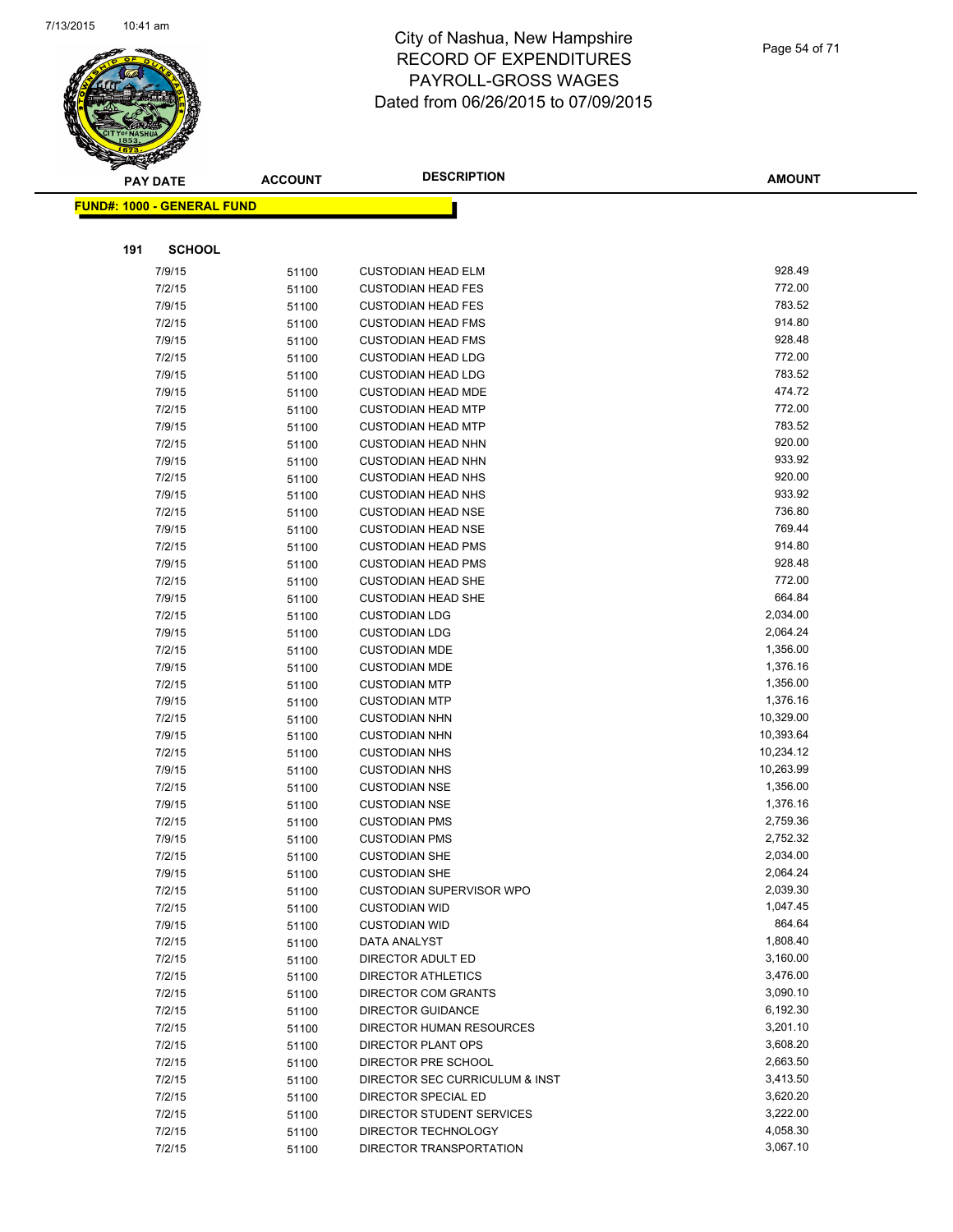

| <b>PAY DATE</b>                   | <b>ACCOUNT</b> | <b>DESCRIPTION</b>            | <b>AMOUNT</b> |
|-----------------------------------|----------------|-------------------------------|---------------|
| <b>FUND#: 1000 - GENERAL FUND</b> |                |                               |               |
|                                   |                |                               |               |
|                                   |                |                               |               |
| <b>SCHOOL</b><br>191              |                |                               |               |
| 7/2/15                            | 51100          | DIRECTOR VOCATIONAL           | 7,084.40      |
| 7/2/15                            | 51100          | ELL OUTREACH WORKER           | 1,611.51      |
| 7/2/15                            | 51100          | GUIDANCE COUNSELOR AMH        | 1,762.12      |
| 7/2/15                            | 51100          | GUIDANCE COUNSELOR BIC        | 1,823.08      |
| 7/2/15                            | 51100          | <b>GUIDANCE COUNSELOR BRO</b> | 1,694.54      |
| 7/2/15                            | 51100          | GUIDANCE COUNSELOR CHA        | 2,816.65      |
| 7/2/15                            | 51100          | <b>GUIDANCE COUNSELOR ELM</b> | 6,673.51      |
| 7/2/15                            | 51100          | <b>GUIDANCE COUNSELOR FES</b> | 2,728.35      |
| 7/2/15                            | 51100          | <b>GUIDANCE COUNSELOR FMS</b> | 5,431.69      |
| 7/2/15                            | 51100          | <b>GUIDANCE COUNSELOR LDG</b> | 2,650.85      |
| 7/2/15                            | 51100          | <b>GUIDANCE COUNSELOR MDE</b> | 2,204.15      |
| 7/2/15                            | 51100          | GUIDANCE COUNSELOR NHN        | 12,112.62     |
| 7/2/15                            | 51100          | GUIDANCE COUNSELOR NHS        | 13,107.72     |
| 7/2/15                            | 51100          | <b>GUIDANCE COUNSELOR NSE</b> | 2,728.35      |
| 7/2/15                            | 51100          | <b>GUIDANCE COUNSELOR PMS</b> | 3,267.23      |
| 7/2/15                            | 51100          | JOB DEVELOPER SPED NHN        | 2,816.65      |
| 7/2/15                            | 51100          | LIBRARIAN AMH                 | 2,566.73      |
| 7/2/15                            | 51100          | <b>LIBRARIAN BIC</b>          | 1,538.20      |
| 7/2/15                            | 51100          | <b>LIBRARIAN ELM</b>          | 1,622.42      |
| 7/2/15                            | 51100          | <b>LIBRARIAN LDG</b>          | 1,960.60      |
| 7/2/15                            | 51100          | <b>LIBRARIAN MDE</b>          | 2,204.15      |
| 7/2/15                            | 51100          | <b>LIBRARIAN MTP</b>          | 2,398.88      |
| 7/2/15                            | 51100          | LIBRARIAN NHN                 | 1,954.27      |
| 7/2/15                            | 51100          | LIBRARIAN NHS                 | 1,949.65      |
| 7/2/15                            | 51100          | <b>LIBRARIAN PMS</b>          | 1,762.12      |
| 7/2/15                            | 51100          | <b>LIBRARIAN SHE</b>          | 2,728.35      |
| 7/2/15                            | 51100          | LICENSED PRACTICAL NURSE AMH  | 1,156.73      |
| 7/2/15                            | 51100          | LICENSED PRACTICAL NURSE ELM  | 1,475.98      |
| 7/2/15                            | 51100          | MAINTENANCE ALARM WPO         | 974.80        |
| 7/9/15                            | 51100          | MAINTENANCE ALARM WPO         | 989.20        |
| 7/2/15                            | 51100          | MAINTENANCE ASST GRDS WPO     | 928.00        |
| 7/9/15                            | 51100          | MAINTENANCE ASST GRDS WPO     | 941.92        |
| 7/2/15                            | 51100          | MAINTENANCE CARPENTER WPO     | 952.00        |
| 7/9/15                            | 51100          | MAINTENANCE CARPENTER WPO     | 966.16        |
| 7/2/15                            | 51100          | MAINTENANCE ELECTRICIAN WPO   | 1,949.60      |
| 7/9/15                            | 51100          | MAINTENANCE ELECTRICIAN WPO   | 1,978.40      |
| 7/2/15                            | 51100          | MAINTENANCE GRDS FORMEN WPO   | 952.00        |
| 7/9/15                            | 51100          | MAINTENANCE GRDS FORMEN WPO   | 966.16        |
| 7/2/15                            | 51100          | MAINTENANCE GROUNDS WPO       | 3,268.00      |
| 7/9/15                            | 51100          | MAINTENANCE GROUNDS WPO       | 3,316.48      |
| 7/2/15                            | 51100          | MAINTENANCE HVAC WPO          | 4,677.60      |
| 7/9/15                            | 51100          | MAINTENANCE HVAC WPO          | 4,724.24      |
| 7/2/15                            | 51100          | MAINTENANCE MESSENGER WPO     | 914.80        |
| 7/2/15                            | 51100          | MAINTENANCE PLUMBER WPO       | 978.80        |
| 7/9/15                            | 51100          | MAINTENANCE PLUMBER WPO       | 993.21        |
| 7/2/15                            | 51100          | MAINTENANCE TRADES WPO        | 2,874.80      |
| 7/9/15                            | 51100          | MAINTENANCE TRADES WPO        | 2,917.52      |
| 7/2/15                            | 51100          | <b>NURSE BIC</b>              | 3,177.23      |
| 7/2/15                            | 51100          | <b>NURSE BIR</b>              | 1,950.42      |
| 7/2/15                            | 51100          | <b>NURSE BRO</b>              | 2,104.23      |
| 7/2/15                            | 51100          | <b>NURSE CHA</b>              | 2,424.31      |
| 7/2/15                            | 51100          | <b>NURSE DRC</b>              | 2,424.31      |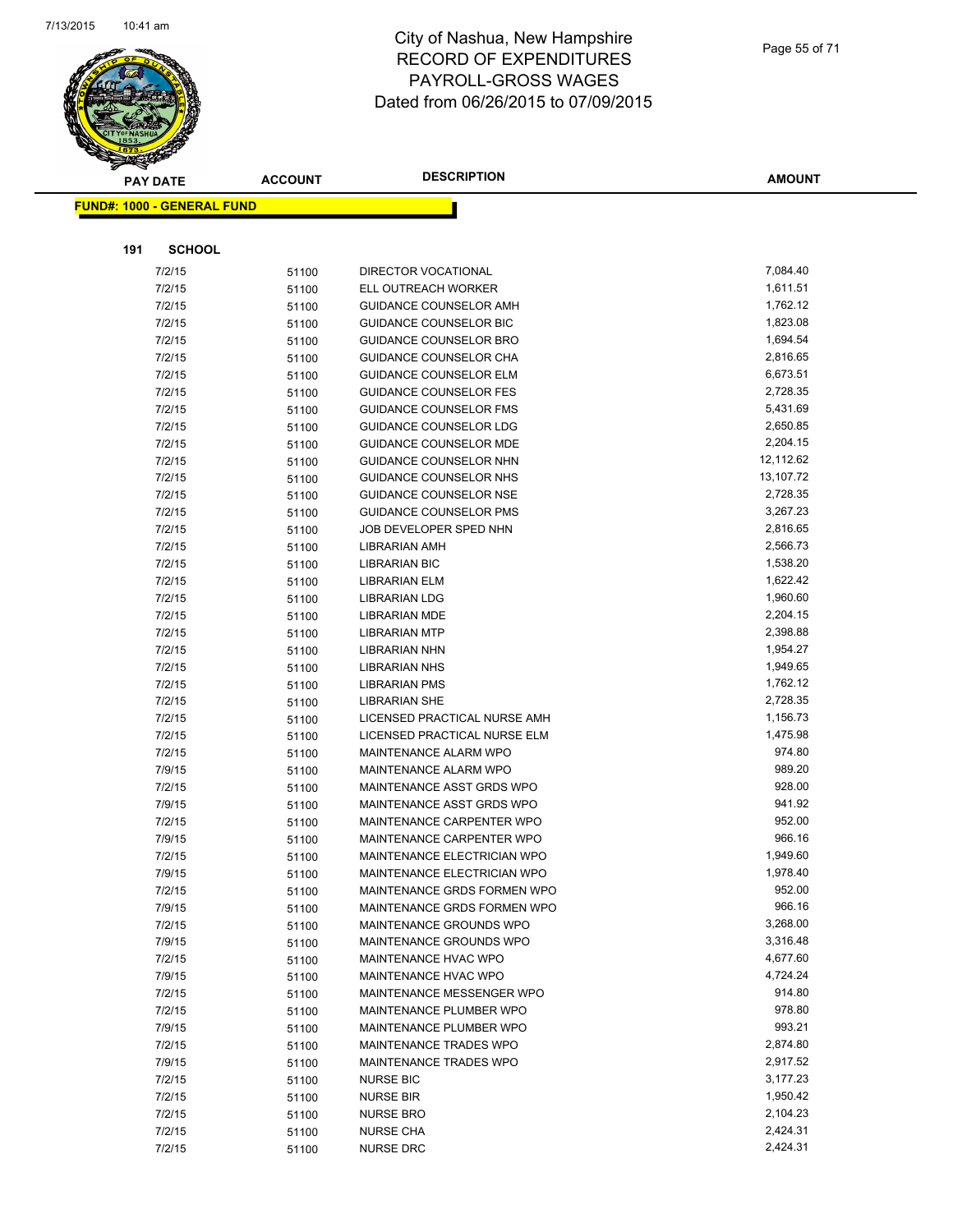

| <b>PAY DATE</b>                   | <b>ACCOUNT</b> | <b>DESCRIPTION</b>             | <b>AMOUNT</b> |
|-----------------------------------|----------------|--------------------------------|---------------|
| <b>FUND#: 1000 - GENERAL FUND</b> |                |                                |               |
|                                   |                |                                |               |
|                                   |                |                                |               |
| 191<br><b>SCHOOL</b>              |                |                                |               |
| 7/2/15                            | 51100          | <b>NURSE FMS</b>               | 2,424.31      |
| 7/2/15                            | 51100          | NURSE LDG                      | 1,950.42      |
| 7/2/15                            | 51100          | <b>NURSE MDE</b>               | 2,424.31      |
| 7/2/15                            | 51100          | <b>NURSE MTP</b>               | 1,541.31      |
| 7/2/15                            | 51100          | <b>NURSE NHN</b>               | 2,424.31      |
| 7/2/15                            | 51100          | <b>NURSE NHS</b>               | 4,848.62      |
| 7/2/15                            | 51100          | <b>NURSE NSE</b>               | 2,278.92      |
| 7/2/15                            | 51100          | <b>NURSE PMS</b>               | 4,944.77      |
| 7/2/15                            | 51100          | OFFICE MANAGER BUSINESS        | 2,453.60      |
| 7/2/15                            | 51100          | OFFICE MANAGER HUMAN RESOURCES | 1,777.50      |
| 7/2/15                            | 51100          | OFFICE MANAGER PLANT OPS       | 1,916.19      |
| 7/2/15                            | 51100          | OFFICE MANAGER SPED            | 1,880.80      |
| 6/30/15                           | 51100          | PARA DW SPEC ED SHE            | 14.33         |
| 6/30/15                           | 51100          | PARA DW SPEC ED WID            | 884.16        |
| 6/4/15                            | 51100          | PEER COACH SCIENCE             | (9,735.46)    |
| 7/2/15                            | 51100          | PEER COACH SCIENCE             | 2,857.56      |
| 7/2/15                            | 51100          | PRINCIPAL AMH                  | 3,514.40      |
| 7/2/15                            | 51100          | PRINCIPAL BIC                  | 3,884.60      |
| 7/2/15                            | 51100          | PRINCIPAL BIR                  | 3,620.20      |
| 7/2/15                            | 51100          | PRINCIPAL CHA                  | 3,567.30      |
| 7/2/15                            | 51100          | PRINCIPAL ELM                  | 3,701.90      |
| 7/2/15                            | 51100          | PRINCIPAL FES                  | 3,514.40      |
| 7/2/15                            | 51100          | PRINCIPAL FMS                  | 3,653.90      |
| 7/2/15                            | 51100          | PRINCIPAL LDG                  | 3,884.60      |
| 7/2/15                            | 51100          | PRINCIPAL MDE                  | 3,567.30      |
| 7/2/15                            | 51100          | PRINCIPAL MTP                  | 3,620.20      |
| 7/2/15                            | 51100          | PRINCIPAL NHN                  | 4,009.60      |
| 7/2/15                            | 51100          | PRINCIPAL NHS                  | 4,096.20      |
| 7/2/15                            | 51100          | PRINCIPAL NSE                  | 3,620.20      |
| 7/2/15                            | 51100          | PRINCIPAL PMS                  | 3,750.00      |
| 7/2/15                            | 51100          | PRINCIPAL SHE                  | 3,884.60      |
| 7/2/15                            | 51100          | SCHOOL PSYCHOLOGIST WID        | 25,765.84     |
| 7/2/15                            | 51100          | SOCIAL WORKER ELM              | 2,101.75      |
| 7/2/15                            | 51100          | SOCIAL WORKER FMS              | 1,529.51      |
| 7/2/15                            | 51100          | SPEECH LANG PATHOLOGIST WID    | 26,492.43     |
| 7/2/15                            | 51100          | STUDENT INFO COORDINATOR       | 1,777.50      |
| 7/2/15                            | 51100          | <b>SUPERINTENDENT</b>          | 5,489.10      |
| 7/2/15                            | 51100          | SYSTEMS ADMIN FULL YEAR        | 11,519.40     |
| 7/2/15                            | 51100          | TEACHER ART BIC                | 1,885.04      |
| 7/2/15                            | 51100          | <b>TEACHER ART ELM</b>         | 4,490.47      |
| 7/2/15                            | 51100          | <b>TEACHER ART FES</b>         | 1,885.04      |
| 7/2/15                            | 51100          | <b>TEACHER ART FMS</b>         | 2,214.96      |
| 7/2/15                            | 51100          | <b>TEACHER ART MDE</b>         | 1,823.08      |
| 7/2/15                            | 51100          | TEACHER ART NHN                | 5,430.46      |
| 7/2/15                            | 51100          | <b>TEACHER ART NHS</b>         | 4,747.54      |
| 7/2/15                            | 51100          | TEACHER ART PMS                | 1,823.08      |
| 7/2/15                            | 51100          | <b>TEACHER ART SHE</b>         | 1,891.15      |
| 7/2/15                            | 51100          | <b>TEACHER AUTO NHN</b>        | 2,551.88      |
| 7/2/15                            | 51100          | TEACHER BEHAVIOR SPEC WID      | 5,456.70      |
| 7/2/15                            | 51100          | TEACHER BIO TEC NHN            | 2,179.65      |
| 7/2/15                            | 51100          | TEACHER BUILD CONST NHS        | 2,551.88      |
| 7/2/15                            | 51100          | TEACHER BUSINESS NHN           | 5,221.27      |
|                                   |                |                                |               |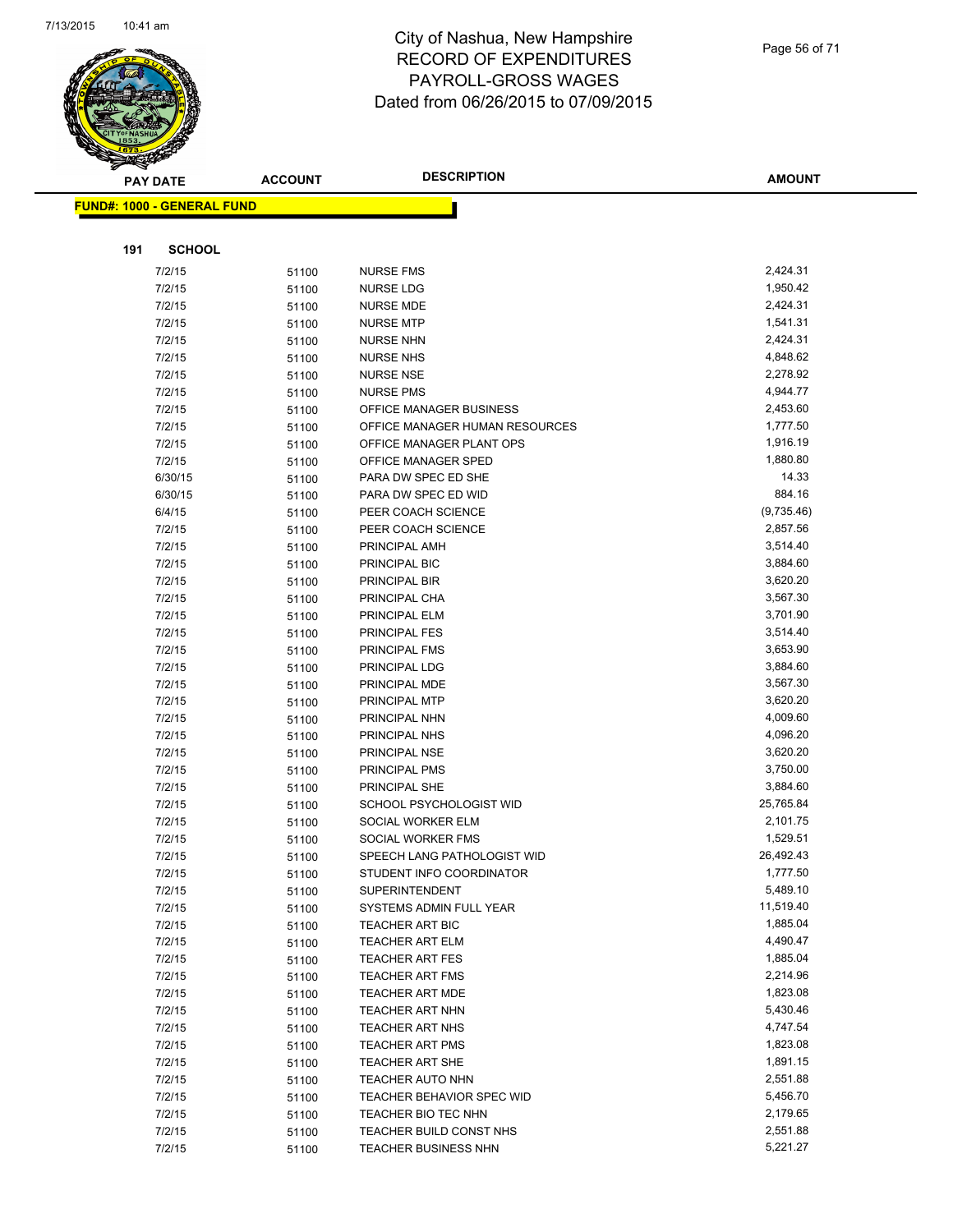

|     | <b>PAY DATE</b>                   | <b>ACCOUNT</b> | <b>DESCRIPTION</b>                        | <b>AMOUNT</b>        |
|-----|-----------------------------------|----------------|-------------------------------------------|----------------------|
|     | <b>FUND#: 1000 - GENERAL FUND</b> |                |                                           |                      |
|     |                                   |                |                                           |                      |
| 191 | <b>SCHOOL</b>                     |                |                                           |                      |
|     | 7/2/15                            | 51100          | <b>TEACHER BUSINESS NHS</b>               | 5,190.42             |
|     | 7/2/15                            | 51100          | <b>TEACHER COMPUTER ELM</b>               | 2,566.73             |
|     | 7/2/15                            | 51100          | <b>TEACHER COMPUTER FMS</b>               | 2,728.35             |
|     | 7/2/15                            | 51100          | <b>TEACHER COMPUTER NHS</b>               | 1,823.08             |
|     | 7/2/15                            | 51100          | <b>TEACHER COMPUTER PMS</b>               | 2,728.35             |
|     | 7/2/15                            | 51100          | TEACHER COSMETOLOGY NHN                   | 2,551.88             |
|     | 7/2/15                            | 51100          | TEACHER CULINARY NHN                      | 5,103.76             |
|     | 7/2/15                            | 51100          | <b>TEACHER DEAF NSE</b>                   | 4,545.94             |
|     | 7/2/15                            | 51100          | TEACHER DEAF WID                          | 2,728.35             |
|     | 7/2/15                            | 51100          | <b>TEACHER DWSE AMH</b>                   | 7,057.20             |
|     | 7/2/15                            | 51100          | <b>TEACHER DWSE BIR</b>                   | 2,398.88             |
|     | 7/2/15                            | 51100          | <b>TEACHER DWSE BRO</b>                   | 5,560.54             |
|     | 7/2/15                            | 51100          | TEACHER DWSE CHA                          | 1,622.42             |
|     | 7/2/15                            | 51100          | <b>TEACHER DWSE ELM</b>                   | 8,096.88             |
|     | 7/2/15                            | 51100          | <b>TEACHER DWSE MDE</b>                   | 2,566.73             |
|     | 7/2/15                            | 51100          | <b>TEACHER DWSE NSE</b>                   | 2,728.35             |
|     | 7/2/15                            | 51100          | <b>TEACHER DWSE PMS</b>                   | 4,387.43             |
|     | 7/2/15                            | 51100          | <b>TEACHER DWSE SHE</b>                   | 5,435.61             |
|     | 7/2/15                            | 51100          | TEACHER ECE NHS                           | 5,456.70             |
|     | 7/2/15                            | 51100          | TEACHER ELL BIR                           | 2,728.35             |
|     | 7/2/15                            | 51100          | TEACHER ELL ELM                           | 4,411.81             |
|     | 7/2/15                            | 51100          | TEACHER ELL FES                           | 8,023.43             |
|     | 7/2/15                            | 51100          | <b>TEACHER ELL FMS</b>                    | 2,034.50             |
|     | 7/2/15                            | 51100          | <b>TEACHER ELL LDG</b>                    | 1,650.69             |
|     | 7/2/15                            | 51100          | <b>TEACHER ELL MTP</b>                    | 2,728.35             |
|     | 7/2/15                            | 51100          | TEACHER ELL NHN                           | 4,165.39             |
|     | 7/2/15                            | 51100          | TEACHER ELL NHS                           | 4,741.81             |
|     | 7/2/15                            | 51100          | <b>TEACHER ENGLISH ELM</b>                | 11,761.93            |
|     | 7/2/15                            | 51100          | <b>TEACHER ENGLISH FMS</b>                | 2,816.65             |
|     | 7/2/15                            | 51100          | TEACHER ENGLISH NHN                       | 25,760.91            |
|     | 7/2/15                            | 51100          | <b>TEACHER ENGLISH NHS</b>                | 34,381.73            |
|     | 7/2/15                            | 51100          | <b>TEACHER ENGLISH PMS</b>                | 13,075.16            |
|     | 7/2/15                            | 51100          | <b>TEACHER FACS FMS</b>                   | 3,778.98             |
|     | 7/2/15                            | 51100          | <b>TEACHER FACS NHN</b>                   | 3,102.20             |
|     | 7/2/15                            | 51100          | <b>TEACHER FACS NHS</b>                   | 7,136.77             |
|     | 7/2/15                            | 51100          | TEACHER FOREIGN LANG FMS                  | 2,728.35             |
|     | 7/2/15                            | 51100          | TEACHER FOREIGN LANG NHN                  | 5,112.02             |
|     | 7/2/15                            | 51100          | TEACHER FOREIGN LANG NHS                  | 12,219.12            |
|     | 7/2/15<br>7/2/15                  | 51100          | <b>TEACHER FOREIGN LANG PMS</b>           | 2,551.88<br>7,283.30 |
|     | 7/2/15                            | 51100          | <b>TEACHER GR1 AMH</b><br>TEACHER GR1 BIC | 9,492.50             |
|     | 7/2/15                            | 51100          | <b>TEACHER GR1 BIR</b>                    | 4,394.19             |
|     | 7/2/15                            | 51100          | <b>TEACHER GR1 CHA</b>                    | 9,166.56             |
|     | 7/2/15                            | 51100<br>51100 | TEACHER GR1 DRC                           | 6,864.24             |
|     | 7/2/15                            | 51100          | <b>TEACHER GR1 FES</b>                    | 10,312.93            |
|     | 7/2/15                            | 51100          | <b>TEACHER GR1 LDG</b>                    | 6,746.81             |
|     | 7/2/15                            | 51100          | <b>TEACHER GR1 MDE</b>                    | 5,954.53             |
|     | 7/2/15                            | 51100          | <b>TEACHER GR1 MTP</b>                    | 4,422.89             |
|     | 7/2/15                            | 51100          | <b>TEACHER GR1 NSE</b>                    | 4,350.77             |
|     | 7/2/15                            | 51100          | <b>TEACHER GR1 SHE</b>                    | 7,846.96             |
|     | 7/2/15                            | 51100          | <b>TEACHER GR2 AMH</b>                    | 3,273.12             |
|     | 7/2/15                            | 51100          | TEACHER GR2 BIC                           | 1,885.04             |
|     |                                   |                |                                           |                      |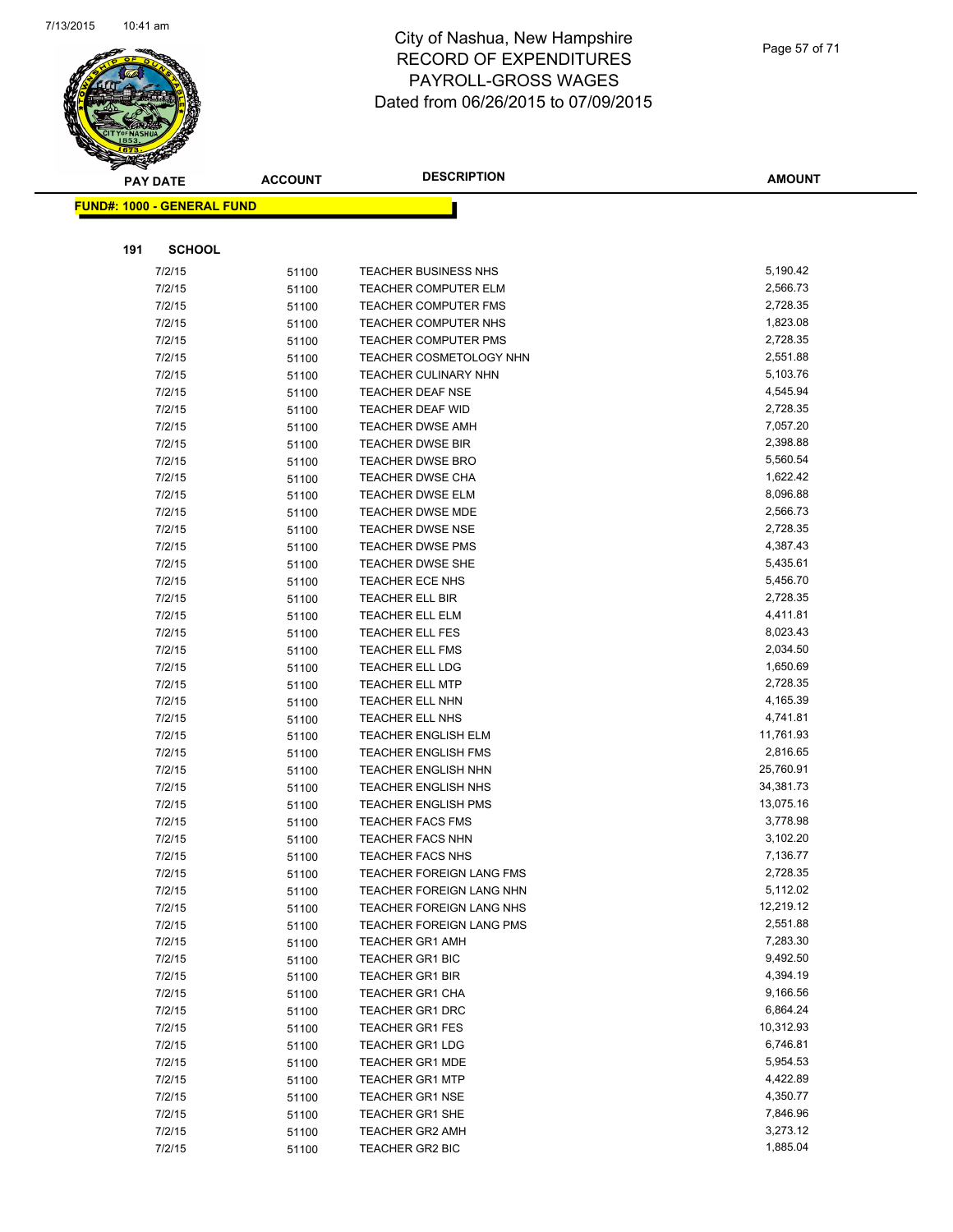

|     | <b>PAY DATE</b>                   | <b>ACCOUNT</b> | <b>DESCRIPTION</b>                               | <b>AMOUNT</b>        |
|-----|-----------------------------------|----------------|--------------------------------------------------|----------------------|
|     | <b>FUND#: 1000 - GENERAL FUND</b> |                |                                                  |                      |
|     |                                   |                |                                                  |                      |
| 191 | <b>SCHOOL</b>                     |                |                                                  |                      |
|     | 7/2/15                            |                | <b>TEACHER GR2 BIR</b>                           | 4,328.85             |
|     | 7/2/15                            | 51100          | <b>TEACHER GR2 BRO</b>                           | 4,441.25             |
|     | 7/2/15                            | 51100          | <b>TEACHER GR2 CHA</b>                           | 3,708.12             |
|     | 7/2/15                            | 51100          | <b>TEACHER GR2 DRC</b>                           | 7,624.89             |
|     | 7/2/15                            | 51100          |                                                  | 6,862.29             |
|     | 7/2/15                            | 51100          | <b>TEACHER GR2 FES</b><br><b>TEACHER GR2 LDG</b> | 4,328.85             |
|     | 7/2/15                            | 51100          | <b>TEACHER GR2 MDE</b>                           | 6,217.58             |
|     | 7/2/15                            | 51100          | <b>TEACHER GR2 MTP</b>                           | 3,698.42             |
|     | 7/2/15                            | 51100<br>51100 | <b>TEACHER GR2 NSE</b>                           | 6,651.88             |
|     | 7/2/15                            |                | <b>TEACHER GR2 SHE</b>                           | 4,374.96             |
|     | 7/2/15                            | 51100<br>51100 | <b>TEACHER GR3 AMH</b>                           | 1,762.12             |
|     | 7/2/15                            | 51100          | <b>TEACHER GR3 BIC</b>                           | 1,762.12             |
|     | 7/2/15                            | 51100          | <b>TEACHER GR3 BIR</b>                           | 3,384.54             |
|     | 7/2/15                            | 51100          | <b>TEACHER GR3 BRO</b>                           | 5,280.23             |
|     | 7/2/15                            | 51100          | <b>TEACHER GR3 CHA</b>                           | 6,004.27             |
|     | 7/2/15                            | 51100          | <b>TEACHER GR3 DRC</b>                           | 5,201.93             |
|     | 7/2/15                            | 51100          | <b>TEACHER GR3 FES</b>                           | 6,738.47             |
|     | 7/2/15                            | 51100          | <b>TEACHER GR3 LDG</b>                           | 1,762.12             |
|     | 7/2/15                            | 51100          | <b>TEACHER GR3 MDE</b>                           | 5,295.08             |
|     | 7/2/15                            | 51100          | <b>TEACHER GR3 MTP</b>                           | 1,823.08             |
|     | 7/2/15                            | 51100          | <b>TEACHER GR3 NSE</b>                           | 4,100.00             |
|     | 7/2/15                            | 51100          | <b>TEACHER GR3 SHE</b>                           | 2,728.66             |
|     | 7/2/15                            | 51100          | <b>TEACHER GR4 AMH</b>                           | 1,885.04             |
|     | 7/2/15                            | 51100          | <b>TEACHER GR4 BIC</b>                           | 4,781.43             |
|     | 7/2/15                            | 51100          | <b>TEACHER GR4 BIR</b>                           | 6,201.19             |
|     | 7/2/15                            | 51100          | <b>TEACHER GR4 BRO</b>                           | 4,678.00             |
|     | 7/2/15                            | 51100          | <b>TEACHER GR4 CHA</b>                           | 2,728.35             |
|     | 7/2/15                            | 51100          | <b>TEACHER GR4 DRC</b>                           | 5,069.27             |
|     | 7/2/15                            | 51100          | <b>TEACHER GR4 FES</b>                           | 4,328.85             |
|     | 7/2/15                            | 51100          | <b>TEACHER GR4 MDE</b>                           | 3,796.62             |
|     | 7/2/15                            | 51100          | <b>TEACHER GR4 MTP</b>                           | 2,204.15             |
|     | 7/2/15                            | 51100          | <b>TEACHER GR4 NSE</b>                           | 2,373.77             |
|     | 7/2/15                            | 51100          | <b>TEACHER GR4 SHE</b>                           | 7,715.47             |
|     | 7/2/15                            | 51100          | <b>TEACHER GR5 AMH</b>                           | 5,280.23             |
|     | 7/2/15                            | 51100          | <b>TEACHER GR5 BIC</b>                           | 9,908.47             |
|     | 7/2/15                            | 51100          | <b>TEACHER GR5 BIR</b>                           | 4,630.92             |
|     | 7/2/15                            | 51100          | <b>TEACHER GR5 BRO</b>                           | 5,181.97             |
|     | 7/2/15                            | 51100          | <b>TEACHER GR5 CHA</b>                           | 3,972.14             |
|     | 7/2/15                            | 51100          | <b>TEACHER GR5 DRC</b>                           | 1,762.12             |
|     | 7/2/15                            | 51100          | <b>TEACHER GR5 FES</b>                           | 3,656.92             |
|     | 7/2/15                            | 51100          | <b>TEACHER GR5 LDG</b>                           | 7,329.58             |
|     | 7/2/15                            | 51100          | <b>TEACHER GR5 MDE</b>                           | 10,398.84            |
|     | 7/2/15                            | 51100          | <b>TEACHER GR5 MTP</b>                           | 4,578.77             |
|     | 7/2/15                            | 51100          | <b>TEACHER GR5 NSE</b>                           | 5,368.47             |
|     | 7/2/15                            | 51100          | <b>TEACHER GR5 SHE</b>                           | 2,204.15             |
|     | 7/2/15                            | 51100          | <b>TEACHER GR6 ELM</b>                           | 20,125.17            |
|     | 7/2/15                            | 51100          | <b>TEACHER GR6 FMS</b>                           | 17,218.15            |
|     | 7/2/15                            | 51100          | <b>TEACHER GR6 PMS</b>                           | 17,687.54            |
|     | 7/2/15                            | 51100          | <b>TEACHER GRAPH NHS</b>                         | 2,053.08             |
|     | 7/2/15                            | 51100          | <b>TEACHER GRAPHICS NHN</b>                      | 2,551.88             |
|     | 7/2/15                            | 51100          | TEACHER HEALTH ELM                               | 2,482.65<br>4,246.42 |
|     | 7/2/15                            | 51100          | <b>TEACHER HEALTH NHS</b>                        |                      |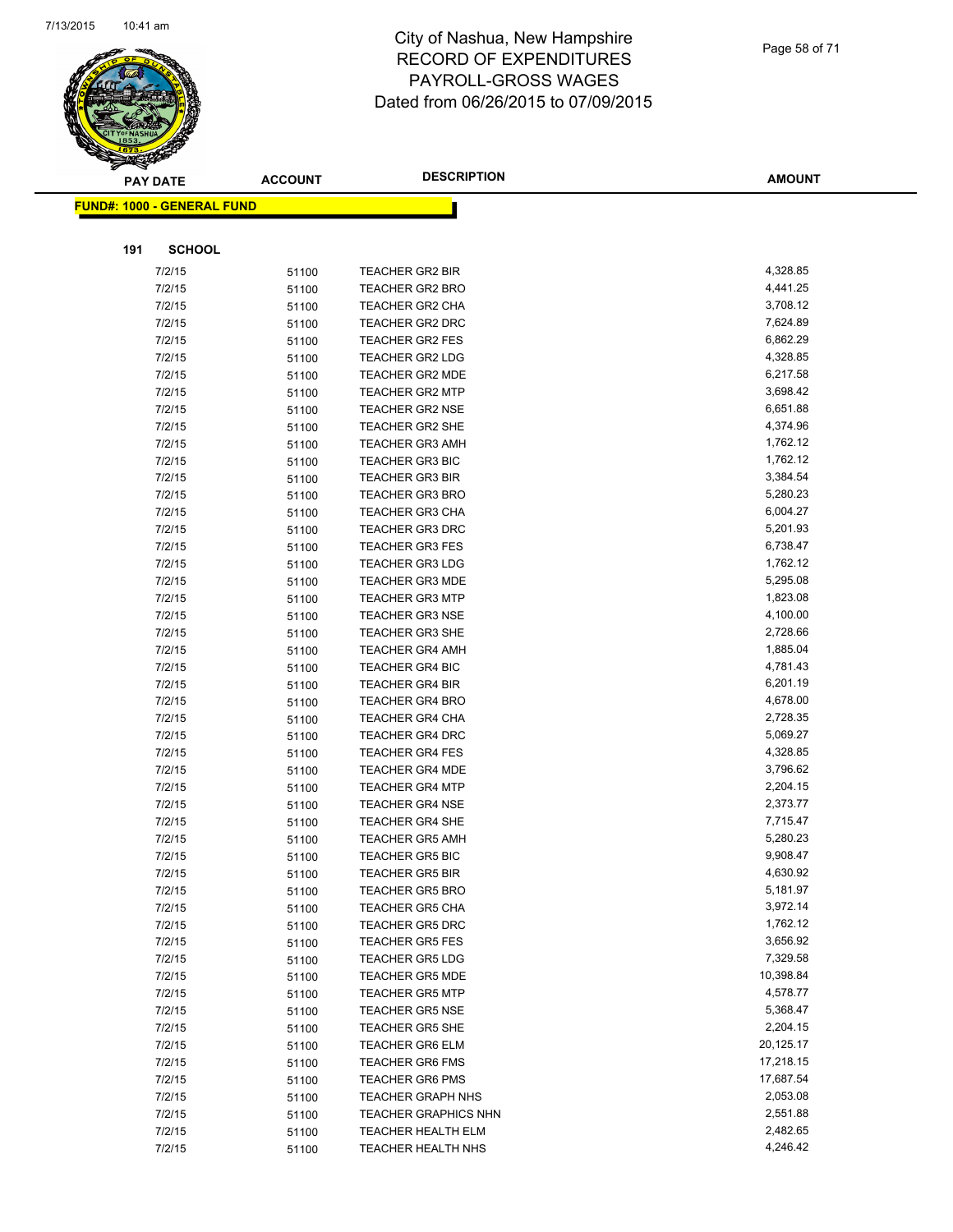

|     | <b>PAY DATE</b>                   | <b>ACCOUNT</b> | <b>DESCRIPTION</b>                                   | <b>AMOUNT</b>        |
|-----|-----------------------------------|----------------|------------------------------------------------------|----------------------|
|     | <b>FUND#: 1000 - GENERAL FUND</b> |                |                                                      |                      |
|     |                                   |                |                                                      |                      |
|     |                                   |                |                                                      |                      |
| 191 | <b>SCHOOL</b>                     |                |                                                      |                      |
|     | 7/2/15                            | 51100          | TEACHER HEALTHOC NHS                                 | 5,280.23             |
|     | 7/2/15                            | 51100          | <b>TEACHER HVAC NHS</b>                              | 1,622.42             |
|     | 7/2/15                            | 51100          | TEACHER IN SCH SUSPENSION ELM                        | 1,554.77             |
|     | 7/2/15                            | 51100          | TEACHER IN SCH SUSPENSION NHN                        | 2,566.73             |
|     | 7/2/15                            | 51100          | <b>TEACHER KIND AMH</b>                              | 2,373.77             |
|     | 7/2/15                            | 51100          | <b>TEACHER KIND BIR</b>                              | 2,566.73             |
|     | 7/2/15                            | 51100          | <b>TEACHER KIND CHA</b>                              | 4,422.89             |
|     | 7/2/15                            | 51100          | <b>TEACHER KIND DRC</b>                              | 8,070.05             |
|     | 7/2/15                            | 51100          | <b>TEACHER KIND FES</b>                              | 5,164.39             |
|     | 7/2/15                            | 51100          | <b>TEACHER KIND LDG</b>                              | 4,297.34             |
|     | 7/2/15                            | 51100          | <b>TEACHER KIND MDE</b>                              | 4,657.77             |
|     | 7/2/15                            | 51100          | <b>TEACHER KIND MTP</b>                              | 3,504.42             |
|     | 7/2/15                            | 51100          | <b>TEACHER KIND NSE</b>                              | 1,949.65             |
|     | 7/2/15                            | 51100          | <b>TEACHER KIND SHE</b>                              | 2,034.50             |
|     | 7/2/15                            | 51100          | <b>TEACHER MATH ELM</b>                              | 5,272.86             |
|     | 7/2/15                            | 51100          | <b>TEACHER MATH FMS</b>                              | 6,027.61             |
|     | 7/2/15                            | 51100          | <b>TEACHER MATH NHN</b>                              | 25,748.41            |
|     | 7/2/15                            | 51100          | <b>TEACHER MATH NHS</b>                              | 20,735.98            |
|     | 7/2/15                            | 51100          | <b>TEACHER MATH PMS</b>                              | 5,038.67             |
|     | 7/2/15                            | 51100          | <b>TEACHER MUSIC AMH</b>                             | 1,922.42             |
|     | 7/2/15                            | 51100          | <b>TEACHER MUSIC BRO</b>                             | 3,178.35             |
|     | 7/2/15                            | 51100          | <b>TEACHER MUSIC DRC</b>                             | 2,640.10             |
|     | 7/2/15                            | 51100          | <b>TEACHER MUSIC ELM</b>                             | 1,949.65<br>2,551.88 |
|     | 7/2/15                            | 51100          | <b>TEACHER MUSIC FES</b>                             | 5,009.73             |
|     | 7/2/15                            | 51100          | <b>TEACHER MUSIC FMS</b>                             | 2,750.85             |
|     | 7/2/15                            | 51100          | <b>TEACHER MUSIC LDG</b><br><b>TEACHER MUSIC MDE</b> | 1,885.04             |
|     | 7/2/15<br>7/2/15                  | 51100          | TEACHER MUSIC NHN                                    | 2,728.35             |
|     | 7/2/15                            | 51100          |                                                      | 2,398.88             |
|     | 7/2/15                            | 51100          | <b>TEACHER MUSIC NHS</b><br><b>TEACHER MUSIC PMS</b> | 4,243.23             |
|     | 7/2/15                            | 51100          | TEACHER PE BIR                                       | 2,650.85             |
|     | 7/2/15                            | 51100          | <b>TEACHER PE BRO</b>                                | 2,640.12             |
|     | 7/2/15                            | 51100          | TEACHER PE CHA                                       | 2,551.88             |
|     | 7/2/15                            | 51100          | TEACHER PE DRC                                       | 2,728.35             |
|     | 7/2/15                            | 51100          | <b>TEACHER PE ELM</b>                                | 3,815.20             |
|     | 7/2/15                            | 51100          | TEACHER PE FES                                       | 1,510.92             |
|     | 7/2/15                            | 51100<br>51100 | <b>TEACHER PE FMS</b>                                | 2,551.88             |
|     | 7/2/15                            | 51100          | TEACHER PE LDG                                       | 1,745.46             |
|     | 7/2/15                            | 51100          | TEACHER PE NHN                                       | 7,755.38             |
|     | 7/2/15                            | 51100          | TEACHER PE NHS                                       | 4,547.60             |
|     | 6/30/15                           | 51100          | <b>TEACHER PE NSE</b>                                | 143.74               |
|     | 7/2/15                            | 51100          | <b>TEACHER PE PMS</b>                                | 4,477.45             |
|     | 7/2/15                            | 51100          | TEACHER PE SHE                                       | 2,566.73             |
|     | 7/2/15                            | 51100          | TEACHER PRESCHOOL BIC                                | 8,133.35             |
|     | 7/2/15                            | 51100          | <b>TEACHER PRESCHOOL BRO</b>                         | 4,797.76             |
|     | 7/2/15                            | 51100          | TEACHER PRESCHOOL DRC                                | 4,297.34             |
|     | 7/2/15                            | 51100          | <b>TEACHER PRESCHOOL MTP</b>                         | 2,728.35             |
|     | 7/2/15                            | 51100          | <b>TEACHER PRESCHOOL NHS</b>                         | 1,126.66             |
|     | 7/2/15                            | 51100          | <b>TEACHER PRESCHOOL NSE</b>                         | 5,620.19             |
|     | 7/2/15                            | 51100          | TEACHER READ AMH                                     | 2,816.65             |
|     | 7/2/15                            | 51100          | TEACHER READ BIC                                     | 2,373.77             |
|     | 7/2/15                            | 51100          | TEACHER READ BIR                                     | 2,728.35             |
|     |                                   |                |                                                      |                      |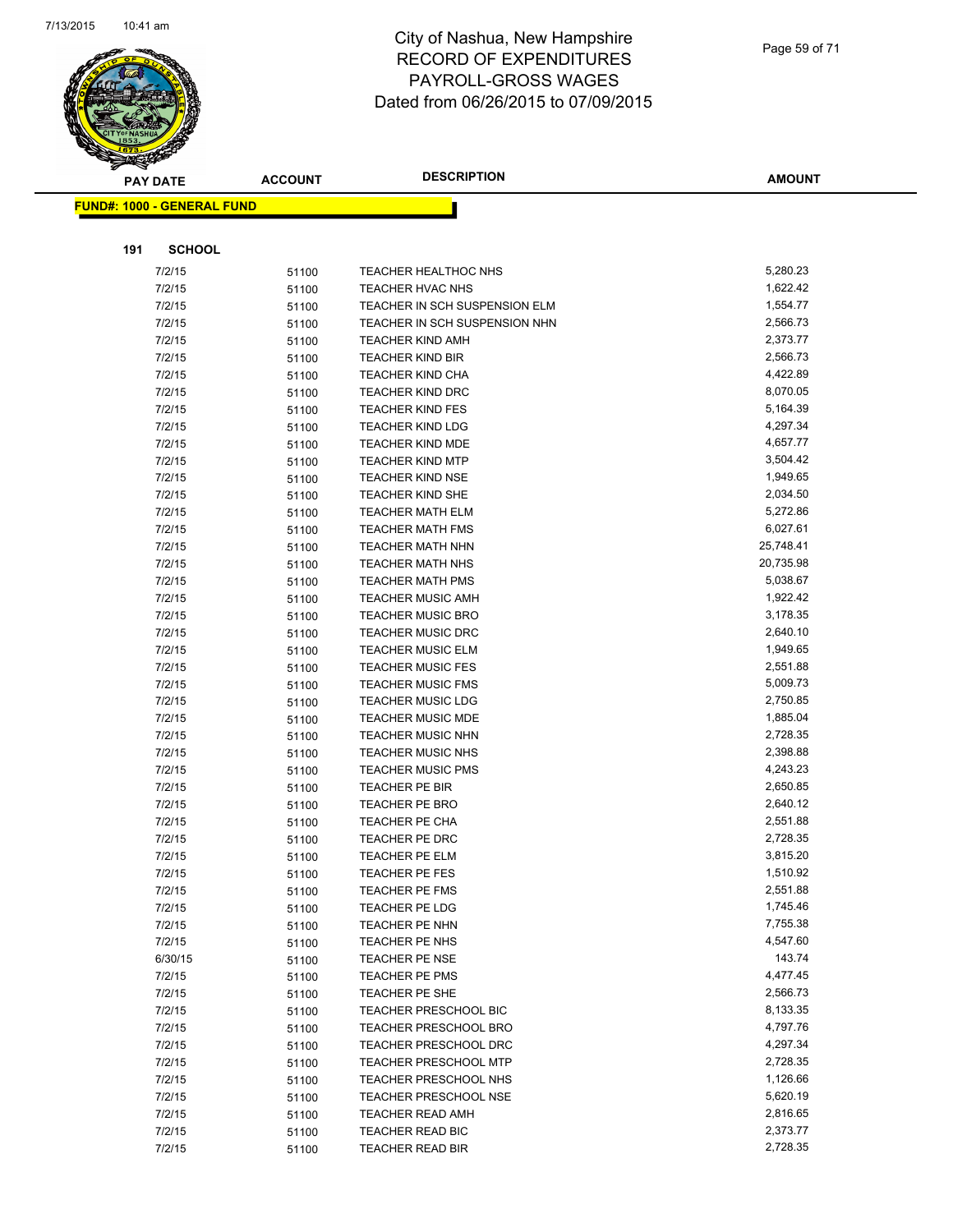

|     | <b>PAY DATE</b>                   | <b>ACCOUNT</b> | <b>DESCRIPTION</b>         | <b>AMOUNT</b>        |
|-----|-----------------------------------|----------------|----------------------------|----------------------|
|     | <b>FUND#: 1000 - GENERAL FUND</b> |                |                            |                      |
|     |                                   |                |                            |                      |
|     | <b>SCHOOL</b>                     |                |                            |                      |
| 191 |                                   |                |                            |                      |
|     | 7/2/15                            | 51100          | <b>TEACHER READ BRO</b>    | 1,414.51             |
|     | 7/2/15                            | 51100          | <b>TEACHER READ ELM</b>    | 2,816.65             |
|     | 7/2/15                            | 51100          | <b>TEACHER READ FES</b>    | 2,728.35             |
|     | 7/2/15                            | 51100          | <b>TEACHER READ FMS</b>    | 2,566.73             |
|     | 7/2/15                            | 51100          | <b>TEACHER READ LDG</b>    | 2,373.77             |
|     | 7/2/15                            | 51100          | TEACHER READ MDE           | 2,728.35             |
|     | 7/2/15                            | 51100          | <b>TEACHER READ MTP</b>    | 1,955.77             |
|     | 7/2/15                            | 51100          | <b>TEACHER READ NHN</b>    | 1,762.12             |
|     | 7/2/15                            | 51100          | <b>TEACHER READ NSE</b>    | 2,728.35             |
|     | 7/2/15                            | 51100          | <b>TEACHER READ PMS</b>    | 4,389.81             |
|     | 7/2/15                            | 51100          | TEACHER READ SHE           | 2,566.73             |
|     | 7/2/15                            | 51100          | <b>TEACHER SCIENCE ELM</b> | 17,133.99            |
|     | 7/2/15                            | 51100          | TEACHER SCIENCE FMS        | 6,743.74             |
|     | 7/2/15                            | 51100          | <b>TEACHER SCIENCE NHN</b> | 21,832.84            |
|     | 7/2/15                            | 51100          | <b>TEACHER SCIENCE NHS</b> | 21,743.81            |
|     | 7/2/15                            | 51100          | <b>TEACHER SCIENCE PMS</b> | 7,339.88             |
|     | 7/2/15                            | 51100          | TEACHER SOCIAL STUDIES ELM | 6,000.97             |
|     | 7/2/15                            | 51100          | TEACHER SOCIAL STUDIES NHN | 24,091.64            |
|     | 7/2/15                            | 51100          | TEACHER SOCIAL STUDIES NHS | 19,911.44            |
|     | 7/2/15                            | 51100          | TEACHER SOCIAL STUDIES PMS | 4,511.19             |
|     | 7/2/15                            | 51100          | <b>TEACHER SPED BIC</b>    | 6,081.15             |
|     | 7/2/15                            | 51100          | <b>TEACHER SPED BIR</b>    | 5,127.23             |
|     | 7/2/15                            | 51100          | <b>TEACHER SPED BRO</b>    | 5,545.00             |
|     | 7/2/15                            | 51100          | TEACHER SPED CHA           | 5,368.53             |
|     | 7/2/15                            | 51100          | TEACHER SPED DRC           | 2,566.73             |
|     | 7/2/15                            | 51100          | <b>TEACHER SPED ELM</b>    | 7,130.46             |
|     | 7/2/15                            | 51100          | <b>TEACHER SPED FES</b>    | 3,504.42             |
|     | 7/2/15                            | 51100          | <b>TEACHER SPED FMS</b>    | 4,766.27             |
|     | 7/2/15                            | 51100          | <b>TEACHER SPED LDG</b>    | 2,204.15             |
|     | 7/2/15                            | 51100          | <b>TEACHER SPED MDE</b>    | 4,046.27             |
|     | 7/2/15                            | 51100          | <b>TEACHER SPED MTP</b>    | 5,280.23             |
|     | 7/2/15                            | 51100          | <b>TEACHER SPED NHN</b>    | 11,770.39            |
|     | 7/2/15                            | 51100          | TEACHER SPED NHS           | 21,028.93            |
|     | 7/2/15                            | 51100          | <b>TEACHER SPED NSE</b>    | 1,961.92             |
|     | 7/2/15                            | 51100          | <b>TEACHER SPED PMS</b>    | 9,162.46             |
|     | 7/2/15                            | 51100          | <b>TEACHER SPED SHE</b>    | 2,728.35             |
|     | 7/2/15                            | 51100          | <b>TEACHER TECHED ELM</b>  | 5,031.61<br>2,816.65 |
|     | 7/2/15                            | 51100          | <b>TEACHER TECHED NHN</b>  |                      |
|     | 7/2/15                            | 51100          | TEACHER TECHED NHS         | 7,832.11             |
|     | 7/2/15                            | 51100          | <b>TEACHER TECHED PMS</b>  | 5,456.70             |
|     | 7/2/15                            | 51100          | TEACHER TV PROD NHS        | 2,566.73             |
|     | 7/2/15                            | 51100          | <b>TEACHER VISION WID</b>  | 1,832.88             |
|     | 7/9/15                            | 51100          | TECH INTERGRATION ASST FES | 62.10<br>717.43      |
|     | 7/2/15                            | 51200          | CLERICAL BOARD OF ED SUP   | 737.65               |
|     | 7/9/15                            | 51200          | CLERICAL BOARD OF ED SUP   |                      |
|     | 7/2/15                            | 51200          | CLERICAL VOLUNTEER SUP     | 369.15<br>339.00     |
|     | 7/2/15                            | 51200          | <b>CUSTODIAN CHA</b>       | 274.56               |
|     | 7/9/15                            | 51200          | <b>CUSTODIAN CHA</b>       | 339.78               |
|     | 7/2/15                            | 51200          | <b>CUSTODIAN NHN</b>       | 469.70               |
|     | 7/9/15<br>7/2/15                  | 51200          | <b>CUSTODIAN NHN</b>       | 1,421.52             |
|     |                                   | 51200          | DATA ANALYST               | 192.35               |
|     | 6/30/15                           | 51200          | FOOD SERVICE ASST PT FMS   |                      |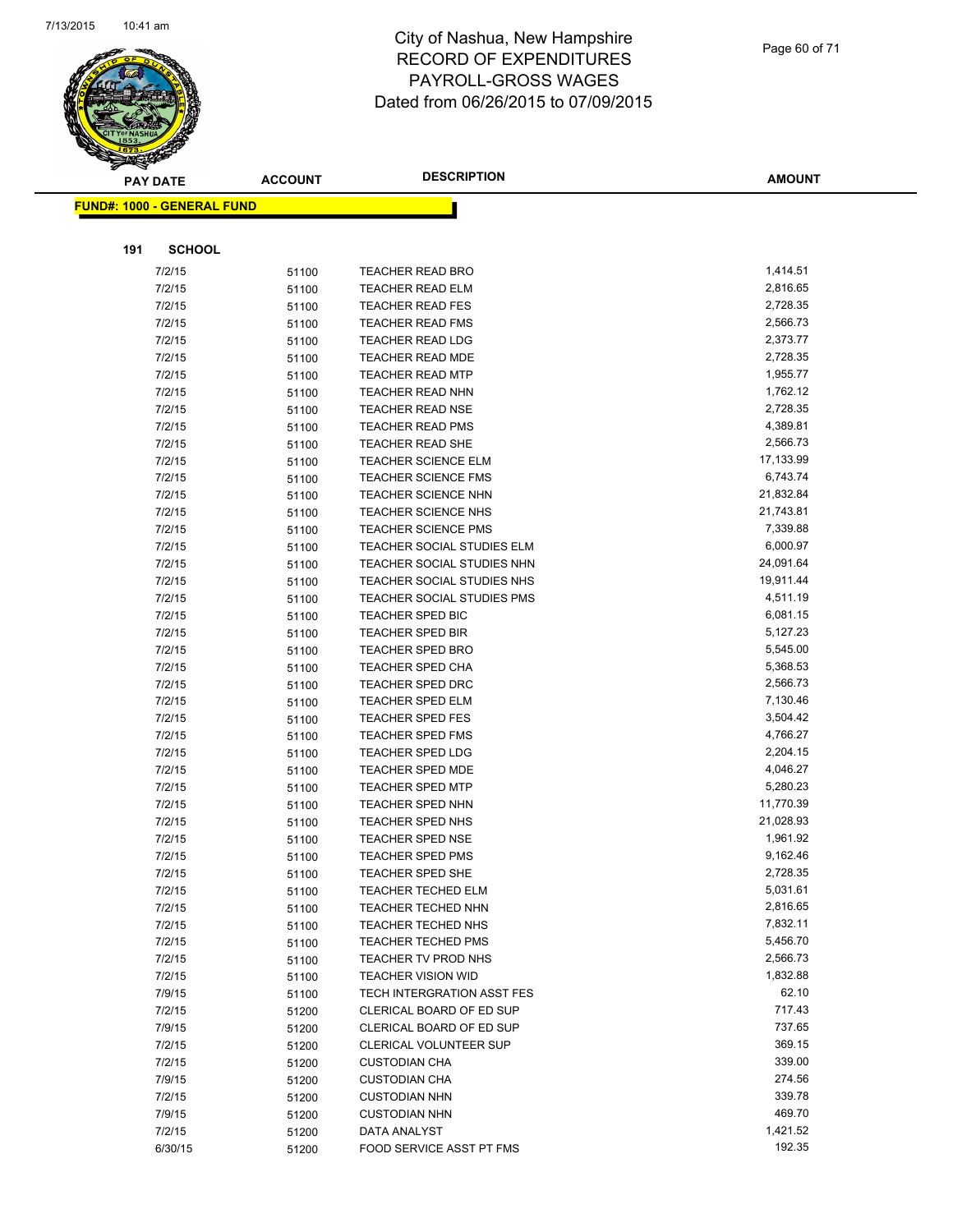

|                                   | <b>ACCOUNT</b> | <b>DESCRIPTION</b>                     | <b>AMOUNT</b> |
|-----------------------------------|----------------|----------------------------------------|---------------|
| <b>FUND#: 1000 - GENERAL FUND</b> |                |                                        |               |
|                                   |                |                                        |               |
| 191<br><b>SCHOOL</b>              |                |                                        |               |
| 7/2/15                            | 51200          | <b>GUIDANCE COUNSELOR NHS</b>          | 802.92        |
| 7/2/15                            | 51200          | LACROSSE VARSITY BOYS NHS              | 36.00         |
| 7/2/15                            | 51200          | PARA DW SPEC ED MDE                    | 150.00        |
| 7/2/15                            | 51200          | PARA DW SPEC ED NHN                    | 150.00        |
| 7/9/15                            | 51200          | PARA DW SPEC ED NHN                    | 312.50        |
| 7/2/15                            | 51200          | PARA PRE SCH BRO                       | 850.00        |
| 7/2/15                            | 51200          | SCHOOL PSYCHOLOGIST WID                | 2,323.94      |
| 7/2/15                            | 51200          | SOCIAL WORKER FMS                      | 162.50        |
| 7/2/15                            | 51200          | SPECIAL EDUCATION TUTOR                | 400.00        |
| 7/2/15                            | 51200          | SPEECH LANG PATHOLOGIST WID            | 8,864.90      |
| 7/2/15                            | 51200          | <b>SUB CLERICAL</b>                    | 356.41        |
| 7/9/15                            | 51200          | <b>SUB CLERICAL</b>                    | 341.43        |
| 7/2/15                            | 51200          | <b>TEACHER ART NHN</b>                 | 651.45        |
| 7/2/15                            | 51200          | TEACHER BEHAVIOR SPEC WID              | 1,026.69      |
| 7/2/15                            | 51200          | <b>TEACHER BUSINESS NHN</b>            | 56.25         |
| 7/2/15                            | 51200          | TEACHER DWSE ELM                       | 275.00        |
| 7/2/15                            | 51200          | <b>TEACHER ENGLISH NHS</b>             | 276.62        |
| 7/2/15                            | 51200          | <b>TEACHER FOREIGN LANG FMS</b>        | 959.55        |
| 7/2/15                            | 51200          | TEACHER GR4 BIC                        | 150.00        |
| 7/2/15                            | 51200          | <b>TEACHER GR6 FMS</b>                 | 62.50         |
| 7/2/15                            | 51200          | <b>TEACHER HVAC NHS</b>                | 36.00         |
| 7/2/15                            | 51200          | TEACHER IN SCH SUSPENSION NHN          | 390.00        |
| 7/2/15                            | 51200          | <b>TEACHER INST SPED WID</b>           | 1,899.02      |
| 7/2/15                            | 51200          | <b>TEACHER KIND BIC</b>                | 946.92        |
| 7/2/15                            | 51200          | <b>TEACHER MATH NHN</b>                | 2,495.69      |
| 7/2/15                            | 51200          | <b>TEACHER MUSIC ELM</b>               | 825.35        |
| 7/2/15                            | 51200          | TEACHER PE NHS                         | 2,416.54      |
| 7/2/15                            | 51200          | TEACHER SOCIAL STUDIES NHN             | 550.00        |
| 7/2/15                            | 51200          | <b>TEACHER SPED NHN</b>                | 3,913.11      |
| 7/2/15                            | 51200          | TEACHER SPED NHS                       | 881.06        |
| 7/2/15                            | 51200          | <b>TECHNOLOGY SUMMER HELP</b>          | 1,969.00      |
| 7/9/15                            | 51200          | <b>TECHNOLOGY SUMMER HELP</b>          | 1,463.00      |
| 7/2/15                            | 51300          | OVERTIME-REGULAR                       | 3,766.98      |
| 7/9/15                            | 51300          | OVERTIME-REGULAR                       | 1,297.86      |
| 7/2/15                            | 51400          | <b>WAGES TEMP-SEASONAL</b>             | 4,050.41      |
| 7/9/15                            | 51400          | WAGES TEMP-SEASONAL                    | 2,722.40      |
| 7/2/15                            | 51412          | <b>WAGES PER DIEM</b>                  | 15,203.20     |
| 7/9/15                            | 51412          | <b>WAGES PER DIEM</b>                  | 2,255.68      |
| 7/2/15                            | 51650          | <b>ADDITIONAL HOURS</b>                | 1,369.16      |
| 7/9/15                            | 51650          | <b>ADDITIONAL HOURS</b>                | 171.45        |
| 7/2/15                            | 51700          | <b>STIPENDS</b>                        | 15,600.00     |
| 6/25/15                           | 51750          | RETIREMENT & SEPARATION PAY            | (18, 951.33)  |
|                                   | 51750          | <b>RETIREMENT &amp; SEPARATION PAY</b> | 20,966.33     |
| 6/30/15                           |                |                                        |               |

**TOTAL FUND 1000 - GENERAL FUND \$3,931,658.19**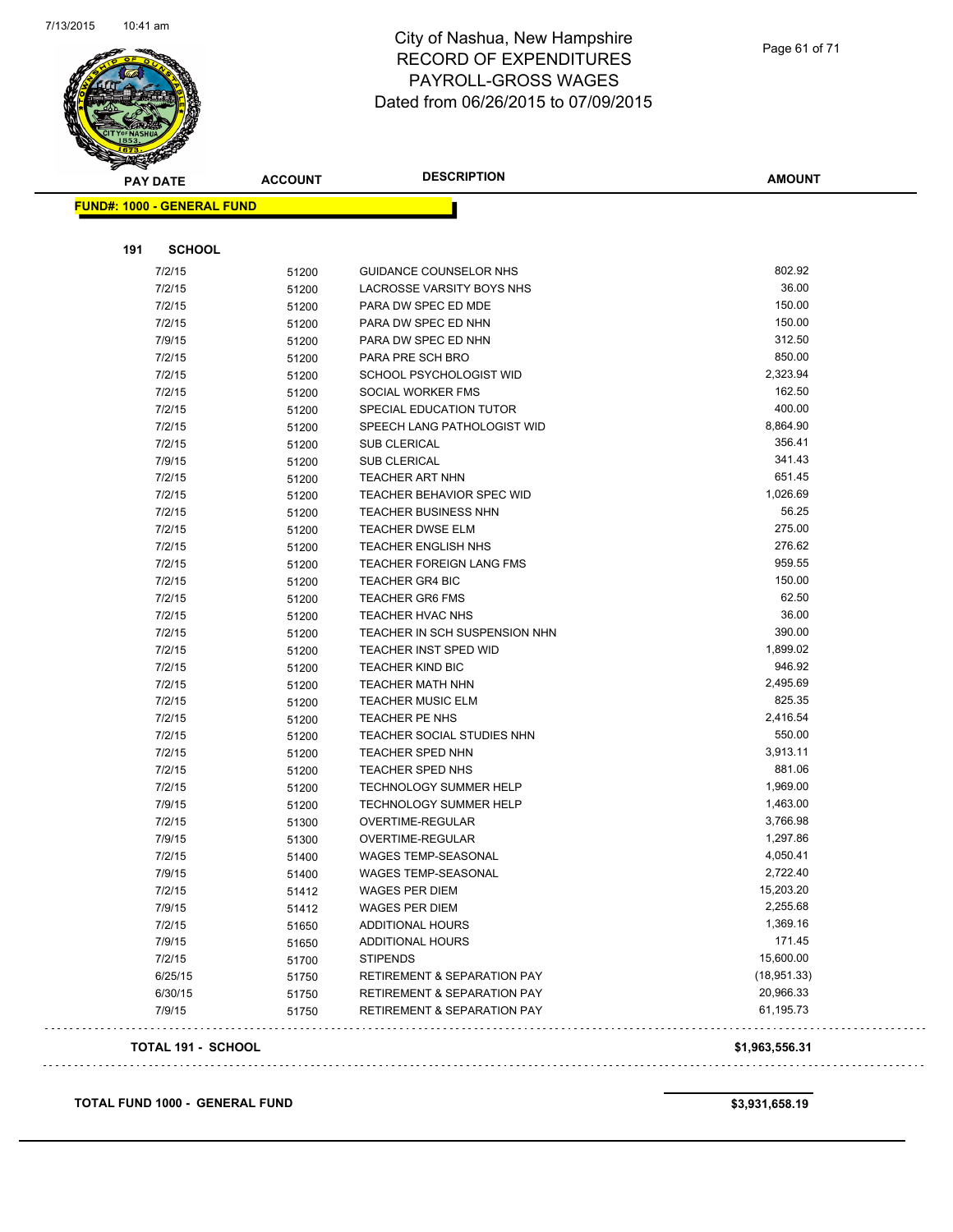

| <b>Andre</b>                                    |                |                                                               |               |
|-------------------------------------------------|----------------|---------------------------------------------------------------|---------------|
| <b>PAY DATE</b>                                 | <b>ACCOUNT</b> | <b>DESCRIPTION</b>                                            | <b>AMOUNT</b> |
| <b>FUND#: 2100 - FOOD SERVICES FUND</b>         |                |                                                               |               |
| 7/2/15                                          |                |                                                               | 709.90        |
| 7/9/15                                          | 51100          | CLERICAL FOOD SERVICE NHS<br><b>CLERICAL FOOD SERVICE NHS</b> | 709.90        |
| 7/2/15                                          | 51100          | DIRECTOR FOOD SERVICE                                         | 2,930.90      |
|                                                 | 51100          |                                                               | 2,085.32      |
| 7/2/15                                          | 51100          | <b>FOOD SERVICE BUSINESS MANAGER</b>                          |               |
| 7/2/15                                          | 51100          | FOOD SERVICE COOK FMS                                         | 39.44         |
| 6/30/15                                         | 51200          | FOOD SERVICE ASST PT ELM                                      | 48.24         |
| <b>TOTAL FUND 2100 - FOOD SERVICES FUND</b>     |                |                                                               | \$6,523.70    |
| <b>FUND#: 2201 - DRIVERS EDUCATION FUND</b>     |                |                                                               |               |
|                                                 |                |                                                               |               |
| 7/2/15                                          | 51200          | ADULT ED DIPOLMA INST                                         | 225.00        |
| 7/2/15                                          | 51200          | DRIVER INSTRUCTOR                                             | 475.00        |
| 7/9/15                                          | 51200          | DRIVER INSTRUCTOR                                             | 600.00        |
| 7/2/15                                          | 51200          | ELL OUTREACH WORKER HOURLY                                    | 250.00        |
| 7/9/15                                          | 51200          | ELL OUTREACH WORKER HOURLY                                    | 200.00        |
| 7/2/15                                          | 51200          | TEACHER TECHED ELM                                            | 150.00        |
| 7/2/15                                          | 51200          | <b>TEACHER TECHED FMS</b>                                     | 25.00         |
| 7/2/15                                          | 51200          | <b>TEACHER TECHED PMS</b>                                     | 250.00        |
| 7/2/15                                          | 51300          | <b>OVERTIME-REGULAR</b>                                       | 29.81         |
| <b>TOTAL FUND 2201 - DRIVERS EDUCATION FUND</b> |                |                                                               | \$2,204.81    |
|                                                 |                |                                                               |               |
|                                                 |                |                                                               |               |
| <b>FUND#: 2207 - ADULT ED/CONTINUING ED</b>     |                |                                                               |               |
| 7/2/15                                          | 51200          | <b>CLERICAL GUIDANCE NHN</b>                                  | 131.12        |
| 7/9/15                                          | 51200          | CLERICAL GUIDANCE NHN                                         | 176.06        |
| 7/2/15                                          | 51200          | <b>GUIDANCE COUNSELOR NHN</b>                                 | 150.00        |



**FUND#: 2222 - AFTER SCHOOL PROGRAM** 6/4/15 51100 DIRECTOR 21 CENTURY 14,336.51 7/2/15 51100 DIRECTOR 21 CENTURY **TOTAL FUND 2222 - AFTER SCHOOL PROGRAM \$17,067.31 FUND#: 2252 - DAY CARE**

7/2/15 51200 GUIDANCE COUNSELOR NHS 425.00 7/2/15 51200 LIBRARIAN NHN 50.00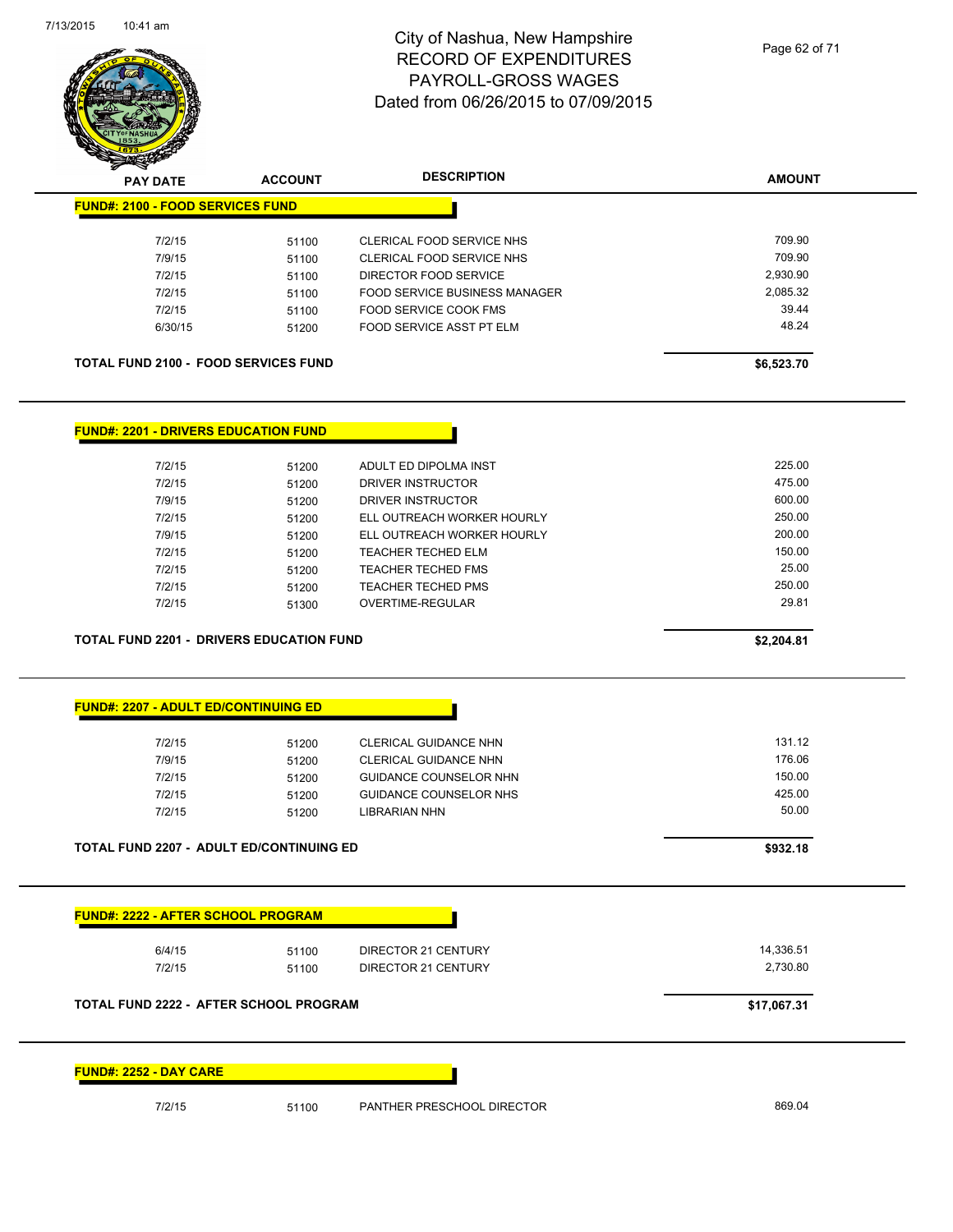| 7/13/2015 | 10:41 am                                                    |                | City of Nashua, New Hampshire<br><b>RECORD OF EXPENDITURES</b><br><b>PAYROLL-GROSS WAGES</b><br>Dated from 06/26/2015 to 07/09/2015 | Page 63 of 71        |
|-----------|-------------------------------------------------------------|----------------|-------------------------------------------------------------------------------------------------------------------------------------|----------------------|
|           | <b>PAY DATE</b>                                             | <b>ACCOUNT</b> | <b>DESCRIPTION</b>                                                                                                                  | <b>AMOUNT</b>        |
|           | <b>TOTAL FUND 2252 - DAY CARE</b>                           |                |                                                                                                                                     | \$869.04             |
|           | <b>FUND#: 2503 - PARKS &amp; REC PROGRAMS FUND</b>          |                |                                                                                                                                     |                      |
|           | 7/2/15                                                      | 51100          | PROGRAM COORDINATOR                                                                                                                 | 357.75               |
|           | 7/9/15                                                      | 51100          | PROGRAM COORDINATOR                                                                                                                 | 365.15               |
|           | 7/2/15                                                      | 51400          | <b>WAGES TEMP-SEASONAL</b>                                                                                                          | 1,800.00             |
|           | <b>TOTAL FUND 2503 - PARKS &amp; REC PROGRAMS FUND</b>      |                |                                                                                                                                     | \$2,522.90           |
|           | <b>FUND#: 2505 - GOVT &amp; EDUCATION CHANNELS FUND</b>     |                |                                                                                                                                     |                      |
|           |                                                             |                |                                                                                                                                     |                      |
|           | 7/2/15<br>7/9/15                                            | 51100<br>51100 | ECHANNEL ACCESS ADMINISTRATOR<br>ECHANNEL ACCESS ADMINISTRATOR                                                                      | 1,044.70<br>1,075.60 |
|           | 7/2/15                                                      | 51100          | PEG PROGRAM MANAGER                                                                                                                 | 1,173.50             |
|           |                                                             |                |                                                                                                                                     |                      |
|           | 7/9/15                                                      | 51100          | PEG PROGRAM MANAGER                                                                                                                 | 1,184.84             |
|           | <b>TOTAL FUND 2505 - GOVT &amp; EDUCATION CHANNELS FUND</b> |                |                                                                                                                                     | \$4,478.64           |
|           | <b>FUND#: 3030 - EMERGENCY MGMT GRANTS FUND</b>             |                |                                                                                                                                     |                      |
|           | 7/2/15                                                      | 51300          | OVERTIME-REGULAR                                                                                                                    | 10,606.97            |
|           | <b>TOTAL FUND 3030 - EMERGENCY MGMT GRANTS FUND</b>         |                |                                                                                                                                     | \$10,606.97          |
|           | <b>FUND#: 3050 - POLICE GRANTS FUND</b>                     |                |                                                                                                                                     |                      |
|           |                                                             |                |                                                                                                                                     | 807.60               |
|           | 7/2/15<br>7/9/15                                            | 51100          | DOMESTIC VIOLENCE ADVOCATE<br>DOMESTIC VIOLENCE ADVOCATE                                                                            | 807.60               |
|           | 7/2/15                                                      | 51100<br>51100 | PATROLMAN ALL RANKS                                                                                                                 | 1,003.56             |
|           | 7/9/15                                                      | 51100          | PATROLMAN ALL RANKS                                                                                                                 | 1,274.53             |
|           | 7/2/15                                                      | 51300          | OVERTIME-REGULAR                                                                                                                    | 1,648.96             |
|           | 7/9/15                                                      | 51300          | OVERTIME-REGULAR                                                                                                                    | 651.15               |
|           | 7/9/15                                                      | 51628          | <b>EXTRA HOLIDAY</b>                                                                                                                | 255.91               |
|           | <b>TOTAL FUND 3050 - POLICE GRANTS FUND</b>                 |                |                                                                                                                                     | \$6,449.31           |
|           | <b>FUND#: 3068 - COMMUNITY SERVICES GRANTS FUND</b>         |                |                                                                                                                                     |                      |
|           |                                                             |                |                                                                                                                                     |                      |
|           | 7/2/15                                                      | 51100          | <b>EPIDEMIOLOGIST</b>                                                                                                               | 1,351.05<br>1,401.25 |
|           | 7/9/15<br>7/2/15                                            | 51100<br>51100 | <b>EPIDEMIOLOGIST</b><br>INTAKE SPECIALIST PROGRAM ASST                                                                             | 188.30               |
|           | 7/9/15                                                      | 51100          | INTAKE SPECIALIST PROGRAM ASST                                                                                                      | 192.10               |
|           | 7/2/15                                                      | 51100          | PUB HEALTH NURSE                                                                                                                    | 123.85               |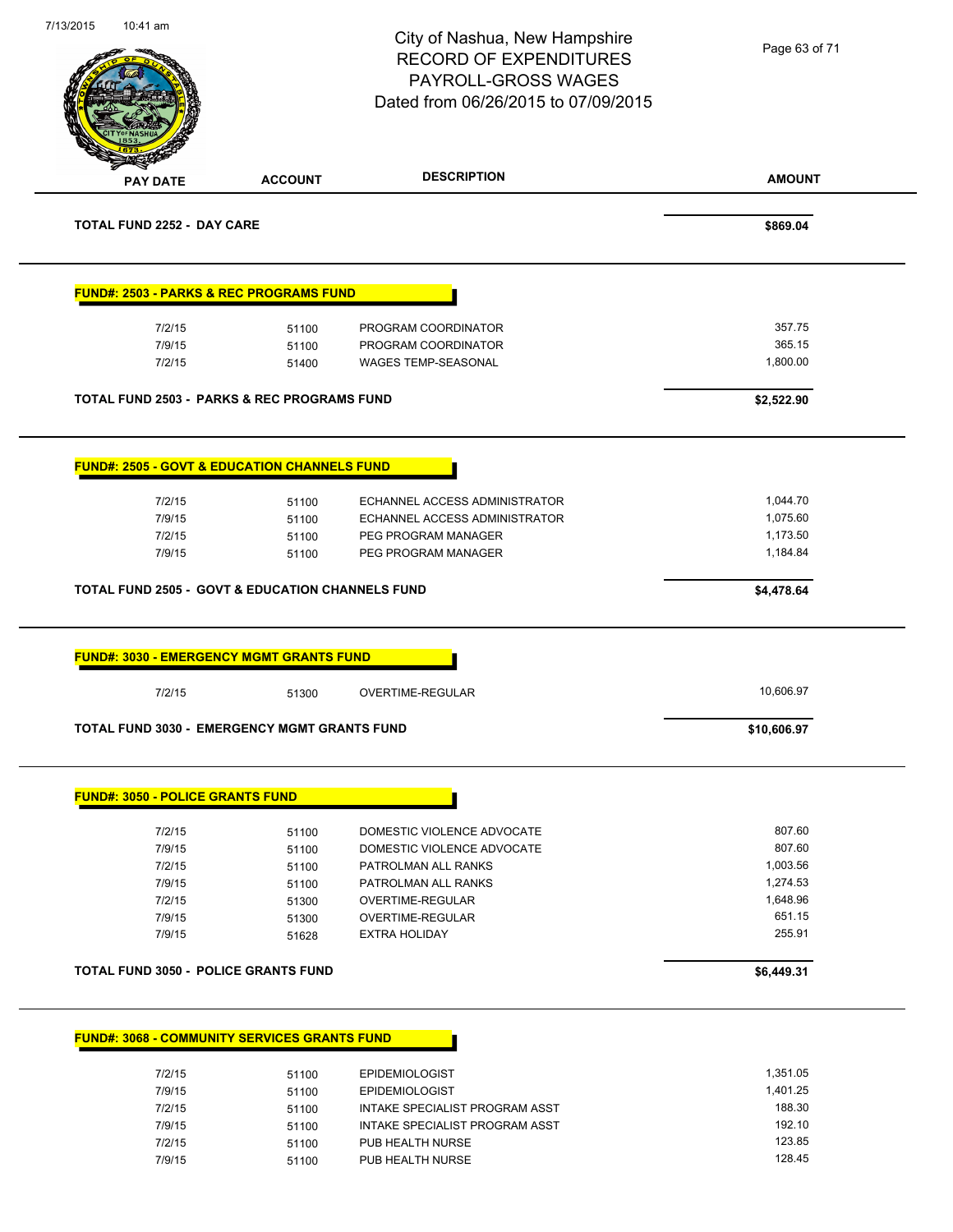

| <b>PAY DATE</b>                                                                 | <b>ACCOUNT</b>          | <b>DESCRIPTION</b>                                                                           | <b>AMOUNT</b>            |  |  |  |  |
|---------------------------------------------------------------------------------|-------------------------|----------------------------------------------------------------------------------------------|--------------------------|--|--|--|--|
| <b>FUND#: 3068 - COMMUNITY SERVICES GRANTS FUND</b>                             |                         |                                                                                              |                          |  |  |  |  |
|                                                                                 |                         |                                                                                              |                          |  |  |  |  |
| 7/2/15                                                                          | 51100                   | PUB HEALTH PREPAREDNESS COORD                                                                | 1,150.50                 |  |  |  |  |
| 7/9/15                                                                          | 51100                   | PUB HEALTH PREPAREDNESS COORD                                                                | 1,184.60                 |  |  |  |  |
| 7/2/15                                                                          | 51100                   | SMP PROGRAM COORDINATOR                                                                      | 852.15                   |  |  |  |  |
| 7/9/15                                                                          | 51100                   | SMP PROGRAM COORDINATOR                                                                      | 877.25                   |  |  |  |  |
| <b>TOTAL FUND 3068 - COMMUNITY SERVICES GRANTS FUND</b>                         |                         |                                                                                              | \$7,449.50               |  |  |  |  |
| <b>FUND#: 3070 - COMMUNITY HEALTH GRANTS FUND</b>                               |                         |                                                                                              |                          |  |  |  |  |
|                                                                                 |                         |                                                                                              |                          |  |  |  |  |
| 7/2/15                                                                          | 51100                   | NURSE PER DIEM (PRACTIONER)                                                                  | 142.50                   |  |  |  |  |
| 7/9/15                                                                          | 51100                   | <b>NURSE PER DIEM (PRACTIONER)</b>                                                           | 427.50                   |  |  |  |  |
| 7/2/15                                                                          | 51100                   | PUB HEALTH NURSE                                                                             | 829.10                   |  |  |  |  |
| 7/9/15                                                                          | 51100                   | PUB HEALTH NURSE                                                                             | 859.75                   |  |  |  |  |
| <b>TOTAL FUND 3070 - COMMUNITY HEALTH GRANTS FUND</b>                           |                         |                                                                                              | \$2,258.85               |  |  |  |  |
|                                                                                 |                         |                                                                                              |                          |  |  |  |  |
| <b>FUND#: 3080 - COMMUNITY DEVELOPMENT GRANTS</b><br>7/2/15<br>7/9/15<br>7/9/15 | 51100<br>51100<br>51750 | OED PROGRAM COORDINATOR<br>OED PROGRAM COORDINATOR<br><b>RETIREMENT &amp; SEPARATION PAY</b> | 79.85<br>82.80<br>119.19 |  |  |  |  |
| <b>TOTAL FUND 3080 - COMMUNITY DEVELOPMENT GRANTS</b>                           |                         |                                                                                              | \$281.84                 |  |  |  |  |
| <b>FUND#: 3090 - URBAN PROGRAM GRANTS FUND</b>                                  |                         |                                                                                              |                          |  |  |  |  |
| 7/2/15                                                                          | 51100                   | CODE ENFORCEMENT OFFICER II                                                                  | 722.15                   |  |  |  |  |
| 7/9/15                                                                          | 51100                   | CODE ENFORCEMENT OFFICER II                                                                  | 739.85                   |  |  |  |  |
| 7/2/15                                                                          | 51100                   | <b>GRANT MGMT SPECIALIST</b>                                                                 | 988.15                   |  |  |  |  |
| 7/9/15                                                                          | 51100                   | <b>GRANT MGMT SPECIALIST</b>                                                                 | 1,007.95                 |  |  |  |  |
| 7/2/15                                                                          | 51100                   | INTAKE SPECIALIST PROGRAM ASST                                                               | 753.25                   |  |  |  |  |
| 7/9/15                                                                          | 51100                   | INTAKE SPECIALIST PROGRAM ASST                                                               | 768.30                   |  |  |  |  |
| 7/2/15                                                                          | 51100                   | <b>MANAGER URBAN PROGRAMS</b>                                                                | 1,450.00                 |  |  |  |  |
| 7/9/15                                                                          | 51100                   | MANAGER URBAN PROGRAMS                                                                       | 1,493.05                 |  |  |  |  |
| 7/2/15                                                                          | 51100                   | PROGRAM COORDINATOR LP&HH                                                                    | 1,103.60                 |  |  |  |  |
|                                                                                 |                         |                                                                                              |                          |  |  |  |  |

#### **TOTAL FUND 3090 - URBAN PROGRAM GRANTS FUND \$14,641.85**

#### **FUND#: 3120 - TRANSIT GRANTS FUND**

7/2/15 51100 PROJECT ADMINISTRATOR

7/9/15 51100 PROGRAM COORDINATOR LP&HH 1,125.65

7/9/15 51100 PROJECT ADMINISTRATOR 1,218.50 T/2/15 51100 PROJECT ADMINISTRATOR LP&HH 1,028.10 7/9/15 51100 PROJECT ADMINISTRATOR LP&HH 1,048.70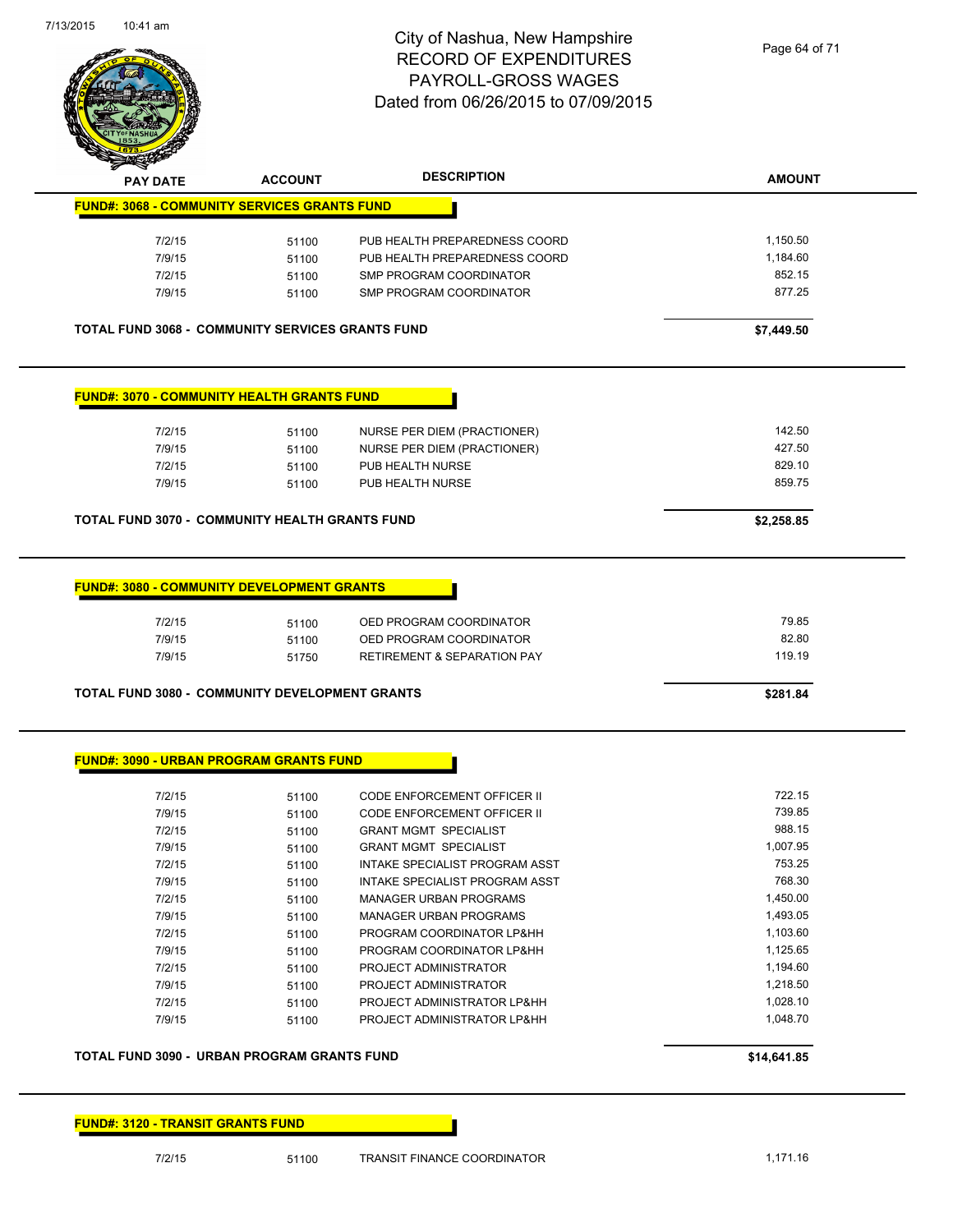

| <b>PAY DATE</b>                          | <b>ACCOUNT</b> | <b>DESCRIPTION</b>                    | <b>AMOUNT</b> |
|------------------------------------------|----------------|---------------------------------------|---------------|
| <b>FUND#: 3120 - TRANSIT GRANTS FUND</b> |                |                                       |               |
| 7/9/15                                   | 51100          | <b>TRANSIT FINANCE COORDINATOR</b>    | 1,194.59      |
| 7/2/15                                   | 51100          | <b>TRANSIT FLEET FACILITIES SUPV</b>  | 988.15        |
| 7/9/15                                   | 51100          | <b>TRANSIT FLEET FACILITIES SUPV</b>  | 1,007.95      |
| 7/2/15                                   | 51100          | <b>TRANSIT MECHANICS</b>              | 1,792.25      |
| 7/9/15                                   | 51100          | <b>TRANSIT MECHANICS</b>              | 1,828.09      |
| 7/2/15                                   | 51100          | <b>TRANSIT OPER MKTG SUPV</b>         | 1,014.25      |
| 7/9/15                                   | 51100          | <b>TRANSIT OPER MKTG SUPV</b>         | 1,044.25      |
| 7/2/15                                   | 51100          | <b>TRANSIT OPERATIONS COORDINATOR</b> | 887.25        |
| 7/9/15                                   | 51100          | TRANSIT OPERATIONS COORDINATOR        | 905.00        |
| 7/2/15                                   | 51100          | TRANSIT UTILITY SERVICE WORKER        | 662.55        |
| 7/9/15                                   | 51100          | <b>TRANSIT UTILITY SERVICE WORKER</b> | 676.95        |
| 7/2/15                                   | 51100          | <b>TRANSPORTATION DEPT MANAGER</b>    | 1,261.80      |
| 7/9/15                                   | 51100          | <b>TRANSPORTATION DEPT MANAGER</b>    | 1,299.20      |
| 7/2/15                                   | 51200          | TRANSIT UTILITY SERVICE WORKER        | 153.70        |
| 7/9/15                                   | 51200          | <b>TRANSIT UTILITY SERVICE WORKER</b> | 156.77        |
| 7/9/15                                   | 51300          | OVERTIME-REGULAR                      | 245.63        |
|                                          |                |                                       |               |

**TOTAL FUND 3120 - TRANSIT GRANTS FUND \$16,289.54** 

#### **FUND#: 3800 - SCHOOL GRANTS FUND**

|        |       |                                | 5,965.51     |
|--------|-------|--------------------------------|--------------|
| 7/2/15 | 51100 | 21 CENTURY ELEM MFAM RES COORD |              |
| 7/2/15 | 51100 | ASSISTANT PRINCIPAL AMH        | 1,451.90     |
| 7/2/15 | 51100 | ASSISTANT PRINCIPAL BRO        | 1,451.90     |
| 7/2/15 | 51100 | ASSISTANT PRINCIPAL CHARL      | 1,524.10     |
| 7/2/15 | 51100 | ASSISTANT PRINCIPAL SHE        | 1,451.90     |
| 7/2/15 | 51100 | AYP FACILITATOR FES            | 2,816.65     |
| 7/2/15 | 51100 | <b>CLERICAL 21 CENTURY</b>     | 745.15       |
| 7/9/15 | 51100 | <b>CLERICAL 21 CENTURY</b>     | 402.38       |
| 6/4/15 | 51100 | DIRECTOR 21 CENTURY            | (14, 336.51) |
| 7/2/15 | 51100 | <b>DIRECTOR TITLE 1</b>        | 3,239.00     |
| 7/2/15 | 51100 | <b>GUIDANCE COUNSELOR FES</b>  | 2,583.03     |
| 7/2/15 | 51100 | <b>INTRUCTIONAL LEADER FES</b> | 2,576.92     |
| 7/2/15 | 51100 | JOB DEVELOPER SPED NHS         | 2,348.02     |
| 7/2/15 | 51100 | OFFICE MANAGER TITLE 1         | 1,481.30     |
| 6/4/15 | 51100 | PEER COACH SCIENCE             | 9,735.46     |
| 7/2/15 | 51100 | PEER COACH SCIENCE             | 1,885.04     |
| 7/2/15 | 51100 | <b>TEACHER DWSE BRO</b>        | 1,893.85     |
| 7/2/15 | 51100 | TEACHER DWSE CHA               | 1,885.04     |
| 7/2/15 | 51100 | <b>TEACHER GR4 BIC</b>         | 1,650.69     |
| 7/2/15 | 51100 | TEACHER PRESCHOOL NHS          | 1,689.99     |
| 7/2/15 | 51100 | <b>TEACHER SPED AMH</b>        | 4,073.22     |
| 7/2/15 | 51100 | <b>TEACHER SPED DRC</b>        | 1,745.46     |
| 7/2/15 | 51100 | TEACHER SPED ELM               | 1,622.42     |
| 7/2/15 | 51100 | <b>TEACHER SPED FES</b>        | 2,398.88     |
| 7/2/15 | 51100 | <b>TEACHER SPED FMS</b>        | 3,699.31     |
| 7/2/15 | 51100 | <b>TEACHER SPED LDG</b>        | 4,742.70     |
| 7/2/15 | 51100 | <b>TEACHER SPED MDE</b>        | 1,622.42     |
| 7/2/15 | 51100 | <b>TEACHER SPED NHN</b>        | 6,953.08     |
| 7/2/15 | 51100 | TEACHER SPED NHS               | 5,599.34     |
| 7/2/15 | 51100 | <b>TEACHER SPED NSE</b>        | 3,334.00     |
| 7/2/15 | 51100 | <b>TEACHER SPED PMS</b>        | 78.96        |
|        |       |                                |              |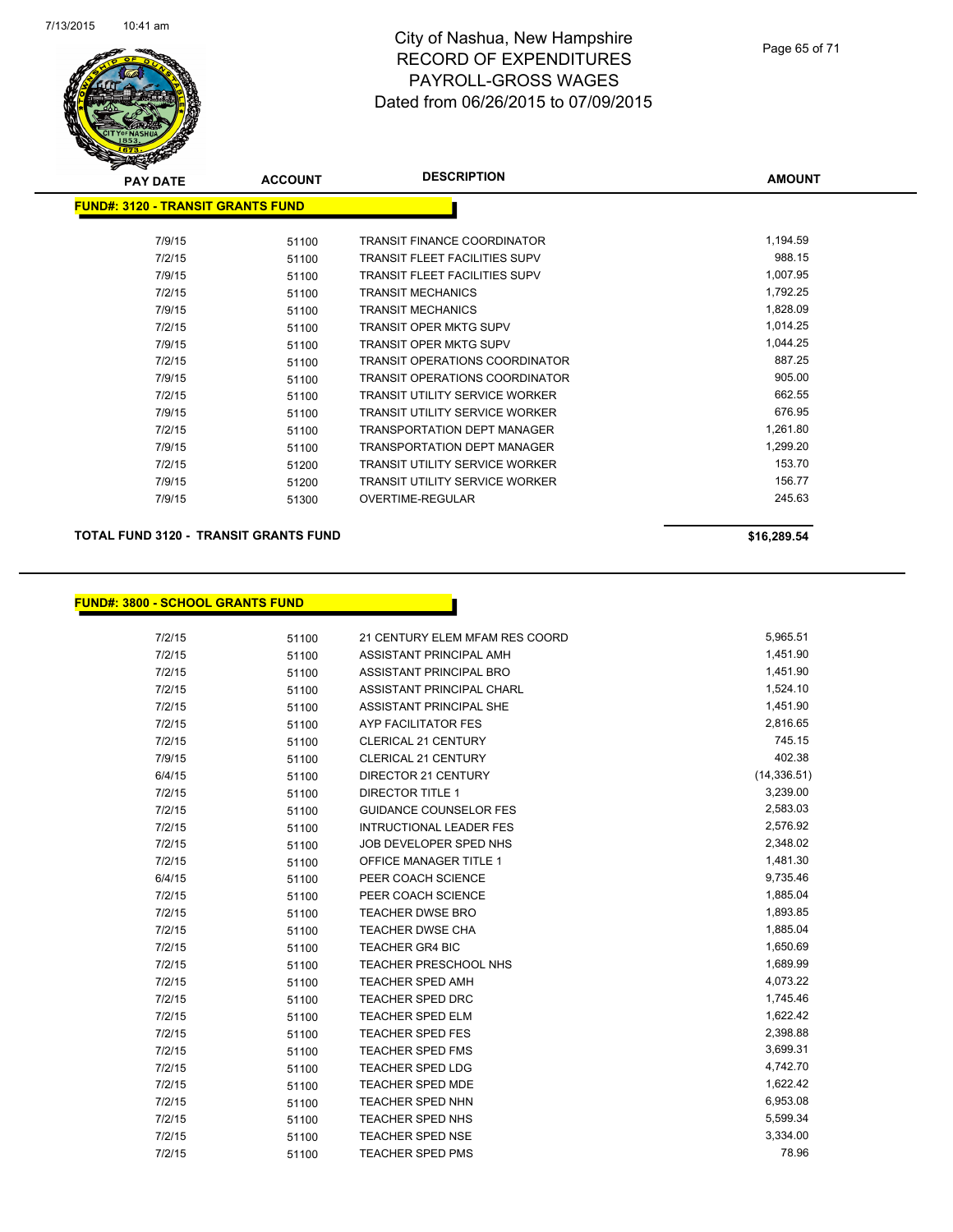

| <b>PAY DATE</b>                         | <b>ACCOUNT</b>                                    | <b>DESCRIPTION</b>                  | <b>AMOUNT</b> |
|-----------------------------------------|---------------------------------------------------|-------------------------------------|---------------|
| <b>FUND#: 3800 - SCHOOL GRANTS FUND</b> |                                                   |                                     |               |
| 7/2/15                                  | 51100                                             | <b>TEACHER TEAM FACILITATOR AMH</b> | 2,551.88      |
| 7/2/15                                  | 51100                                             | <b>TEACHER TEAM FACILITATOR MTP</b> | 1,949.65      |
| 7/2/15                                  | 51200                                             | FOCUS MONITORING DATA ANALYST       | 883.90        |
| 7/9/15                                  | 51200                                             | HOME SCHOOL CORD TTI                | 168.34        |
| 7/2/15                                  | 51200                                             | <b>SUB FOOD SERVICE</b>             | 62.50         |
| 7/2/15                                  | 51200                                             | <b>TEACHER ELL NHN</b>              | 762.50        |
| 7/2/15                                  | 51200                                             | <b>TEACHER ELL PMS</b>              | 187.50        |
| 7/2/15                                  | 51200                                             | <b>TEACHER SCIENCE PMS</b>          | 137.50        |
| 7/2/15                                  | 51200                                             | <b>TEACHER SOCIAL STUDIES PMS</b>   | 137.50        |
| 7/2/15                                  | 51200                                             | <b>TEACHER TTI AMH</b>              | 3,762.11      |
| 7/2/15                                  | 51200                                             | <b>TEACHER TTI FES</b>              | 2,181.72      |
| 7/2/15                                  | 51200                                             | <b>TEACHER TTI LDG</b>              | 1,296.32      |
| 7/2/15                                  | 51200                                             | <b>TEACHER TTI MTP</b>              | 2,885.61      |
| 7/2/15                                  | 51200                                             | <b>TEACHER TTI NURSERY</b>          | 2,683.20      |
| 7/2/15                                  | 51200                                             | <b>TEACHER TTIDRC</b>               | 2,319.09      |
| 7/2/15                                  | 51650                                             | ADDITIONAL HOURS                    | 26,312.50     |
| 7/9/15                                  | 51650                                             | ADDITIONAL HOURS                    | 558.27        |
|                                         |                                                   |                                     |               |
|                                         | <b>TOTAL FUND 3800 - SCHOOL GRANTS FUND</b>       |                                     | \$117,151.20  |
|                                         | <b>FUND#: 3810 - FOOD SERVICE GRANTS FUND</b>     |                                     |               |
| 7/2/15                                  | 51300                                             | OVERTIME-REGULAR                    | 350.00        |
|                                         | <b>TOTAL FUND 3810 - FOOD SERVICE GRANTS FUND</b> |                                     | \$350.00      |
|                                         | <b>FUND#: 4005 - TRAFFIC VIOLATIONS FUND</b>      |                                     |               |
| 7/2/15                                  | 51100                                             | PARKING ENFORCEMENT SPEC            | 2,349.00      |
| 7/9/15                                  | 51100                                             | PARKING ENFORCEMENT SPEC            | 2,376.39      |
| 7/2/15                                  | 51100                                             | PV/MV COORDINATOR                   | 817.34        |
| 7/9/15                                  | 51100                                             | PV/MV COORDINATOR                   | 833.70        |
| 7/2/15                                  | 51100                                             | <b>RESOURCE COORDINATOR</b>         | 121.60        |
| 7/2/15                                  | 51100                                             | <b>VEHICLE REGISTRATION CLERK</b>   | 273.60        |
| 7/9/15                                  | 51100                                             | <b>VEHICLE REGISTRATION CLERK</b>   | 279.25        |
| 7/2/15                                  | 51200                                             | <b>VEHICLE REGISTRATION CLERK</b>   | 892.00        |
| 7/9/15                                  | 51200                                             | <b>VEHICLE REGISTRATION CLERK</b>   | 902.70        |
| 7/2/15                                  | 51300                                             | OVERTIME-REGULAR                    | 127.62        |
| 7/9/15                                  | 51300                                             | OVERTIME-REGULAR                    | 78.04         |
| 7/2/15                                  | 51390                                             | <b>OVERTIME-OTHER</b>               | 709.93        |
| 7/9/15                                  | 51390                                             | <b>OVERTIME-OTHER</b>               | 422.40        |
|                                         |                                                   |                                     |               |
|                                         | <b>TOTAL FUND 4005 - TRAFFIC VIOLATIONS FUND</b>  |                                     | \$10,183.57   |

**FUND#: 4010 - MOTOR VEHICLE ADMIN FUND**

Terration of the South of the South of the South 17/2/15<br>The South South of the South South South 17/9/15<br>The South South South South South South South South South South South South South South South South South South 7/9/15 51100 VEHICLE REGISTRATION CLERK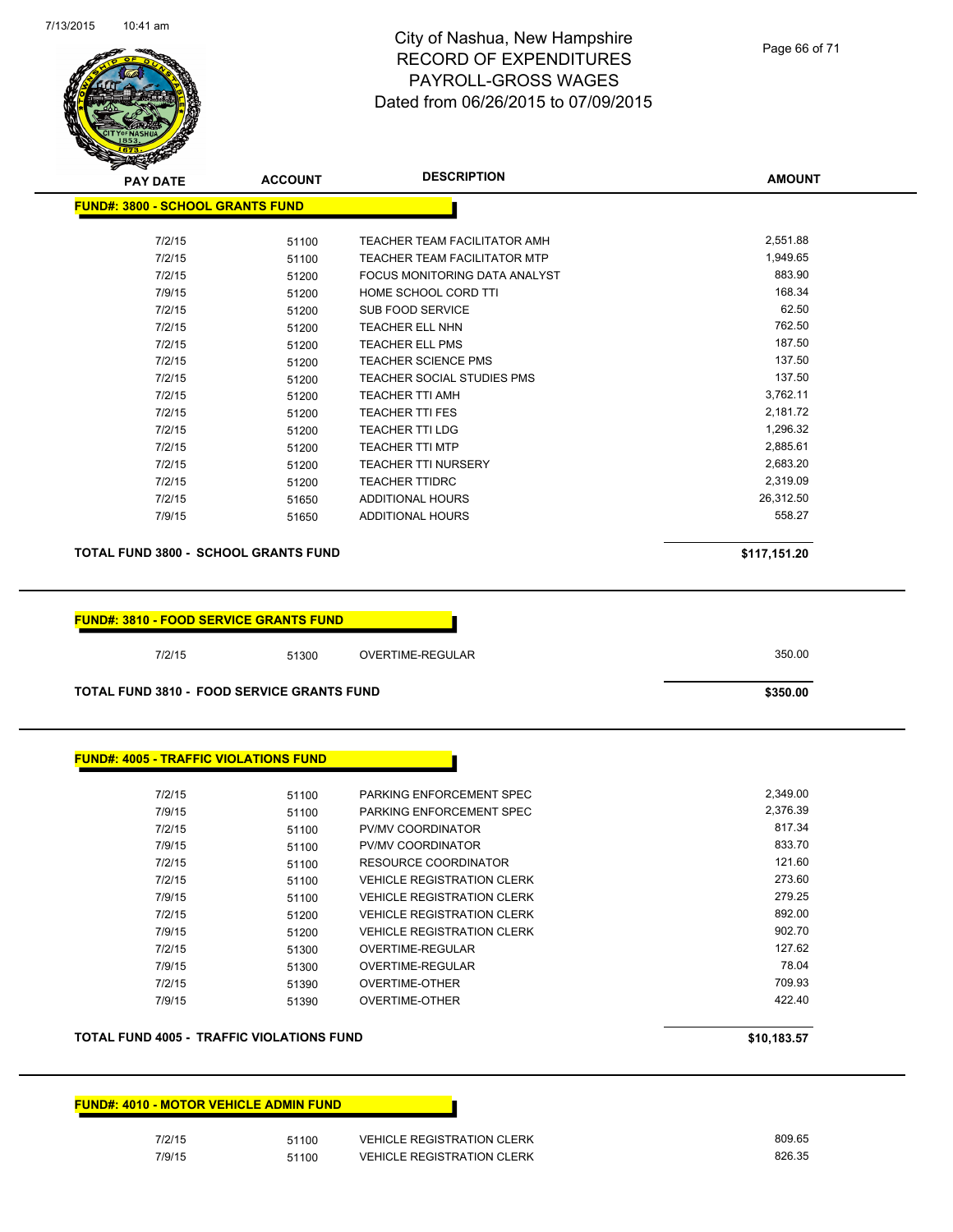|                                                                                                               |                                  | City of Nashua, New Hampshire<br><b>RECORD OF EXPENDITURES</b><br>PAYROLL-GROSS WAGES<br>Dated from 06/26/2015 to 07/09/2015 | Page 67 of 71                              |
|---------------------------------------------------------------------------------------------------------------|----------------------------------|------------------------------------------------------------------------------------------------------------------------------|--------------------------------------------|
| <b>PAY DATE</b>                                                                                               | <b>ACCOUNT</b>                   | <b>DESCRIPTION</b>                                                                                                           | <b>AMOUNT</b>                              |
| <b>FUND#: 4010 - MOTOR VEHICLE ADMIN FUND</b>                                                                 |                                  |                                                                                                                              |                                            |
| 7/9/15                                                                                                        | 51300                            | OVERTIME-REGULAR                                                                                                             | 41.13                                      |
| TOTAL FUND 4010 - MOTOR VEHICLE ADMIN FUND                                                                    |                                  |                                                                                                                              | \$1,677.13                                 |
| <b>FUND#: 4020 - POLICE DRUG ENFORCEMENT FUND</b>                                                             |                                  |                                                                                                                              |                                            |
| 6/23/15                                                                                                       | 51322                            | OVERTIME-INVESTIGATIVE                                                                                                       | 216.24                                     |
| 7/2/15                                                                                                        | 51322                            | OVERTIME-INVESTIGATIVE                                                                                                       | 3,446.07                                   |
| 7/9/15                                                                                                        | 51322                            | OVERTIME-INVESTIGATIVE                                                                                                       | 684.13                                     |
| <b>TOTAL FUND 4020 - POLICE DRUG ENFORCEMENT FUND</b>                                                         |                                  |                                                                                                                              | \$4,346.44                                 |
| FUND#: 4030 - POLICE SPECIAL DETAILS FUND<br>7/2/15<br>7/9/15<br>7/2/15<br>7/9/15                             | 51200<br>51200<br>51712<br>51712 | <b>OUTSIDE DETAIL SPEC PT</b><br><b>OUTSIDE DETAIL SPEC PT</b><br>SPECIAL DETAIL<br>SPECIAL DETAIL                           | 602.96<br>610.50<br>11,436.08<br>12,737.18 |
| TOTAL FUND 4030 - POLICE SPECIAL DETAILS FUND                                                                 |                                  |                                                                                                                              | \$25,386.72                                |
| <b>FUND#: 4035 - POLICE OVERTIME BILLING FUND</b>                                                             |                                  |                                                                                                                              |                                            |
| 7/2/15                                                                                                        | 51300                            | <b>OVERTIME-REGULAR</b>                                                                                                      | 1,638.30                                   |
|                                                                                                               |                                  |                                                                                                                              |                                            |
|                                                                                                               |                                  |                                                                                                                              | \$1,638.30                                 |
|                                                                                                               |                                  |                                                                                                                              |                                            |
| <b>TOTAL FUND 4035 - POLICE OVERTIME BILLING FUND</b><br><b>FUND#: 4065 - FIRE WATCHGUARDS FUND</b><br>7/9/15 | 51712                            | <b>SPECIAL DETAIL</b>                                                                                                        | 193.91                                     |
|                                                                                                               |                                  |                                                                                                                              | \$193.91                                   |
| <b>TOTAL FUND 4065 - FIRE WATCHGUARDS FUND</b><br><b>FUND#: 4600 - ECON DEV-GREATER NASHUA RLF</b>            |                                  |                                                                                                                              |                                            |
| 7/2/15                                                                                                        | 51100                            | OED PROGRAM COORDINATOR                                                                                                      | 159.65                                     |
| 7/9/15                                                                                                        | 51100                            | OED PROGRAM COORDINATOR                                                                                                      | 165.50                                     |
| 7/9/15                                                                                                        | 51750                            | <b>RETIREMENT &amp; SEPARATION PAY</b>                                                                                       | 238.39                                     |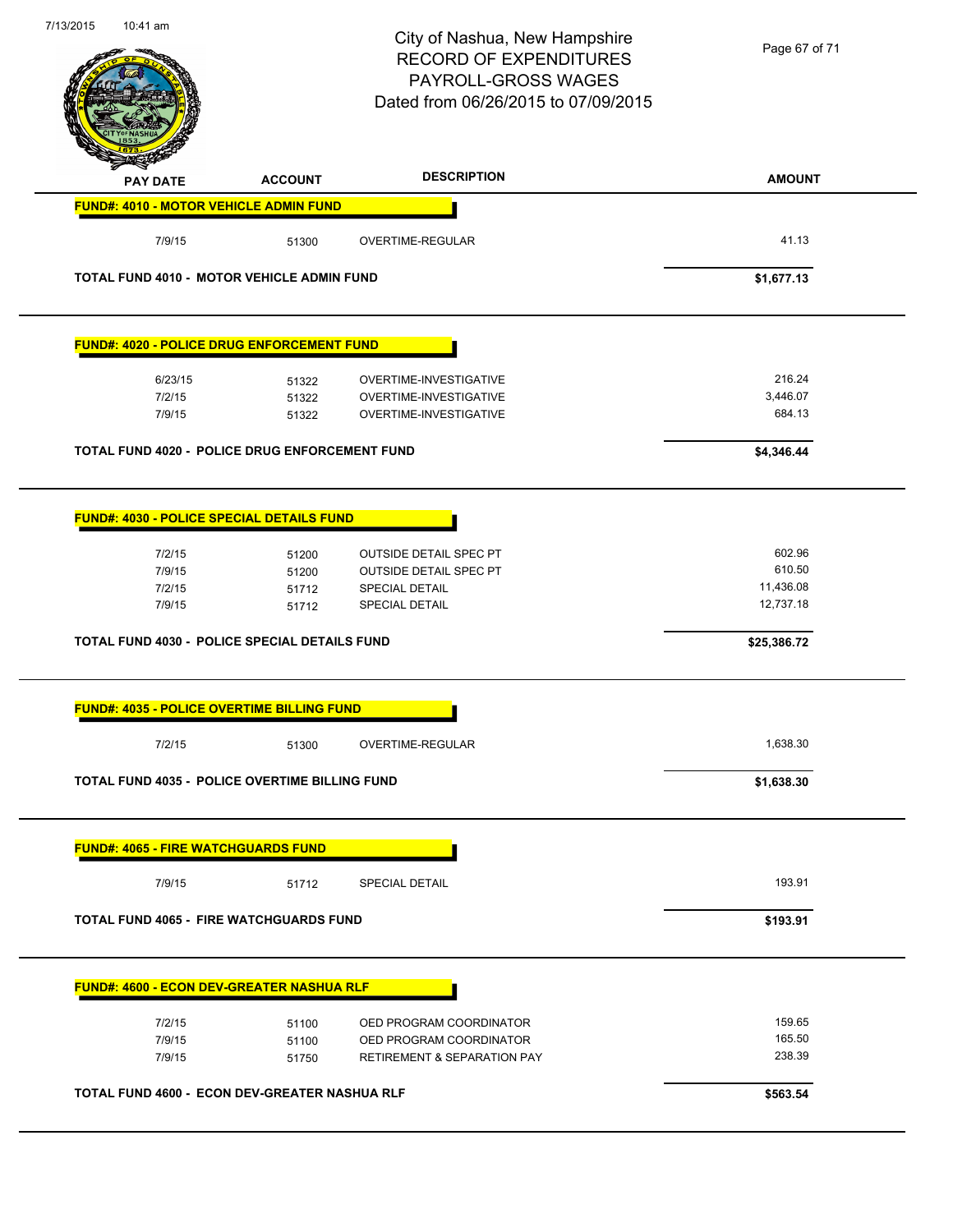

#### **FUND#: 6000 - SOLID WASTE FUND**

| 7/2/15 | 51100 | ACCOUNTING COMPLIANCE MGR            | 157.95   |
|--------|-------|--------------------------------------|----------|
| 7/9/15 | 51100 | ACCOUNTING COMPLIANCE MGR            | 142.31   |
| 7/2/15 | 51100 | ADMINISTRATIVE ASSISTANT I           | 651.63   |
| 7/9/15 | 51100 | ADMINISTRATIVE ASSISTANT I           | 666.90   |
| 7/2/15 | 51100 | ADMINISTRATIVE ASSISTANT II          | 688.80   |
| 7/9/15 | 51100 | ADMINISTRATIVE ASSISTANT II          | 704.60   |
| 7/2/15 | 51100 | AUTOMATED TRASH COLLECTION OPR       | 2,803.20 |
| 7/9/15 | 51100 | AUTOMATED TRASH COLLECTION OPR       | 2,828.40 |
| 7/2/15 | 51100 | <b>CITY ENGINEER</b>                 | 304.25   |
| 7/9/15 | 51100 | <b>CITY ENGINEER</b>                 | 307.16   |
| 7/2/15 | 51100 | <b>COLLECTION EQUIP OPR</b>          | 8,931.78 |
| 7/9/15 | 51100 | <b>COLLECTION EQUIP OPR</b>          | 8,925.73 |
| 7/2/15 | 51100 | COLLECTION EQUIP OPR LANDFILL        | 925.60   |
| 7/9/15 | 51100 | COLLECTION EQUIP OPR LANDFILL        | 934.00   |
| 7/2/15 | 51100 | DEP TREASURER TAX COLLECTOR          | 235.45   |
| 7/9/15 | 51100 | DEP TREASURER TAX COLLECTOR          | 237.70   |
| 7/2/15 | 51100 | DEPUTY MANAGER OF ENGINEERING        | 76.70    |
| 7/9/15 | 51100 | <b>DEPUTY MANAGER OF ENGINEERING</b> | 78.95    |
| 7/2/15 | 51100 | <b>DIRECTOR PUBLIC WORKS</b>         | 212.10   |
| 7/9/15 | 51100 | <b>DIRECTOR PUBLIC WORKS</b>         | 212.10   |
| 7/2/15 | 51100 | <b>DIVISION OPERATIONS MANAGER</b>   | 176.70   |
| 7/9/15 | 51100 | <b>DIVISION OPERATIONS MANAGER</b>   | 181.95   |
| 7/2/15 | 51100 | DPW BILLING ACCOUNTANT               | 452.45   |
| 7/9/15 | 51100 | DPW BILLING ACCOUNTANT               | 463.55   |
| 7/2/15 | 51100 | DPW COLLECTIONS SPEC III             | 357.00   |
| 7/9/15 | 51100 | DPW COLLECTIONS SPEC III             | 357.00   |
| 7/2/15 | 51100 | DPW CONTRACT ADMINISTRATOR           | 111.30   |
| 7/9/15 | 51100 | DPW CONTRACT ADMINISTRATOR           | 113.45   |
| 7/2/15 | 51100 | <b>ENVIRONMENTAL ENGINEER</b>        | 1,293.10 |
| 7/9/15 | 51100 | <b>ENVIRONMENTAL ENGINEER</b>        | 1,331.45 |
| 7/2/15 | 51100 | <b>EQUIPMENT OPR LANDFILL</b>        | 6,568.81 |
| 7/9/15 | 51100 | <b>EQUIPMENT OPR LANDFILL</b>        | 6,579.28 |
| 7/2/15 | 51100 | <b>EXECUTIVE ASSISTANT</b>           | 14.36    |
| 7/9/15 | 51100 | <b>EXECUTIVE ASSISTANT</b>           | 44.34    |
| 7/2/15 | 51100 | FINANCE AND ADMIN MANAGER            | 383.40   |
| 7/9/15 | 51100 | FINANCE AND ADMIN MANAGER            | 383.40   |
| 7/2/15 | 51100 | FLEET MANAGER STREET DEPT            | 304.50   |
| 7/9/15 | 51100 | FLEET MANAGER STREET DEPT            | 313.55   |
| 7/2/15 | 51100 | <b>LICENSED SCALE OPERATOR</b>       | 698.90   |
| 7/9/15 | 51100 | LICENSED SCALE OPERATOR              | 712.90   |
| 7/2/15 | 51100 | RECYCLING COORDINATOR                | 1,091.05 |
| 7/9/15 | 51100 | <b>RECYCLING COORDINATOR</b>         | 1,112.85 |
| 7/2/15 | 51100 | SENIOR STAFF ENGINEER                | 121.95   |
| 7/9/15 | 51100 | <b>SENIOR STAFF ENGINEER</b>         | 125.60   |
| 7/2/15 | 51100 | <b>SOLID WASTE FOREMAN</b>           | 2,372.00 |
| 7/9/15 | 51100 | <b>SOLID WASTE FOREMAN</b>           | 2,419.59 |
|        |       |                                      |          |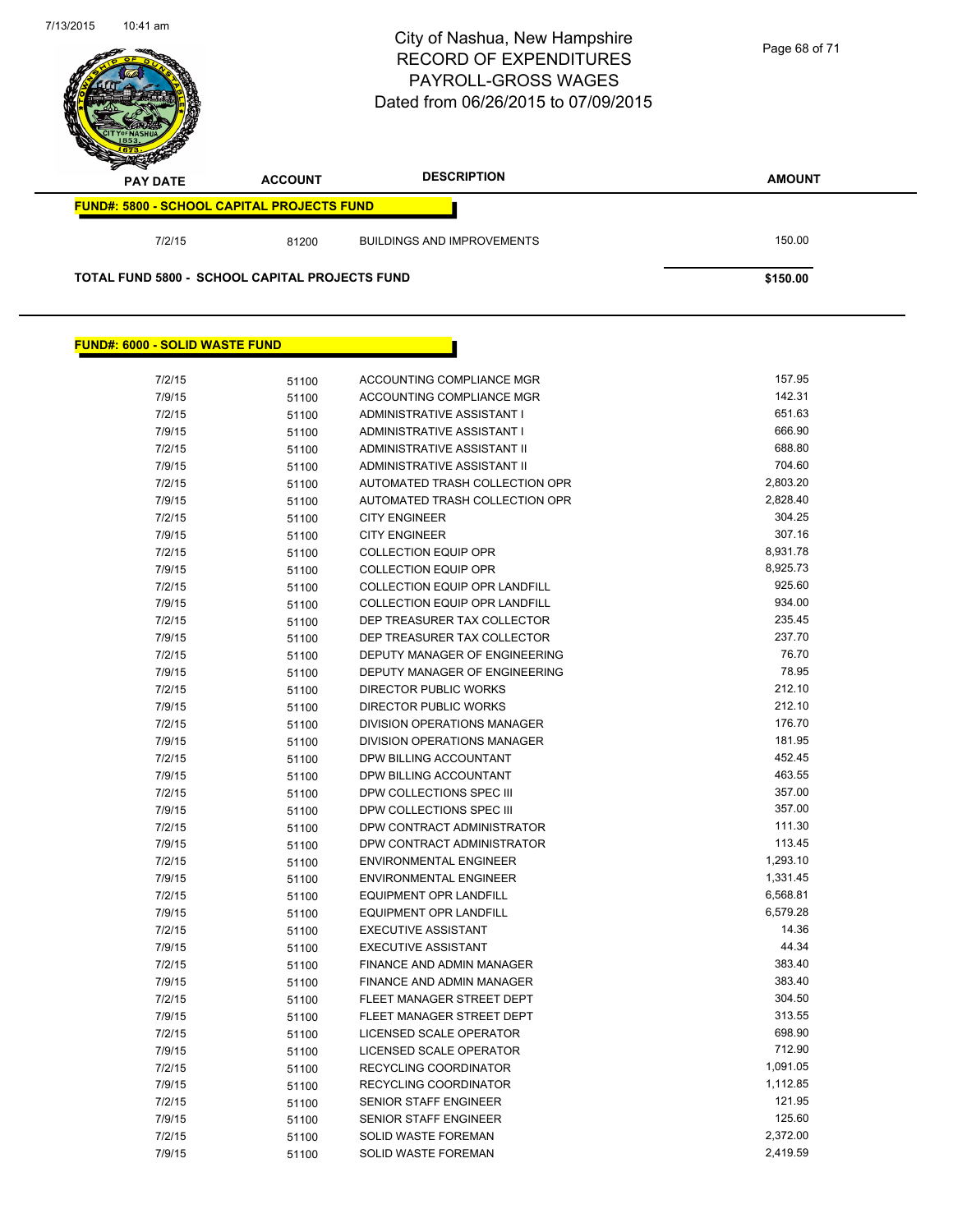

| <b>FUND#: 6000 - SOLID WASTE FUND</b>                        |  |
|--------------------------------------------------------------|--|
|                                                              |  |
| 985.56<br>7/2/15<br>SOLID WASTE TECHNICIAN<br>51100          |  |
| 1,014.70<br>7/9/15<br>SOLID WASTE TECHNICIAN<br>51100        |  |
| 1,575.30<br>7/2/15<br>SUPERINTENDENT OF SOLID WASTE<br>51100 |  |
| 1,622.10<br>7/9/15<br>SUPERINTENDENT OF SOLID WASTE<br>51100 |  |
| 1.732.22<br>7/2/15<br>OVERTIME-REGULAR<br>51300              |  |
| 9.551.57<br>7/9/15<br>OVERTIME-REGULAR<br>51300              |  |
| 3,246.75<br>7/2/15<br><b>WAGES TEMP-SEASONAL</b><br>51400    |  |
| 2,125.50<br>7/9/15<br><b>WAGES TEMP-SEASONAL</b><br>51400    |  |
|                                                              |  |

#### **TOTAL FUND 6000 - SOLID WASTE FUND \$79,963.44**

#### **FUND#: 6200 - WASTEWATER FUND**

| 7/2/15 | 51100 | ACCOUNTING COMPLIANCE MGR          | 315.80   |
|--------|-------|------------------------------------|----------|
| 7/9/15 | 51100 | ACCOUNTING COMPLIANCE MGR          | 284.56   |
| 7/2/15 | 51100 | ADMINISTRATIVE ASSISTANT II        | 833.70   |
| 7/9/15 | 51100 | ADMINISTRATIVE ASSISTANT II        | 850.35   |
| 7/2/15 | 51100 | <b>ANALYTICAL CHEMIST</b>          | 937.93   |
| 7/9/15 | 51100 | <b>ANALYTICAL CHEMIST</b>          | 895.45   |
| 7/2/15 | 51100 | <b>CITY ENGINEER</b>               | 709.95   |
| 7/9/15 | 51100 | <b>CITY ENGINEER</b>               | 716.76   |
| 7/2/15 | 51100 | <b>COLLECTION SYSTEM FOREMAN</b>   | 1,139.95 |
| 7/9/15 | 51100 | <b>COLLECTION SYSTEM FOREMAN</b>   | 1,139.95 |
| 7/2/15 | 51100 | <b>COLLECTION SYSTEMS OPERATOR</b> | 2,940.80 |
| 7/9/15 | 51100 | <b>COLLECTION SYSTEMS OPERATOR</b> | 2,903.60 |
| 7/2/15 | 51100 | COLLECTION SYSTEMS TECHNICIAN      | 1,003.20 |
| 7/9/15 | 51100 | COLLECTION SYSTEMS TECHNICIAN      | 2,024.16 |
| 7/2/15 | 51100 | <b>COLLECTIONS SPEC II</b>         | 817.34   |
| 7/9/15 | 51100 | <b>COLLECTIONS SPEC II</b>         | 833.70   |
| 7/2/15 | 51100 | <b>CONST INSP ENGINEERING ASST</b> | 232.25   |
| 7/9/15 | 51100 | CONST INSP ENGINEERING ASST        | 236.90   |
| 7/2/15 | 51100 | CSO STORM WATER ENGINEER           | 1,225.70 |
| 7/9/15 | 51100 | CSO STORM WATER ENGINEER           | 1,233.85 |
| 7/2/15 | 51100 | CSO TECHNICIAN INSPECTOR           | 1,021.20 |
| 7/9/15 | 51100 | CSO TECHNICIAN INSPECTOR           | 1,041.60 |
| 7/2/15 | 51100 | DEP TREASURER TAX COLLECTOR        | 235.45   |
| 7/9/15 | 51100 | DEP TREASURER TAX COLLECTOR        | 237.70   |
| 7/2/15 | 51100 | DEPUTY MANAGER OF ENGINEERING      | 766.80   |
| 7/9/15 | 51100 | DEPUTY MANAGER OF ENGINEERING      | 789.60   |
| 7/2/15 | 51100 | <b>DIRECTOR PUBLIC WORKS</b>       | 424.10   |
| 7/9/15 | 51100 | <b>DIRECTOR PUBLIC WORKS</b>       | 424.10   |
| 7/2/15 | 51100 | DIVISION OPERATIONS MANAGER        | 176.65   |
| 7/9/15 | 51100 | DIVISION OPERATIONS MANAGER        | 181.90   |
| 7/2/15 | 51100 | DPW BILLING ACCOUNTANT             | 452.40   |
| 7/9/15 | 51100 | DPW BILLING ACCOUNTANT             | 463.50   |
| 7/2/15 | 51100 | DPW COLLECTIONS SPEC III           | 357.00   |
| 7/9/15 | 51100 | DPW COLLECTIONS SPEC III           | 357.00   |
| 7/2/15 | 51100 | DPW CONTRACT ADMINISTRATOR         | 667.70   |
| 7/9/15 | 51100 | DPW CONTRACT ADMINISTRATOR         | 681.10   |
| 7/2/15 | 51100 | ELECTRICAL DIAGNOSTIC TECH I       | 2,136.80 |
| 7/9/15 | 51100 | ELECTRICAL DIAGNOSTIC TECH I       | 2,156.00 |
| 7/2/15 | 51100 | <b>EXECUTIVE ASSISTANT</b>         | 14.36    |
|        |       |                                    |          |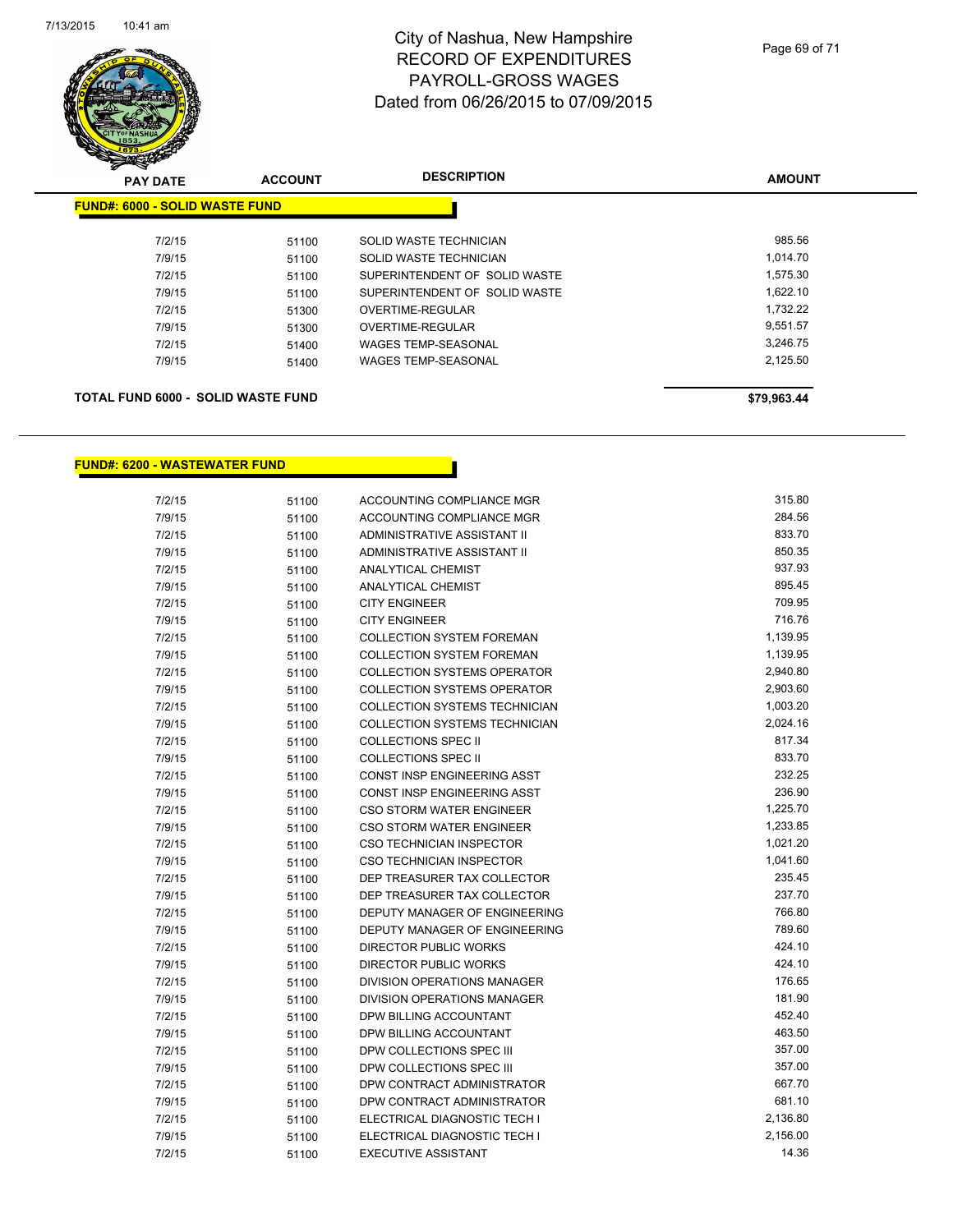

| <b>PAY DATE</b>                      | <b>ACCOUNT</b> | <b>DESCRIPTION</b>                     | <b>AMOUNT</b> |
|--------------------------------------|----------------|----------------------------------------|---------------|
| <b>FUND#: 6200 - WASTEWATER FUND</b> |                |                                        |               |
|                                      |                |                                        |               |
| 7/9/15                               | 51100          | <b>EXECUTIVE ASSISTANT</b>             | 44.36         |
| 7/2/15                               | 51100          | <b>FINANCE AND ADMIN MANAGER</b>       | 383.40        |
| 7/9/15                               | 51100          | FINANCE AND ADMIN MANAGER              | 383.40        |
| 7/2/15                               | 51100          | FLEET MANAGER STREET DEPT              | 101.50        |
| 7/9/15                               | 51100          | FLEET MANAGER STREET DEPT              | 104.50        |
| 7/2/15                               | 51100          | <b>FOREMAN MAINTENANCE</b>             | 1,139.95      |
| 7/9/15                               | 51100          | <b>FOREMAN MAINTENANCE</b>             | 1,139.95      |
| 7/2/15                               | 51100          | INDUSTRIAL PRETREATMENT COORD          | 1,186.05      |
| 7/9/15                               | 51100          | INDUSTRIAL PRETREATMENT COORD          | 1,209.55      |
| 7/2/15                               | 51100          | MECHANIC WWTP 1ST CLASS                | 3,086.40      |
| 7/9/15                               | 51100          | MECHANIC WWTP 1ST CLASS                | 3,114.48      |
| 7/2/15                               | 51100          | OPERATOR II WWTP 1st                   | 3,070.40      |
| 7/9/15                               | 51100          | <b>OPERATOR II WWTP 1st</b>            | 3,097.76      |
| 7/2/15                               | 51100          | OPERATOR II WWTP 2nd                   | 3,052.09      |
| 7/9/15                               | 51100          | OPERATOR II WWTP 2nd                   | 3,118.04      |
| 7/2/15                               | 51100          | OPERATOR II WWTP 3rd                   | 1,040.83      |
| 7/9/15                               | 51100          | OPERATOR II WWTP 3rd                   | 1,049.45      |
| 7/2/15                               | 51100          | OPERATOR III WWTP 1st                  | 3,223.60      |
| 7/9/15                               | 51100          | OPERATOR III WWTP 1st                  | 3,263.31      |
| 7/2/15                               | 51100          | PLANT OPERATIONS SUPERVISOR            | 1,445.45      |
| 7/9/15                               | 51100          | PLANT OPERATIONS SUPERVISOR            | 1,475.35      |
| 7/2/15                               | 51100          | PROCESS CHEMIST                        | 1,339.21      |
| 7/9/15                               | 51100          | PROCESS CHEMIST                        | 1,125.65      |
| 7/2/15                               | 51100          | SENIOR STAFF ENGINEER                  | 670.85        |
| 7/9/15                               | 51100          | SENIOR STAFF ENGINEER                  | 690.70        |
| 7/2/15                               | 51100          | SUPERINTENDENT OF WASTEWATER           | 1,720.00      |
| 7/9/15                               | 51100          | SUPERINTENDENT OF WASTEWATER           | 1,771.20      |
| 7/2/15                               | 51100          | <b>SUPV LABORATORY</b>                 | 1,186.05      |
| 7/9/15                               | 51100          | <b>SUPV LABORATORY</b>                 | 1,209.56      |
| 7/2/15                               | 51100          | TRUCK DRIVER STREET REPAIR             | 877.20        |
| 7/9/15                               | 51100          | TRUCK DRIVER STREET REPAIR             | 881.28        |
| 7/2/15                               | 51100          | <b>WASTEWATER PROJECT ENGINEER</b>     | 1,331.45      |
| 7/9/15                               | 51100          | WASTEWATER PROJECT ENGINEER            | 1,371.00      |
| 7/2/15                               | 51300          | <b>OVERTIME-REGULAR</b>                | 9,409.88      |
| 7/9/15                               | 51300          | OVERTIME-REGULAR                       | 9,305.80      |
| 7/2/15                               | 51400          | <b>WAGES TEMP-SEASONAL</b>             | 2,944.00      |
| 7/9/15                               | 51400          | <b>WAGES TEMP-SEASONAL</b>             | 2,432.00      |
| 6/30/15                              | 51750          | <b>RETIREMENT &amp; SEPARATION PAY</b> | 9,710.84      |

#### **TOTAL FUND 6200 - WASTEWATER FUND \$117,567.35**

#### **FUND#: 6500 - PROPERTY & CASUALTY FUND**

7/2/15 51100 PROGRAM SUPV 1,177.20 7/9/15 51100 PROGRAM SUPV 1,212.05 7/2/15 51100 PROPERTY AND CASUALTY ADJUSTER 2,027.40 7/9/15 51100 PROPERTY AND CASUALTY ADJUSTER 2,046.90 7/2/15 51100 RISK MANAGER 1,579.20 7/9/15 51100 RISK MANAGER 1,626.10 7/2/15 51100 SAFETY LOSS PREVENTION SPEC 7/9/15 51100 SAFETY LOSS PREVENTION SPEC 1,060.80 7/2/15 59207 WORKERS COMPENSATION CLAIMS 6,334.32